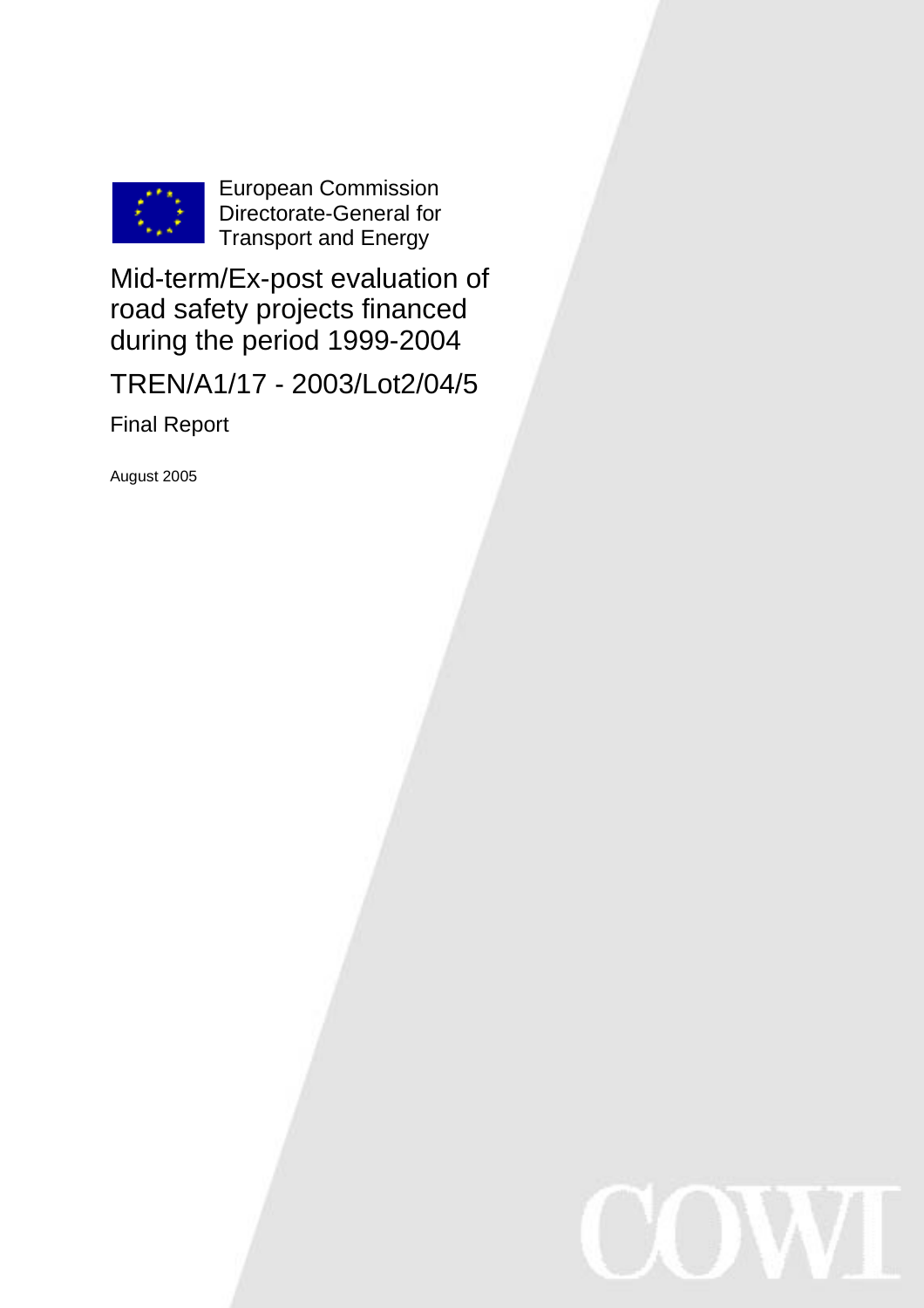

European Commission Directorate-General for Transport and Energy

Mid-term/Ex-post evaluation of road safety projects financed during the period 1999-2004

TREN/A1/17 - 2003/Lot2/04/5

Final Report

August 2005

Report no. P-61182-02 Issue no. 3 Date of issue 9 August 2005 Prepared hgr,hpd,mkh Checked neo Approved hgr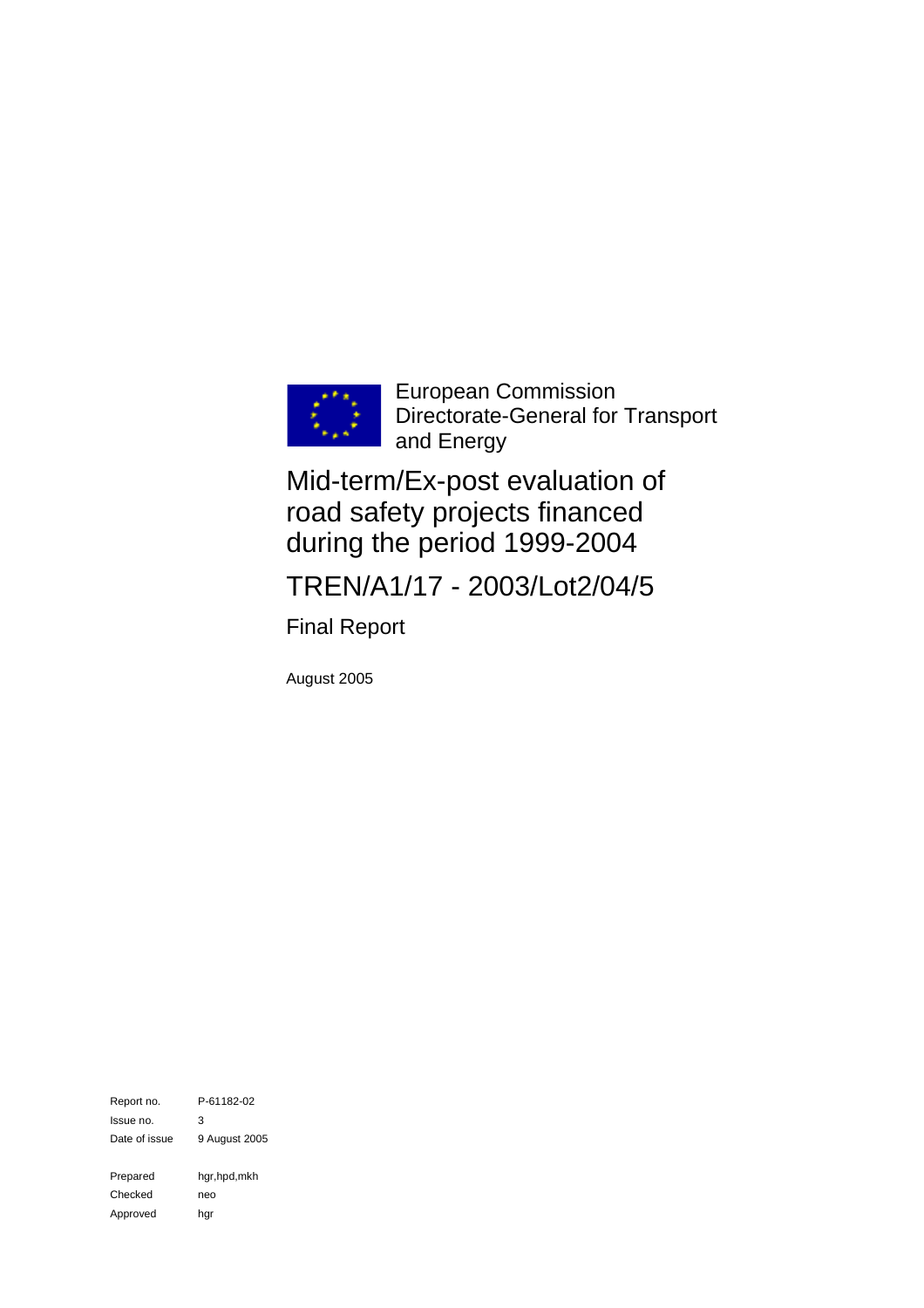# **Table of Contents**

| 1            | <b>Executive summary</b>                  | 3  |
|--------------|-------------------------------------------|----|
| 1.1          | Objective and scope                       | 3  |
| 1.2          | Main results                              | 5  |
| 1.3          | Conclusions                               | 8  |
| 1.4          | Recommendations                           | 9  |
| $\mathbf{2}$ | <b>Introduction</b>                       | 11 |
| 2.1          | Background                                | 11 |
| 2.2          | Objective of the evaluation               | 11 |
| 3            | <b>Policy context</b>                     | 13 |
| 4            | <b>Study methodology</b>                  | 15 |
| 4.1          | The use of the Logical Framework Approach | 15 |
| 4.2          | Data collection                           | 16 |
| 4.3          | Assessment of projects                    | 17 |
| 4.4          | Limitations                               | 20 |
| 5            | The evaluation sample                     | 22 |
| 5.1          | Selection process                         | 22 |
| 5.2          | Characteristics of the sample             | 23 |
| 6            | Results of the main evaluation criteria   | 27 |
| 6.1          | Relevance                                 | 27 |
| 6.2          | <b>Effectiveness</b>                      | 30 |
| 6.3          | Efficiency                                | 35 |
| 6.4          | <b>Utility</b>                            | 38 |
| 6.5          | Sustainability                            | 42 |
| 7            | <b>Conclusion and recommendations</b>     | 45 |
| 7.1          | Conclusion                                | 45 |
| 7.2          | Recommendations for the future            | 49 |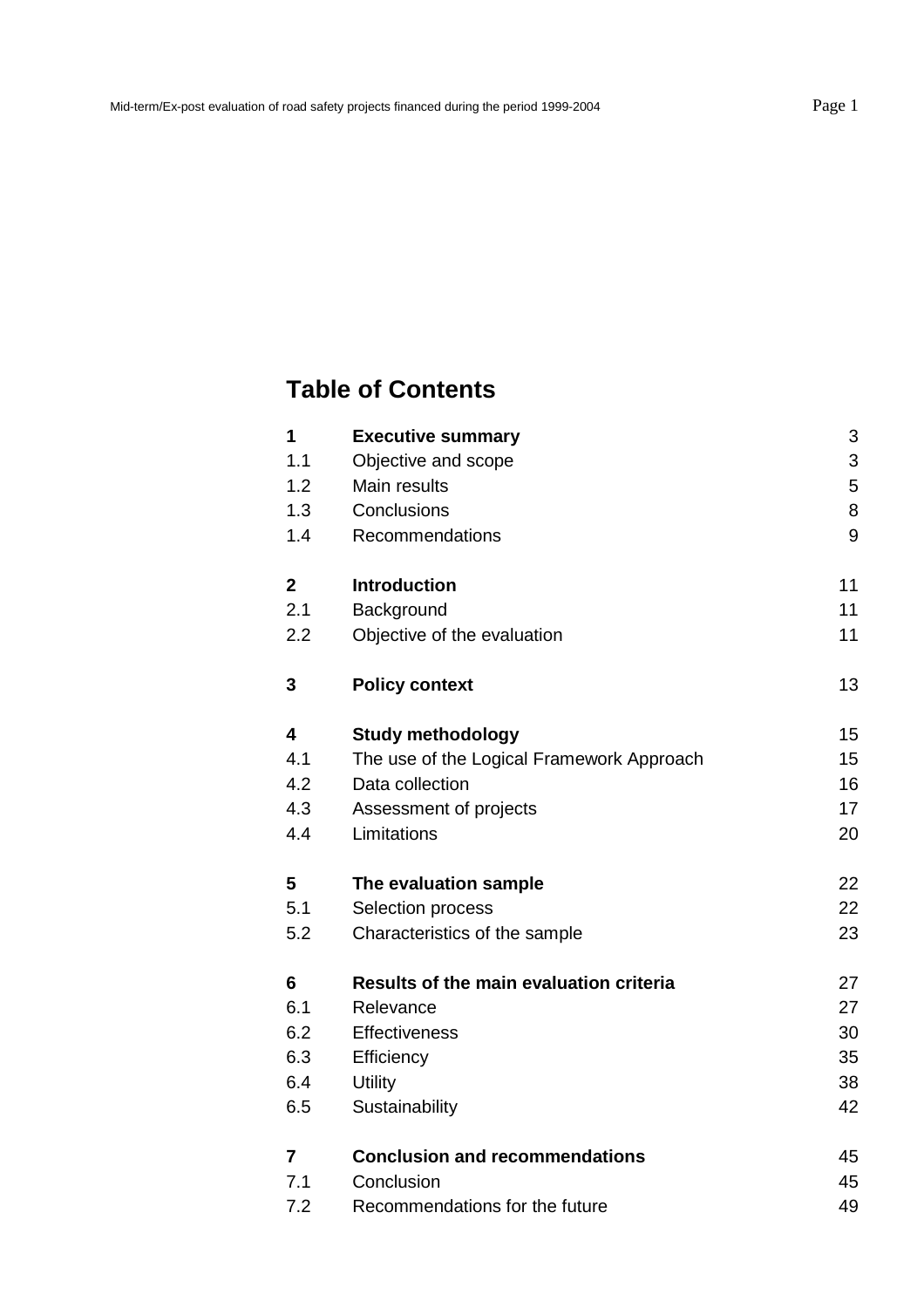# **Table of Appendices**

| <b>Project Data Sheets</b><br>Annex I: |  |
|----------------------------------------|--|
|----------------------------------------|--|

- Annex II: Question guides
- Annex III: Documents reviewed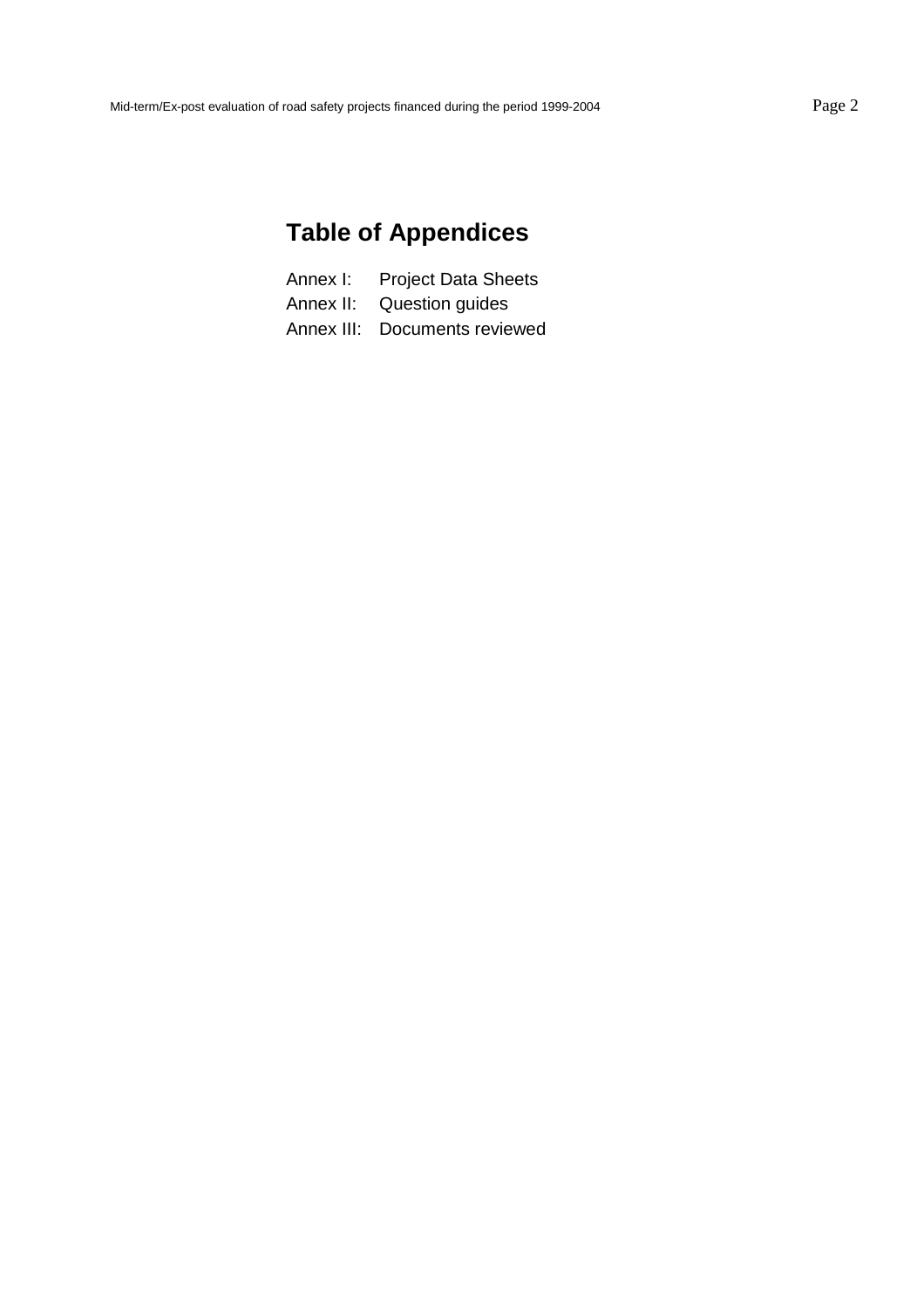## <span id="page-4-0"></span>**1 Executive summary**

This mid-term/ex-post external evaluation was prepared by COWI under the existing COWI Service Framework Contract with DG TREN (TREN/A1/17- 2003 Lot 2) covering ex-post and mid-term evaluations.

The evaluation study is part of DG TREN's mid-term review of the European Road Safety Action Programme [COM (2003)311 final].

The mid-term review is carried out in 2005, as this year represents the middle of the period with the objective of halving the number of fatalities by 2010. This objective was set in the White Paper "European Transport Policy for 2010: Time to decide" [COM (2001) 370 final]. The Commission adopted the European Road Safety Action Programme in 2003.

## **1.1 Objective and scope**

The overall objective of the evaluation was to provide the Commission with information on the overall results of the projects supported by the EC from 1999-2004 as part of the implementation of the Road Safety Policy.

The evaluation aims at providing conclusions and recommendations on relevance, utility, effectiveness, efficiency and sustainability.

#### **Scope of the evaluation**

The scope of the evaluation is to evaluate the financial support by the Commission to research projects, procurement contracts and through targeted calls for proposals. The final evaluation sample includes 35 projects distributed as shown in the following table.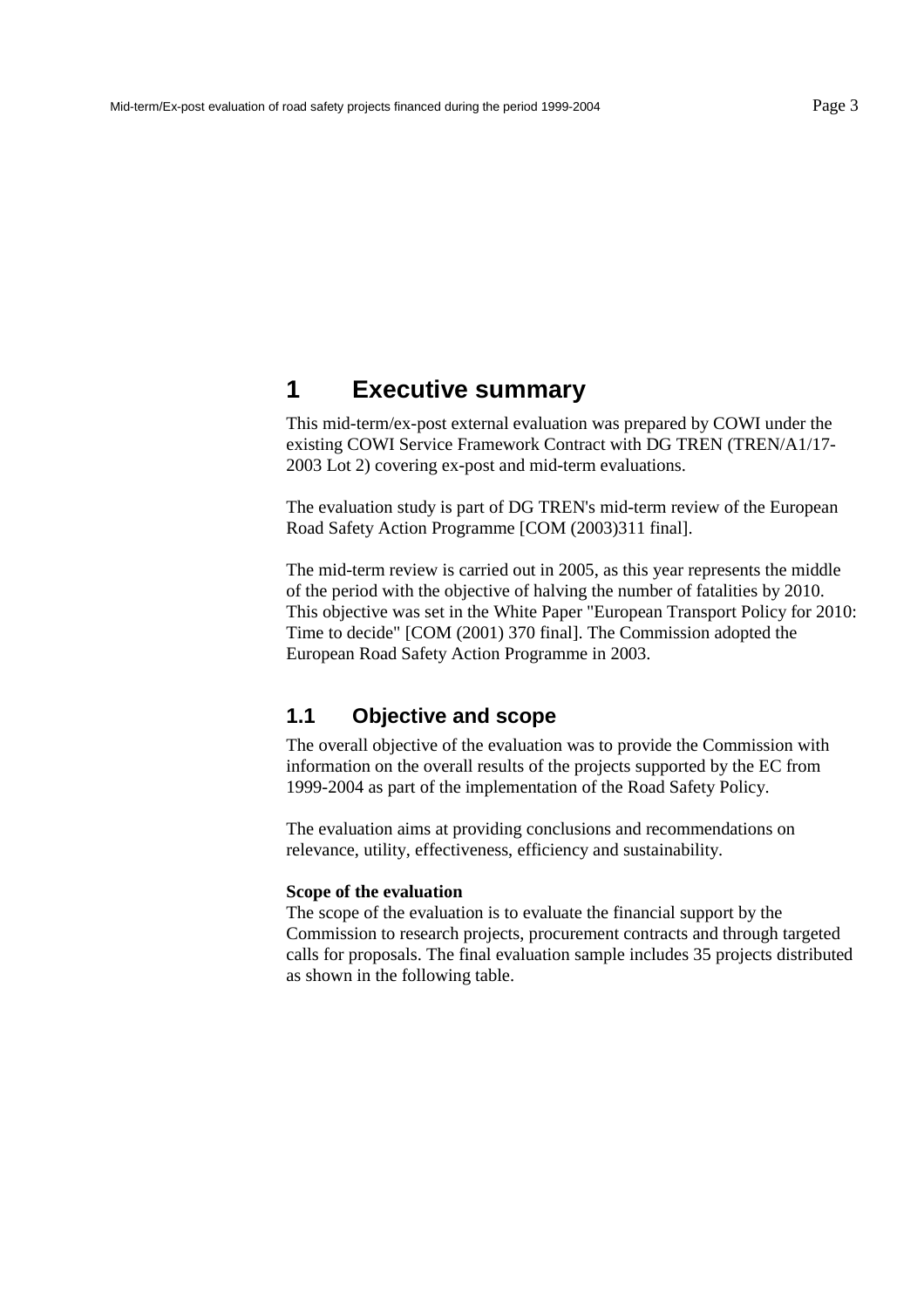|                      | 1999 | 2000 | 2001 | 2002                     | 2003 |    | Total     |
|----------------------|------|------|------|--------------------------|------|----|-----------|
| RTD grants           | 6    |      | 3    | $\overline{\phantom{0}}$ |      | 13 | (37%)     |
| Subvention contract  | 2    | 0    |      | 5                        | 8    | 16 | (46%)     |
| Procurement contract | 0    | 0    | 0    | 2                        | 4    | 6  | (17%)     |
| Total                | 8    | 4    | 4    |                          | 12   | 35 | $(100\%)$ |

*Number of projects included in the evaluation, divided into year and type of funding programme and contract type* 

The evaluation sample covers EC funding of approx. EUR 37 million and a total project value of EUR 64 million. In the period 1999 - 2004, the total amount of EU funding per year was approx. EUR 10 million for grants and approx. EUR 12 million for research projects. Prior to this evaluation, the EC commissioned an in-depth evaluation of 10 safety projects, 9 of which dealt with road safety. These 9 projects were therefore not included in the present evaluation.

The RTD grants were all given within the GROWTH programme. The grants amount to 37% of the number of projects in the evaluation sample, but account for 76% of the EU funding. The sample includes on-going as well as completed projects. A total of 15 projects, equivalent to 43%, were on-going at the time of the evaluation.

This financial support is only one part of the Commission's activities in implementing the policy. Other activities include the proposal of new legislation and collection of accident data.

The calendar time allocated to the evaluation was limited to a period of 3 months to allow DG TREN to do the midterm review of the Road Safety Action Programme based on the conclusions of this evaluation, an impact assessment and country profiles, studies which have been carried out in parallel. Therefore, the evaluation process was designed to mainly include project information provided by DG TREN directly or through the DG TREN website. Validation of the information was sought by contact to all 35 contractors. Furthermore, telephone interviews, based on question guides, were conducted with contractors from 5 completed projects and with 4 national road safety experts in the last stage of the evaluation. The interviews focused on results and impact.

**Linking the Road Safety Action Programme and the supported projects**  The Road Safety Action Programme (RSAP) was presented in 2003. It describes a number of Main Areas of Action for the Commission to contribute to the realisation of the target of halving the number of road fatalities.

The intervention logic for the RSAP was not developed at the design phase in an ex-ante evaluation. Therefore, the evaluation team established the following objective hierarchy to focus the evaluation and provide a basis for the assessment.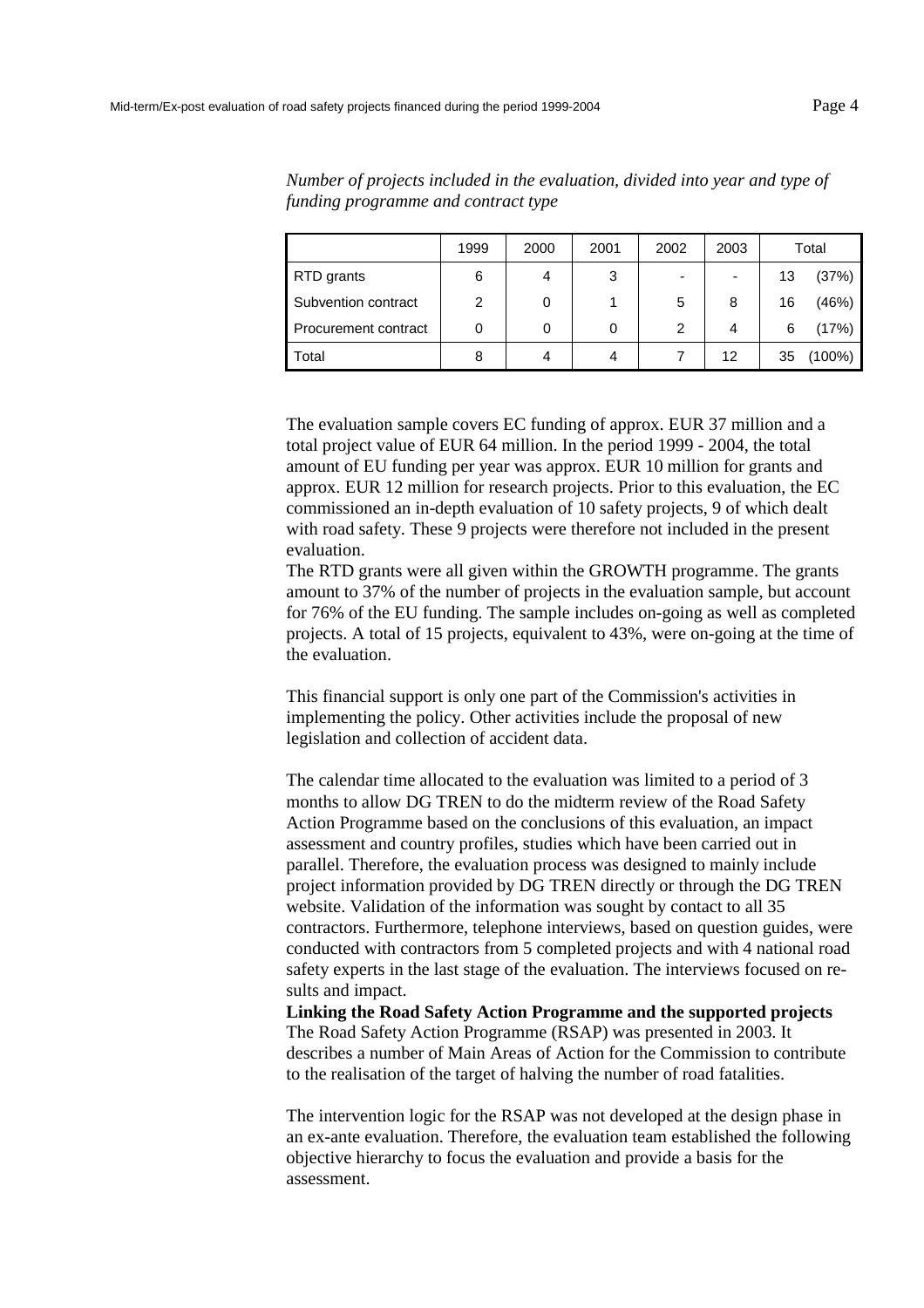| Global objective            | Increase road safety within the Community, thereby<br>contributing to an efficient and sustainable transport |  |  |  |
|-----------------------------|--------------------------------------------------------------------------------------------------------------|--|--|--|
| Intermediate Objective      | system.<br>Halving the number of persons killed from 2000 to 2010                                            |  |  |  |
| Specific objectives         | 1. Improve road user behaviour                                                                               |  |  |  |
|                             | 2. Make vehicles safer                                                                                       |  |  |  |
|                             | 3. Improve road infrastructure                                                                               |  |  |  |
| Main Areas of Action        | 1.1 Complying with basic road safety rules                                                                   |  |  |  |
|                             | 1.2 Driver licensing, examination and training                                                               |  |  |  |
|                             | 1.3 Use of crash helmets                                                                                     |  |  |  |
|                             | 1.4 Safe commercial goods and passenger transport<br>through guidelines and legislation                      |  |  |  |
|                             | 2.1 Consumer information (EuroNCAP)                                                                          |  |  |  |
|                             | 2.2 Accident protection or passive safety                                                                    |  |  |  |
|                             | 2.3 Accident prevention or active safety                                                                     |  |  |  |
|                             | 2.4 Periodic technical inspection                                                                            |  |  |  |
|                             | 3.1 Technical guidelines on infrastructure safety                                                            |  |  |  |
|                             | 3.2 Trans-European road network                                                                              |  |  |  |
|                             | 3.3 Safety of tunnels                                                                                        |  |  |  |
|                             | 3.4 The new intelligent road concept and Galileo                                                             |  |  |  |
|                             | 3.5 Emergency services and care for road accident<br>victims                                                 |  |  |  |
| Activities providing output | The projects funded under the RSAP                                                                           |  |  |  |
| Input                       | Funding of projects                                                                                          |  |  |  |

#### <span id="page-6-0"></span>*RSAP intervention logic*

## **1.2 Main results**

### **Relevance1**

l

In general, the objectives of the 35 projects show a high degree of relevance vis-à-vis the problems and needs reflected in the RSAP.

However, the high degree of relevance is primarily due to the very broad description of Specific Objectives and Main Areas of Action in the RSAP. The evidence collected shows that the project objectives refer to the Main Areas of Action and Specific Objectives as outlined in the intervention logic, but this does not necessarily mean that evidence can be found that they correspond to the overall road safety problems (i.e. too many fatalities), addressed in the Intermediate Objective of "halving the number of persons killed from 2000 to 2010".

 $<sup>1</sup>$  Relevance is defined as the extent to which the project objectives correspond to the needs,</sup> problems and issues reflected in the RSAP.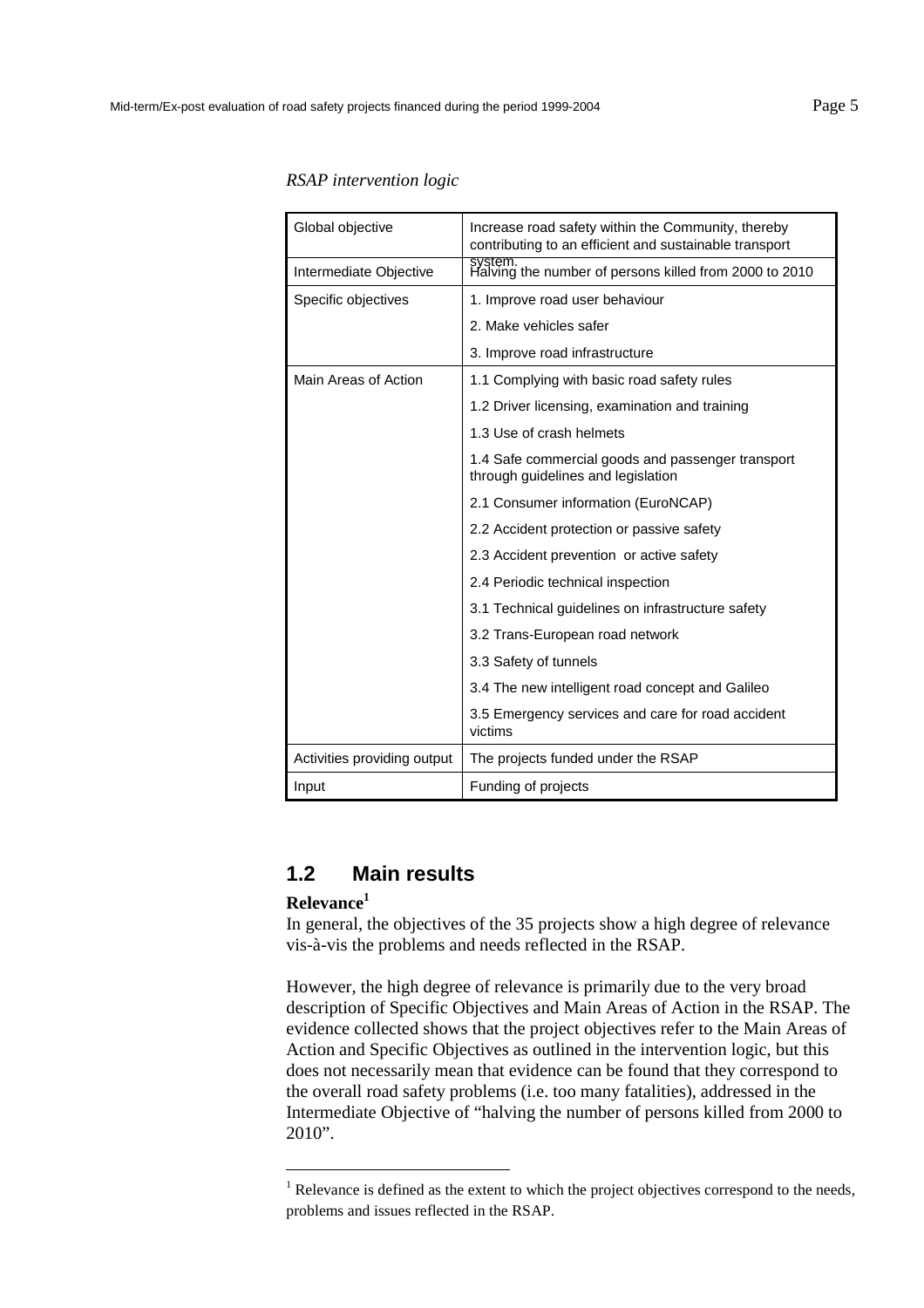This is caused by the fact that the nearly all-inclusive "Main Areas of Action" do not entirely fulfil the SMART criteria (i.e. being specific, measurable, realistic, accepted and timely) and lack a clear and systematic link to the global and intermediate objectives.

For many of the projects, this result is emphasised by the fact that there is no clear description of the actual baseline (the specific situation being addressed in the project). Such a description would have been helpful in assessing the relevance of the project objectives.

#### **Effectiveness2**

The assessment was undertaken for the completed projects. The evaluation shows that in general, the completed projects have produced the output outlined in their original project description. This indicates the contractors' capability and willingness to deliver the expected output.

The majority of the completed projects (18 of 20 projects) has achieved or is likely to achieve results in the Main Areas of Action, supporting the specific objectives. Those which are most likely to have a positive impact beyond the delivery of the agreed output are the projects which have already resulted in new legislation or in commercial products. For a number of the projects, the results are feasibility studies, dissemination of guidelines or input to further studies. The likelihood of such results eventually having an impact on a more global scale is unpredictable.

An important issue is the unclear linkage between the hierarchies of objectives in the RSAP described earlier. Although results are likely to support the Main Areas of Action, the impact on the overall objectives, corresponding to the problems and needs to be addressed, are often more diffuse.

The vague definition of objectives, addressing the problems, needs and issues at stake, and the missing of a systematic and documented linkage between the different levels of objectives, will cause low effectiveness of the projects in pursuing the global objectives.

#### **Efficiency3**

l

The efficiency of the financial performance of the individual projects has not been examined during this evaluation given that the 2004 in-depth evaluation carried out for 9 road safety projects included such an examination. However, the results from that study are taken as a useful input into the present evaluation and for the mid-term review of the RSAP as a whole.

 $2^{2}$  Effectiveness is defined as the extent to which specific objectives are attained and intended results are achieved, in accordance with the definition given in the Financial Regulation applicable to the general budget of the European Communities, art. 27 (2).  $3$  Efficiency is defined here as the extent to which the best relationship between the resources employed and the results is achieved, in accordance with the definition given in

the Financial Regulation applicable to the general budget of the European Communities, art. 27 (2).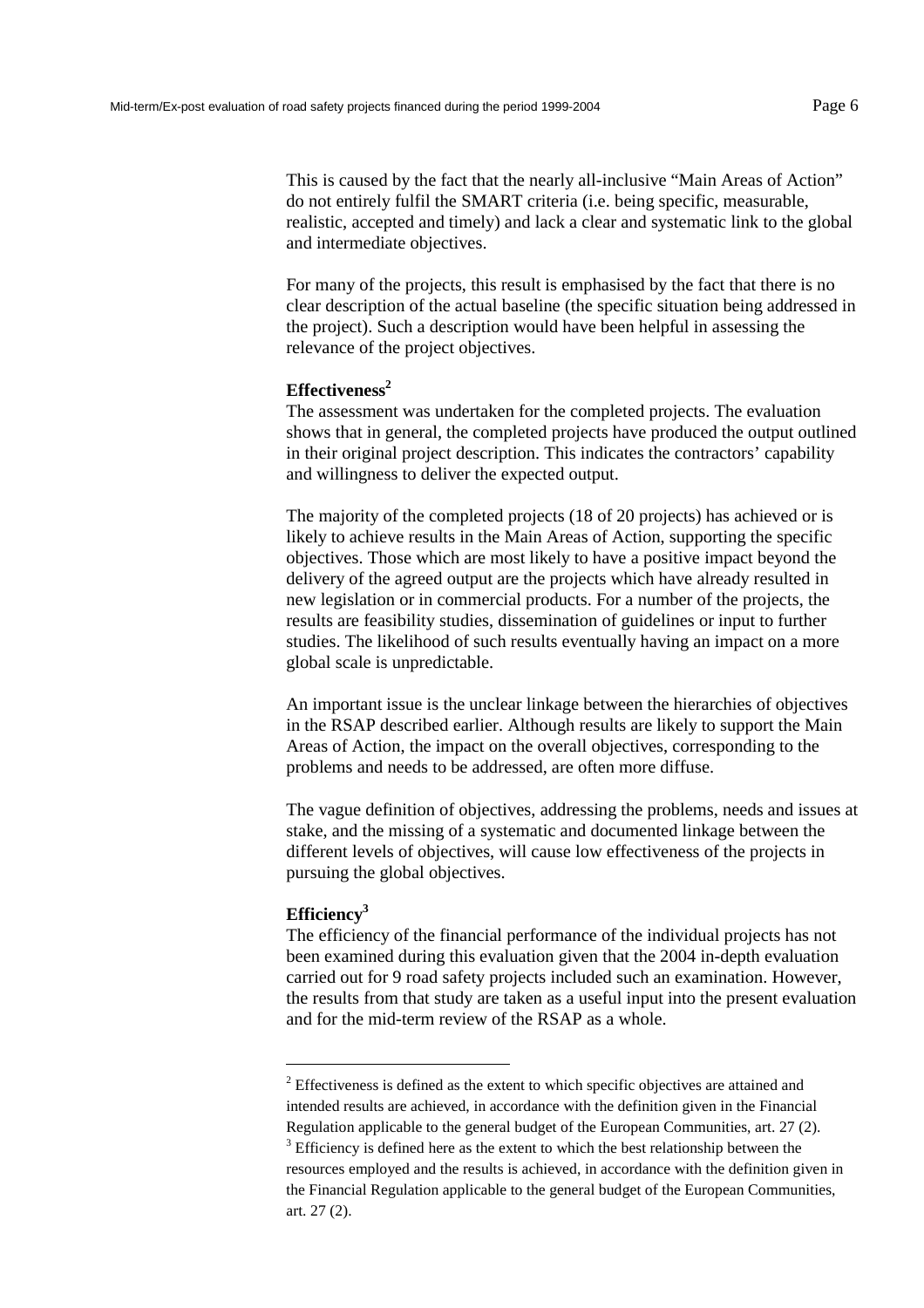In the present evaluation the relationship between the resources employed and the results achieved was assessed by using the results from the EC report on costs and benefits of road safety measures "Priorities in EU Road Safety. Progress report and ranking of actions".<sup>4</sup> That report aimed at doing a costeffectiveness analysis of different road safety measures. The report was used as one of the supporting documents for the White Paper and has thus influenced the focus of the RSAP.

The main reason for using that report as a starting point was that the project documentation examined in this evaluation provided very limited information on the expected results in terms of the resources used to achieve the results.

The findings for the projects under review can be summarised as follows in relation to the Commission report "Priorities in EU Road Safety":

- Only a minority of the projects (4) deals with measures assessed as being cost-effective
- Another minority of the projects (4) deals with measures assessed as maybe being cost-effective, but needing further research. Only one of these projects actually includes an analysis of cost-effectiveness
- The rest of the projects do not deal with measures assessed as being costeffective.

Altogether, the picture is that cost-effectiveness is difficult to assess for the road safety projects under review, given the lack of project information on costs versus results. With this in mind, it is uncertain how cost-effective are the projects in general in terms of results and impact. The assessment suggests that the efficiency in terms of achieving the desired effects at a reasonable cost should be questioned. This difficulty is however a general problem for many road safety initiatives.

Finally, it must be noted that the evaluated projects are first steps in a sequence of activities (feasibility studies, research activities etc.), entailing a process of creating impact. Therefore, the assessment of resources versus effects is based on the assumption that actions developed on basis of the projects reviewed are actually carried out to ensure impact.

#### **Utility5**

l

The overall assessment is that the funded projects are likely to contribute to a positive impact on road safety and can therefore be of use for beneficiaries in member states, for the Commission and for other important stakeholders. Nevertheless, the extent and nature of this positive impact cannot be predicted, because a majority of the projects has no description of the actual baseline (the

<sup>&</sup>lt;sup>4</sup> See "Priorities in EU Road Safety. Progress report and ranking of actions" [COM (2000) 125 final]

<sup>&</sup>lt;sup>5</sup> Utility is defined as the extent to which effects correspond with the needs, problems and issues addressed. Therefore, the assessment concerns the completed projects.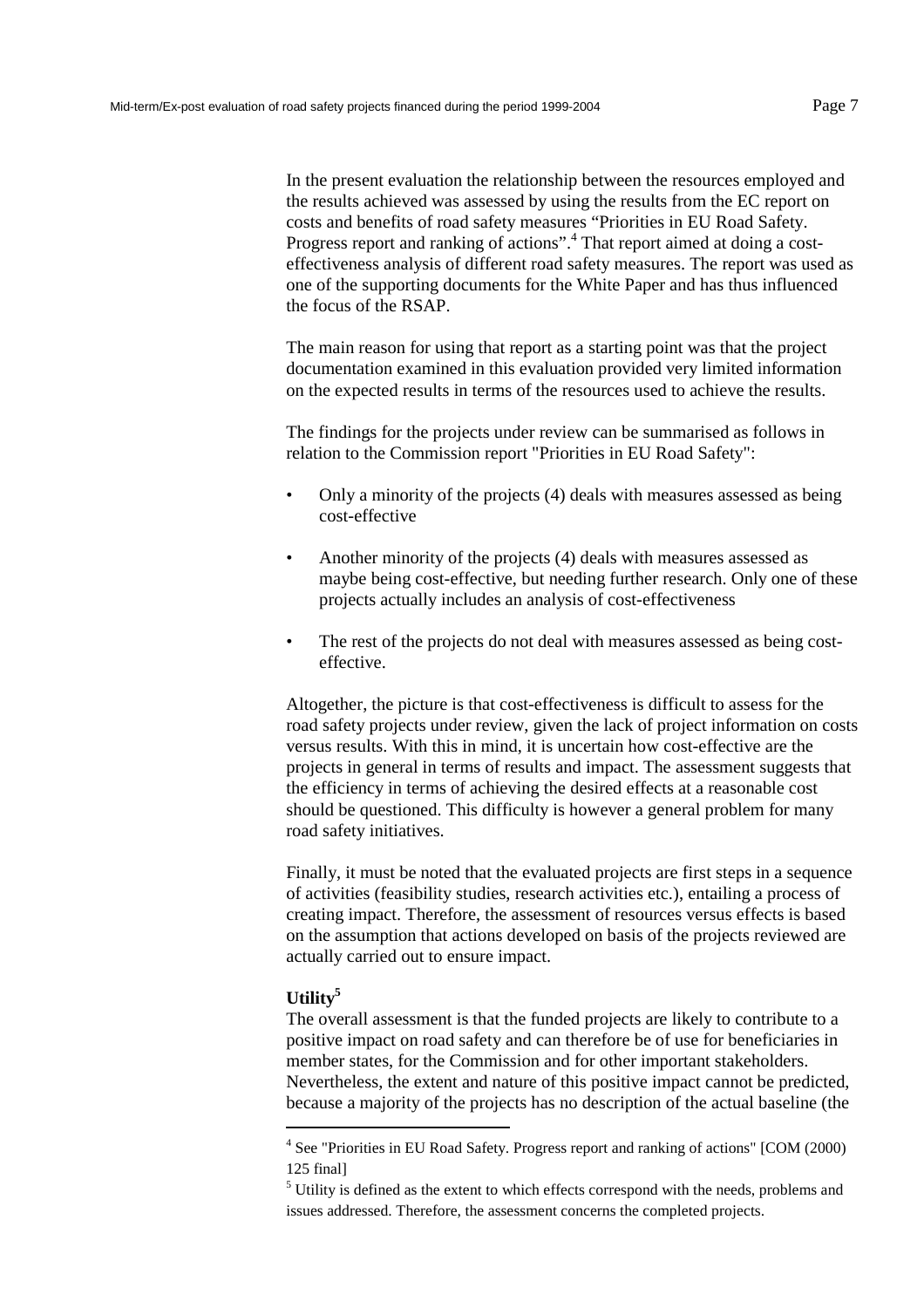number of accidents which can realistically be influenced). Furthermore, they deal with measures that are not considered priority measures with high efficiency according to e.g. a previous Commission report "Priorities in EU Road Safety".

For a few projects (3 out of 20 completed projects), evidence exists of the actual extent of the likely impact, but only one of these projects (DRL) deals with a measure which has previously been given priority in the Commission report "Priorities in EU Road Safety". It is in the project estimated that the implementation can lead to a substantial reduction of more than 2,400 fatalities per year.

For a number of projects, it may be still possible to establish a baseline, by means of further analyses and e.g. the use of EC statistics on road accidents (the CARE database). Such analyses could be useful to achieve added value from these projects, enabling the Commission to assess the expected benefit of the projects (i.e. making them quantifiable and in doing so provide the basis for an effective performance monitoring) and so to enhance their utility.

Another important factor of the existing RSAP is the timeframe for reducing the number of fatalities by 2010. Most of the projects will have difficulty contributing to a reduction before 2010, given the type of project. Real impact will not happen until close to 2010 or later.

#### **Sustainability<sup>6</sup>**

The assessment was based on expert opinions on the "duration of effects" of road safety measures. A long duration of the effects after supporting stopped equals a high degree of sustainability.

The starting point was a systematic differentiation of the duration of road safety effects, found in the RTD project PROMISING (Promotion of mobility and safety of vulnerable road users, a RTD project supported by the Commission in 1998 - 2001). The findings from this project were used together with evidence gathered on the projects to indicate the level of sustainability of the individual projects in the evaluation.

Although the assessment is very generic and the exact duration of each of the types of measures is uncertain, it shows that the road safety projects tend to deal with types of measures having a long duration and a high degree of sustainability of impact.

## **1.3 Conclusions**

l

In general, the projects in the evaluation are all relevant for the specific objectives and the Main Areas of Action in the RSAP, but the lack of clear and focused linkage between the Main Areas of Action and the overall problems and needs indicates that the overall focus of the RSAP is too broad, lacking a

<sup>&</sup>lt;sup>6</sup> Sustainability is defined as the extent to which positive effects are likely to last after the intervention has terminated. Therefore, the assessment concerns the completed projects.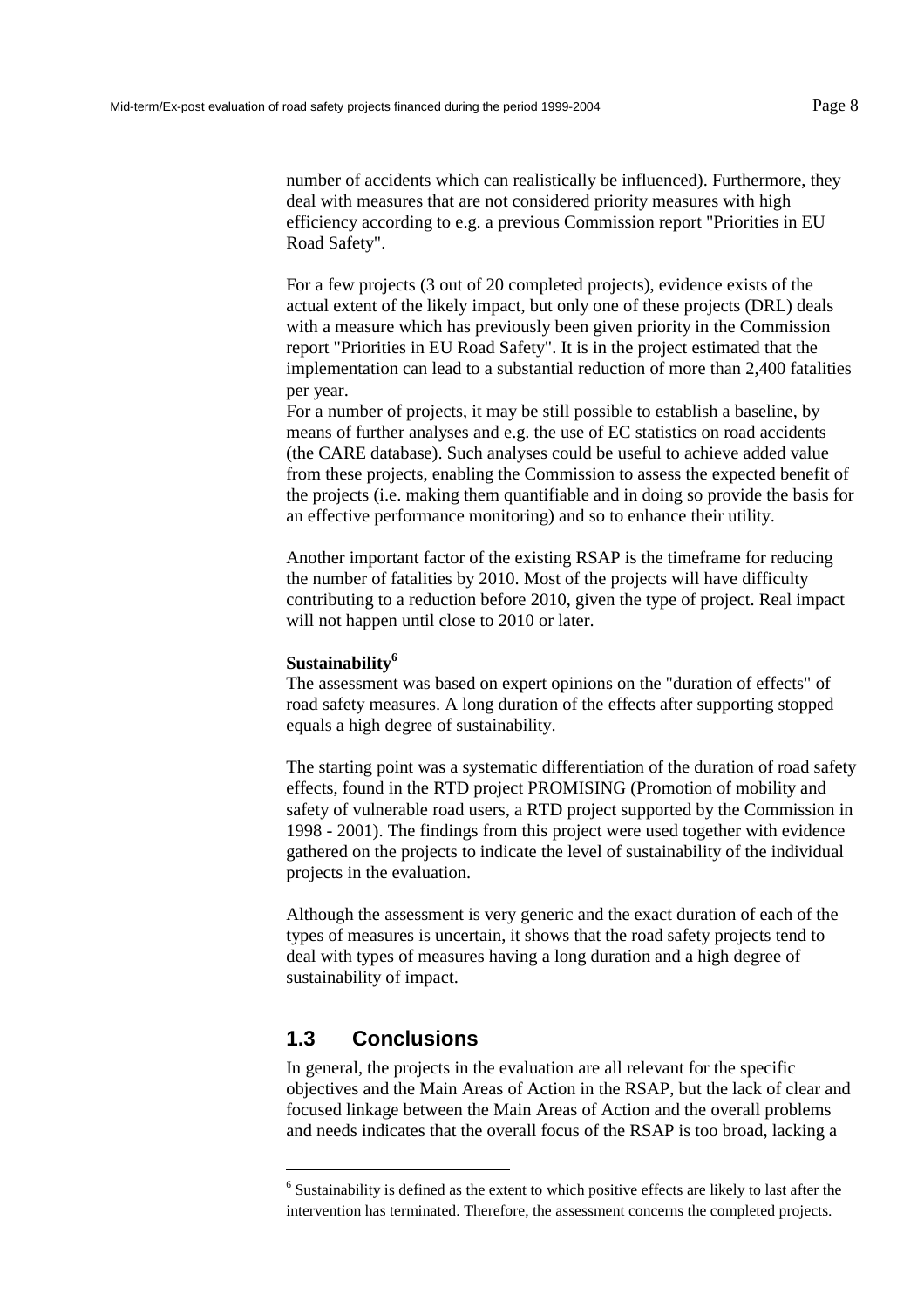<span id="page-10-0"></span>systematic development of the intervention logic and setting of indicators for later evaluations.

The evidence gathered shows weaknesses in the ability to predict the actual impact on improving road safety. This is partly due to the fact that the projects are of a preparatory nature, requiring several follow-up activities for impact to materialise on road safety conditions. Furthermore, most of the projects do not contain an assessment of how many lives can be saved. Hence, the actual contribution to the RSAP objective of halving the number of fatalities by 2010 cannot be assessed. It is evident that for many of the projects, their contribution will not show before 2010 or later.

The evaluation sample includes few projects dealing with road safety measures identified as being cost-effective in a previous Commission report on priorities in EU road safety. A number of projects do not show any evidence of being cost-effective, indicating that no systematic assessment of cost-effectiveness has taken place in launching the projects.

For 2 years, until 2003, calls for proposals were evaluated in a continuous process. In 2003 and 2004, DG TREN established a competition-based annual process of proposal evaluation, targeting of relevant objectives of the RSAP. The present evaluation includes only projects launched no later than 2003. Therefore, the evaluation does not provide a detailed analysis of the changes resulting from the annual competition-based evaluation of proposals. A more systematic approach is expected with this modified design of the calls for proposals.

The focus on dissemination by DG TREN, through their home page with substantial project information, should be highlighted. Dedicated web sites also exist for the majority of the projects. Furthermore, the participation of many relevant stakeholders in the projects makes it likely that the output will be absorbed and used by them and other relevant beneficiaries.

## **1.4 Recommendations**

Based on the findings of the evaluation, the following main recommendations can be made:

- The future road safety actions launched by the Commission should, to a greater extent, be launched on the basis of knowledge on priority measures with high cost-effectiveness and impact. Preparatory work in the form of ex-ante assessments may be needed to ensure this improved focus. The Impact Assessment Study carried out as part of the mid-term review can be seen as a first step.
- In any future road safety action programme, the intervention logic, giving a clear description of the hierarchy of programme objectives, should be presented. It should include a description of the main problems and needs to be addressed, on the basis of statistics from the CARE database and the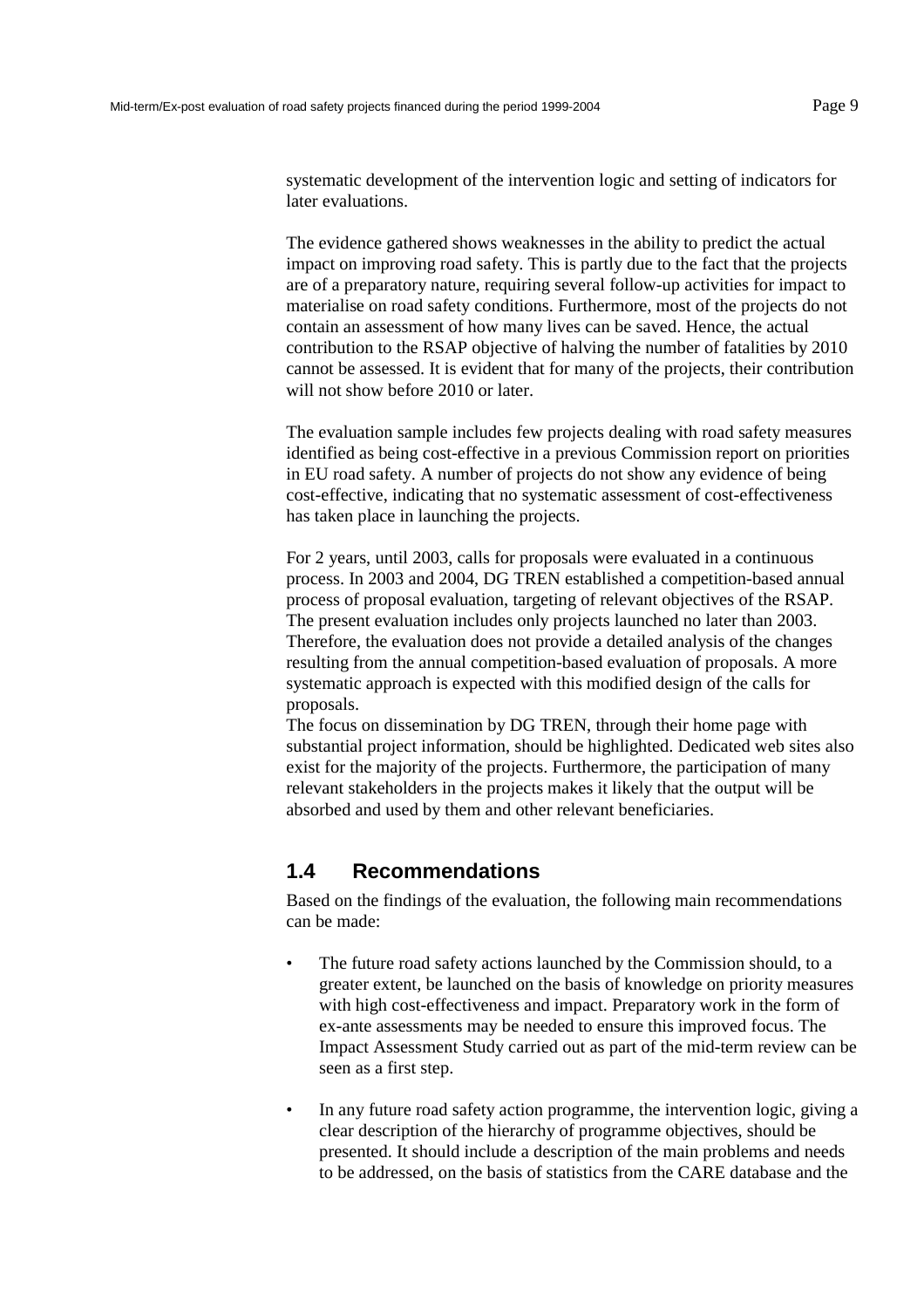various international studies analysing the feasibility of different road safety measures.

- Future call for proposals should take their point of departure in a clear description of the programme objectives, including a description of the baseline situation for the issues in focus, as well as an indication of the timeframe for the expected impact.
- The work started by DG TREN to establish performance indicators should be continued. This will support the prioritisation and monitoring of future evaluations on policy level. The CARE database will be an important element in this process.
- The setting up of objectives and targets should be adjusted:
	- Short-term targets, covering a timeframe of e.g. 5 years, should be established on the basis of the impact assessment carried out as part of the mid-term review of the RSAP. The targets have to be quantifiable, with clearly defined indicators. For example, objectives to implement daytime running lights in the EU should be accompanied by an indicator of the number of member states which have in fact implemented them, as well as milestones for when it is expected to happen.
	- Long-term objectives or a vision should be formulated to support long-term initiatives which cannot demonstrate impact in the short term.

The calls for proposals should request that tenders include an analysis of key partners from member states to be involved. This would ensure that all future projects exploit and build on road safety expertise available in all member states.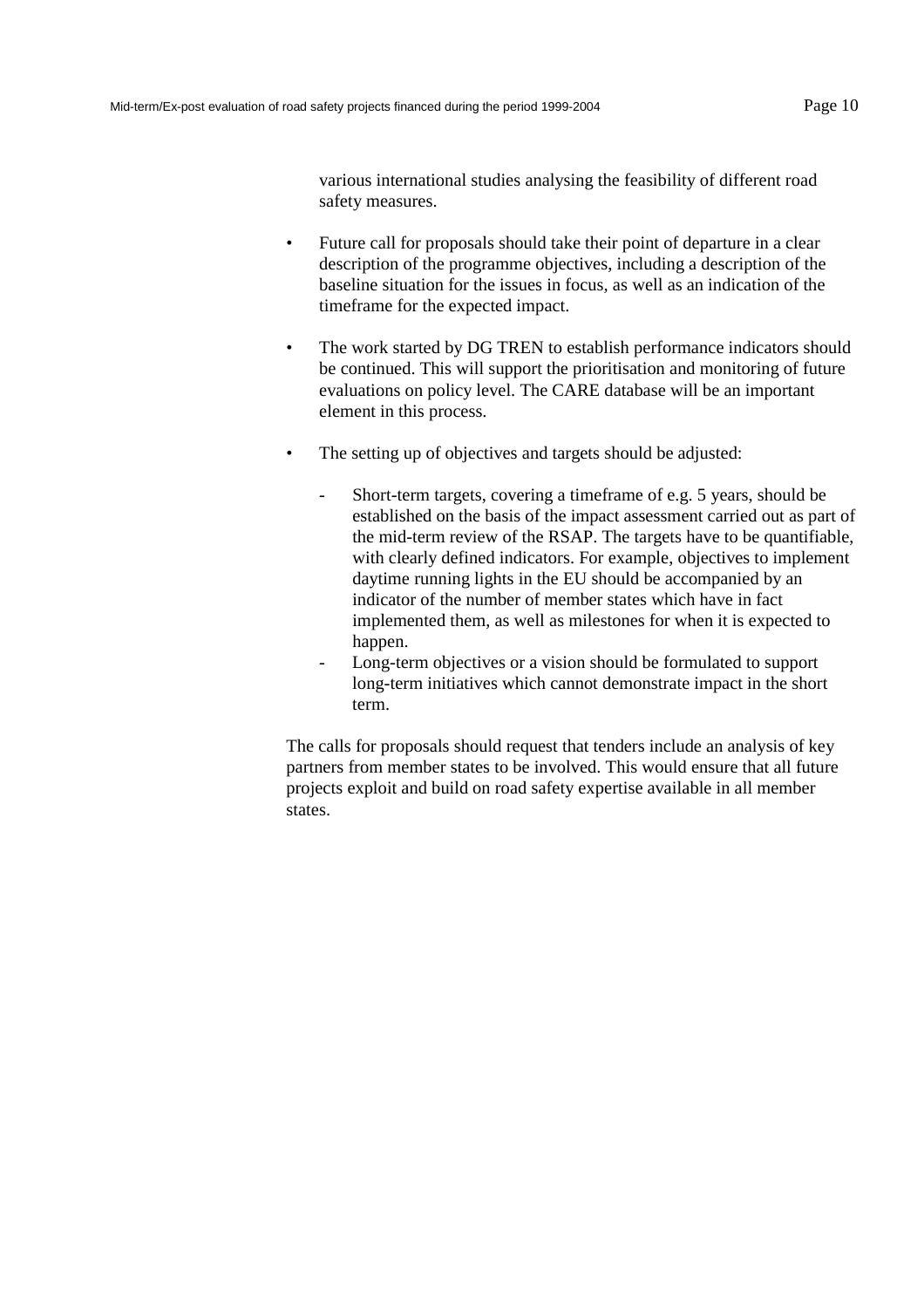## <span id="page-12-0"></span>**2 Introduction**

### **2.1 Background**

The Directorate General for Transport and Energy (DG TREN), and in particular the unit responsible for road safety (Unit E3), have outsourced the expertise to carry out a mid-term/ex-post evaluation, focusing on a sample of completed and on-going projects financed under the EU Road Safety Policy from 1999 to 2004.

The White Paper "European Transport Policy for 2010: Time to decide" [COM (2001) 370 final] sets the overall goal of road safety; to halve the number of fatalities by 2010.

The Commission adopted the European Road Safety Action Programme [COM (2003) 311 final] in 2003 to implement the road safety part of the transport policy.

The present mid-term/ex-post evaluation is part of a mid-term review<sup>7</sup> of the action programme and will be a starting point for the programme revision.

## **2.2 Objective of the evaluation**

l

The overall objective of the evaluation is to provide the European Commission with information on the results of the projects that the EU has supported financially from 1999-2004 as part of the implementation of the EU Road Safety Policy. The funded projects are only one part of the Commission activities in implementing the policy. Other activities include e.g. proposing new legislation and collecting accident data.

The scope of this report is to evaluate the financial support by the EC for research projects, procurements and targeted calls for proposals. During the inception phase, the final evaluation sample was agreed to be 35 projects,

 $7$  The Commission has so far launched two other studies as part of the mid-term review. First, an ex-post evaluation was conducted in 2004, evaluating 10 funded projects, "Ex-post evaluation of specific projects funded under the Transport Safety Policy", carried out by The European Evaluation Consortium. Second, the Commission launched an Impact Assessment Study of the programme revision in January 2005.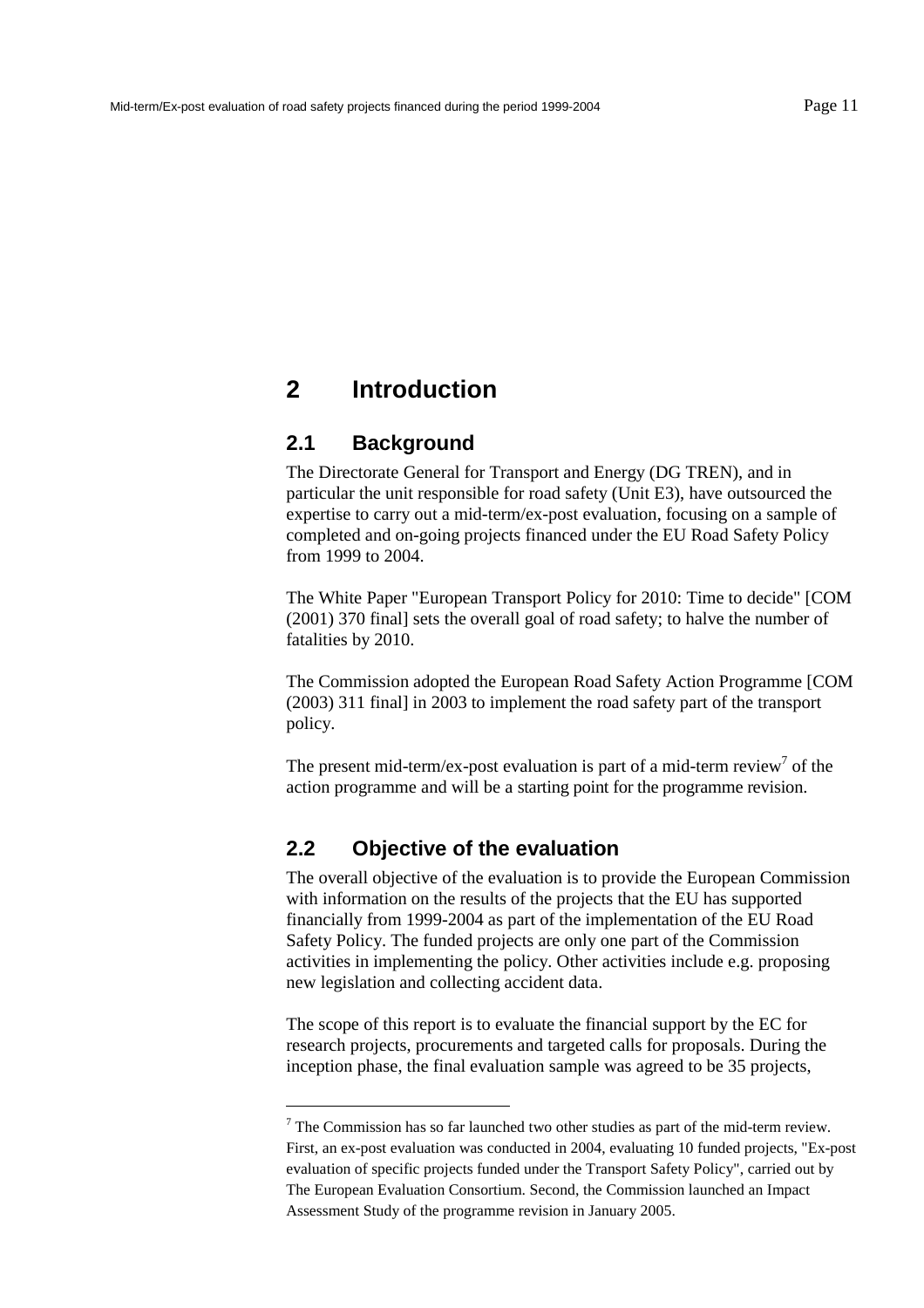covering EU funding of approx. EUR 37 million. The total amount of EU funding per year has in the period 1999 - 2004 been approx. EUR 10 million for grants and approx. EUR 12 millions for RTD projects.

According to the TOR of the study, the evaluation must provide conclusions and recommendations by assessing the following criteria:

- **Utility**: the extent to which effects correspond with the needs, problems and issues to be addressed
- **Effectiveness**: the extent to which effects contribute to the achievement of the general objective of reducing fatalities
- **Efficiency** of the ended and on-going projects
- **Sustainability** of the effects after the end of the intervention
- **Future** final decision on the opportunity of continuing with the new projects and how to improve or reorient the action programme.

A review of the projects to be evaluated showed that a fairly large part were still on-going or recently completed. Hence, the evaluation should include elements of both interim and ex-post evaluation methodology. Therefore, it was decided together with DG TREN to include an assessment of *relevance* (the extent to which an intervention's objectives are pertinent to needs, problems and issues to be addressed). Although ex-post evaluations normally do not focus on relevance, EU guidelines for evaluation suggest inclusion of relevance in the context of interim evaluations.<sup>8</sup>

The present report has been prepared by COWI under the existing COWI Service Framework Contract with DG TREN covering Ex-post and Mid-term Evaluations (Ref. TREN/A1/17-2003 Lot 2) and in response to the Terms of Reference included under Work Order TREN/A1/17-2003/Lot 2/04/5.

Readers should note that the report presents the views of the consultant, which do not necessarily correspond with those of the Commission.

l

<sup>&</sup>lt;sup>8</sup> "Evaluating EU activities. A practical guide for the commission services". European Commission, July 2004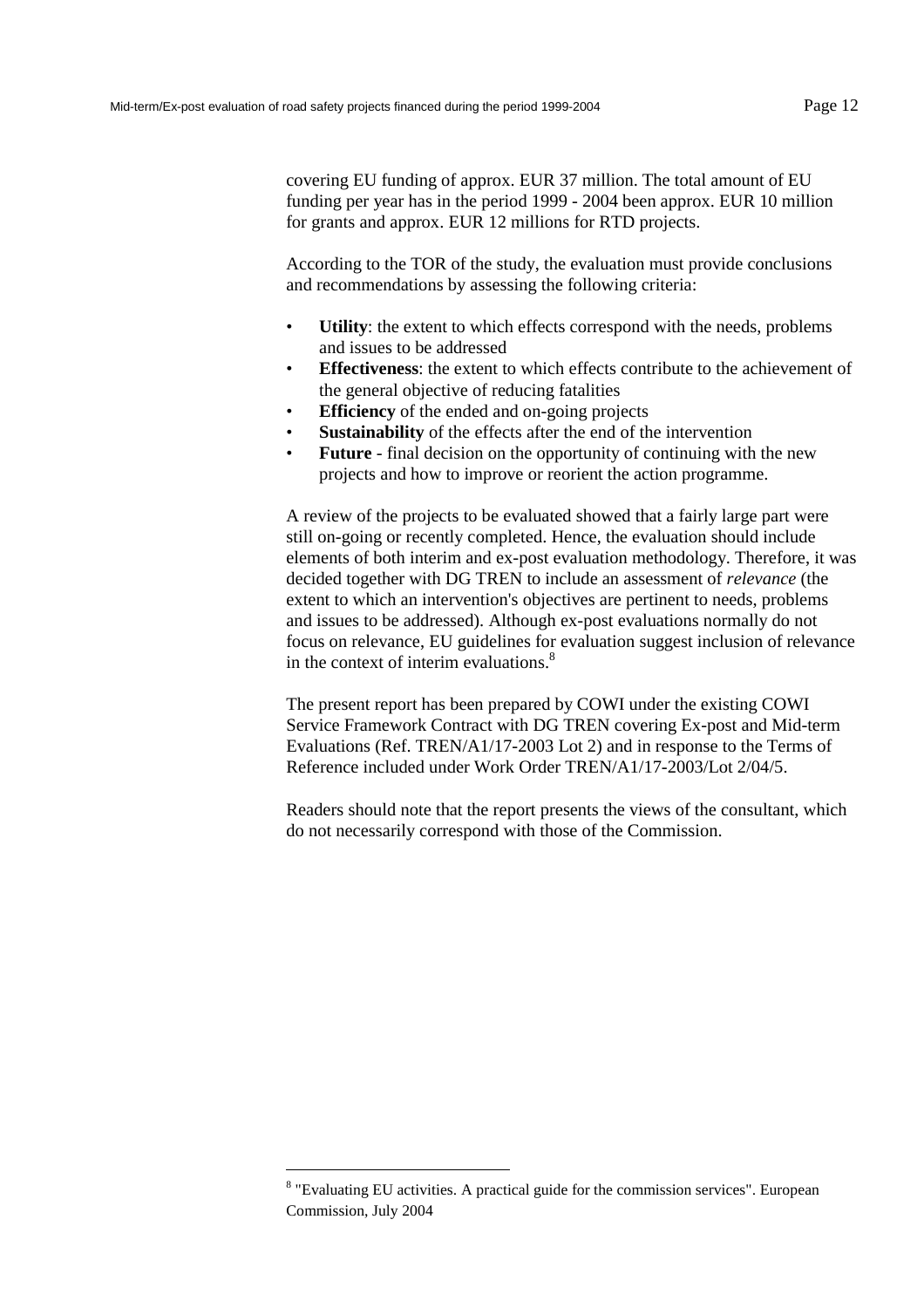## <span id="page-14-0"></span>**3 Policy context**

The present EU policy on road safety is presented in the White Paper "European Transport Policy for 2010: Time to Decide" [COM (2001) 370 final]. The document sets the target for road safety; to halve the number of fatalities by 2010. The White Paper recognises that the achievement of the goal is a shared responsibility with national and local authorities being the main actors. Nevertheless it is indicated that

*"the European Union too needs to contribute to this objective, not just through the exchange of good practise, but also through action at two levels:* 

- *harmonisation of penalties, and* 

l

promotion of new technologies to improve road safety".<sup>9</sup>

The implementation of the road safety policy is carried out through the European Road Safety Action Programme (RSAP) [COM (2003) 311 final]. The RSAP describes several actions and proposals necessary in order to realise the target set in the White Paper. In the RSAP, an illustration of the shared responsibility is given based on the example of actions needed to increase use of seat belts. The EU needs e.g. to make rules on the mandatory fitting and use of equipment as well as setting up performance standards. At the national level, e.g. implementation of EU rules is needed together with securing compliance through resources for police enforcement. At the regional or local level, e.g. the police enforcement is needed as well as local campaigns in schools.

As mentioned previously, the objective of the evaluation is to assess EC financed projects from 1999-2004. As the White Paper was published in 2001, projects funded before cannot be directly associated with the present policy and target. Nevertheless, the overall international knowledge of needs and problems in the road safety area has not changed dramatically over the last 5-10 years. That is, the focus on road users, vehicle technology and road infrastructure have been well known ways of dealing with road safety for some years.

These have also been key points in previous EU policy documents on road safety. In 1997, the EU Commission presented the report "Promoting Road Safety in EU. The Programme for 1997-2001" [COM (97) 131 final)]. This report included a road safety strategy for the coming years and pointed out the

<sup>&</sup>lt;sup>9</sup> page 66, "European Transport Policy for 2010: Time to decide" [COM (2001) 370 final]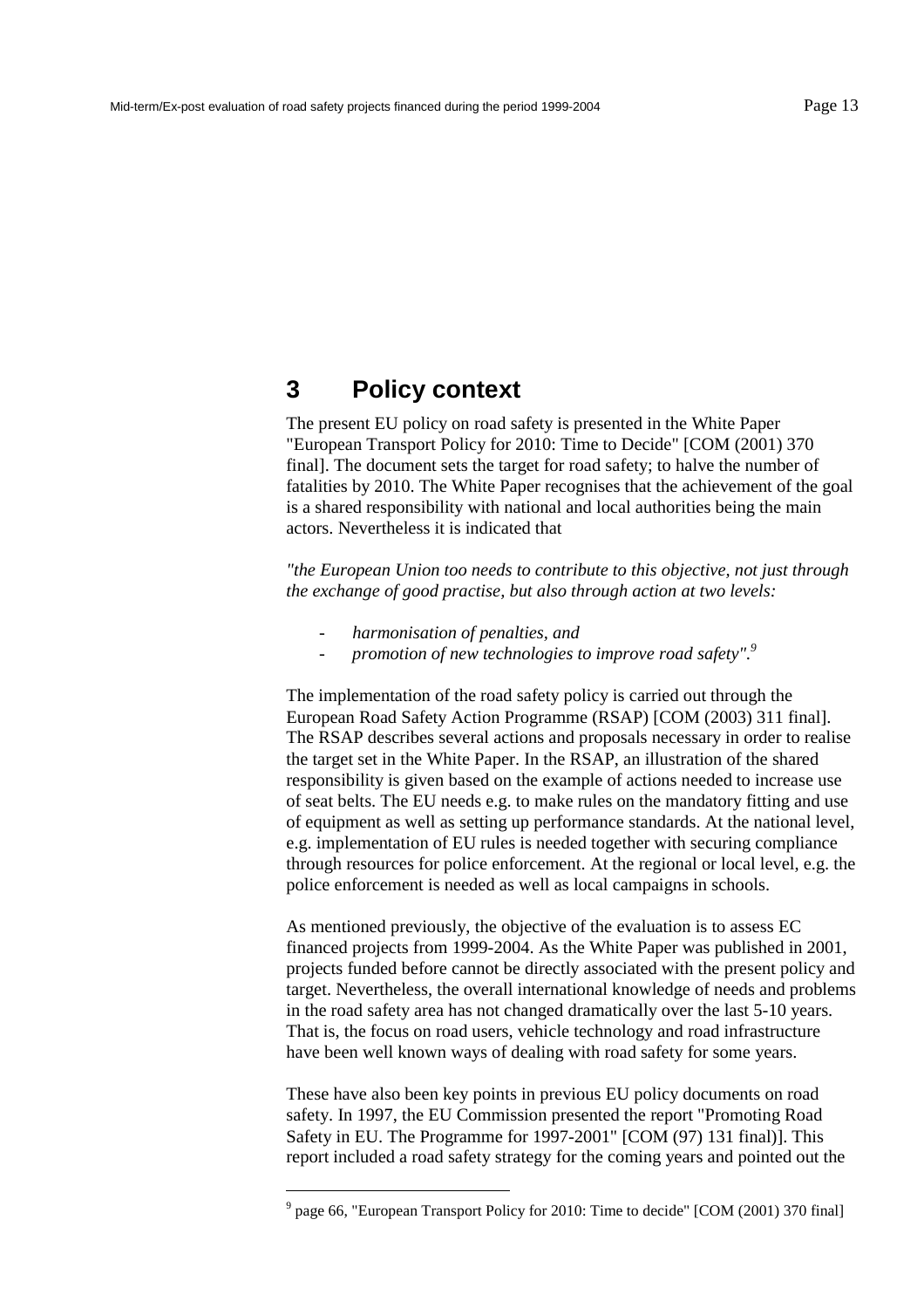l

need to look at the system as a whole, and not isolated at road infrastructure, vehicles technology or road users. This integrated approach was to focus on the human factor and the key elements were the following:

- *"A recommendation of the Commission to fully take into account the very high costs of road accidents in a more widespread application of costbenefit assessments for road safety measures.*
- *An integrated EU information system including info on accident statistics, exposure data, implementation of road safety measures, research, best practises and enforcement.*
- *Measures to combat fatigue and the use of alcohol, medicines and drugs whilst driving.*
- *Application of technology and telematics to ensure safer driving.*
- *Coordination and support of safety rating systems in order to provide scientifically correct information to the consumer on the safety aspects of vehicles."10*

The call for proposals made within the GROWTH Research Programme<sup>11</sup> referred to the policy document "Promoting Road Safety in EU. The Programme for 1997-2001". A number of the projects in the present evaluation sample are funded as part of the GROWTH Research Programme.

Furthermore, other projects funded as road safety activities from 1999 up to 2002 - when the White Paper was presented - were also launched within the context of the policy paper from 1997. A number of these projects are also included in the evaluation sample.

Finally, it must be noted that the results of many of the activities funded before 2003 have provided input and knowledge to the actual formulation of the RSAP. Therefore, although a number of the projects were launched before the presentation of the RSAP, it is still appropriate to assess their relevance in relation to the RSAP.

<sup>&</sup>lt;sup>10</sup> page 20, "Promoting Road Safety in EU. The Programme for 1997-2001" [COM (97) 131 final)]

<sup>&</sup>lt;sup>11</sup> The GROWTH (Competitive and Sustainable Growth) Research Programme is one of four thematic research programmes under the fifth RTD Framework Programme of the EC.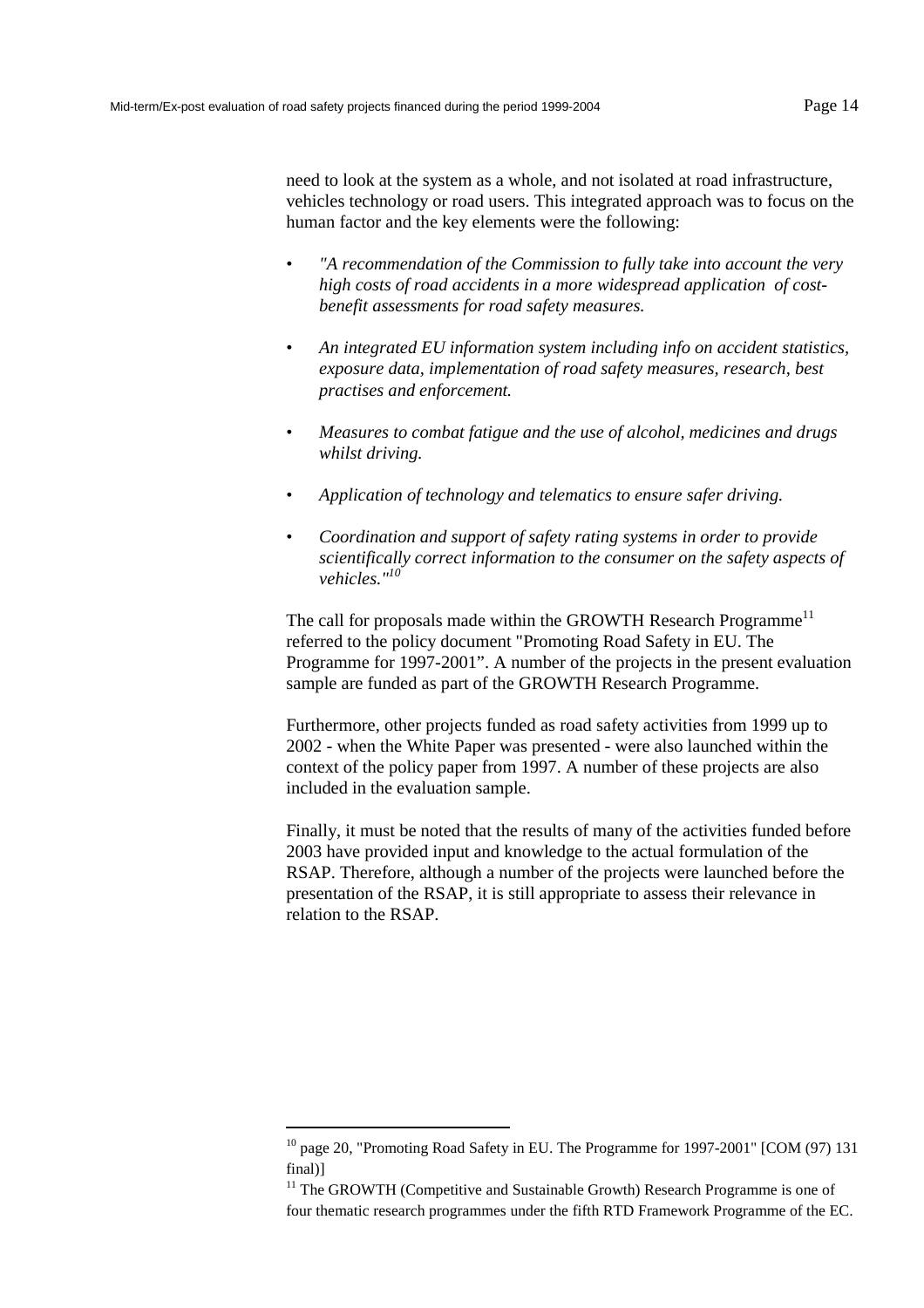## <span id="page-16-0"></span>**4 Study methodology**

## **4.1 The use of the Logical Framework Approach**

The focus of the evaluation is on the connection between the objectives in the RSAP and the projects in the evaluation sample.

To deal with the complexity of the evaluation sample and to illustrate how we understand the overall framework of the evaluation and the intervention logic, we have developed a matrix based on the Logical Framework Approach (LFA), se [Table 4.1.](#page-17-0) 

First, the LFA matrix is used to illustrate the link between the overall objectives and the main areas of action described in the RSAP, thereby creating an overview of the programme. The intervention logic for the RSAP was not developed at the design phase in an ex-ante evaluation. The main areas of actions in the RSAP are used to assess the relation between the various levels of objectives.

Second, the LFA matrix illustrates the linkage from the individual project objectives to the RSAP objectives.

In order to assess the RSAP, it is crucial to note that even though the Programme includes an intermediate quantified objective, the Programme also highlights that this target can only be achieved through a shared effort at different levels of government. The RSAP mentions that

*"The main aim is to provide the motivation for launching shared activities and to stimulate these activities at all levels of actions."12*

l

<sup>&</sup>lt;sup>12</sup> Page 9 in the RSAP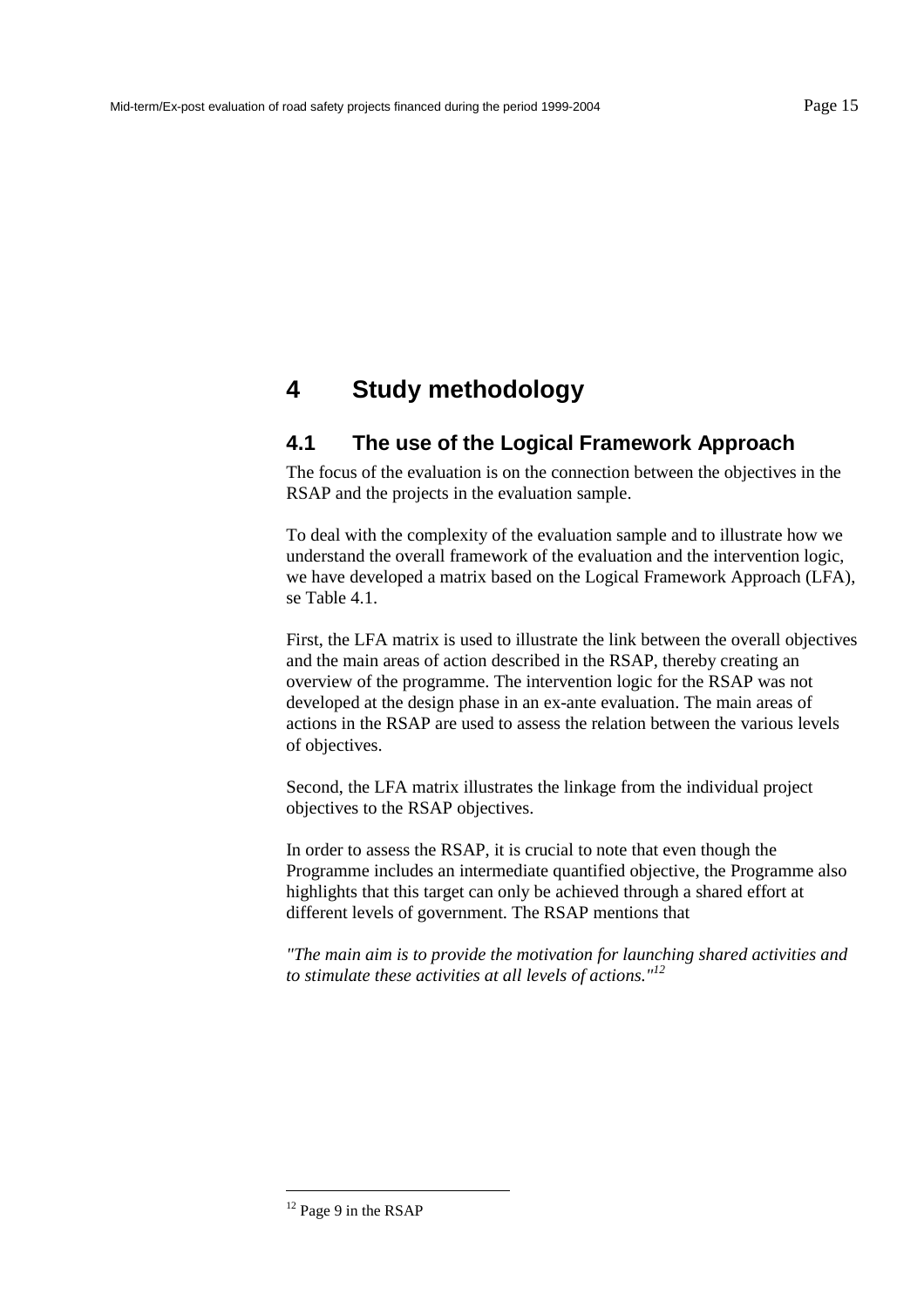|                                     | Intervention logic                                                                                                   |  |  |  |  |  |
|-------------------------------------|----------------------------------------------------------------------------------------------------------------------|--|--|--|--|--|
| Global<br>objective                 | Increase road safety within the Community, thereby contributing to an<br>efficient and sustainable transport system. |  |  |  |  |  |
| Intermediate<br>objective           | Halving the number of persons killed from 2000 to 2010                                                               |  |  |  |  |  |
| Specific                            | 1. Improve road users behaviour                                                                                      |  |  |  |  |  |
| objectives                          | 2. Make vehicles safer                                                                                               |  |  |  |  |  |
|                                     | 3. Improve road infrastructure                                                                                       |  |  |  |  |  |
| Main areas of                       | 1.1 Complying with basic road safety rules                                                                           |  |  |  |  |  |
| actions                             | 1.2 Driver licensing, examination and training                                                                       |  |  |  |  |  |
|                                     | 1.3 Use of crash helmets                                                                                             |  |  |  |  |  |
|                                     | 1.4 Safe commercial goods and passenger transport through guidelines<br>and legislation                              |  |  |  |  |  |
|                                     | 2.1 Consumer information (EuroNCAP)                                                                                  |  |  |  |  |  |
|                                     | 2.2 Accident protection or passive safety                                                                            |  |  |  |  |  |
|                                     | 2.3 Accident prevention or active safety                                                                             |  |  |  |  |  |
|                                     | 2.4 Periodic technical inspection                                                                                    |  |  |  |  |  |
|                                     | 3.1 Technical guidelines concerning infrastructure safety                                                            |  |  |  |  |  |
|                                     | 3.2 Trans-European road network                                                                                      |  |  |  |  |  |
|                                     | 3.3 Safety of tunnels                                                                                                |  |  |  |  |  |
|                                     | 3.4 The new intelligent road concept and Galileo                                                                     |  |  |  |  |  |
|                                     | 3.5 Emergency services and care for road accident victims                                                            |  |  |  |  |  |
| <b>Activities</b><br>giving an out- | The projects funded under the RSAP                                                                                   |  |  |  |  |  |
| put<br>Input                        | Funding of projects                                                                                                  |  |  |  |  |  |

<span id="page-17-0"></span>*Table 4.1 LFA matrix covering the Road Safety Action Programme* 

## **4.2 Data collection**

The primary source of data for the assessment of the project sample is reports from the projects and project applications provided by the Road Safety Unit of DG TREN directly or through the DG TREN website. Supplementary documents and information were received by contractors following either email contact or a telephone interviews.

The availability and quality of relevant information has differed widely between the projects. For 4 projects, only description of works in annexes of the original applications for grants was available. For the other projects, more relevant information like e.g. minutes of meetings, deliverables, interim reports, final reports or dedicated websites were available. A list of the relevant documents used for each of the projects is available at the end of the individual project data sheets. The datasheets are found in Annex I.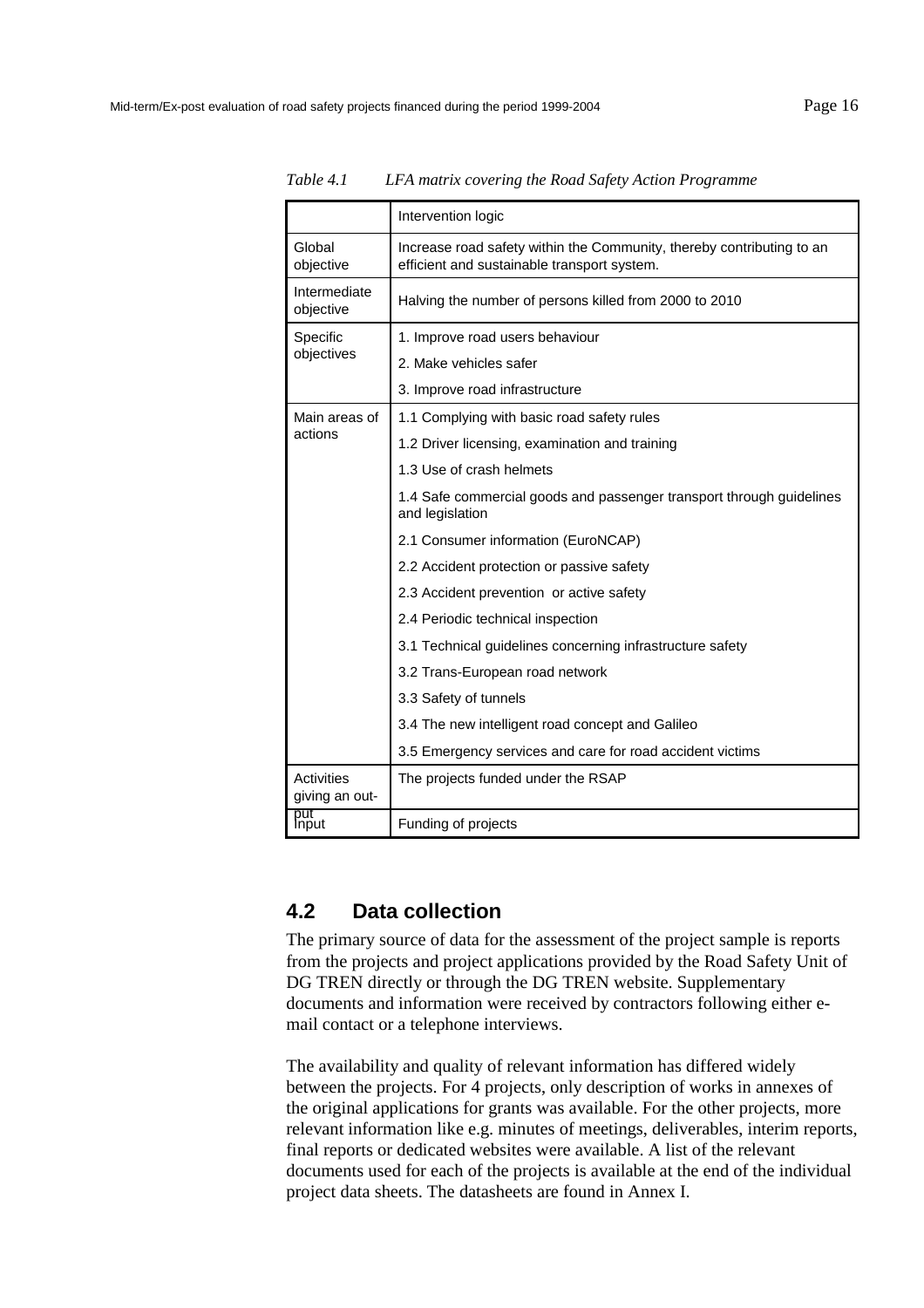<span id="page-18-0"></span>Draft datasheets and supplementing questions (see Annex II) were submitted to DG TREN and the contractor for validation by e-mail. Comments have been received from 23 contractors.

Telephone interviews (see Annex II) were conducted in the last stages of the evaluation with contractors from five completed projects<sup>13</sup> and one DG TREN official.14 These interviews focused mainly on issues concerning utility and sustainability.

Interviews were also carried out with four national road safety experts from Austria, Denmark and Ireland. These interviews focused on the use of results in a national context (se Annex II).

Finally, as part of the assessment, a number of EU policy documents on road safety and other relevant documents were reviewed (see Annex III).

## **4.3 Assessment of projects**

A systematic compilation of information concerning individual projects is documented in the datasheets. The datasheets furthermore include the assessments made of the individual projects as background for the overall assessment of the support given in 1999 - 2004. An example of the content of a datasheet is shown in [Figure 4.1.](#page-19-0) 

l

<sup>&</sup>lt;sup>13</sup> The projects were CONSPICUITY, EURORAP, GLARE, ROSE25 and TRAINER.

<sup>&</sup>lt;sup>14</sup> This interview concerned CONSPICUITY and DRL.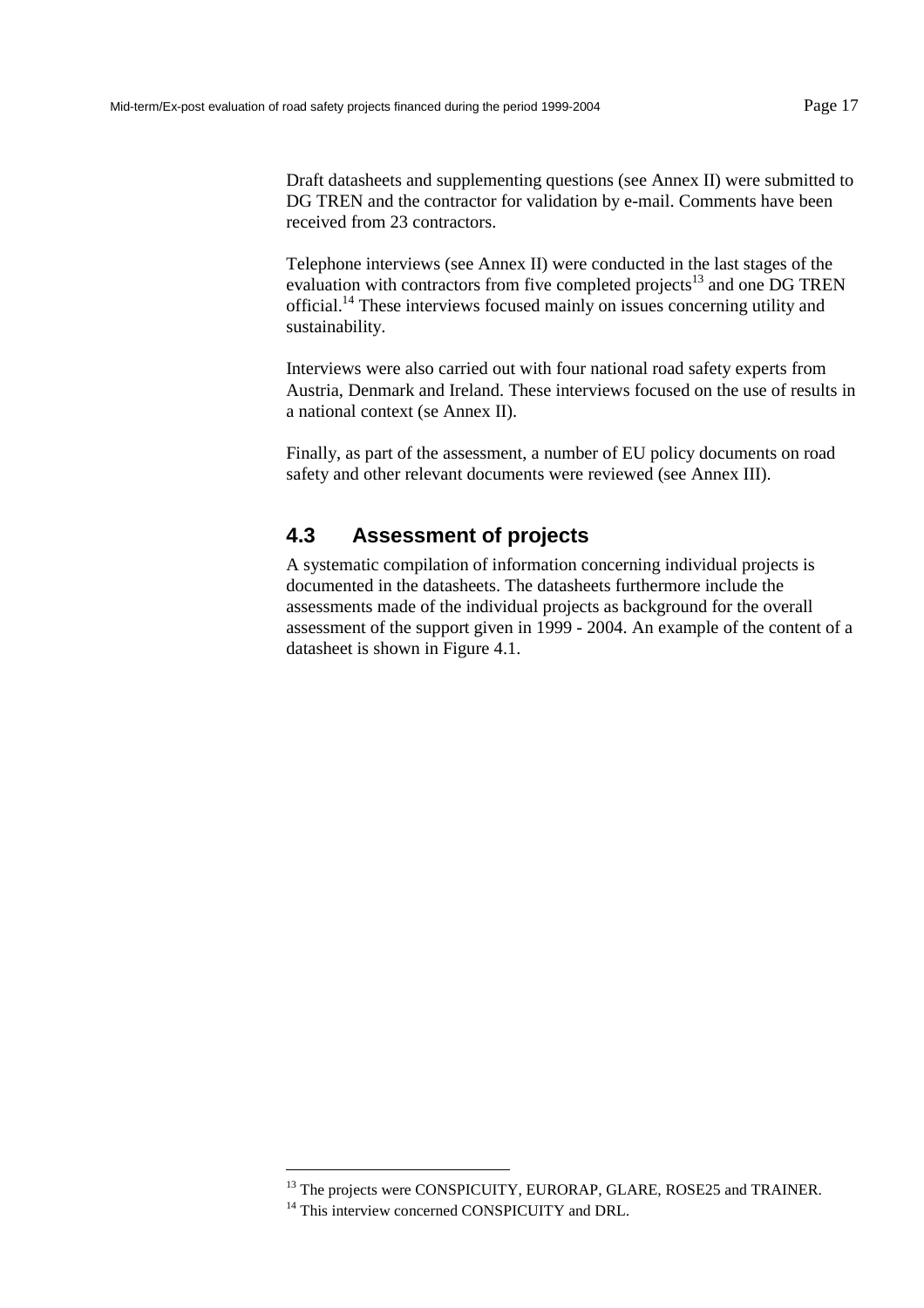<span id="page-19-0"></span>

| Project title                                   | Improved frontal impact protection through a world frontal impact dummy - FID                                                           |                                                                                                                                                                                                                                                                                                                                                                                                                                                                                                             |                                                                                                                                                                                                                                                                                                                                                                                                                                                                                                             |  |  |
|-------------------------------------------------|-----------------------------------------------------------------------------------------------------------------------------------------|-------------------------------------------------------------------------------------------------------------------------------------------------------------------------------------------------------------------------------------------------------------------------------------------------------------------------------------------------------------------------------------------------------------------------------------------------------------------------------------------------------------|-------------------------------------------------------------------------------------------------------------------------------------------------------------------------------------------------------------------------------------------------------------------------------------------------------------------------------------------------------------------------------------------------------------------------------------------------------------------------------------------------------------|--|--|
| Contractor                                      | TNO Automotive - Organisation for Applied Scientific Research                                                                           |                                                                                                                                                                                                                                                                                                                                                                                                                                                                                                             |                                                                                                                                                                                                                                                                                                                                                                                                                                                                                                             |  |  |
| Project period                                  | From: 01.01.2002                                                                                                                        |                                                                                                                                                                                                                                                                                                                                                                                                                                                                                                             | 30.10.2003<br>To:                                                                                                                                                                                                                                                                                                                                                                                                                                                                                           |  |  |
| Type of contract                                | <b>RTD Contract</b>                                                                                                                     |                                                                                                                                                                                                                                                                                                                                                                                                                                                                                                             |                                                                                                                                                                                                                                                                                                                                                                                                                                                                                                             |  |  |
| <b>Budget in EURO</b>                           | Total: 2,834,251                                                                                                                        |                                                                                                                                                                                                                                                                                                                                                                                                                                                                                                             | EU contribution:<br>1,781,345                                                                                                                                                                                                                                                                                                                                                                                                                                                                               |  |  |
| Call for proposal/Programme                     | 5 <sup>th</sup> RTD Framework Programme                                                                                                 |                                                                                                                                                                                                                                                                                                                                                                                                                                                                                                             |                                                                                                                                                                                                                                                                                                                                                                                                                                                                                                             |  |  |
| Brief description of project                    | crash testing.<br>harmonisation of standards.                                                                                           |                                                                                                                                                                                                                                                                                                                                                                                                                                                                                                             | The project objective is to contribute to the reduction of the amount of injured and killed car<br>occupants involved in frontal collisions, by developing improved frontal crash test dummies for future<br>The project analyses the need for improvements of frontal crash test dummies based on accident<br>data. Based on biomechanical studies, the project has developed improved parts for a test dummy.<br>The results are widely disseminated to relevant international organisations dealing with |  |  |
|                                                 | Key questions                                                                                                                           | Assessment                                                                                                                                                                                                                                                                                                                                                                                                                                                                                                  |                                                                                                                                                                                                                                                                                                                                                                                                                                                                                                             |  |  |
| Utility                                         | How is the project objective<br>linked to programme<br>objective?                                                                       | The project has a good connection to the intermediate objective of<br>making vehicles safer, and can be seen as a relevant part of the<br>programme output on stricter legislation and voluntary agreements<br>on passive safety.                                                                                                                                                                                                                                                                           |                                                                                                                                                                                                                                                                                                                                                                                                                                                                                                             |  |  |
| <b>Effectiveness</b>                            | Has the project reached its<br>objective?<br>Do the results support the<br>programme objectives? (used<br>for completed projects)       | The project has developed parts to improve frontal crash test<br>dummies and thus lived up to its objective.<br>The results achieved support road safety objectives.<br>The project output have been presented to working groups of the<br>International Standard Committee (ISO) and other relevant<br>organisations for the implementation of harmonised rules for use<br>of test dummies. Furthermore, the consortium actively promotes<br>that the dummy will be evaluated by the car industry as well. |                                                                                                                                                                                                                                                                                                                                                                                                                                                                                                             |  |  |
| Utility (used for completed<br>projects         | Does the project include a<br>baseline and a potential<br>impact assessment?<br>output will be able to assist in reducing such numbers. |                                                                                                                                                                                                                                                                                                                                                                                                                                                                                                             | The baseline for the project is the number of accidents with frontal<br>car crashes. The project mentions that experience from France<br>and USA show that approx. 45 % of car occupant casualties occur<br>in such accidents. It is not described to what extent the project                                                                                                                                                                                                                               |  |  |
| Sustainability (used for<br>completed projects) | Will project result last after the<br>project has been completed?                                                                       |                                                                                                                                                                                                                                                                                                                                                                                                                                                                                                             | Provided that project results will be implemented, the impact will<br>be at least equivalent to the lifetime of vehicles.                                                                                                                                                                                                                                                                                                                                                                                   |  |  |

*Figure 4.1 Example showing the datasheets used in the assignment* 

To assist the overall assessment, a schematic assessment score was used for the individual projects.

#### **Relevance**

*Relevance is here defined as the extent to which the project objectives correspond to the needs, problems and issues reflected in the RSAP.* 

The RSAP describes the challenges to be met in the road safety field, and the evaluation team consider these challenges to be synonymous with the needs, problems and issues to be addressed.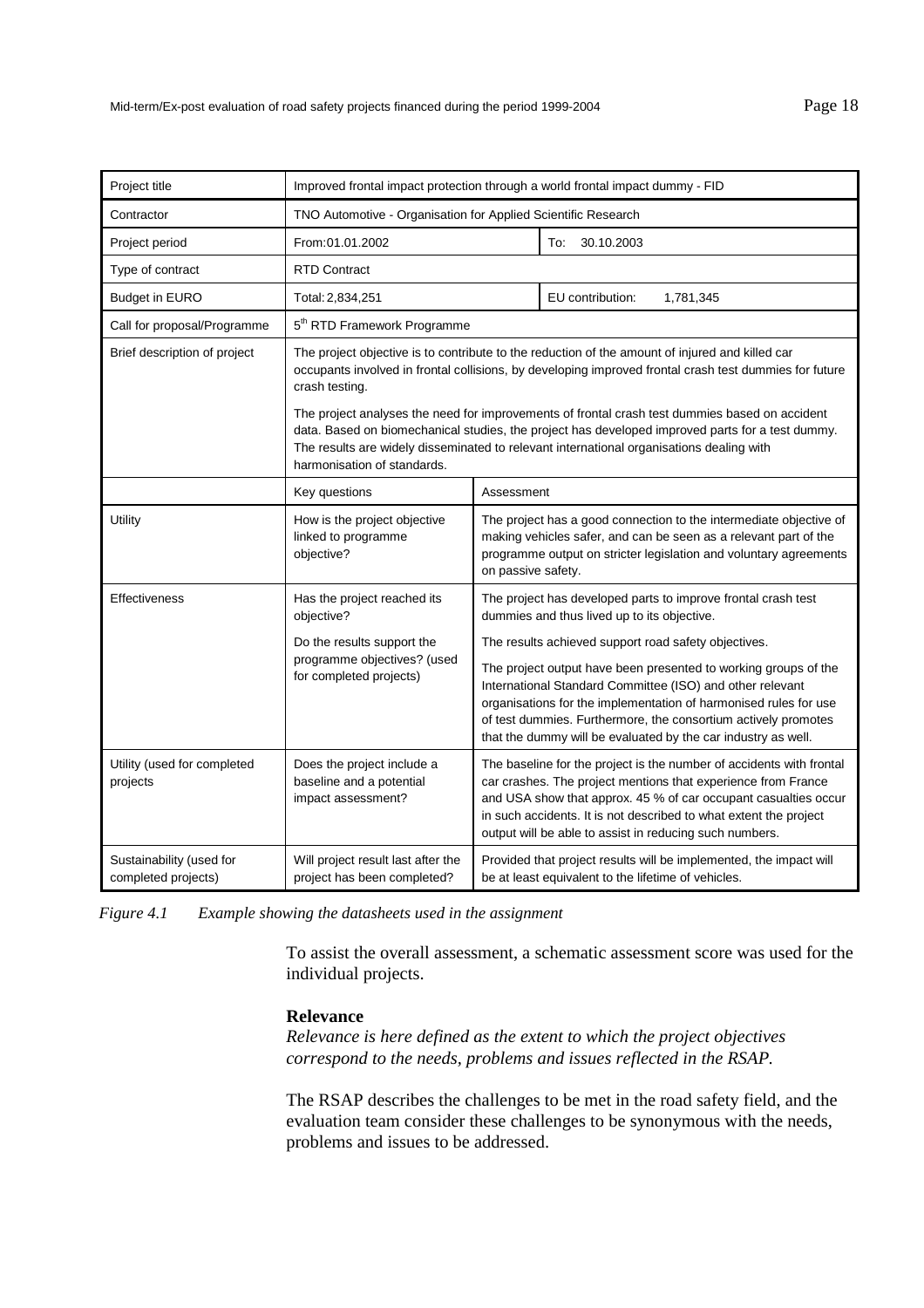The schematic score used for the assessment:

- High degree of relevance
- Some degree of relevance
- Limited degree of relevance
- No relevance

The score "high degree of relevance" reflects that the project objectives directly refers to either the global, intermediate or specific objectives and thus for sure can be regarded as relevant. The score "some degree of relevance" reflects that the project objectives more indirectly refer to the RSAP objectives but are still assessed as being relevant. A "limited degree of relevance" reflects that the project objectives only very indirectly can be said to refer to the RSAP objectives.

#### **Effectiveness**

*Effectiveness is defined here as the extent to which specific objectives set are attained and intended results are achieved.* 

The following schematic score has been used in the process of assessing effectiveness:

- Objectives are achieved
- Objectives are only partly achieved or are likely to be achieved
- Objectives are not achieved
- No information available due to on-going project

The assessment of effectiveness is based on comparing project objectives with project output. Second, the results have been assessed against the specific objectives in the RSAP.

The assessment of the actual result of achieving RSAP objectives was carried out for the 20 completed projects. For the majority (14) of these, the assessment was based on evidence from the project documents and comments received by e-mail from contractors when commenting draft project data sheets. For 6 projects, the assessment included evidence from telephone interviews with project contact persons and a DG TREN official.

#### **Utility**

*Utility is the extent to which effects correspond with the needs, problems and issues to be addressed.* 

Utility has been assessed by describing the long-term impact that these projects are likely to achieve*.* To obtain indications of the utility, the following issues were included in the assessment of the completed projects:

- Existence of a specific baseline providing background for an assessment of impact
- Possibility of quantifying the impact
- Possibility of predicting the actual time for achieving the impact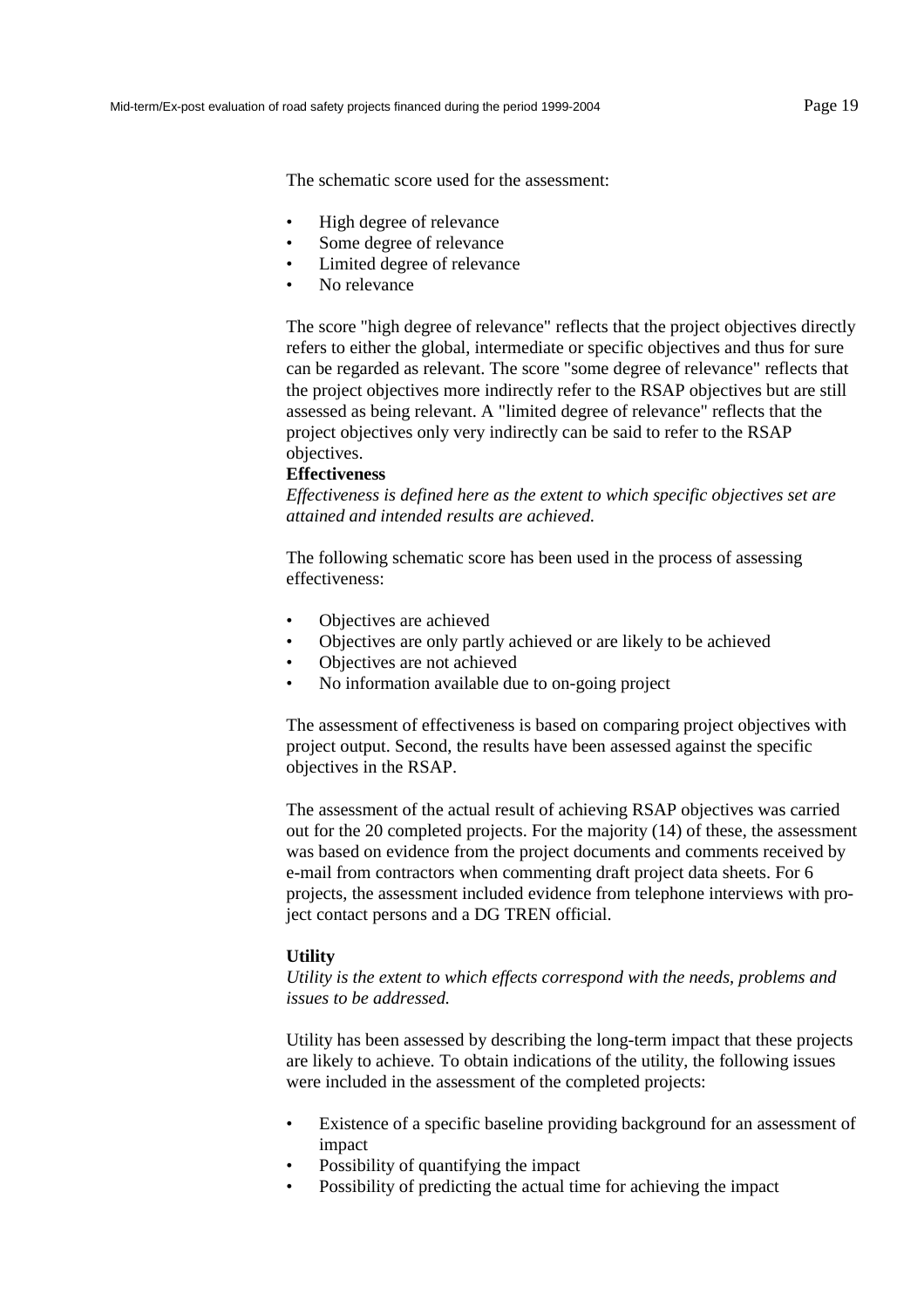#### <span id="page-21-0"></span>**Sustainability**

*Sustainability is the extent to which positive effects are likely to last after an intervention has terminated.* 

The road safety objective of 50% reduction as per 2010 has not yet materialised with the reduction of fatalities in 2004 for EUR15 of -18% and for EUR25 of - 6%. Given that the impact has not yet materialised, it is uncertain to assess how long it will last. Nevertheless, we have assessed utility through using expert opinions on the "duration of effects" of road safety measures.

#### **Efficiency**

*Efficiency is the extent to which the desired effects are achieved at a reasonable cost, seen as the best relationship between resources employed and results achieved.* 

The efficiency of the projects in contributing to the RSAP objectives have been assessed by using existing information on efficiency of different road safety measures. Within the last 5 - 10 years several studies have been made at national as well as international level attempting to identify the most efficient road safety measures by carrying out cost benefit studies or cost effectiveness studies. The results from such studies have been used as background for the assessment.

### **4.4 Limitations**

Certain methodological problems encountered during the evaluation process gave some limitations for the ability of drawing conclusions. The following problems were identified:

#### **Time available and availability of information**

Given the limited number of calendar days set aside for the evaluation, it was decided that it should mainly be based on existing project information from DG TREN. During the evaluation process it became clear that due to the lack of consistent record keeping and the replacement of officials in DG TREN, available project information was very difficult to track in DG TREN for several of the projects.

The project documentation was briefly studied and a limited number of followup interviews were arranged. Also, the type of information available varied significantly among the projects. While some of the projects were briefly described in summary reports or leaflet documentation, others were described in more detail. The Commission has been unable to provide supplementary information on time to start the evaluation process, on those projects where documentation turned out to be rather limited.

#### **Lack of programme ex-ante considerations**

The programme was established without an ex-ante evaluation. So, in order to establish an overview of the programme, the evaluation team had to develop a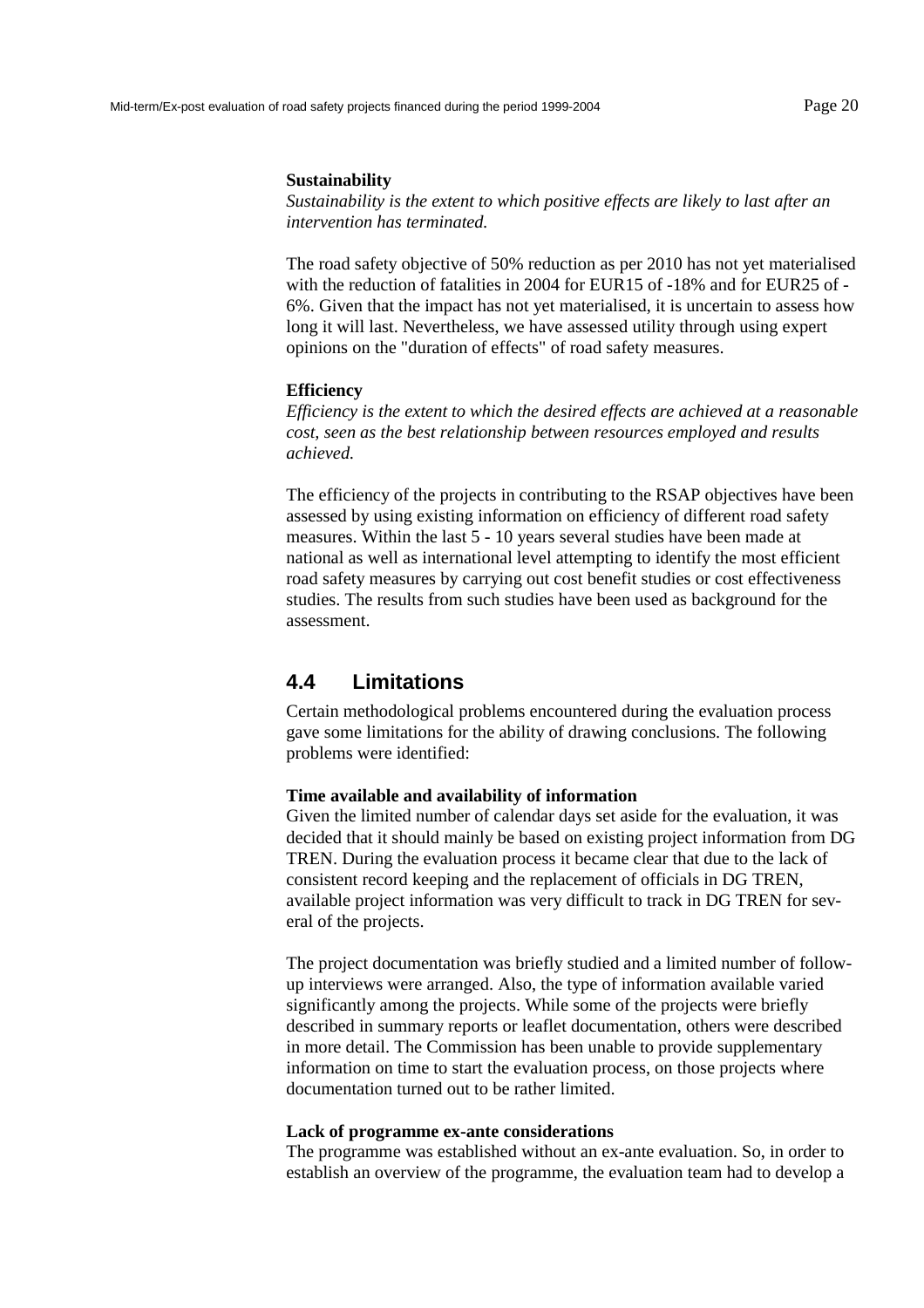hierarchy of objectives which served as the programme framework for applying the different evaluation criteria.

#### **Type of projects**

All the projects included in the evaluation have a preparatory character and can be described as being only one among several steps towards achieving impact in the form of saved lives. Examples are RTD projects giving input to new technical specifications for testing vehicles or feasibility studies on introducing legislation on compulsory use of daytime running lights. The impact of the projects on the number of road fatalities will in many instances only materialise after some years and only after implementation of further follow-up actions, projects, studies, and legislation.

Since most of the projects lack a clear and well-defined baseline that documents the initial situation, expressed in e.g. number of accidents, road behaviour, etc., we have found it useful to assess the relevance of the projects.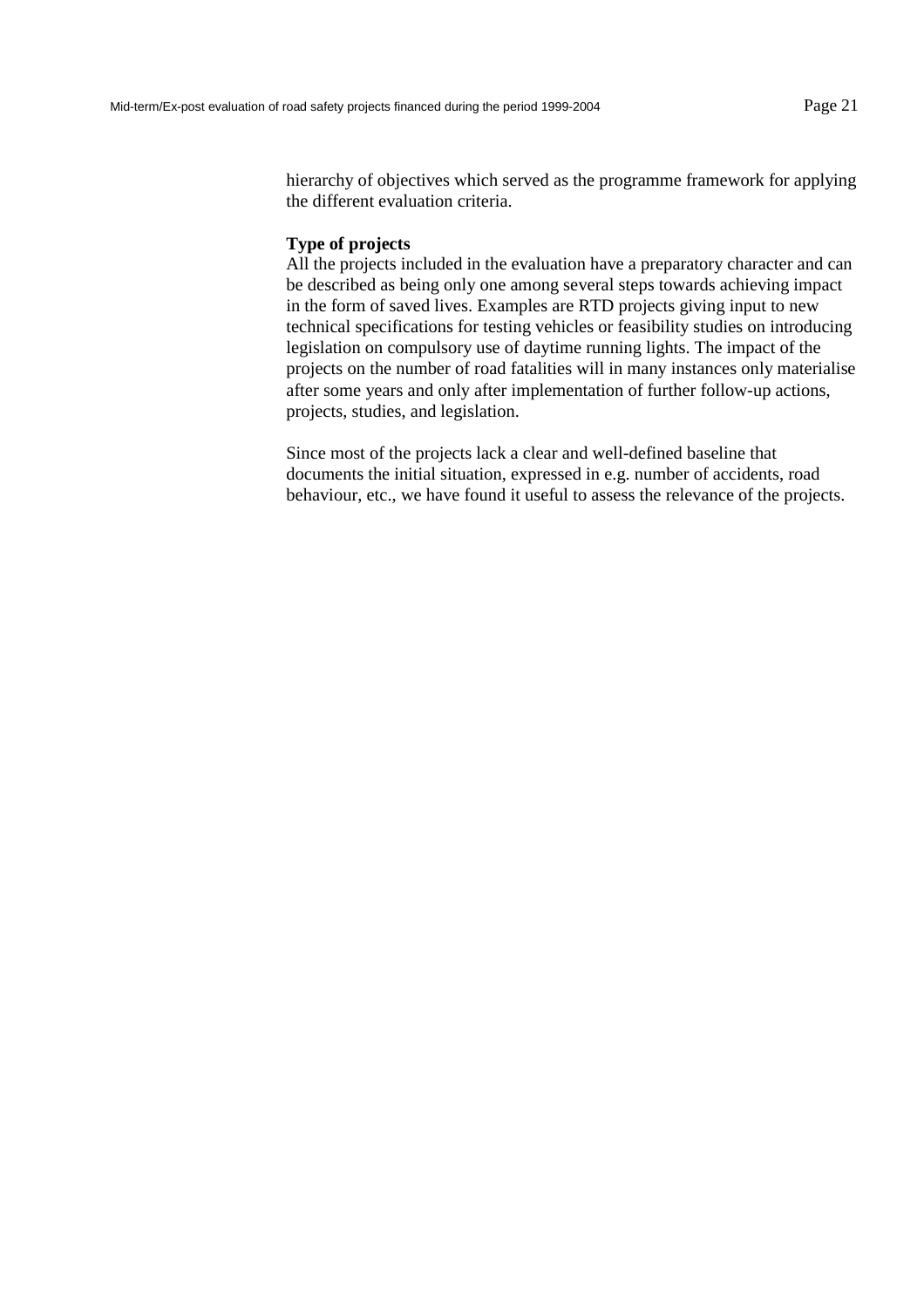## <span id="page-23-0"></span>**5 The evaluation sample**

### **5.1 Selection process**

The evaluation includes a sample of 35 projects with a total EU funding of approx. EUR 37 million.

At the beginning of the assignment, DG TREN provided the consultant with a list of potential projects to be included in the evaluation sample. The list contained road safety projects funded by the EU Commission within the period from 1999 to the beginning of 2004. It was agreed to include projects with a total sum of EU funding of EUR 50 million.

During the inception phase, the final evaluation sample was selected from this list. The following criteria were used for the selection:

- Projects launched as part of road safety policy programmes
- Projects not evaluated earlier in the "Ex-post evaluation of specific projects funded under the Transport Safety Policy"<sup>15</sup>
- Representation of procurement, subvention and RTD contracts
- Representation of a wide range of project costs
- Representation of a wide range of output/results.

The first criterion was used by DG TREN prior to the start of the assignment, to exclude projects launched to support administrative programme tasks, e.g. translation and IT support and other funding without a specific road safety aspect.

The three last criteria were set up to ensure that no bias existed concerning the contracting method, the size of projects or the actual road safety output. No projects were excluded on the basis of these three criteria, as the total evaluation sample was already limited to a total EU contribution below EUR 50 million using the first two criteria.

The final evaluation sample was agreed by DG TREN.

l

<sup>&</sup>lt;sup>15</sup> TEEC, 2004: ""Ex-post evaluation of specific projects funded under the Transport Safety Policy" including the road safety projects ROSITA 1 and 2, EuroNCAP, ETSC, CESARE, RESPECT, CARE, SARTRE. TISPOL, EuroBOB.

http://europa.eu.int/comm/dgs/energy\_transport/evaluation/activites/transports\_en.htm.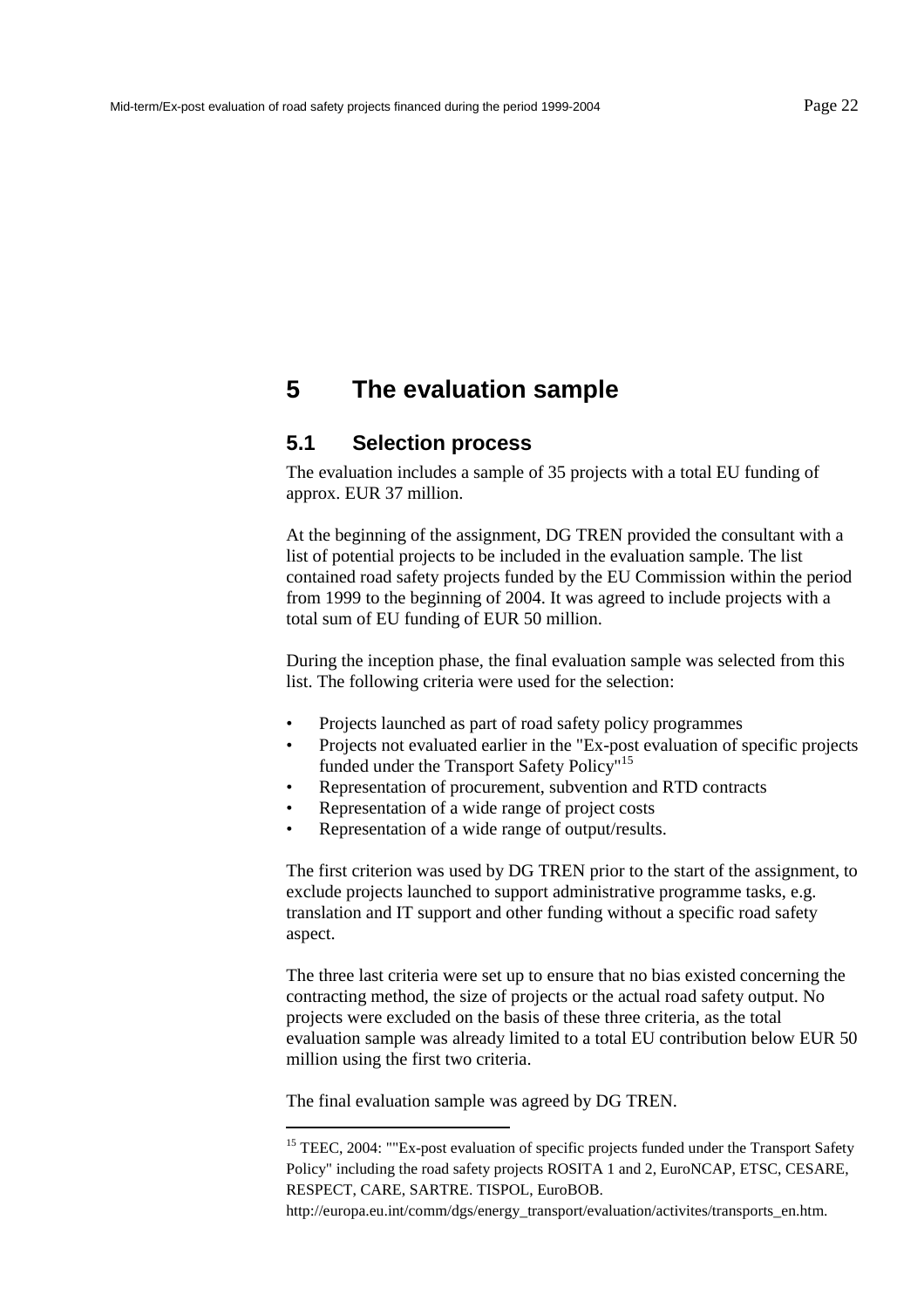<span id="page-24-0"></span>DG TREN<sup>16</sup> has stated that the total number of contracts managed by the Road Safety Unit from 1999 until now amounts to 288. An elimination of contracts relating to translation, computer assistance, printing of leaflets etc. brings the figure down to 76 relevant contracts related to road safety. The previous evaluation<sup>17</sup> included 9 of these contracts; some of the contracts were actually related to energy savings, and some of the contracts had just been signed in 2004 and have not provided sufficient information for an evaluation yet. The projects from the remaining 35 contracts are all included in this evaluation sample. The total amount of EC funding per year has in the period 1999 - 2004 been approx. EUR 10 millions for grants and approx. EUR 12 millions for RTD projects.

## **5.2 Characteristics of the sample**

The evaluation sample can be described according to the following characteristics:

- Funding programme
- Contract type
- Year of funding
- Level of completion
- Project size in Euro (total cost and EU contribution)
- Technical output

Projects on road safety funded partly or completely by the EU Commission in the period 1999-2004 can be divided into:

- Research projects as part of EU RTD framework programmes
- Other funded projects as part of the dedicated implementation of EU Road Safety Policy.

Thirteen of the projects in the evaluation sample were RTD projects. These were all funded by a thematic research programme, GROWTH 1998-2002, under the fifth RTD framework programme. <sup>18</sup> The GROWTH research programme included two key action areas relevant for road safety research; namely "sustainable mobility and intermodality" and "land transport and marine technologies". Projects relevant to road safety within these key action areas were managed by a project officer from DG TREN, Unit E3 (Road Safety Unit). The EC contribution to these projects is between 40% and 95%.

The remaining 22 projects are all part of the dedicated implementation of EU transport policy with focus on road safety. Until 2003, these projects were all funded on an annual basis under the budget line B2-7020. For 2004, the

l

 $18$  Competitive and sustainable growth is one of the four thematic programmes of the Fifth RTD Framework Programme 1998-2002. For further information see

<sup>&</sup>lt;sup>16</sup> Information given by DG TREN official at a steering group meeting on 13 April 2005.

<sup>&</sup>lt;sup>17</sup> See footnote 11.

http://www.cordis.lu/growth/home.html.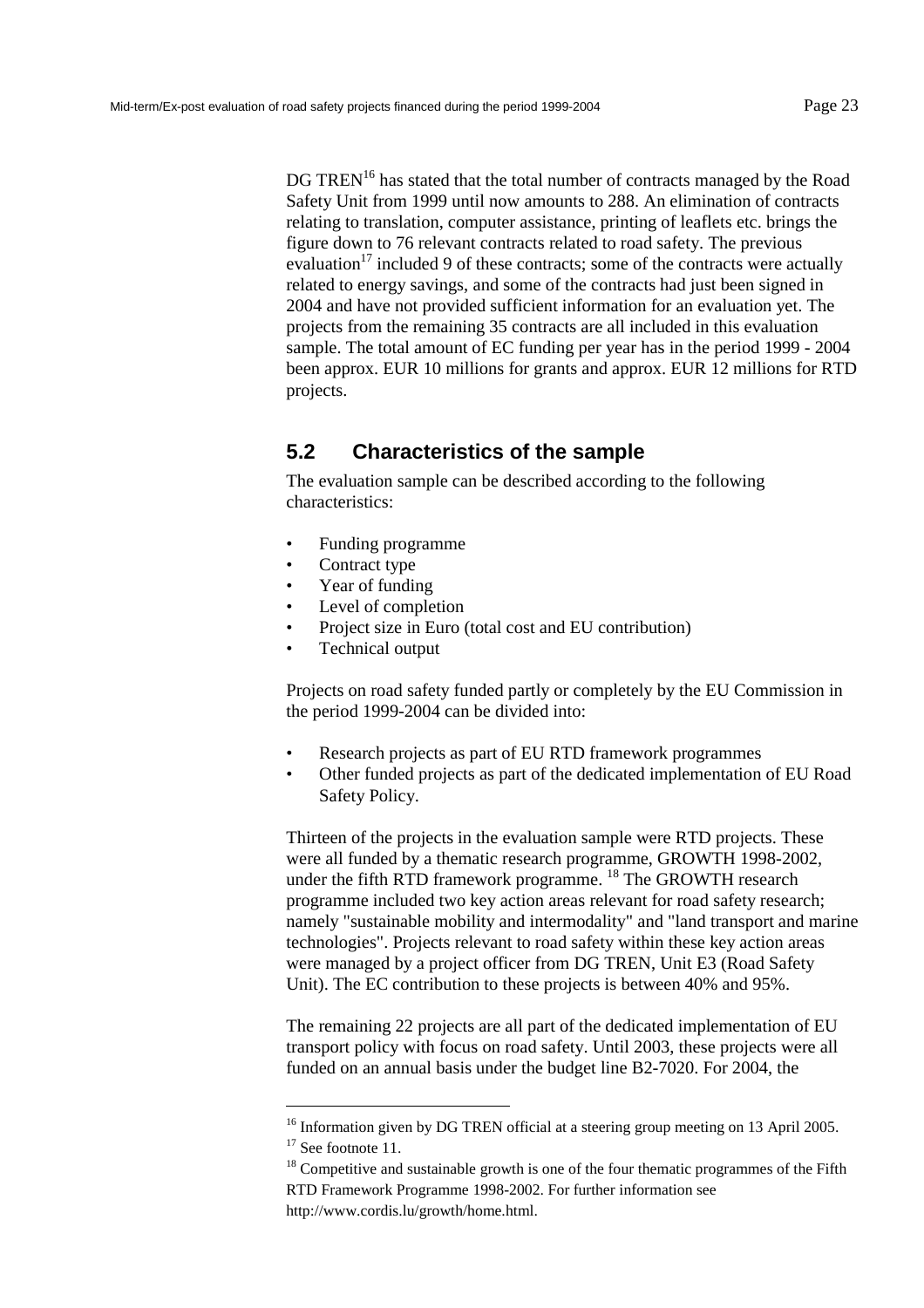The projects funded under the Transport Safety Policy were launched either as subvention contracts, based on calls for proposals within a limited number of programme themes designed by DG TREN, or as procurement contracts based on a call for tender against a clearly defined specification set by DG TREN. EC contribution to subvention contracts can be up to 50%. In procurement contracts, the EC contribution is 100%.

*Table 5.1 Number of projects included in the evaluation, divided into year and type of funding programme and contract type* 

|                      | 1999 | 2000 | 2001 | 2002 | 2003                     |    | Total  |
|----------------------|------|------|------|------|--------------------------|----|--------|
| RTD grants           | 6    | 4    | 3    | ۰    | $\overline{\phantom{0}}$ | 13 | (37%)  |
| Subvention contract  | 2    | 0    |      | 5    | 8                        | 16 | (46%)  |
| Procurement contract |      | 0    | 0    | 2    | 4                        | 6  | (17%)  |
| Total                | 8    | 4    | 4    |      | 12                       | 35 | (100%) |

*Table 5.2 Projects included in the evaluation, divided into funding programme and contract type (title of projects)* 

|                         | Completed project                                                                        | On-going project                                                                                   |
|-------------------------|------------------------------------------------------------------------------------------|----------------------------------------------------------------------------------------------------|
| RTD grants              | ADVISORS, ECBOS, FID.<br>IMMORTAL, TRAINER,<br>TRAVEL GUIDE, VIRTUAL                     | FORMAT, HASTE, PENDANT,<br>PROSPER, RISER, VC-<br>COMPAT                                           |
| Subvention<br>contract  | CITA 1, CITA 2, EURORAP 1, EVI,<br>GLARE, MAIDS 2001, YETD                               | ALCOLOCK, ETAC, IDELSY,<br>MEDRIL, NPACS, SARAC II,<br>SEC BELT, SPEED ALERT,<br>YOUTH ON THE ROAD |
| Procurement<br>contract | CONSPICUITY, DRL, ROSE 25,<br>SCHOOL TRANSPORT, TIS STUDY,<br><b>TRANSPORT COMPANIES</b> |                                                                                                    |

The duration of the individual projects varies from approx. one to approx. three years. Furthermore, the sample includes on-going as well as completed projects. A total of 15 projects equivalent to 43% were on-going at the time of the evaluation.

The evaluation sample includes projects with a total project value of approx. EUR 64 million and a total EC contribution of approx. EUR 37 million. GROWTH projects amount to 37% of the number of projects in the evaluation sample but amount for 76% of the EU funding (see [Figure 5.1\).](#page-26-0)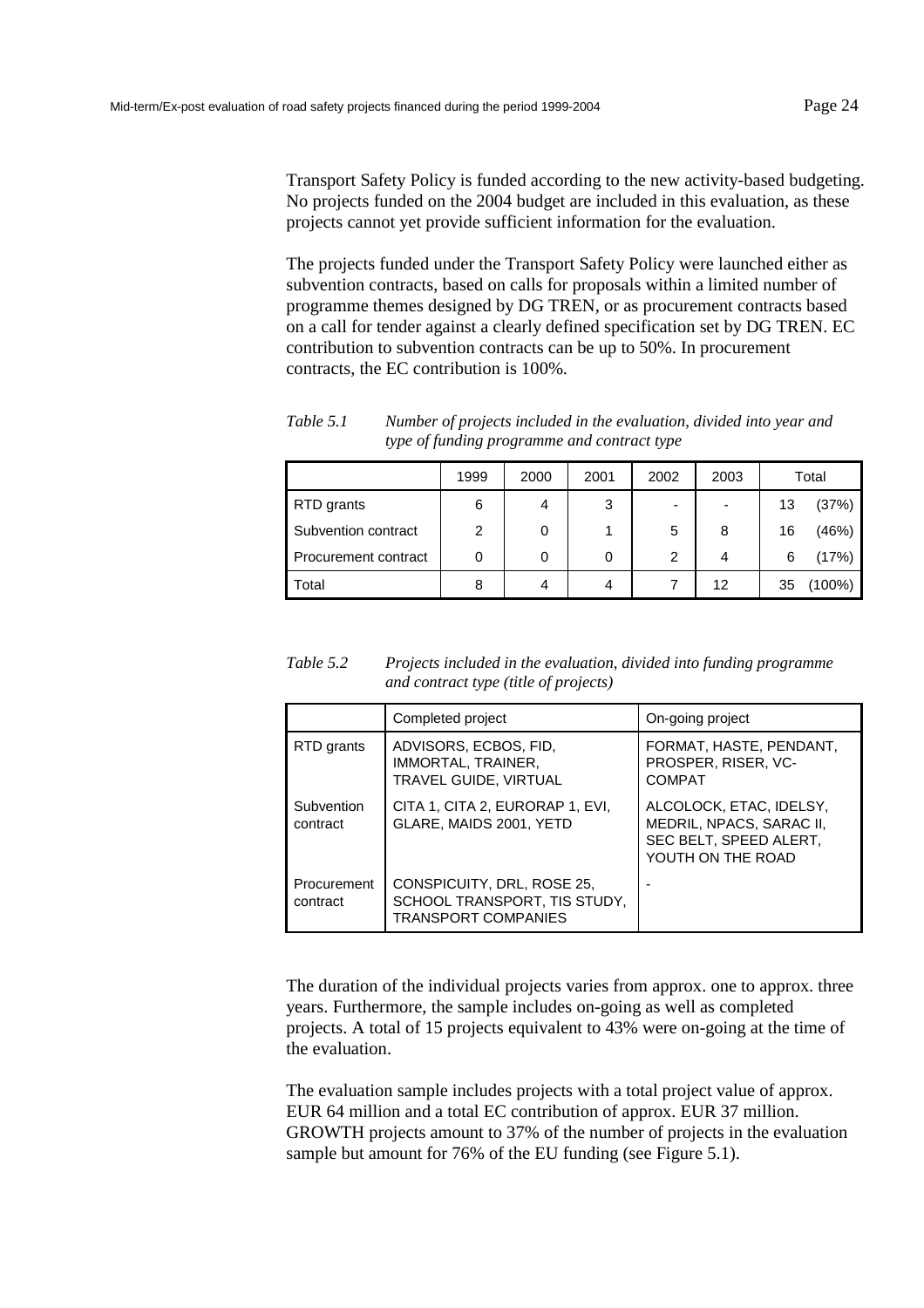<span id="page-26-0"></span>*Table 5.3 Total costs of projects included in the evaluation, divided into year and type of funding programme and contract type (EUR million, rounded figures)* 

|                      | 1999 | 2000 | 2001              | 2002 | 2003 |    | Total |
|----------------------|------|------|-------------------|------|------|----|-------|
| RTD grants           | 18   | 15   | $12 \overline{ }$ | 0    | 0    | 45 | (70%) |
| Subvention contract  |      | 0    |                   |      | 8    | 17 | (27%) |
| Procurement contract | 0    | 0    | 0                 |      |      | 2  | (3%)  |
| Total                | 19   | 15   | 13                | 8    | 9    | 64 | 100%) |

*Table 5.4 EC contribution to project cost for projects included in the evaluation, divided into year and type of funding programme and contract type (EUR million, rounded figures)* 

|                      | 1999 | 2000 | 2001 | 2002 | 2003 |    | Total |
|----------------------|------|------|------|------|------|----|-------|
| RTD grants           | 12   | 8    | 8    | 0    | 0    | 28 | (76%) |
| Other grants         |      |      |      |      |      |    |       |
| Subvention contract  | 0,6  | 0    | 0,4  | 3    | 3    |    | (19%) |
| Procurement contract | 0    | 0    | 0    |      | 4    | 2  | (5%)  |
| Total                | 13   | 8    | 8    | 4    | 4    | 37 | 100%) |



*Figure 5.1 The evaluation sample divided into RTD grants, subvention contracts and procurement contracts from left to right. The dark columns illustrate division of EC contribution to project costs. The light columns illustrate division into number of projects.* 

The Logical Framework Approach (LFA) illustrated i[n Table 4.1 w](#page-17-0)as used to connect the projects to the RSAP objectives. Based on this approach, the result shows that 12 projects have primarily focused on vehicles, 8 projects have focused on road users and 3 projects have focused on road infrastructure. In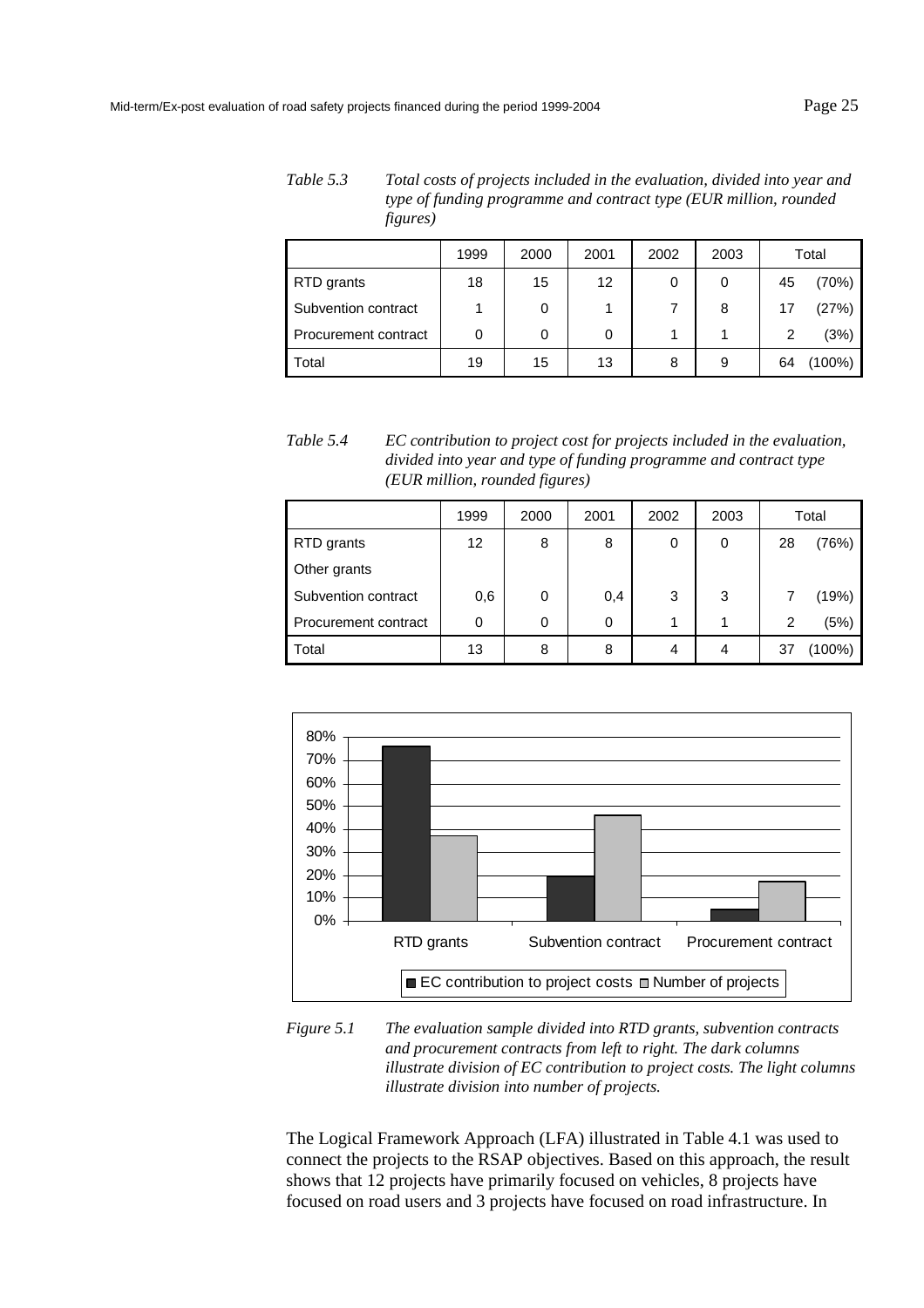addition, 11 projects have focused on more than one of the specific objectives. One project has not focused on any of these objectives.

#### **Example of a project covering more than one objective**

The ETAC (European Truck Accident Causation) project is an example of a project addressing more than one objective. The project aims at identifying causes for accidents involving trucks. The project has a good connection to the objective of making vehicles safer, but the results may turn out also to address the objectives of improving road infrastructure or improving road user behaviour. This will depend on the outcome of the accident analyses.

The RTD grants were all part of the GROWTH Research Programme (specific programme Transport). The programme had a broad aim with road safety being one out of many programme areas. Five of the 13 RTD grants were directed only on making vehicles safer and further four of them included making vehicles safer as well as other road safety objectives.

The subvention and procurement contracts are spread more evenly on the specific objectives. Furthermore, evidence provided by DG TREN officials confirm that projects launched in 2004 (and not included in this overview) are to a higher degree than the previous projects directed towards improving road users behaviour and road infrastructure. This tendency represents a movement away from vehicle technology projects towards a more broad composition of projects from 1999 to 2004. In 2003 and 2004, only 3 out of more than 30 launched projects deal with vehicle technology.

This finding corresponds with the fact that before the presentation of the White Paper on transport policy in 2001 and the subsequent presentation of RSAP in 2003, road safety projects were funded mainly as part of RTD programmes focusing more on technological development and growth perspectives than on dedicated road safety objectives.

| Specific objective            | Number of projects |
|-------------------------------|--------------------|
| Making vehicles safer         | 12                 |
| Improving road user behaviour | 8                  |
| Improving road infrastructure | 3                  |
| More than one objective       | 11                 |
| None of the objectives        | 1                  |
| Total                         | 35                 |

*Table 5.5 Projects included in the evaluation divided in accordance with RSAP specific objectives*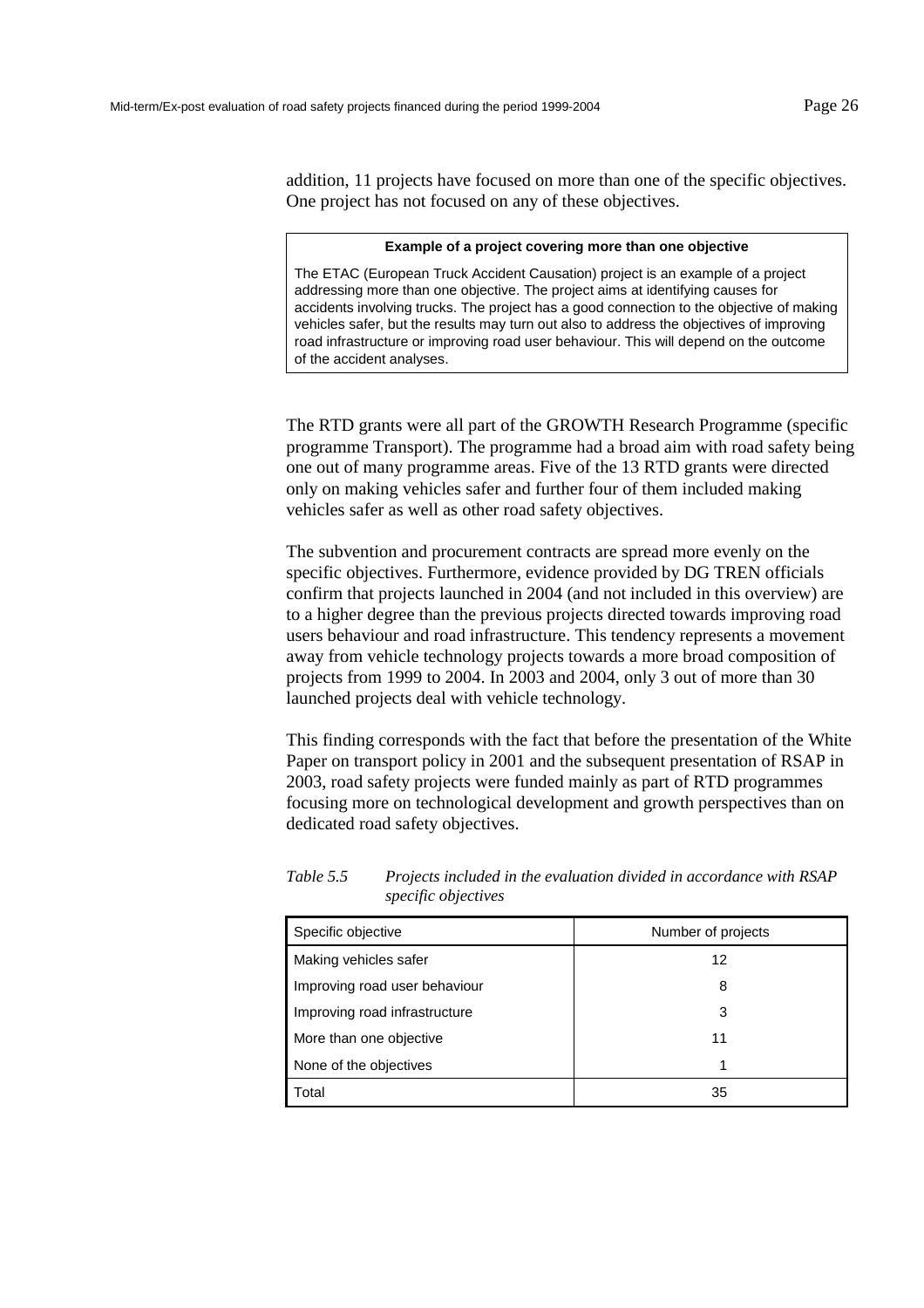## <span id="page-28-0"></span>**6 Results of the main evaluation criteria**

This chapter presents the results of the assessment of the main evaluation criteria:

- Relevance
- Effectiveness
- Efficiency
- **Utility**
- **Sustainability**

Further, the chapter summarises the results and focuses on the link between the Road Safety Action Programme and the evaluation sample as a whole.

### **6.1 Relevance**

In general, all the projects - except one - address one or more of the specific objectives of RSAP - i.e. improving road users' behaviour, making vehicles safer or improving road infrastructure - and can therefore be assessed as being relevant (see Table 6.1). The project which does not address these objectives is the CITA 2 project, which focuses strictly on environmental impact.

*Table 6.1 Assessment of the relevance of project objectives to the problems, needs and issues to be addressed.* 

| Assessment score            | Number of projects |
|-----------------------------|--------------------|
| High degree of relevance    | 28                 |
| Some degree of relevance    | 6                  |
| Limited degree of relevance |                    |
| No relevance                |                    |
| Total                       | 35                 |

Source: Annex I, Project Data Sheets.

l

The remaining 34 projects can be considered to fulfil the relevance criteria, although 6 of the projects were assessed as having "some relevance".19 The

 $19$  The 6 projects assessed as having some connection are MEDRIL, PROSPER, ROSE25, TRAVEL-GUIDE, VIRTUAL and YOUTH ON THE ROAD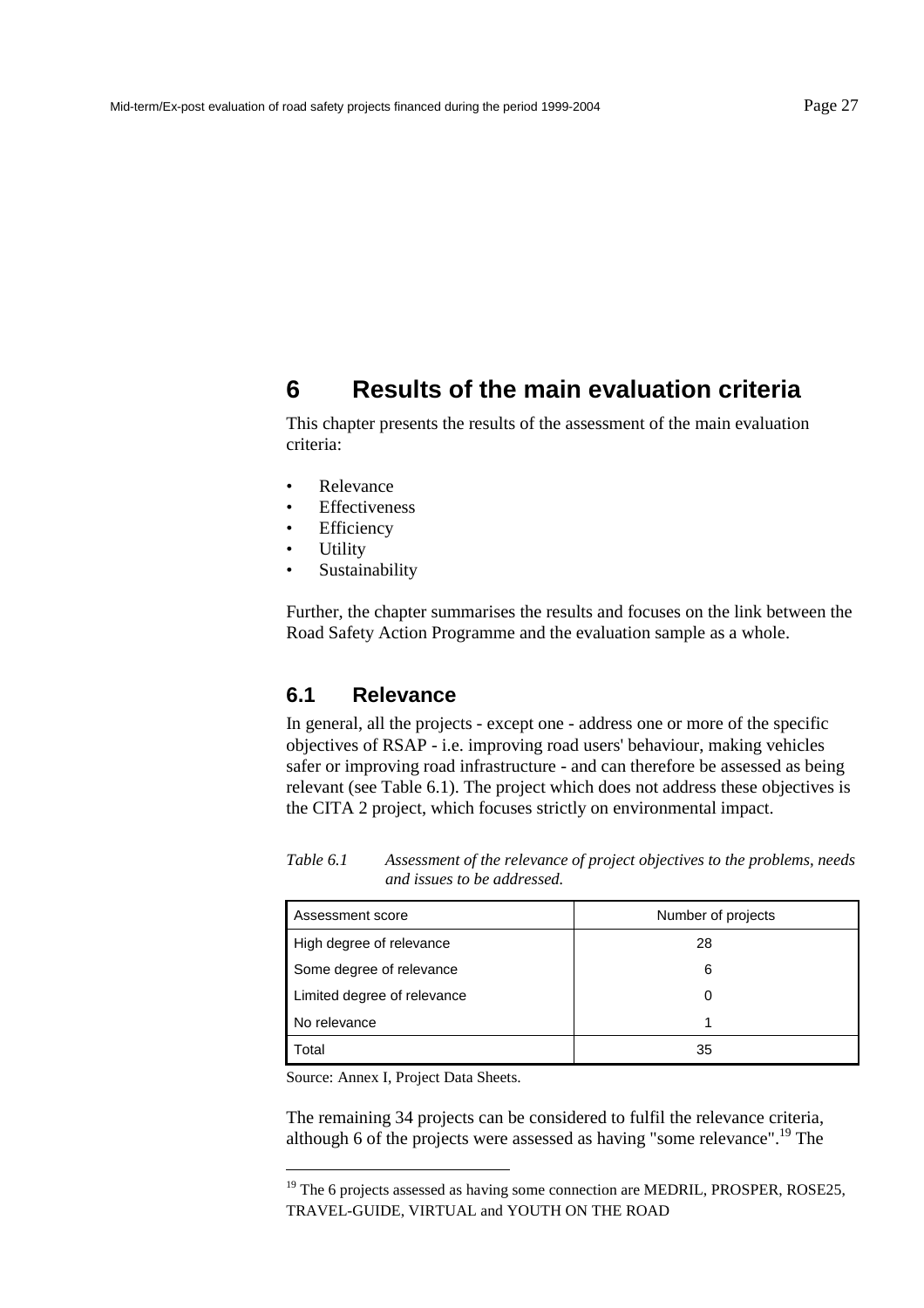reason for giving this slightly lower score was that these projects had a more indirect way of addressing needs with no clearly defined baseline. Nevertheless, these projects are also seen as being relevant.

#### **Example of a project with "some degree of relevance"**

The project MEDRIL (a practical study of the medical examination of driving licence holders in 4 EU member states) links only indirectly to the objective of improving road user's behaviour. The project aims at giving recommendations to the Commission on a procedure for medical examinations of driving licence holders. Indirectly, this may be seen as a way of getting more persons to drive only when they are well, thus improving road users' behaviour in general. Nevertheless, no baseline information is given in the project description on the actual magnitude of the problem due to a lack of medical examination.

#### **Example of a project with a "high degree of relevance"**

The on going project IDELSY (Initiative for Diagnosis of Electronic Systems in Motor Vehicles) aims The aim of the project is to develop and test inspection procedures for complex, electronically regulated and safety relevant systems to be used in the main vehicle inspection. The aim has a high relevance on the specific objective of making vehicles safer by improving test procedures for new vehicles. The correspondence to the intermediate objective of reducing the number of road fatalities by 2010 is less clear due to a lack of evidence on the extent and nature of the problem - the number of road fatalities.

The overall positive result of the analysis of the projects' relevance should be seen against the background that the range of main areas of actions and specific objectives in RSAP is comprehensive and nearly all-embracing. In other words, the RSAP is not focused in terms of prioritizing SMART objectives, that is, objectives being specific, measurable, realistic and timely. It would be difficult to formulate any road safety project that could not fit within these main areas of action. The main areas of action do not give targeted guidance for the formulation of precise project objectives. It is therefore not surprising that (almost) all of the funded projects are linked to the objectives of the RSAP and can be assessed as being relevant at the programme level (see [Figure 6.1\)](#page-30-0).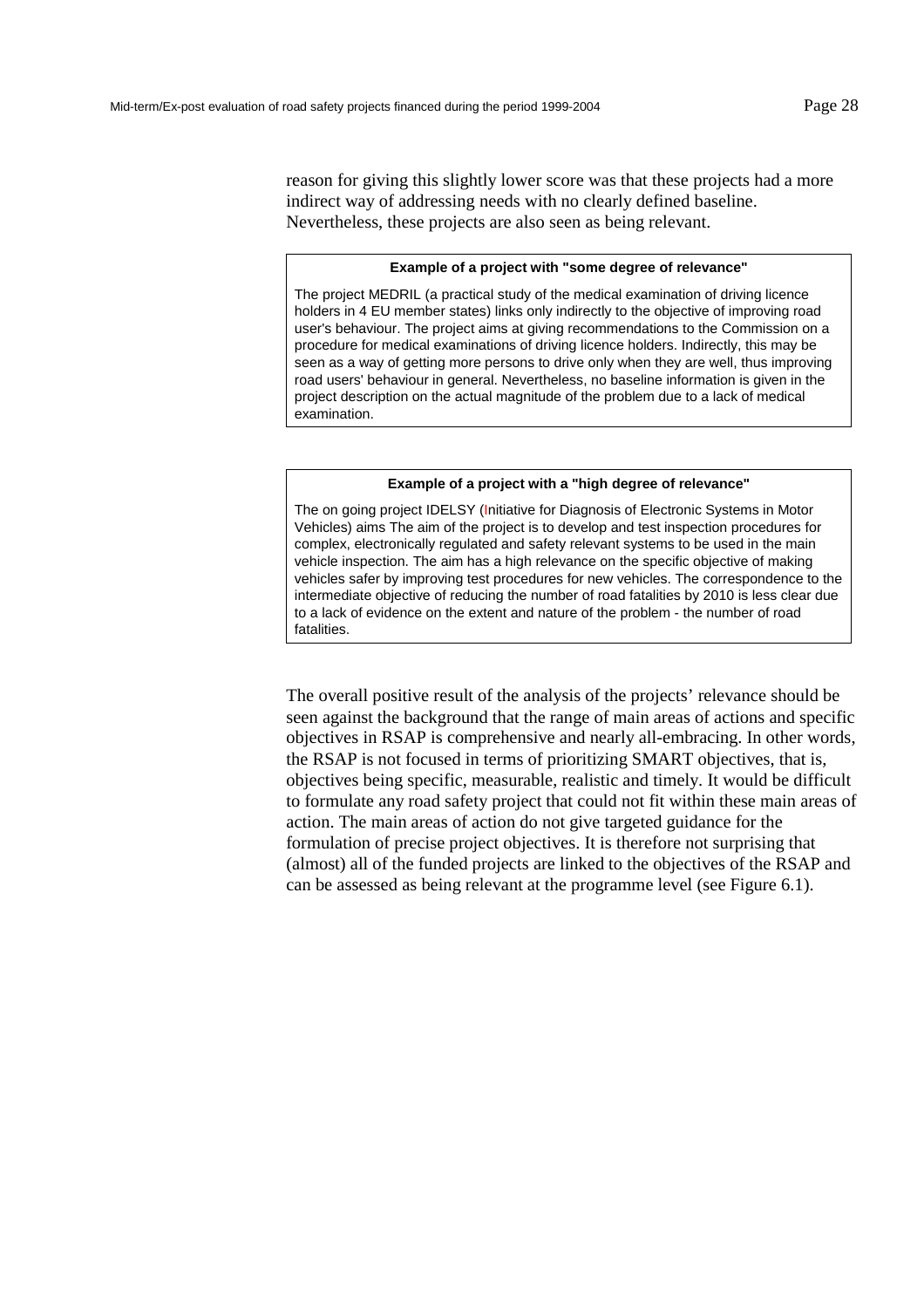<span id="page-30-0"></span>

| Main areas of actions  |                                                                                                            | Evaluation sample (activities) |                                      |  |
|------------------------|------------------------------------------------------------------------------------------------------------|--------------------------------|--------------------------------------|--|
| 1                      | Improved road user behaviour                                                                               | <b>MAIDS</b>                   | <b>TIS STUDY</b>                     |  |
|                        |                                                                                                            | PFNDANT                        | <b>SEC SAFETY</b>                    |  |
|                        |                                                                                                            | <b>SCHOOL TRANSPORT</b>        | <b>BELT</b>                          |  |
|                        | 1.1 Complying with basic road safety rules through information                                             | ROSE <sub>25</sub>             | EVI                                  |  |
|                        | and harmonisation of rules                                                                                 | SPEEDALERT                     | <b>IMMORTAL</b>                      |  |
|                        |                                                                                                            | YOUTH ON THE ROAD              | <b>PROSPER</b>                       |  |
|                        |                                                                                                            | <b>ALCOLOCK</b>                | <b>YETD</b>                          |  |
|                        |                                                                                                            | <b>TRAVEL GUIDE</b>            | <b>TRANSPORT</b><br><b>COMPANIES</b> |  |
|                        |                                                                                                            | <b>HASTE</b>                   |                                      |  |
|                        | 1.2 Driver licensing, examination and training through<br>guidelines and harmonisation of rules            | <b>MEDRIL</b>                  | <b>VIRTUAL</b>                       |  |
|                        |                                                                                                            | <b>GLARE</b>                   | <b>YETD</b>                          |  |
|                        |                                                                                                            | <b>IMMORTAL</b>                | ROSE 25                              |  |
|                        |                                                                                                            | <b>TRAINER</b>                 | <b>TRANSPORT</b><br><b>COMPNIES</b>  |  |
|                        | 1.3 Use of crash helmets through information on<br>best practice                                           |                                |                                      |  |
|                        | 1.4 Safe commercial goods and passenger transport through                                                  | <b>TRANSPORT COMPANIES</b>     |                                      |  |
|                        | guidelines and legislation                                                                                 | <b>ETAC</b>                    |                                      |  |
| 2.                     | <b>Safer vehicles</b>                                                                                      | <b>MAIDS</b>                   | <b>TIS STUDY</b>                     |  |
|                        |                                                                                                            | <b>PENDANT</b>                 | <b>SCHOOL</b>                        |  |
|                        |                                                                                                            | <b>SEC SAFETY BELT</b>         | <b>TRANSPORT</b>                     |  |
|                        | 2.1 Consumer information (EuroNCAP)                                                                        | <b>NPACS</b>                   | <b>TRANSPORT</b>                     |  |
|                        |                                                                                                            | <b>SARAC II</b>                | <b>COMPANIES</b>                     |  |
|                        |                                                                                                            |                                | <b>VC-COMPAT</b>                     |  |
|                        | 2.2 Accident protection or passive safety through<br>technological innovation support and harmonisation of | <b>FID</b>                     | <b>ETAC</b>                          |  |
|                        | rules                                                                                                      | <b>VC-COMPAT</b>               | <b>TRABSPORT</b><br><b>COMPANIES</b> |  |
|                        |                                                                                                            | <b>ECBOS</b>                   | VC-COMPAT                            |  |
|                        | 2.3 Accident prevention or active safety through support to                                                | <b>DRL</b>                     | CITA <sub>1</sub>                    |  |
|                        | technological innovation and harmonisation of rules                                                        | SPEEDALERT                     | <b>CONSPICUITY</b>                   |  |
|                        |                                                                                                            | <b>PROSPER</b>                 | <b>HASTE</b>                         |  |
|                        |                                                                                                            | <b>VIRTUAL</b>                 | <b>IDELSY</b>                        |  |
|                        |                                                                                                            | <b>ADVISORS</b>                | <b>EVI</b>                           |  |
|                        |                                                                                                            | TRANSPORT COMPANIES            |                                      |  |
|                        | 2.4 Periodical technical inspection                                                                        | <b>TRANSPORT COMPANIES</b>     |                                      |  |
| 3                      | Safer infrastructure                                                                                       | <b>ETAC</b>                    | <b>SCHOOL</b>                        |  |
|                        |                                                                                                            | <b>MAIDS 2001</b>              | <b>TRANSPORT</b>                     |  |
|                        |                                                                                                            | PENDANT                        | <b>SEC SAFETY</b>                    |  |
|                        |                                                                                                            |                                | <b>BELT</b>                          |  |
|                        |                                                                                                            |                                | <b>TIS STUDY</b>                     |  |
|                        | 3.1 Technical guidelines concerning infrastructure safety                                                  | EURORAP I<br><b>FORMAT</b>     | <b>TRAVEL GUIDE</b><br>YOUTH ON THE  |  |
|                        |                                                                                                            | <b>RISER</b>                   | <b>ROAD</b>                          |  |
|                        | 3.2 Trans-European road network through harmonised rules                                                   |                                |                                      |  |
|                        | 3.3 Safety in tunnels                                                                                      |                                |                                      |  |
|                        | 3.4 The new intelligent road concepts and Galileo                                                          | <b>PROSPER</b>                 |                                      |  |
|                        | through support to innovation studies                                                                      |                                |                                      |  |
|                        | 3.5 Emergency services through best practice and guidelines                                                |                                |                                      |  |
| None of the objectives |                                                                                                            | CITA <sub>2</sub>              |                                      |  |

Source: Annex I, Project Data Sheets.

*Figure 6.1 Evaluation sample divided by objectives and "main areas of actions" categories according to the Logical Framework Approach described i[n Table 4.1.](#page-17-0)* 

#### **Summary**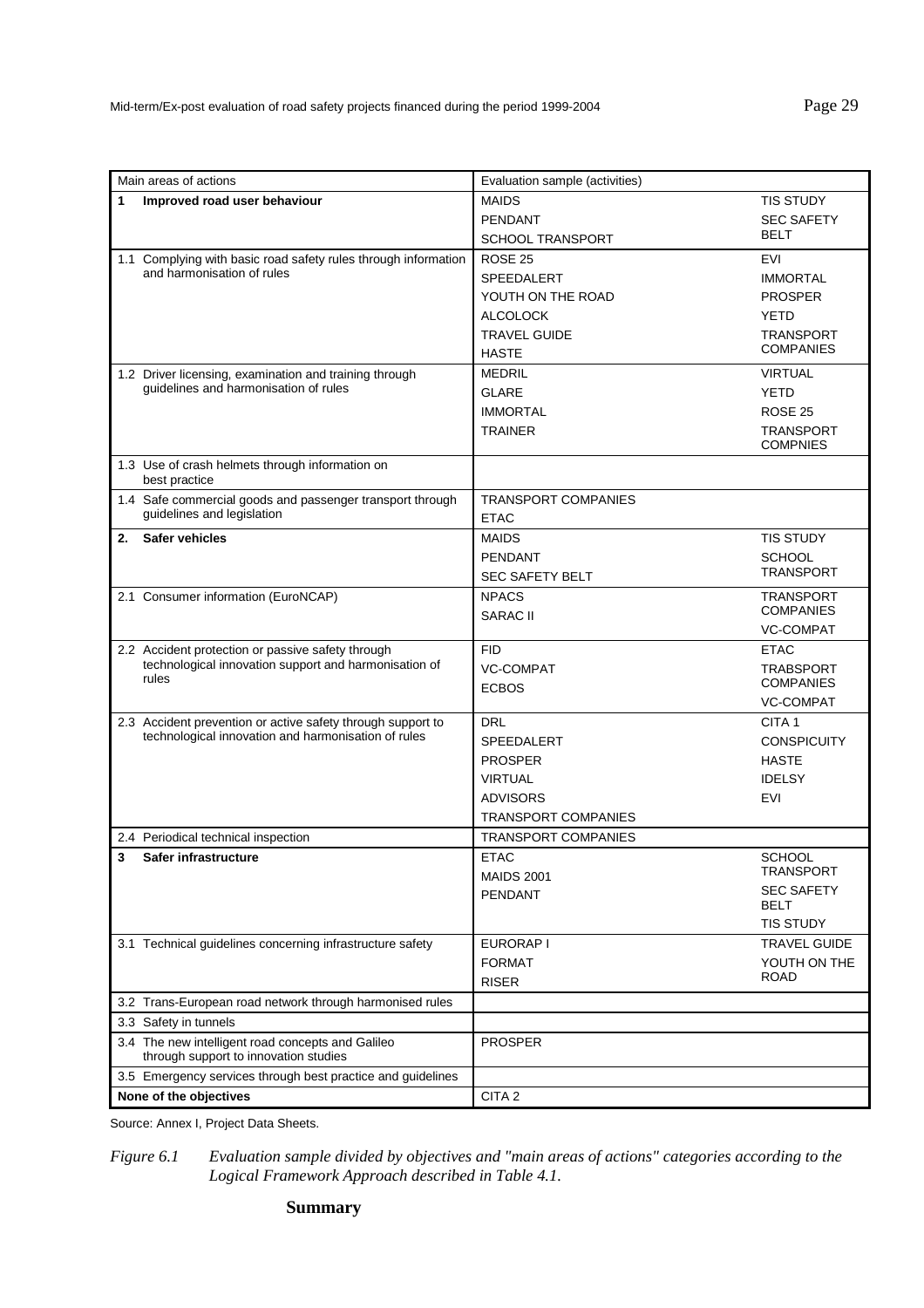<span id="page-31-0"></span>With one exception, the objectives of the 35 projects show a high degree of relevance vis-à-vis the problems and needs to be addressed in the area of road safety.

Nevertheless, the reason for showing a high degree of relevance in the majority of projects is primarily due to the very broad description of objectives to be pursued in the RSAP. The programme objective hierarchy is largely missing as the specific objectives and the main areas of actions are nearly all-embracing without a clear and systematic link to the global and intermediate objectives.

For many of the projects, a clear description of the actual baseline (the specific situation being addressed in the project) is also missing. Such a description would have been helpful in assessing the relevance of the project objectives.

## **6.2 Effectiveness**

Evidence gathered during the review of project documentation indicates that in general the completed projects have been effective in carrying out the defined work tasks and producing the expected outputs.

The further assessment of effectiveness has been focusing on the actual achievement of results and impact in relation to the RSAP objectives. As mentioned earlier, the projects all have a preparatory character or can be seen as one of the steps towards achieving a direct impact on the actual number of fatalities. However, different types of follow-up actions are needed in almost all projects in order for the projects to achieve direct impact. The assessment of the long-term effects/impact of the projects has therefore not been included in the assessment of effectiveness.

#### **Influence on decision-making processes**

The examination of the project types in the sample makes it evident that the projects in general are aimed at providing background input on technical issues, informing decision-making at different levels (EC and Member States) or improving guidance in the implementation of road safety measures.

Based on evidence gathered during interviews with contractors, EC officials and road safety experts from Member States it is clear that project results have been or will be used to support the decision making process and subsequently participate in the improvement of road safety. This is supported by the fact that most of the projects involve well-known agencies from a number of Member States dealing with road safety which serve to ensure that project results are gradually absorbed among road safety experts and institutions and utilised for their intended purpose.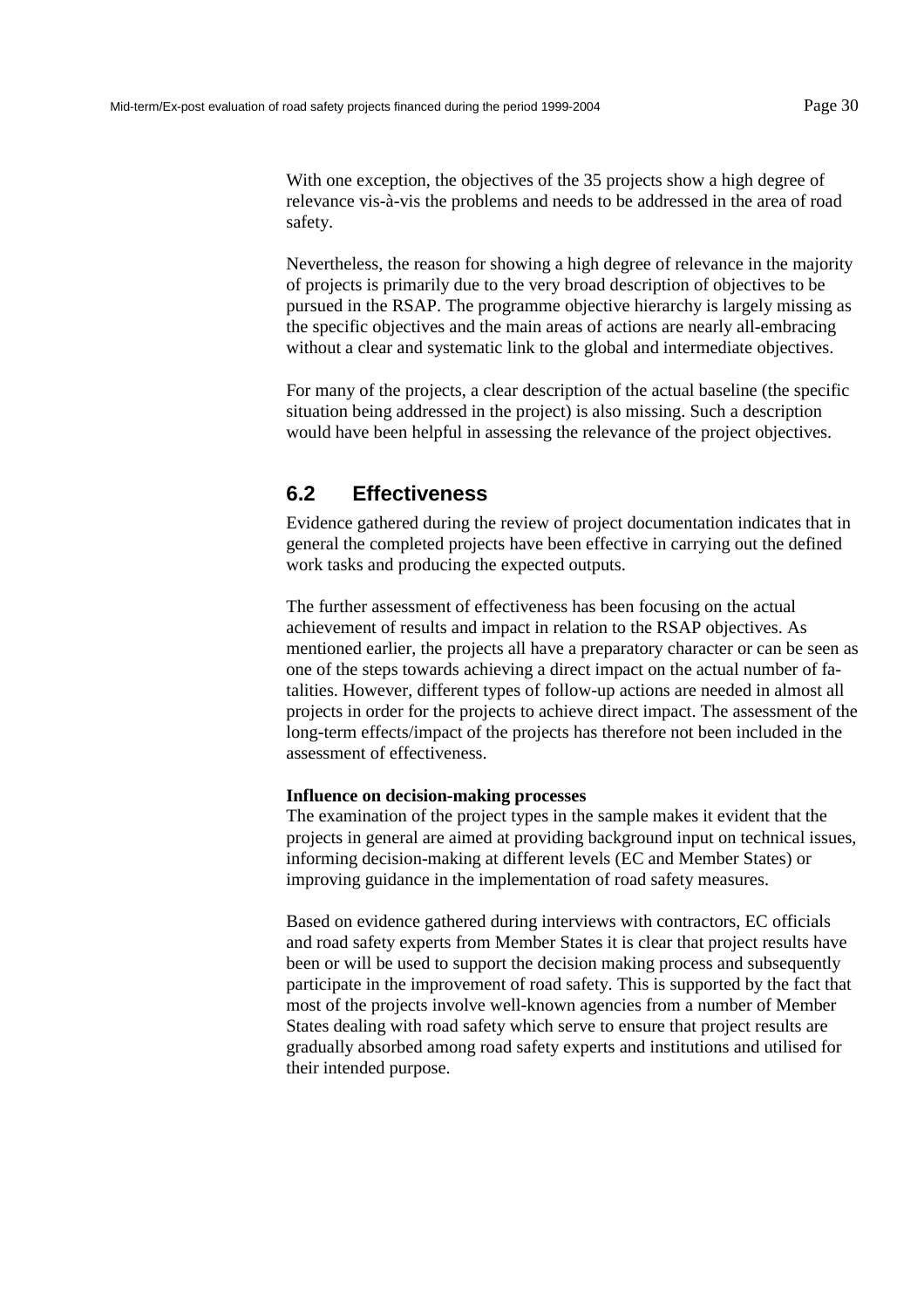#### **Example of a project with the contractors following up on the project**

MAIDS2001 (subvention contract) project concerns accidents involving motorcycles. It is carried out by the European organisation for the motorcycle industry and has involved a number of motorcycle producers and user organisations. The project output is disseminated on a dedicated web site and follow up actions have been carried out in the form of meetings with a targeted audience of specialists and different stakeholders at EU and national level. Based on the results, the industry is currently preparing research projects, which aim at improving motorcycle safety in different domains like conspicuity, training and e-safety.

#### **Example of a project with member states using the project to follow up actions**

DRL (a procurement contract) concerns the effects of introducing compulsory use of daytime running lights. The issue is currently being discussed at EC level, but furthermore, the issue is being discussed in some of the member states. Austria has currently discussions concerning legislation on DRL and the project output is used as background material.

#### **Example of a project with EC following up on the project**

CONSPICUITY (a procurement contract) concerns the change of directives dealing with marking of heavy goods vehicles to make them more visible in the dark. The output shows a good cost-effectiveness of changing the directives and EC has started discussions with the UNECE to implement changes.

Furthermore, several of the projects include dissemination activities in the form of publishing of leaflets, production of web site or arrangements of seminars. Activities that support the process of informing the target group of results and improve the probability that project results eventually will materialise in an actual road safety impact.

DG TREN participates in these dissemination activities by using their own web site to disseminate results for all funded projects.

#### **Achievement of objectives in RSAP**

Evidence suggests that for half of the completed projects (equal to 9 projects), short term results have been achieved supporting specific objectives in the RSAP (see [Table 6.2\)](#page-33-0). For approximately the other half, results are likely to be achieved. For 2 projects, no results have been achieved supporting road safety objectives.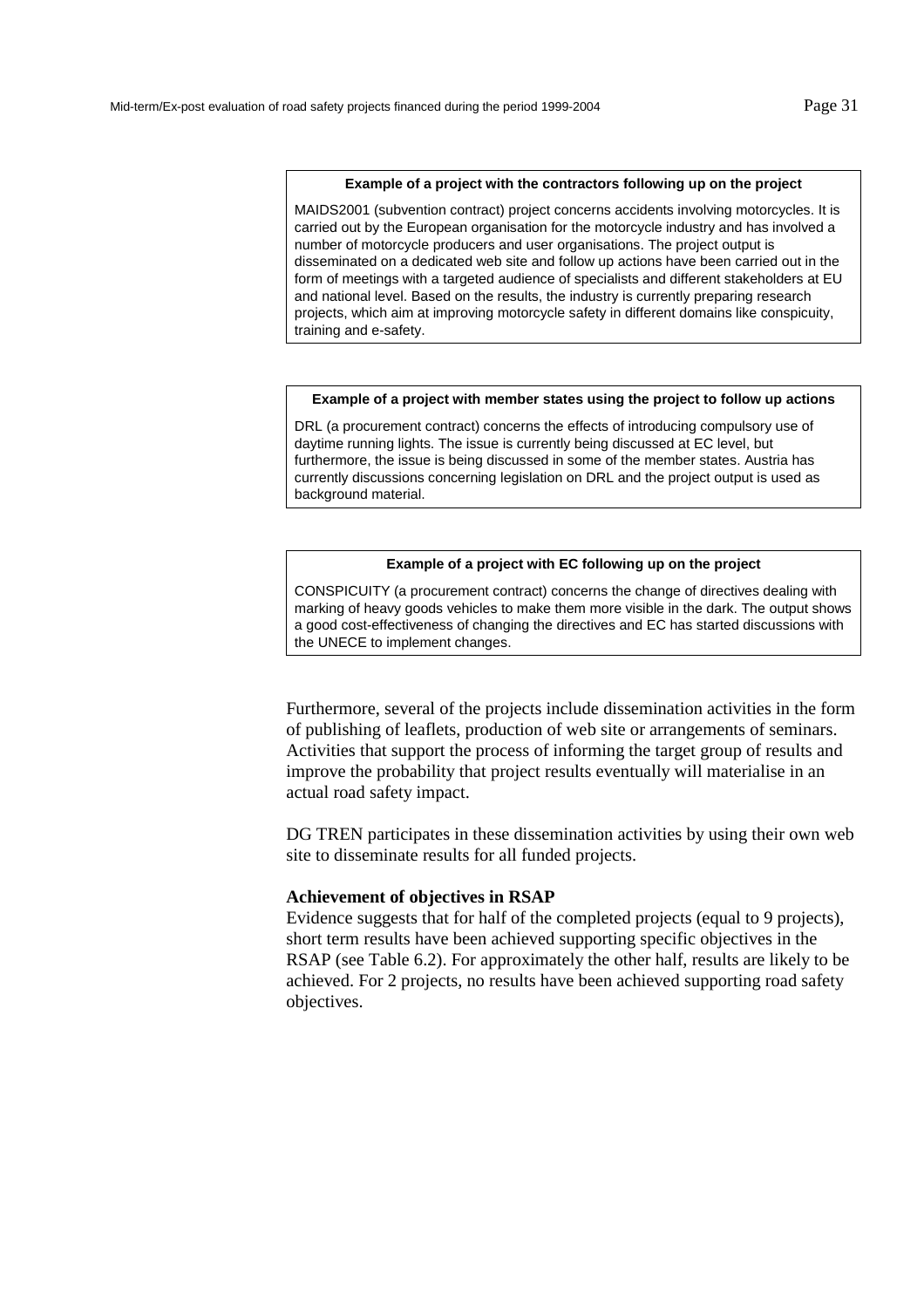|                                                                           | Project                                                                                                                                                  |
|---------------------------------------------------------------------------|----------------------------------------------------------------------------------------------------------------------------------------------------------|
| Results supporting road<br>safety objectives were<br>achieved             | CITA 1, CONSPICUITY, DRL, ECBOS, EURORAP, FID,<br><b>GLARE, TRAINER, VIRTUAL</b>                                                                         |
| Results supporting road<br>safety objectives are likely to<br>be achieved | ADVISORS, EVI, IMMORTAL, MAIDS2001, ROSE25,<br>SCHOOL TRANSPORT, TIS-STUDY, TRANSPORT<br><b>COMPANIES, YETD</b>                                          |
| No results supporting road<br>safety objectives have been<br>achieved*    | CITA 2. TRAVEL GUIDE                                                                                                                                     |
| Not assessed due to on-<br>going project                                  | Alcolock, ETAC, Format, Haste, Idelsy, Medril, NPacs,<br>Pendant, Prosper, Riser, Sarac II, Speedalert, Sec Safety<br>Belt, VC-compat, Youth on the road |

<span id="page-33-0"></span>*Table 6.2 Assessment of the projects according to the question: Has the project achieved results supporting road safety objectives?* 

\* CITA 2 has, as described earlier, not been designed as a road safety project. For TRAVEL GUIDE information was not delivered in time for being used in the assignment. Source: Annex I, Project Data Sheets

At a programme level, the following main clusters of results can be deduced from the evidence gathered:

- Input to further studies either financed by EC (e.g. in  $6<sup>th</sup>$  RTD Programme) or other parties
- Input to legislation in EU, other international organisations (e.g. UNECE, responsible for vehicle standards) or in member states
- Development of a commercial product (e.g. crash dummies and tools to measure glare sensitivity)
- Dissemination through web sites, seminars, conferences etc giving that results are likely to come
- Feasibility studies giving input for decisions.

One of the main recipients of the results is the Commission itself in order to prepare legislation or initiate further studies.

Furthermore, the involved institutions among the project partners are themselves recipients and important beneficiaries for the use of the results. The participants include major research institutes in the member states, national authorities (e.g. road directorates), branch organisations (e.g. ACEM, the European Motorcycle Manufacturers Organisation), the vehicle industry and other international organisations.

Finally, other recipients are institutions similar to the project partners, national authorities, and branch organisations that have not been directly involved in the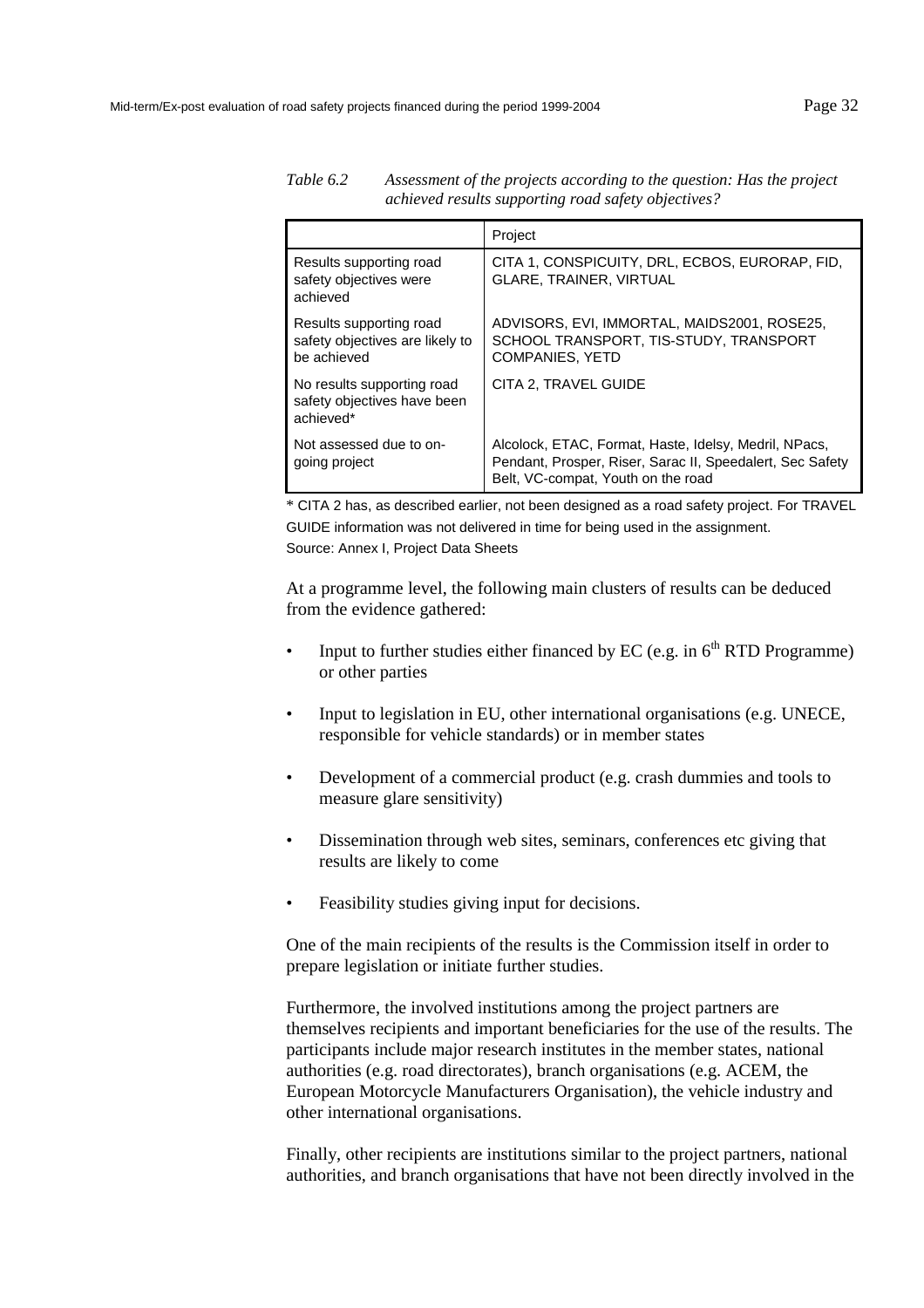projects but receive information due to dissemination activities or participation in international activities (e.g. EU working groups).

*Table 6.3 Assessment of the projects according to the question: Has the project achieved results supporting road safety objectives? (number of projects)* 

|                                                                           | RTD grants | Subvention | Procurement    | Total |
|---------------------------------------------------------------------------|------------|------------|----------------|-------|
| Results supporting road safety<br>objectives were achieved                | 4          | 3          | $\overline{2}$ | 9     |
| Results supporting road safety<br>objectives are likely to be<br>achieved | 2          | 3          | 4              | 9     |
| No results supporting road<br>safety objectives have been<br>achieved     |            |            | 0              | 2     |
| Not assessed due to on-going<br>project                                   | 6          | 9          |                | 15    |
| Total                                                                     | 13         | 16         | 6              | 35    |

Source: Annex I, Project Data Sheets.

l

Due to the limited number of projects in the sample, no statistical evidence can be given on performance of the different types of contracts. Nevertheless, the overall tendency is that the contract type is not crucial for achieving a result supporting the RSAP objectives.

#### **Example of a project that achieved the expected results**

ECBOS<sup>20</sup> (Enhanced coach and bus occupant safety) is an example of a project which has produced the expected output and achieved results to support road safety objectives. The objectives are described as *"...to investigate the field of current bus and coach accidents as well as to propose new cost-effective test methods and suggestions for improved regulations to decrease the injury risk for the bus occupants."* The project output can be divided into three parts. First, a database was produced complying with the objective of investigating the field of accidents. Second, models for vehicle crash assessments were developed, tested and assessed, leading to proposals for new costeffective test methods. Third, a set of precise recommendations addressed at specific existing regulations, directives etc. were prepared. The results were achieved by having relevant stakeholders carry recommendations into further legislative preparation, included in the project consortium.

 $20$  The quotations are taken from ECBOS Final Publishable Report, August 2003. ECBOS is a FP5 research project.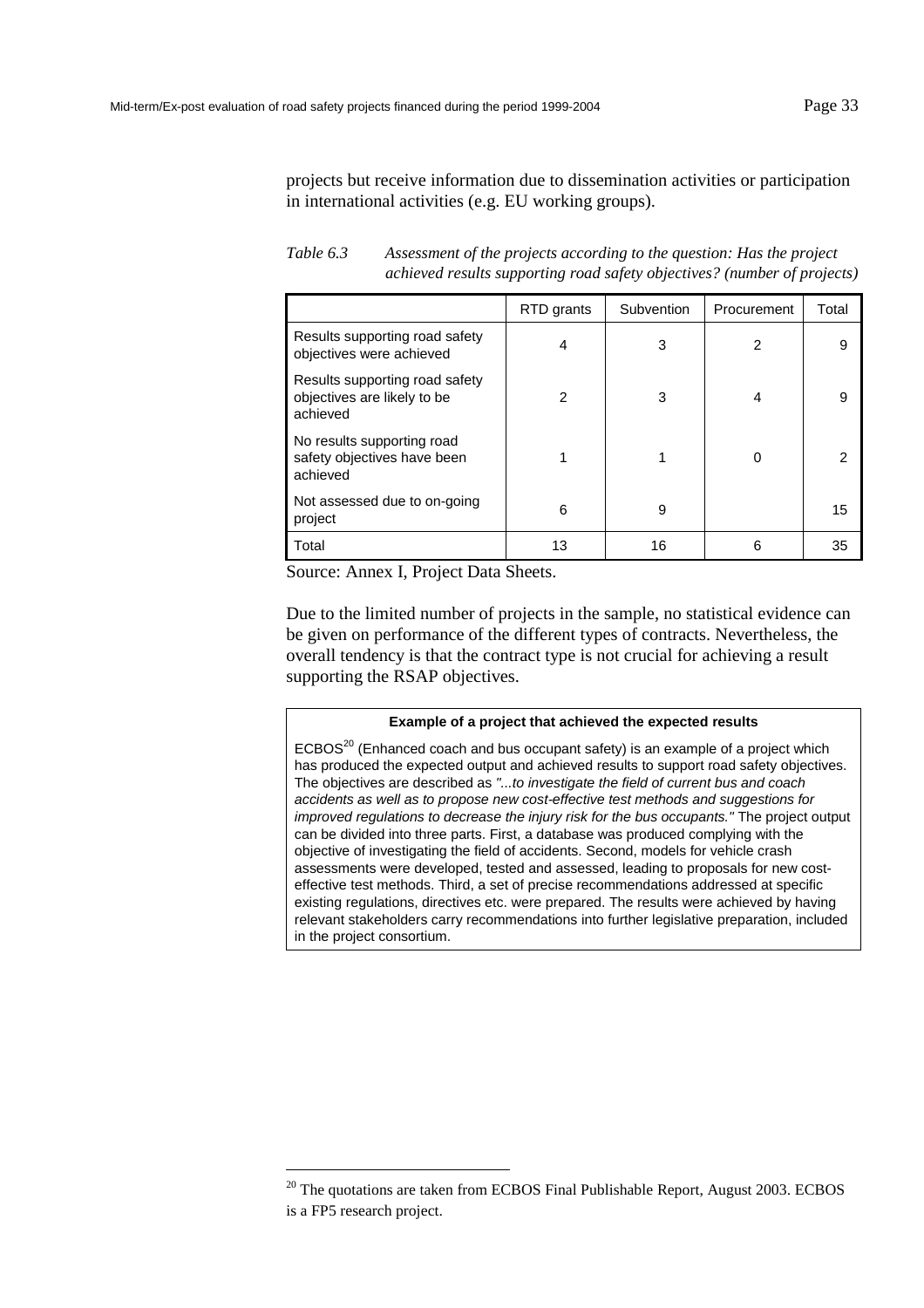#### **Example of a project that is likely to not fully achieve its specific objectives**

An example of a project assessed which is only likely to have achieved the objectives is the Young European Truck Driver Competition project (YETD). The project is *"…targeted at improving the driving skills and safety awareness of young truck drivers. The objective is to designate the best Young European Truck Driver, based on competence in safe driving skills and awareness."*<sup>21</sup>*.* The project output has been a competition to find the best European truck driver. Nevertheless, the objective was also to improve the driving skills and safety awareness of young truck drivers. A corresponding result cannot be found in the reporting and it is doubtful whether such a result has been or will be achieved. Furthermore, the project can also be seen as an example of a project presenting a very general objective which it is impossible to achieve solely by realising the project.

The link in YETD between "improving the driving skills and safety awareness among young truck drivers" and "the designation of the best young European truck driver" is not clear. Naturally, knowledge on e.g. the number of truck drivers having joined the competition will give an indication of the likely result, but it cannot be assessed whether safety awareness has actually been improved due to participation in the competition.

The YETD project is an example highlighting an issue relevant for a number of the projects. The direct causality between the road safety objectives (safer vehicles, improved road user behaviour or safer infrastructure) and the actual project output and results (e.g. a competition and designation of the best driver) is difficult to prove. ECBOS can be seen as one of the better examples, and YETD as one of the more problematic examples among the projects in the sample.

#### **Summary**

l

The evaluation shows that in general the completed projects have produced the outputs corresponding to their original project description. This indicates that the contractors are able to deliver the expected output.

The majority of the completed projects (18 of 20 projects) has achieved or is likely to achieve results in the main areas of action, supporting the specific objectives. Among the results, which are most likely to reach an impact are the projects already having resulted in new legislation or in commercial products. For a number of the projects, the results are feasibility studies, dissemination of guidelines or input to further studies. The likelihood for such results to eventually lead to an impact is unpredictable.

An important issue is the earlier described unclear linkage between the hierarchies of objectives in RSAP. Even though results are likely to support the main areas of action, the impact on the overall objectives, corresponding to the problems and needs to be addressed, may be more diffuse.

Due to a vague definition of objectives, aimed at problems, needs and issues to be addressed, and without systematic and documented linkages between the different levels of objectives, the actual effectiveness of the projects in pursuing the global objectives might be low.

<sup>&</sup>lt;sup>21</sup> The quotation is taken from Young European Truck Drivers - Annex 1 Detailed description of the operation.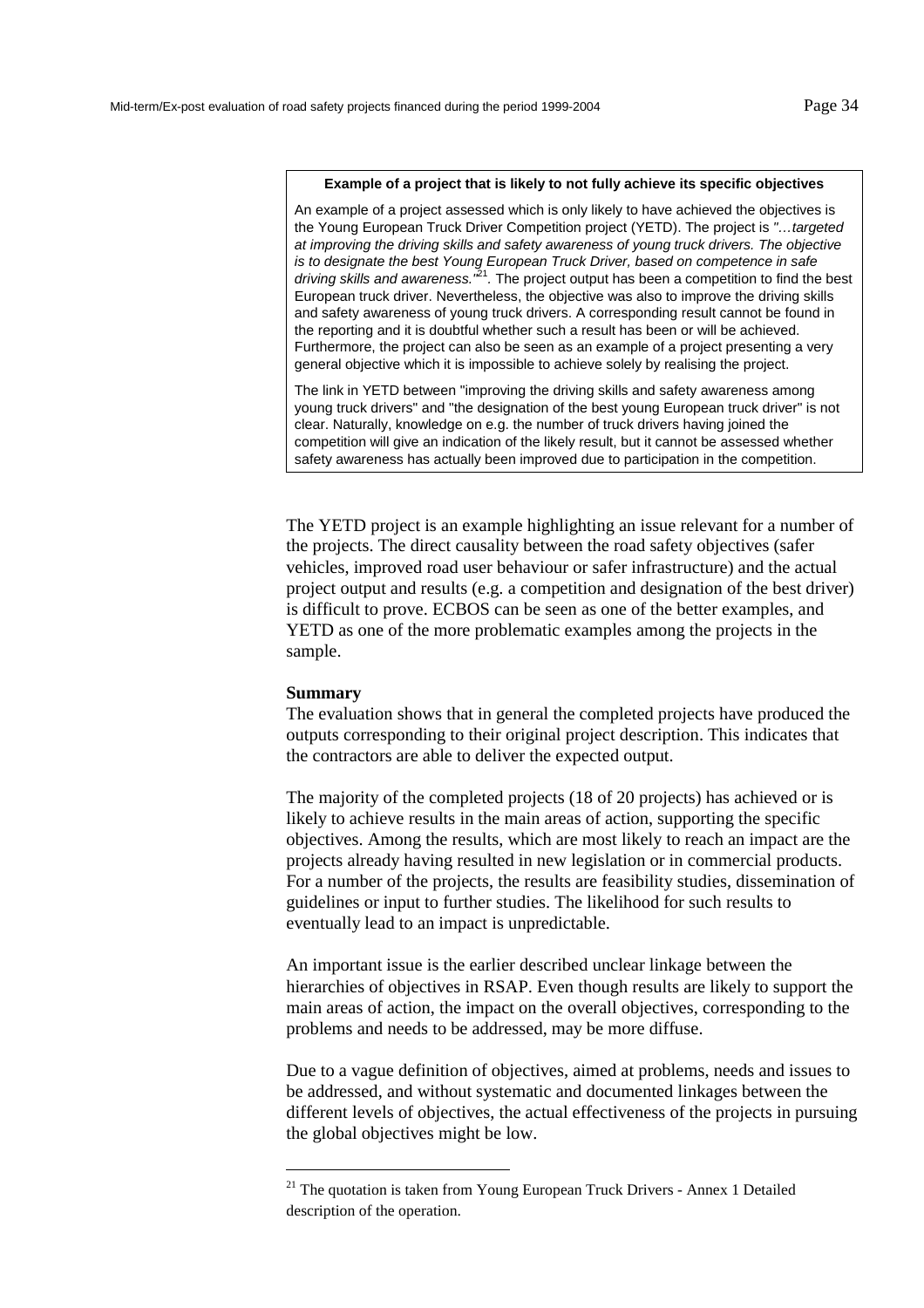The evidence gathered shows that project results have been or will be used to support the decision making process and subsequently will be able to lead to actions for improvement of road safety. The evidence shows that dissemination activities are well integrated in the projects and supplemented by DG TREN, thus giving a necessary precondition for the further use of the results by relevant stakeholders. Furthermore, numerous relevant stakeholders in the field of road safety have been involved in the projects and their involvement ensures a gradual absorption and use of the results.

## **6.3 Efficiency**

This assessment includes consideration on how economically the resources (project funding) were used in delivering the results. Given the focus of the evaluation, no in-depth studies of each project were undertaken. However, such an in-depth evaluation of efficiency in the use of resources at project level was carried out in 2004 covering 9 road safety projects funded by DG TREN<sup>22</sup>.

This assessment includes considerations on resources versus results and followup actions to achieve the objectives of the RSAP.

### **Resources versus results**

l

The efficiency was assessed by looking at whether effects are achieved at reasonable costs. Common for the evaluated projects is that they are at the first stage in the process of creating impact. Therefore, even the extent to which the desired impact on road safety deriving directly from the projects was deemed too difficult to be measured - or at least being measured within the next few years. The assessment of resources versus effects is therefore based on the assumption that follow-up actions are carried out to ensure impact.

A presentation of the expected results compared with the resources to achieve the results was given only in a few of the projects under review. The background for the assessment is instead taken in other studies dealing with assessments of the efficiency of various road safety measures.

Such an assessment can be found in the EU Commission report: "Priorities in EU road safety. Progress report and ranking of actions" [COM (2000) 125 final]. The report discusses cost-effectiveness of road safety measures and attempts to make a cost-effectiveness analysis of different actions. The report was used as one of the background documents for the White Paper and has thus influenced the focus of the RSAP.

The report presents, among other issues, a ranking of proposed measures based on a cost-effectiveness analysis and a recommendation for action.

 $22$  "Ex-post evaluation of specific projects funded under the Transport Safety Policy", see also

[http://europa.eu.int/comm/dgs/energy\\_transport/evaluation/activites/doc/reports/transports/t](http://europa.eu.int/comm/dgs/energy_transport/evaluation/activites/doc/reports/transports/transport_safety_final_report_en.pdf) [ransport\\_safety\\_final\\_report\\_en.pdf](http://europa.eu.int/comm/dgs/energy_transport/evaluation/activites/doc/reports/transports/transport_safety_final_report_en.pdf)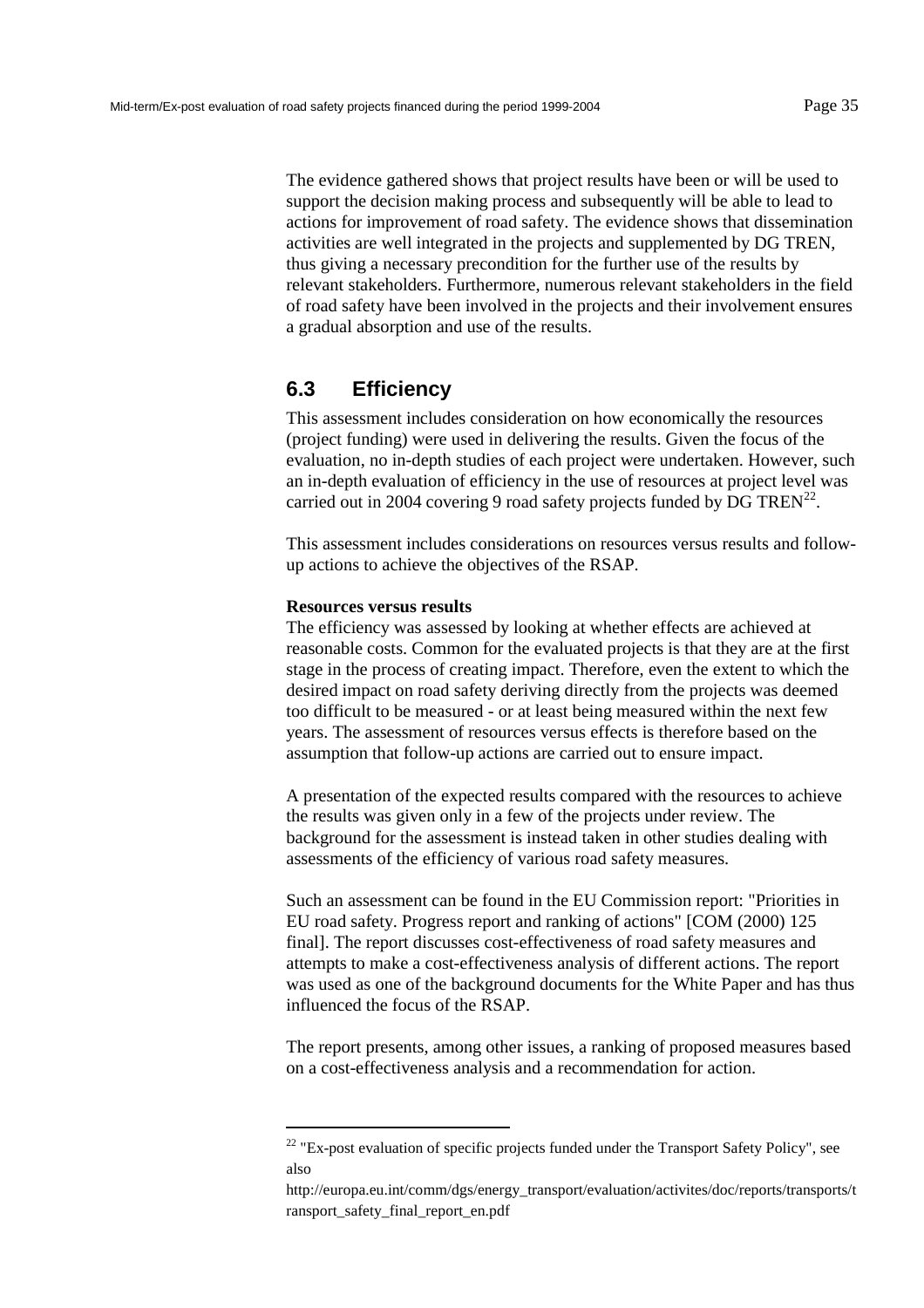The report further describes that cost-effectiveness and estimations of the potential number of saved casualties are important, but not always easy to include for the assessment of all road safety activities. A number of activities are concerned with e.g. gathering and dissemination of information, or research activities providing information for monitoring purposes or guidance to policy actions. Such actions will have to be assessed more subjectively on the basis of the perceived benefit for policy makers.

For various actions, the report presents a cost-effectiveness assessment which is used to propose priority actions. Furthermore, the report ranks the following 6 measures as the most relevant for short/medium term EU priorities on the basis of a cost-effectiveness analysis:

- EuroNCAP, continuation with the publication of ratings
- Seat belts and child restraints, campaigns and legislation
- Alcohol recommendation, campaigns and information on enforcement
- Speed limiters for light vehicles, legislation
- Black spot management and forgiving roadside design developing guidelines
- Safer car fronts for pedestrians and cyclists, type approval and (possible) in use legislation

The following 5 measures were also mentioned as priorities, but were described as needing more research to assess their cost-effectiveness (the prioritisation is based only on a multi-criteria analysis):

- Medical standards for driving licences
- Testing for driving licences
- Daytime running lights
- Effect of medicines on driver behaviour
- Post-accident care

For the present evaluation sample, the 4 projects; ALCOLOCK (Implementation in the European Union, an in-depth qualitative field trial), EURORAP (European road assessment programme), NPACS (New programme for the assessment of child seats) and RISER (Roadside infrastructure for safer European roads), can be seen as measures belonging to the mentioned 6 top-ranking measures and therefore representing a costefficient use of resources.

Another 4 projects belong to the group of measures mentioned as priorities, but as needing more research to assess their cost-effectiveness:

- DRL (Daytime running lights). The project has provided research results on the potential cost-effectiveness of introducing DRL policies. The project conclusion is that the introduction of DRL is potentially costeffective.
- GLARE (Relevance of glare sensitivity and impairment of visual function among European drivers). Although the issue may be part of the measure mentioned above, "testing for driving licence", the project has no description of baseline or potential impact relating to road safety. The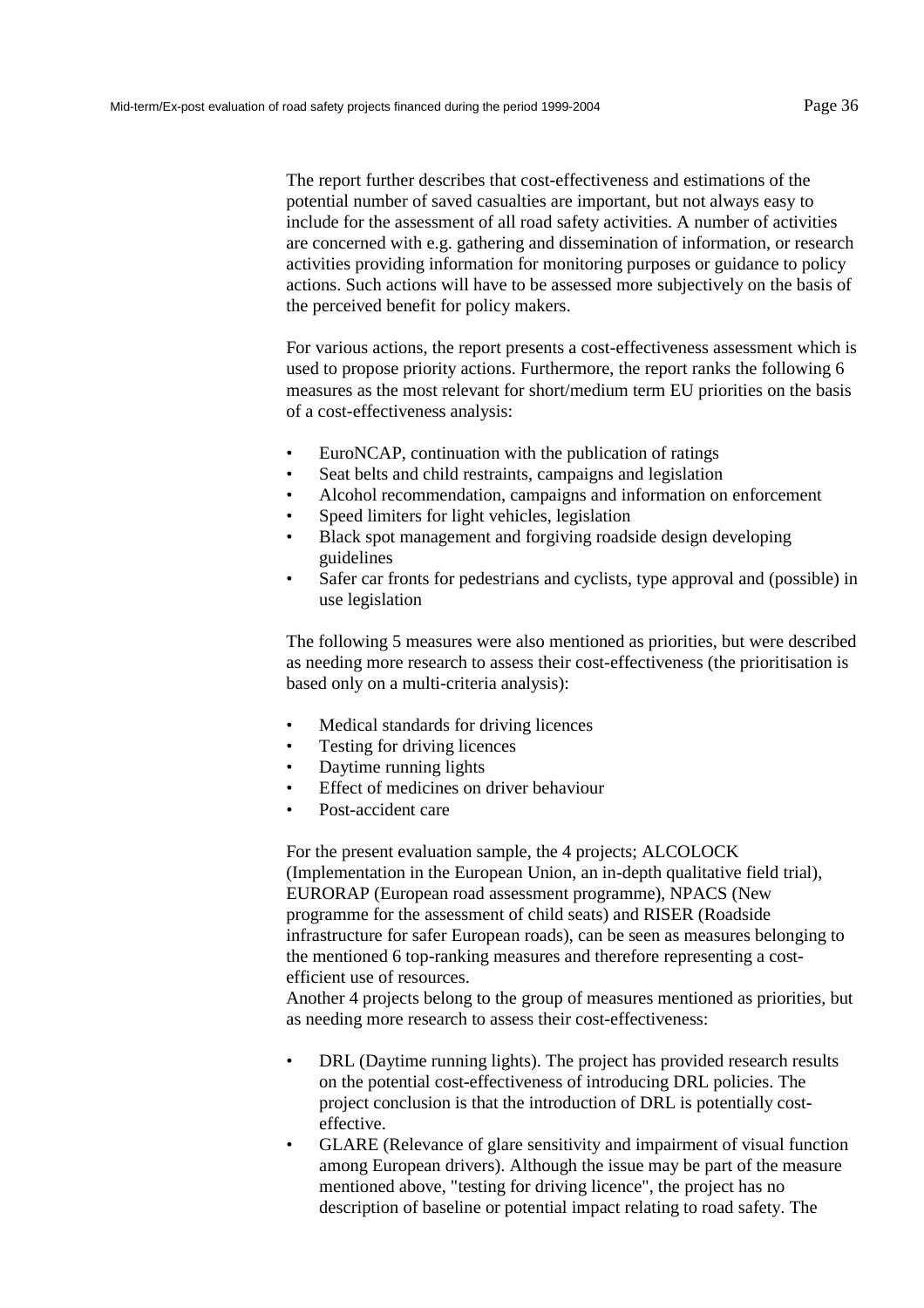project therefore has complied with the need for further research to assess the potential cost-effectiveness.

- IMMORTAL (Impaired motorists, methods of roadside testing and assessment for licensing). The final project results were not available for the evaluation, but the reviewed project documents included a description of a baseline and an indication that the project results will have the potential of leading to measures being cost-effective.
- MEDRIL (A practical study of the medical examination of driving licence holders in 4 EU member states). The project is on-going with an expected end date at the beginning of 2006, and a conclusion on cost-effectiveness therefore cannot be given. Nevertheless, the existing project documents do not demonstrate the intention to provide a baseline or to make any costeffectiveness analysis of the project results. The project can therefore not be said to comply with the need to use research to assess the potential costeffectiveness of medical standards for driving licences.

The cost-effectiveness assessment of the remaining 27 projects will have to rely on the actual results described in the project information itself. Only 5 of these projects (CONSPICUITY, ECBOS, EVI, PROSPER, VC-COMPAT) include descriptions of baseline and potential cost-effectiveness.

### **Monitoring**

l

An important issue when assessing efficiency is the ability to monitor project implementation (i.e. the process of converting input to output).

At programme level, it is interesting to examine whether the programme has the right type of instruments available to ensure efficiency. The assumption is that, in order to ensure efficiency, projects must be monitored both economically and technically. At programme level, monitoring and evaluation instruments ensure that the programme as a whole produces results that lead towards the objective of reducing fatalities. The availability of clearly defined indicators that enable monitoring of progress towards objectives is essential. The RSAP does not present clearly defined indicators, making precise monitoring difficult. If there are no indicators for success, it is very difficult to track progress and monitor if the programme is on the right track.

We are aware that the RSAP includes the wish to develop such performance indicators and a working group has been created on Safety Performance Indicators. The work was agreed in the Council Conclusion of EC Transport Council of  $5<sup>th</sup>$  June 2003 and the RTD project Safetynet has a working package (WP3) dedicated to Road safety performance indicators.<sup>23</sup>

As mentioned earlier, the RSAP includes a broad scope of output. The development of indicators may also support a more focused approach and assist in launching actions having the greatest impact.

<sup>&</sup>lt;sup>23</sup> The RTD project Safetynet has a dedicated web site: http://safetynet.swov.nl/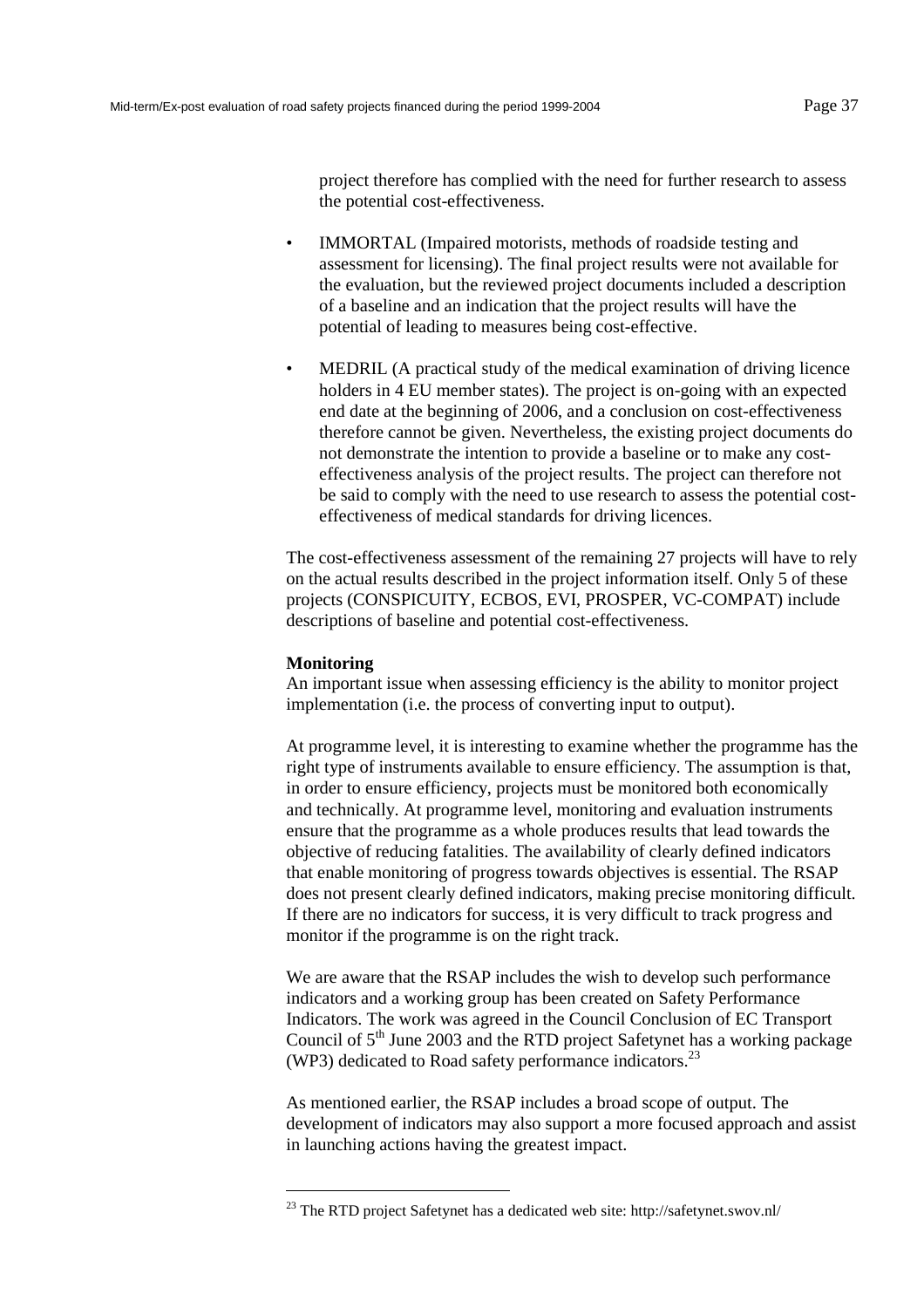#### **Summary**

The efficiency of the actual financial performance of the individual projects has not been examined during this assessment. The 2004 evaluation carried out for 9 selected road safety projects included such an assessment, and the results from this study may be useful for the mid-term review of the RSAP.

The findings resulting from this evaluation's efficiency assessment can be summarised as follows in relation to the Commission report "Priorities in EU Road Safety. Progress report and ranking of actions":

- Only a minority of the projects (4) deal with measures assessedas being cost-effective.
- Another minority of the projects (4) deal with measures assessed as maybe being cost-effective, but needing further research. Only one of these projects actually includes an analysis of cost-effectiveness.
- The rest of the projects do not deal with measures assessed as being costeffective.

Altogether, the picture is that cost-effectiveness is difficult to assess, given the lack of project information on costs versus results. With this in mind, it is uncertain how cost-effective the majority of the projects are in terms of results and impact. The assessment suggests that the efficiency on achieving the desired effects at a reasonable cost should be questioned. This difficulty is a general problem for many road safety initiatives.

## **6.4 Utility**

l

First of all, one main result of the assessment is that the output of all the projects (except CITA 2) is likely to result in impact that contribute to the reduction of the number of fatalities.

Common for the majority of the projects is that they only provide a background for actions for others to take in order to achieve an actual impact on the number of fatalities. Furthermore, e.g. research projects may not be very well known by the beneficiaries in the member states. Officials and politicians in the member states concentrate on the resulting directives and do not necessarily know any research projects initially giving background for the directives<sup> $24$ </sup>

Given this type of projects, utility can be described by assessing the likely longterm impact*.* In analysing utility more in-depth, the following issues have been examined for each of the 20 completed projects:

The existence of a specific baseline useful as background for an assessment of the impact

<sup>&</sup>lt;sup>24</sup> This was expressed during a telephone interview with a Danish Government official working with road safety and vehicle legislation.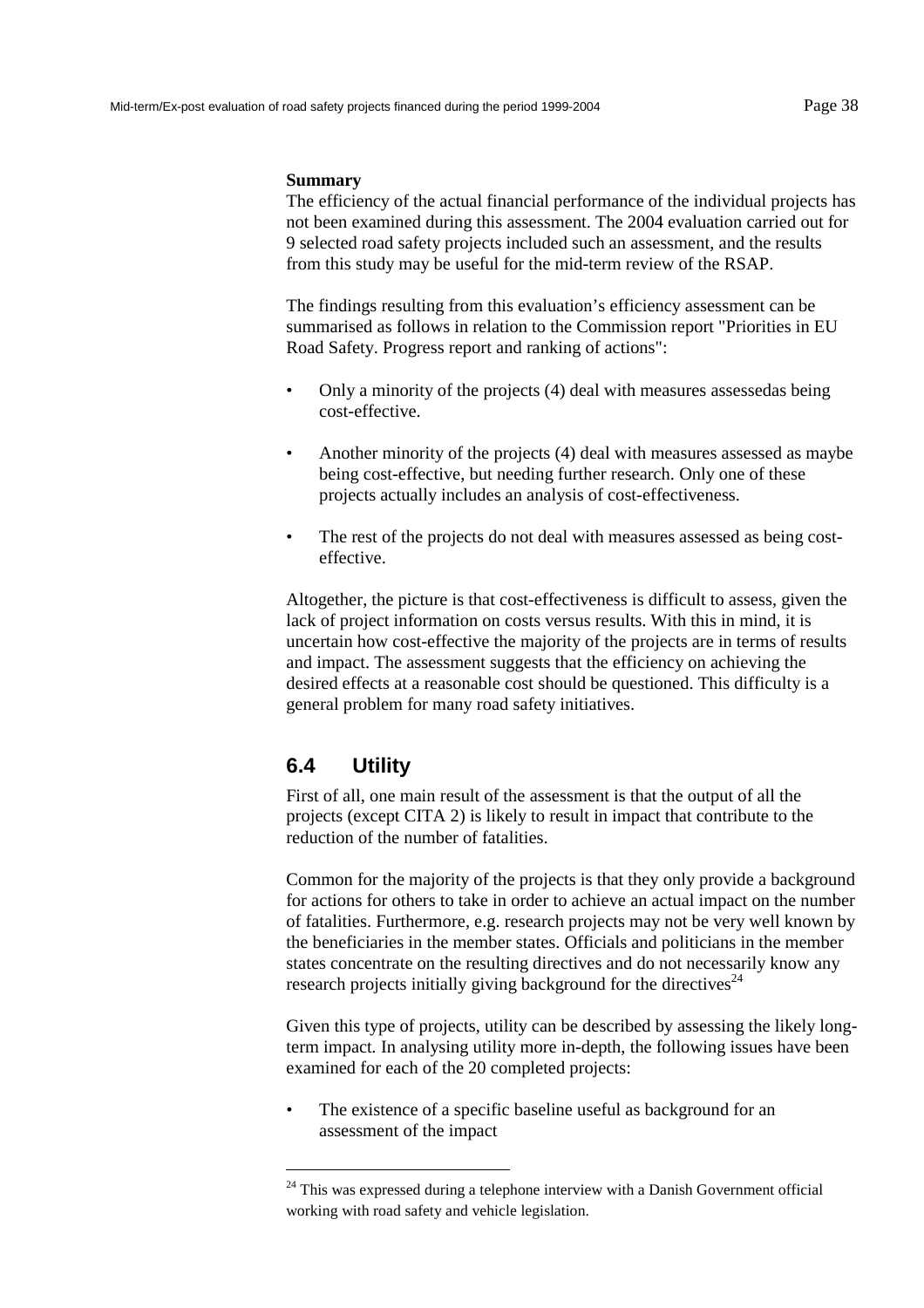- Quantifications of the impact
- Materialisation of impact in relation to the timeframe for the RSAP.

#### **Existence of a specific baseline**

In order to assess the likely long term impact, it is essential to consider the evidence on the actual baseline; i.e. the situation addressed by the project.

Due to the variety of projects, the 20 completed projects have been divided into 5 groups with different characteristics concerning their description of a baseline.

The evidence shows that 3 projects have a specific baseline, 6 projects have partly described a baseline, 5 projects have indirectly described a baseline, 1 project can be described as a "background" project and 5 projects have no description at all of a baseline, see Table 6.4.

|            | RTD grants | Subvention | Procurement | Total |
|------------|------------|------------|-------------|-------|
| Yes        |            | 0          | 2           | 3     |
| Background | 0          | 0          |             |       |
| Partly     | 4          | 2          | 0           | 6     |
| Indirectly | 0          | 2          | 3           | 5     |
| No         | 2          | 3          |             | 5     |
| Total      |            |            | 6           | 20    |

*Table 6.4 The 20 completed projects divided according to their baseline description* 

Yes: The project deals with road safety measures and has a description of a baseline expressed in figures (e.g. the number of fatalities/accidents involving heavy goods vehicles at night time)

Background: The project aims at giving background information useful for monitoring or guidance to policy makers without dealing with specific road safety measures.

Partly: The project deals with road safety measures and refers to figures or information from other studies, national reports etc., thus giving some indication of the potential baseline.

Indirectly: The project deals with road safety measures and refers only indirectly to a baseline without giving figures (e.g. research dealing with improvement of crash dummies for testing frontal car collision accidents)

No: The project deals with road safety measures but does not include any description of a baseline.

Source: Annex I, Project Data Sheets

Therefore, one of the necessary conditions (a baseline) for assessing the utility only exists for 9% of the completed projects. Nevertheless, it could be argued that follow-up analysis - including the use of figures from e.g. the CARE database - may be able to increase this figure to 70% of the projects, thus including the projects that partly or indirectly have described a baseline.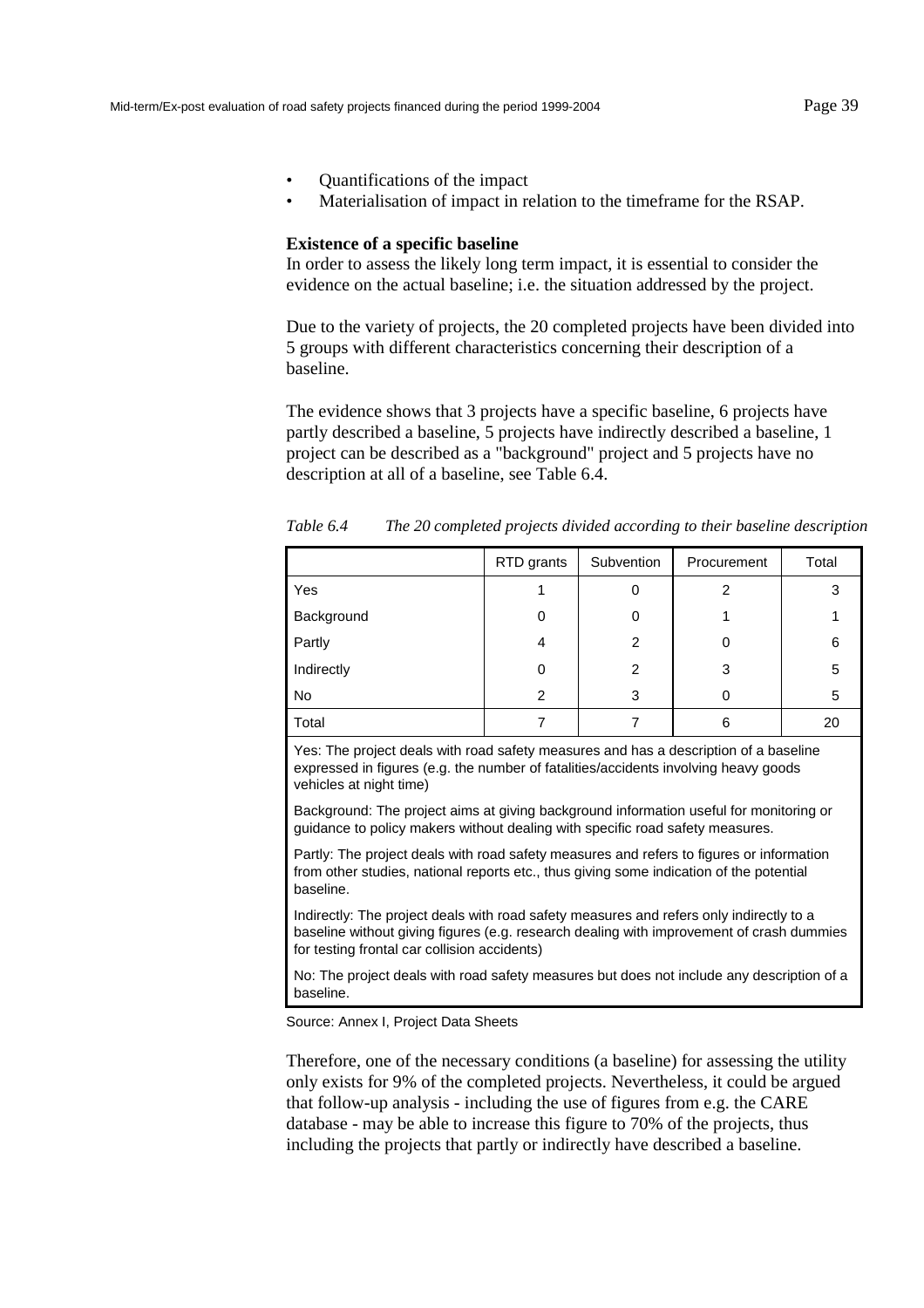It appears that 5 of the 6 procurement contract projects include a baseline description (or an indirect description of their baseline). For the subvention contract projects and GROWTH projects, no clear picture can be seen.

One of the projects, the TIS-STUDY deals with collection of background information across the member states. The TIS-STUDY (Comparative study of road traffic rules and corresponding enforcement action in the member states of the European Union) provides background information on the actual legislation and enforcement actions in the member countries. The baseline in such a study is less relevant as the results aim at giving background for decisions or discussions on future measures. However, the TIS-STUDY also illustrates that background studies can lead to an impact by assisting policy making in the member states. This is the case in Austria, where the study results have been used in the political discussions on changing of fines for road traffic offences.<sup>25</sup>

#### **Quantifications of the impact**

The existence of a baseline is a necessary condition for attempting to quantify the impact and thus indicating how well the funded projects correspond with the overall problems and needs.

As described in the previous subchapter, only three of the projects have described a baseline. The evidence from the project documents for these projects suggests that implementation of the measures investigated in the three projects are likely to result in substantial savings of lives. An estimate of a yearly saving of approx. 2.400 lives is given alone for the project dealing with the introduction of daytime running lights (DRL). The estimates for the other two projects are savings on less than 300 lives per year.

The estimates support the previous findings from the EU Commission report "Priorities in EU Road Safety. Progress report and ranking of actions" [ (2000) 125 final]. This report pointed out the introduction of DRL as a priority action. Furthermore, more recent studies also point out DRL as a priority action at the EU level and describe the DRL study as an important step towards decisions on the implementation.<sup>26</sup>

For the remaining 17 projects, it is not possible, with the information available, to quantify the likely impact in the sense of saved lives. Nevertheless, the overall assessment is that all projects point in the right direction and will contribute to the reduction of the number of fatalities.

#### **Materialisation of impact in relation to timeframe of the RSAP**

The RSAP includes a timeframe for the reduction of the number of fatalities to 20,000 persons by year 2010.

l

<sup>&</sup>lt;sup>25</sup> Telephone interview with official from Austrian Road Safety Board.

<sup>&</sup>lt;sup>26</sup> The Impact Assessment carried out for DG TREN as part of the mid term review of the RSAP points out introduction of DRL as a priority action based on a number of existing studies.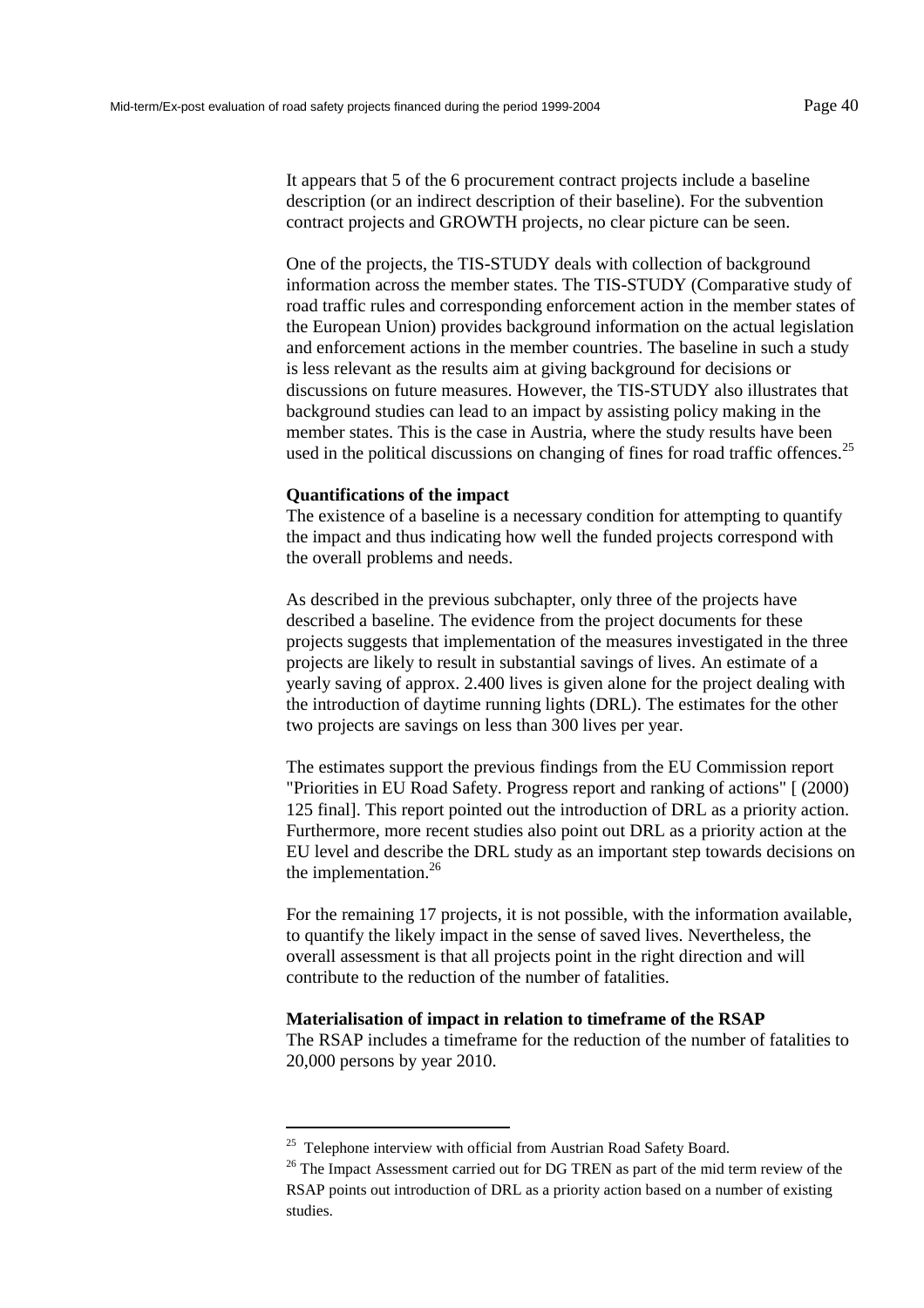Therefore, an important element is to assess how well the projects will be able to contribute to the achievement within this timeframe. Referring back to the type of projects, these are mainly just one of the steps towards achieving an impact on the number of fatalities. Therefore, it is evident that impact will not materialise for several of the projects before 2010.

#### **Example of a project where some impact most likely will materialise before 2010**

The ECBOS project aims at improving vehicle safety standards for buses. The project has resulted in proposals for adjustments of existing and proposals for new European regulations and directives, as well as written standards for tests and approvals of buses and coaches. In this case, many steps are needed before an impact on the number of fatalities can be achieved. First, the recommendations need to be implemented in the relevant legislation. Second, the test procedures must be set up and used. Third, buses need to go through the tests and be approved - and this will probably only be the case for new buses and coaches. Fourth, these new buses must be purchased and used on the roads as substitutes for older buses. Therefore, an impact will only gradually come into effect. Only when the whole vehicle fleet has been changed to contain only buses fulfilling the new demands will the impact be total. This rather long chain of events makes is difficult to assess how much impact can be expected before 2010.

#### **Example of a project where impact will depend on national follow up actions**

The possibility of introducing obligatory DRL is being discussed in Austria based on the results of the DRL study. Depending on the outcome of political discussions, DRL may even be introduced by law already in 2005. If this is going to happen, the DRL study may be seen as a project with a fairly quick impact and certainly with an impact before 2010. In Ireland, DRL has also been discussed but it is not high on the agenda of the national road safety strategy, and it is not likely that DRL will be a measure with an impact before 2010 in Ireland.<sup>27</sup>

#### **Summary**

l

The overall assessment is that the funded projects most likely will contribute to a positive impact on road safety and can therefore be helpful for beneficiaries in member states, EC and other important stakeholders. Nevertheless, the magnitude and character of this positive impact is unpredictable. A majority of the projects have no description of the actual baseline (number of accidents realistic to influence). Furthermore, they deal with measures that are not considered priority measures with high efficiency according to e.g. a previous EC document describing priority road safety measures in EU.

For a few projects (3 out of 20 completed projects) evidence exist on the actual magnitude of the likely impact. Only one of these projects (DRL) deal with a measure that previously has been given priority in an EC document. Estimates are that the implementation can lead to a substantial reduction of more than 2.400 fatalities per year.

For a number of projects, it may be possible, with further analysis and e.g. including the use of EC statistics on road accidents (the CARE database), to

<sup>&</sup>lt;sup>27</sup> Telephone interviews with official from Austrian Road Safety Board and from the Irish Department of Transport.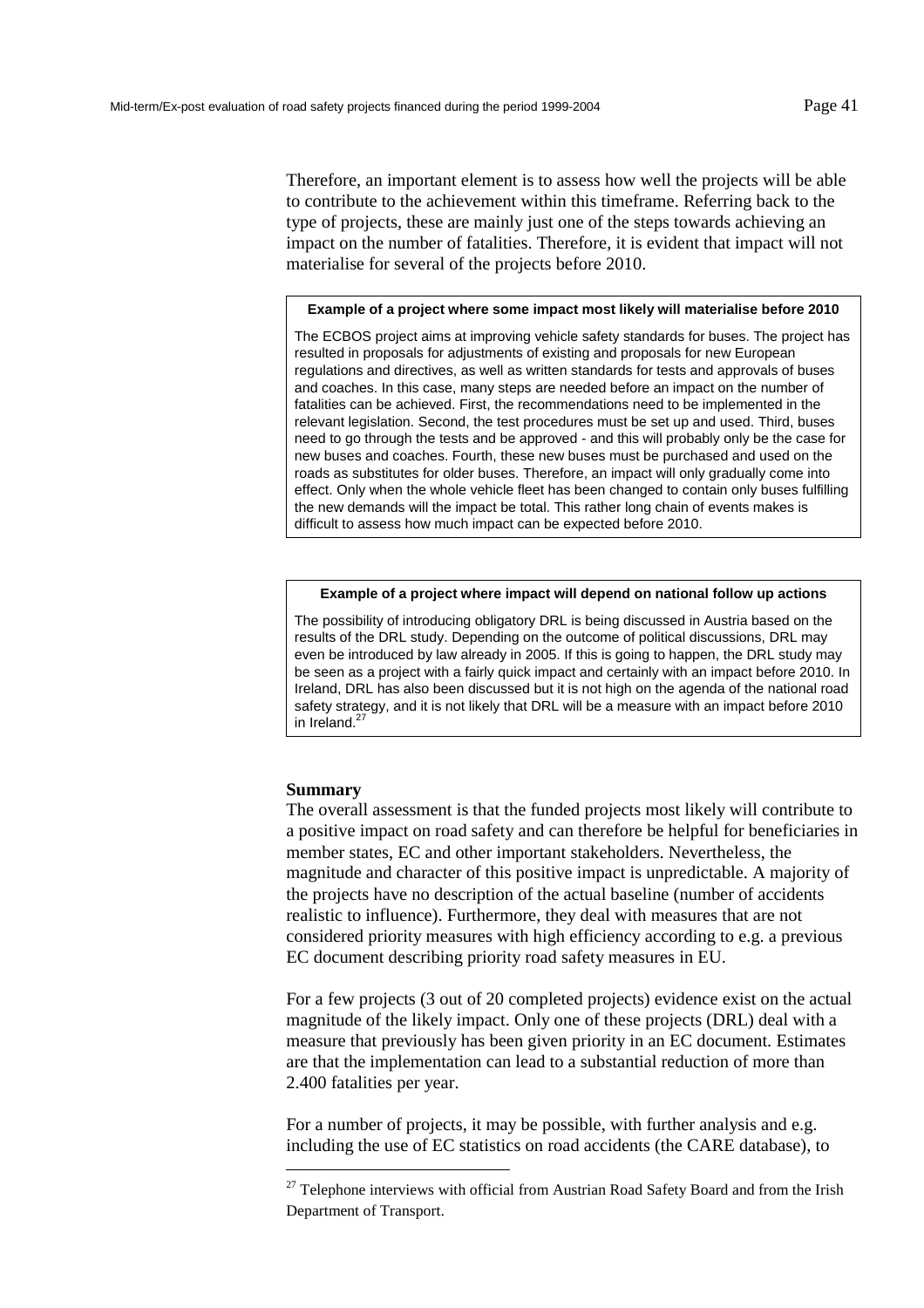establish a baseline. Such analyses will be useful to undertake in order to get added value out of these projects. This will enable the Commission to assess the expected benefit of such studies (quantifiable).

Another important factor to consider in relation to the existing RSAP is the timeframe of reducing the number of fatalities by year 2010. Most of the projects will have difficulties in contributing to a reduction before 2010 given the type of projects. Real impact will come close to 2010 or later.

A recommendation for the future call for proposals will be to demand a clear description of a baseline and an ex-ante assessment of the potential impact on the baseline by implementing the project output.

## **6.5 Sustainability**

l

The following assessment is based on an expert opinion concerning "duration of effects" of road safety measures. A long duration of the effects equals a high degree of sustainability.

While the projects include a variety of road safety outputs related to the three objectives of safer vehicles, improved road user behaviour and safer infrastructure, they vary significantly in terms of the expected duration of effects.

The variation can be illustrated with two very different project types (hypothetical examples). For a project which aims at improving road infrastructure, the effects may last nearly as long as the infrastructure exists; i.e. perhaps 25-40 years without much follow up actions needed. For a project dealing with road user behaviour as for example a police enforcement campaign on excessive speeding, the effect of the campaign is likely to last no longer than the actual operation period of the campaign.

More background information for a systematic differentiation of the duration of road safety effect can be found in the RTD project PROMISING<sup>28</sup>. The project presents an overview of the duration of road safety effects, depending on the category of the measure. We have used the findings from the project to indicate the level of sustainability of the projects, see Table 6.5. Even though such an overview is very generic and the exact durat[ion can be a](#page-44-0)rgued, it indicates clearly the differences among various types of measures.

The overview in the table illustrates clearly, that the projects deal mostly with measures of long duration and not with measures which only have an effect when they are on-going.

<sup>&</sup>lt;sup>28</sup> PROMISING (Promotion of mobility and safety of vulnerable road users) a RTD project supported by EU Commission 1998 - 2001,

http://europa.eu.int/comm/transport/road/publications/projectfiles/promising\_en.htm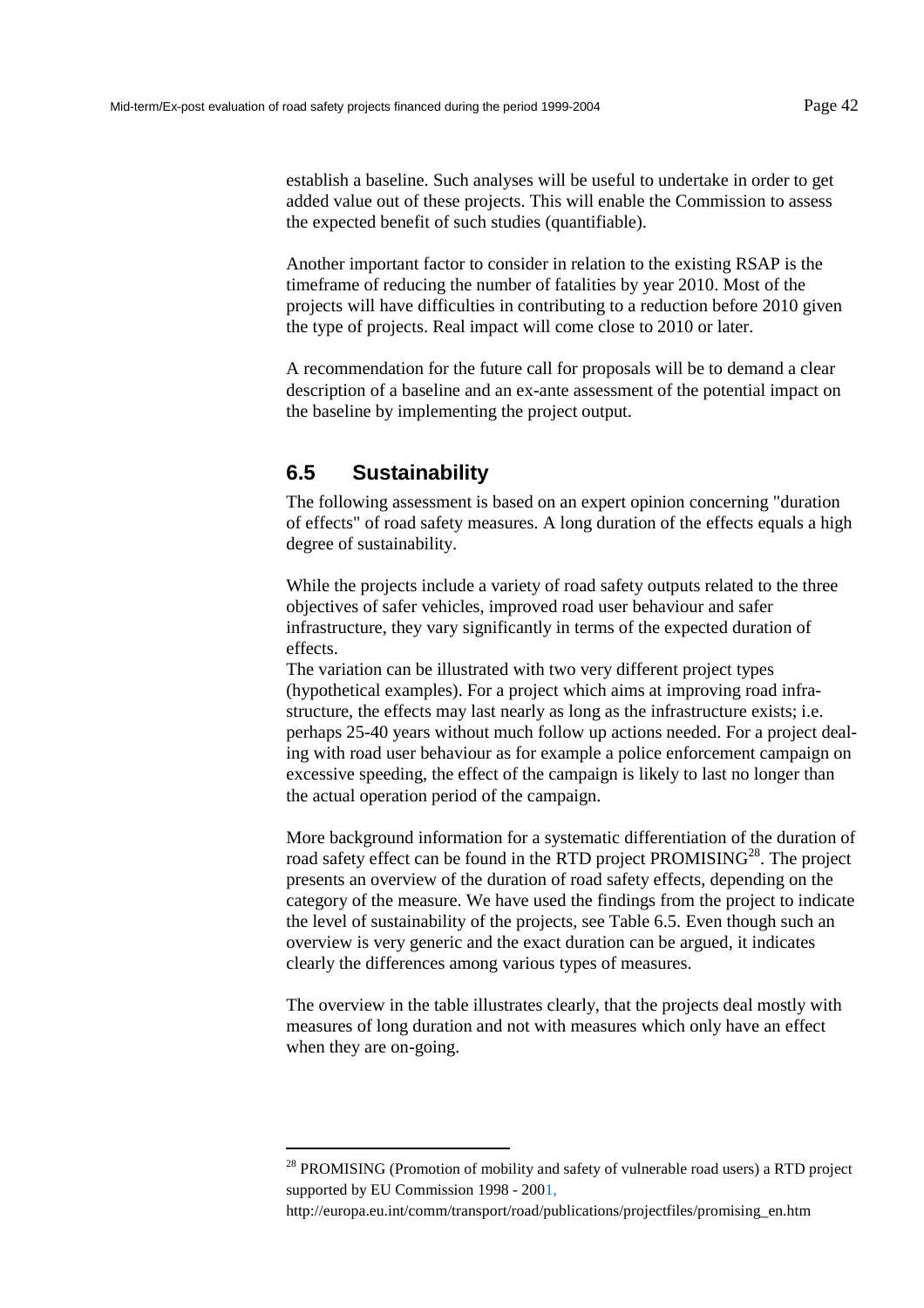| From PROMISING study                                     | Indicative listing of the 20                                                                             |                                                                                    |  |  |  |
|----------------------------------------------------------|----------------------------------------------------------------------------------------------------------|------------------------------------------------------------------------------------|--|--|--|
| Category of safety<br>measure                            | Typical duration of safety<br>effects                                                                    | completed projects in the<br>evaluation                                            |  |  |  |
| Land use planning; new<br>residential areas              | 25 - 40 years                                                                                            |                                                                                    |  |  |  |
| Road pricing; fuel or<br>vehicle taxation systems        | 1 -3 years or 10 - 15 years<br>(explanation not included<br>here as no projects are in<br>this category) |                                                                                    |  |  |  |
| Changing the modal split of<br>travel                    | Contemporaneous effect<br>only                                                                           |                                                                                    |  |  |  |
| Major road investment<br>projects (new road)             | 25 - 40 years                                                                                            | EURORAP 1,                                                                         |  |  |  |
| Minor road investment<br>projects                        | 15 - 25 years                                                                                            |                                                                                    |  |  |  |
| Traffic control by means of<br>road markings             | 10 - 15 years                                                                                            |                                                                                    |  |  |  |
| Traffic control by means of<br>highway signs             | 1 - 10 years                                                                                             |                                                                                    |  |  |  |
| Upgrading road<br>maintenance                            | 1 year                                                                                                   |                                                                                    |  |  |  |
| Vehicle safety regulations<br>(for new vehicles)         | 10 - 15 years                                                                                            | ADVISOR, CITA 1,<br>CONSPICUITY, DRL,<br>ECBOS, EVI, FID,                          |  |  |  |
| Driver education and<br>training (new drivers)           | $1 - 3$ years                                                                                            | TRAINER, VIRTUAL, YETD                                                             |  |  |  |
| Training of children                                     | $1 - 3$ years                                                                                            | ROSE 25 (but longer time if<br>guidelines still are beneficial<br>in 5 - 10 years) |  |  |  |
| Public information<br>campaigns                          | Effect only during<br>campaigns, or a short time                                                         |                                                                                    |  |  |  |
| Conventional police<br>enforcement                       | after<br>Effect only when operated,<br>or a short time after                                             |                                                                                    |  |  |  |
| Automatic police<br>enforcement                          | Effect only when operated,<br>or a short time after                                                      |                                                                                    |  |  |  |
|                                                          | Supplement to the categorisation prepared within this evaluation study                                   |                                                                                    |  |  |  |
| Legislation on driver<br>licensing                       | Probably 10 - 15 years                                                                                   | <b>GLARE, IMMORTAL</b>                                                             |  |  |  |
| <b>Background information</b>                            | As long as the information<br>collected is relevant,<br>probably 2 - 5 years                             | SCHOOL TRANSPORT,<br><b>TIS-STUDY</b>                                              |  |  |  |
| Guidelines or action<br>programmes for other is-<br>sues | Depending on the content,<br>but probably 5 - 10 years                                                   | MAIDS 2001, TRANSPORT<br>COMPANIES, TRAVEL<br><b>GUIDE</b>                         |  |  |  |

### <span id="page-44-0"></span>*Table 6.5 Likely duration of road safety effects illustrated with on the basis of the results from a RTD project, PROMISING*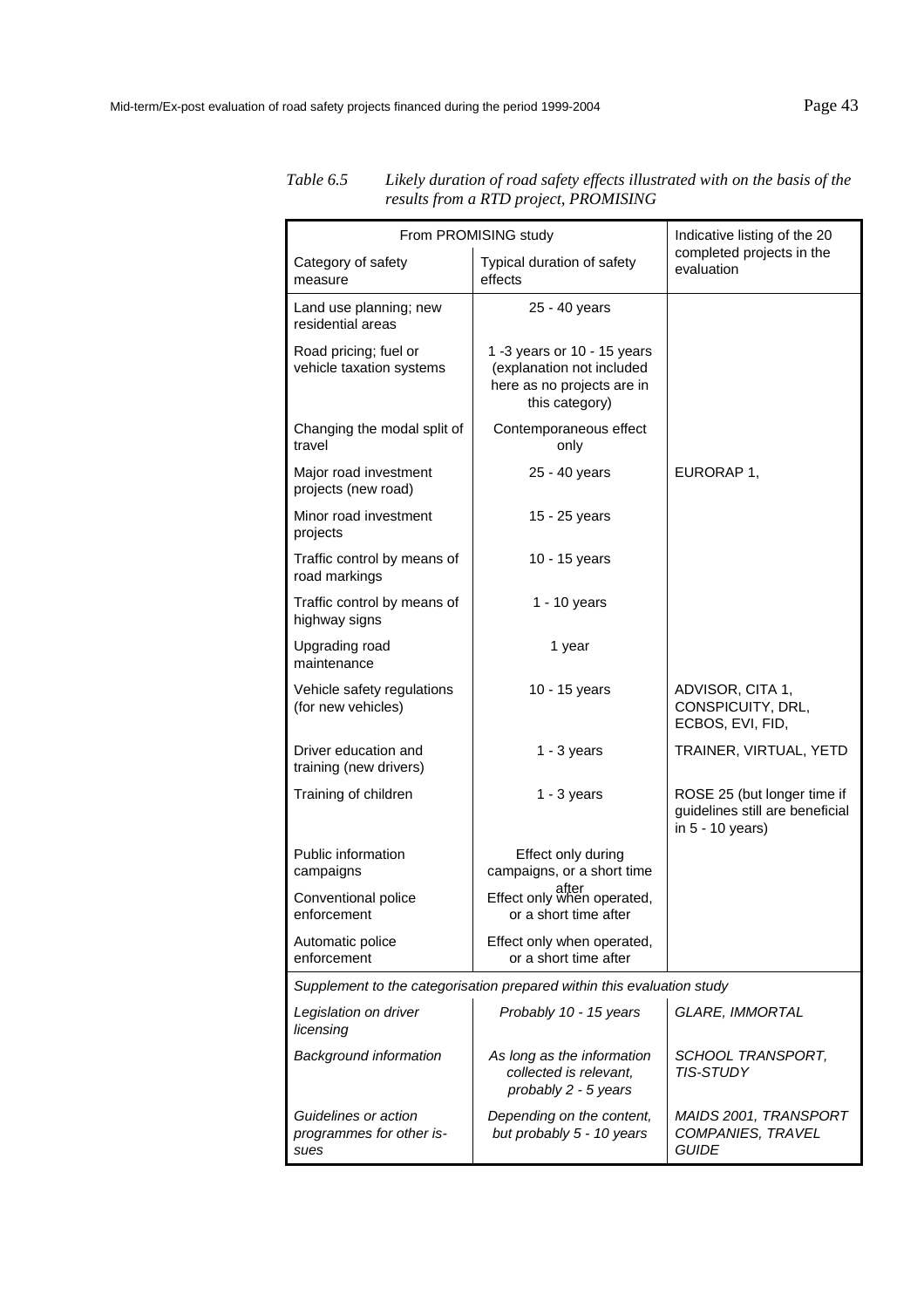### **Summary**

On the basis of generally accepted knowledge about the sustainability of road safety effects, the assessment shows that the road safety projects tend to deal with types of measures having a long duration and a high degree of sustainability of impact.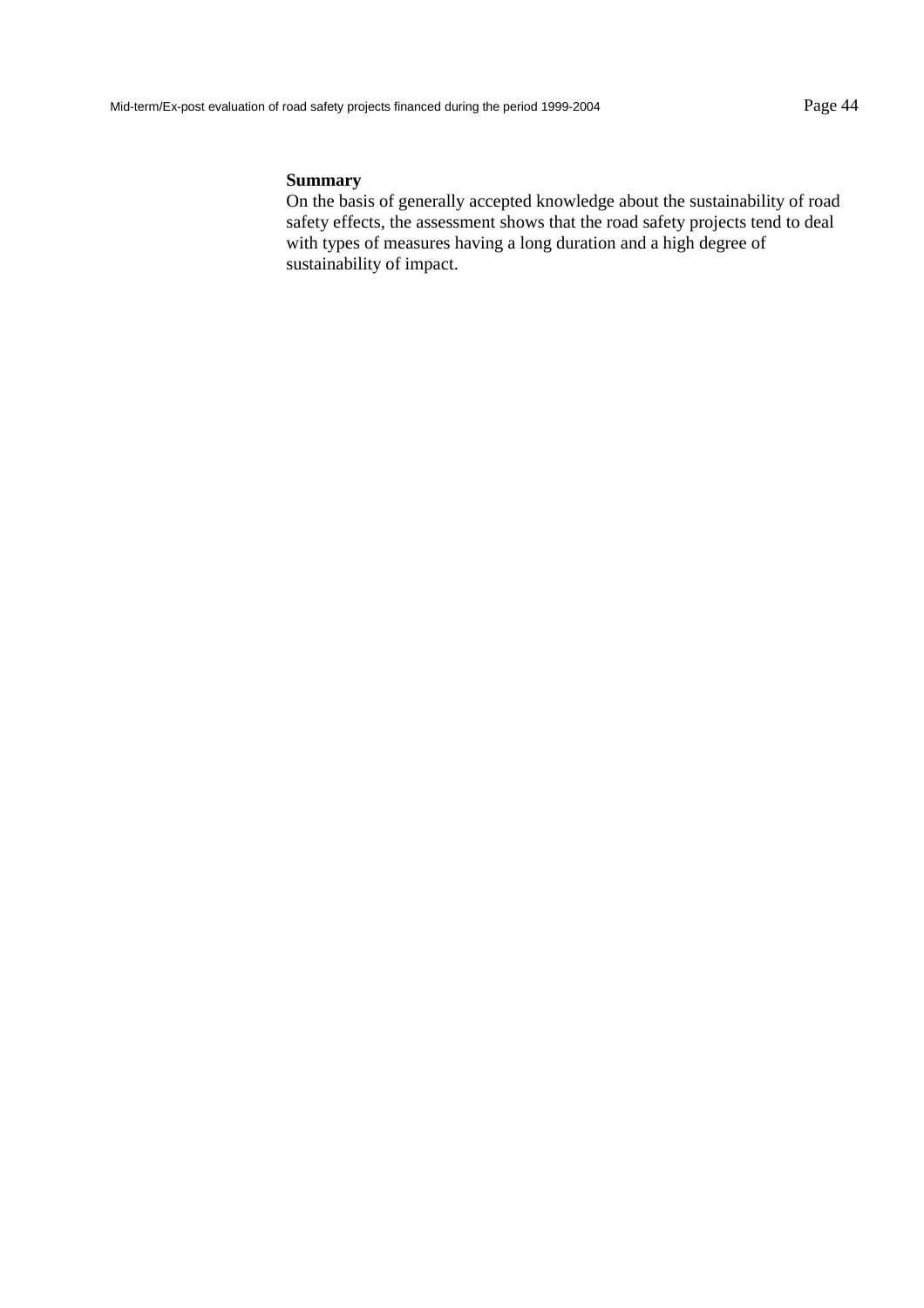# **7 Conclusion and recommendations**

The conclusion of the evaluation is first presented followed by recommendations for future decisions on funding of projects within the RSAP.

## **7.1 Conclusion**

l

In general, the projects in the evaluation are all relevant for the specific objectives and the main areas of actions in the RSAP, but the lack of clear and focused linkages between the main areas of actions and the overall problems and needs indicates that the overall focus of the RSAP is too broad, lacking a systematic development of the intervention logic and setting of indicators for later evaluations.

The evidence gathered shows weaknesses in the ability to predict the actual impact on improving road safety. This is partly due to the fact that the projects are of a preparatory nature requiring several follow-up activities for impact to materialise on road safety conditions. Furthermore, most of the projects do not contain an assessment of how many lives can be saved. Hence, the actual contribution to the RSAP objective of halving the number of fatalities by 2010 cannot be assessed. It is evident that for many of the projects their contribution will not show before 2010 or later.

The evaluation sample includes few projects dealing with road safety measures identified as cost effective in the previously mentioned Commission report on priorities in EU road safety<sup>29</sup>. A number of projects do not show any evidence of being cost effective indicating that no systematic assessment of costeffectiveness has taken place in launching the projects.

For two years until 2003, calls for proposals were evaluated in a continuous process. In 2003 and 2004, DG TREN established an annual process, introducing competition-based evaluation of the proposals and targeting of relevant objectives of the RSAP. The present evaluation only includes projects launched no later than 2003. Therefore, the evaluation does not provide a detailed analysis of the changes resulting from the annual competition-based evaluation of proposals. A more systematic approach is expected with the modified design of the calls for proposals.

<sup>&</sup>lt;sup>29</sup> "Priorities in EU road safety. Progress report and ranking of actions" [COM (2000) 125 final]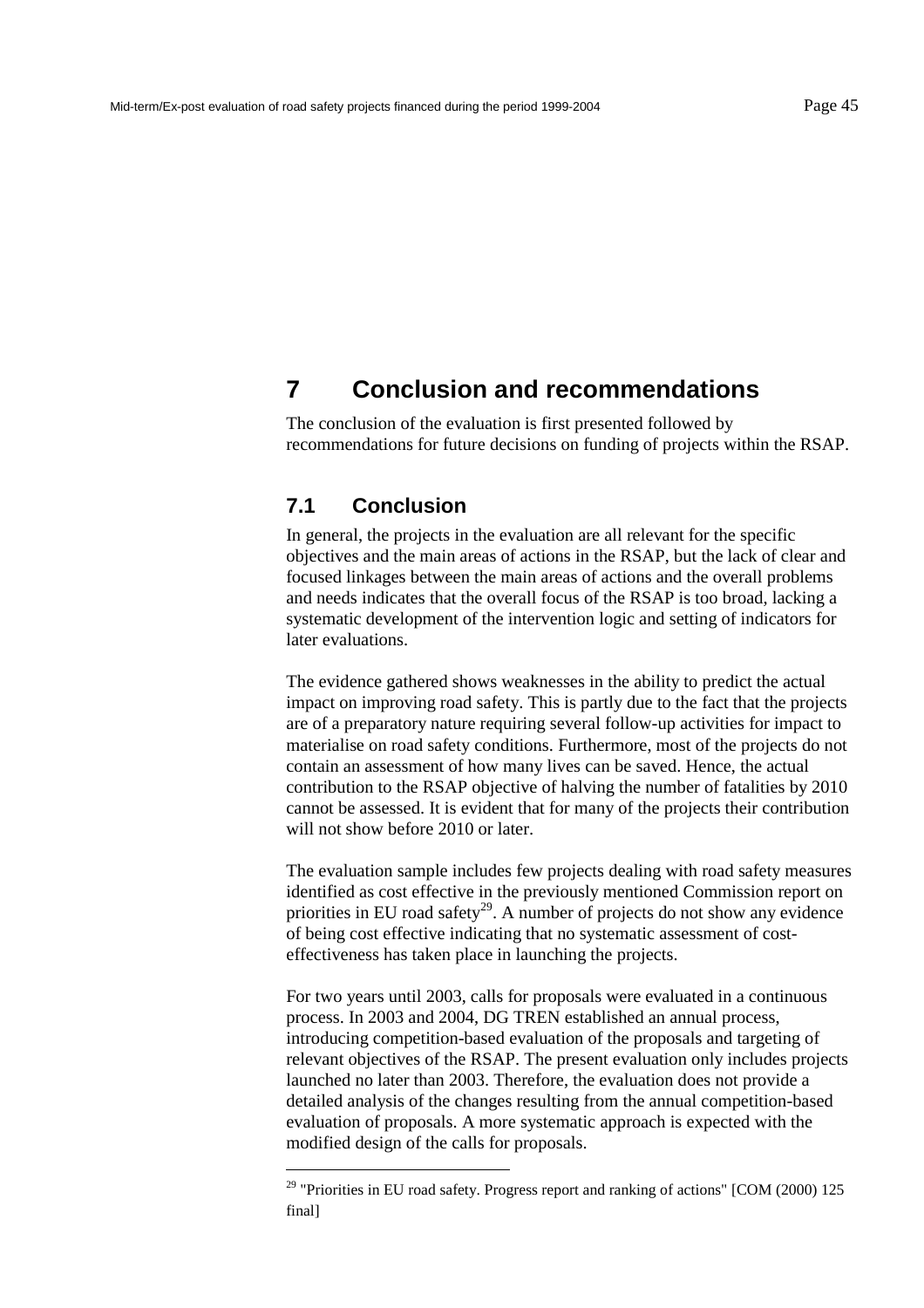The focus on dissemination by DG TREN through their home page with substantial project information should be highlighted. Dedicated web sites also exist for the majority of the projects. Furthermore, the participation of many relevant stakeholders in the projects makes it likely that the output will be absorbed and used by these and other relevant beneficiaries.

#### **Relevance**

In general, the objectives of the 35 projects show a high degree of relevance in relation to the problems and needs to be addressed.

However, the high degree of relevance is primarily due to the very broad description of specific objectives and main areas of action in the RSAP. The evidence collected shows that the project objectives refer to the specific objectives and the main areas of action, but this does not necessarily mean that evidence can be found of the correspondence to the overall road safety problems.

This is caused by the fact that the comprehensive main areas of action do not entirely fulfil the SMART criteria (i.e. being specific, measurable, realistic, accepted and timely) and lack a clear and systematic link to the global and intermediate objectives.

For many of the projects, this result is emphasised by the fact that there is no clear description of the actual baseline (the specific situation being addressed in the project). Such a description would have been helpful in assessing the relevance of the project objectives.

### **Effectiveness**

The evaluation shows that in general the completed projects have produced the output outlined in their original project description. This indicates that the contractors have been able to deliver the expected output

The majority of the completed projects (18 of 20 projects) has achieved or is likely to achieve results in the main areas of action, supporting the specific objectives. Those which are most likely to have an impact are the projects which have already resulted in new legislation or in commercial products. For a number of the projects, the results are feasibility studies, dissemination of guidelines or input to further studies. The likelihood of such results eventually having an impact is unpredictable.

An important issue is the unclear linkage between the hierarchies of objectives in RSAP described earlier. Although results are likely to support the main areas of action, the impact on the overall objectives, corresponding to the problems and needs to be addressed, are often more diffuse.

The results achieved or about to be achieved vary among the projects. However, recommendations on EC directives being brought forward to the right institution or working group are one example of a main result. Another example is the dissemination of project output to relevant stakeholders. The project EURORAP 1 represents such an example, showing that dissemination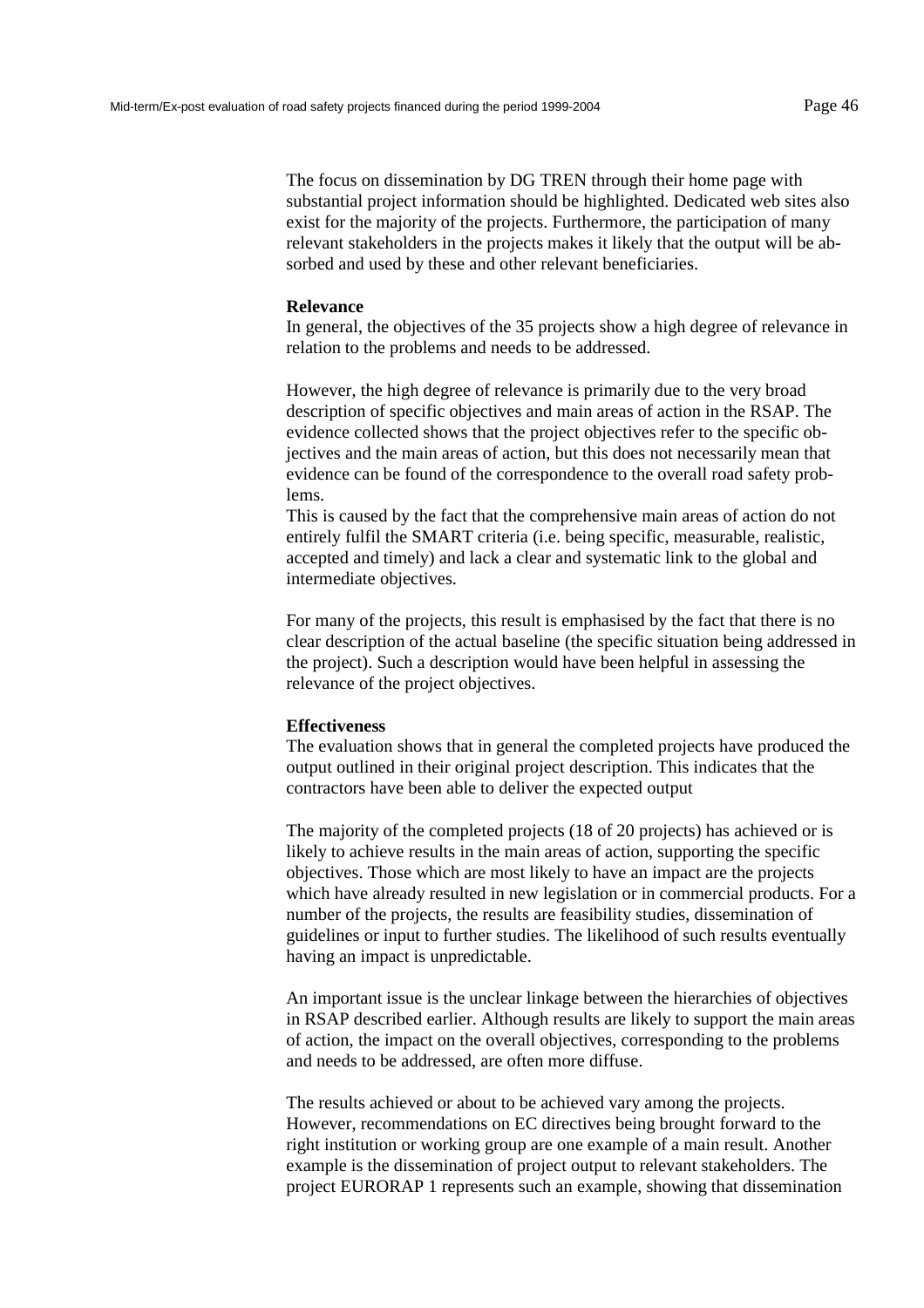can bring about a reaction from stakeholders, in this case discussions on the safety performance of roads in Austria.

#### **Efficiency**

l

The efficiency of the financial performance of the individual projects has not been examined during this evaluation. The 2004 in-depth evaluation carried out for 9 road safety projects included such an examination, and the results from this study may be useful for the mid-term review of the RSAP.

In the present evaluation, the relationship between the resources employed and the results achieved was assessed by using the results from an existing EC report on the costs and benefits of road safety measures.<sup>30</sup> This report attempts to make a cost-effectiveness analysis of different road safety measures. The report was used as one of the background documents for the White Paper and has thus influenced the focus of the RSAP.

The main reason for using this as a starting point was that the project documentation examined gave very limited information on the expected results in terms of the resources used to achieve the results.

The findings on efficiency can be summarised as follows in relation to the Commission report "Priorities in EU Road Safety":

- Only a minority of the projects (4) deals with measures assessed as being cost-effective
- Another minority of the projects (4) deals with measures assessed as maybe being cost-effective, but needing further research. Only one of these projects actually includes an analysis of cost-effectiveness
- The rest of the projects do not deal with measures assessed as being costeffective.

Altogether, the picture is that cost-effectiveness is difficult to assess, given the lack of project information on costs versus results. With this in mind, it is uncertain how cost-effective the majority of the projects are in terms of results and impact. The assessment suggests that the efficiency in terms of achieving the desired effects at a reasonable cost should be questioned. This difficulty is however a general problem for many road safety initiatives.

Finally, it must be noted that the evaluated projects are only first steps (feasibility studies, research activities etc.) in the process of creating impact. Therefore, the assessment of resources versus effects is based on the assumption that follow-up actions are actually carried out to ensure impact.

 $30$  See "Priorities in EU Road Safety. Progress report and ranking of actions" [COM (2000) 125 final]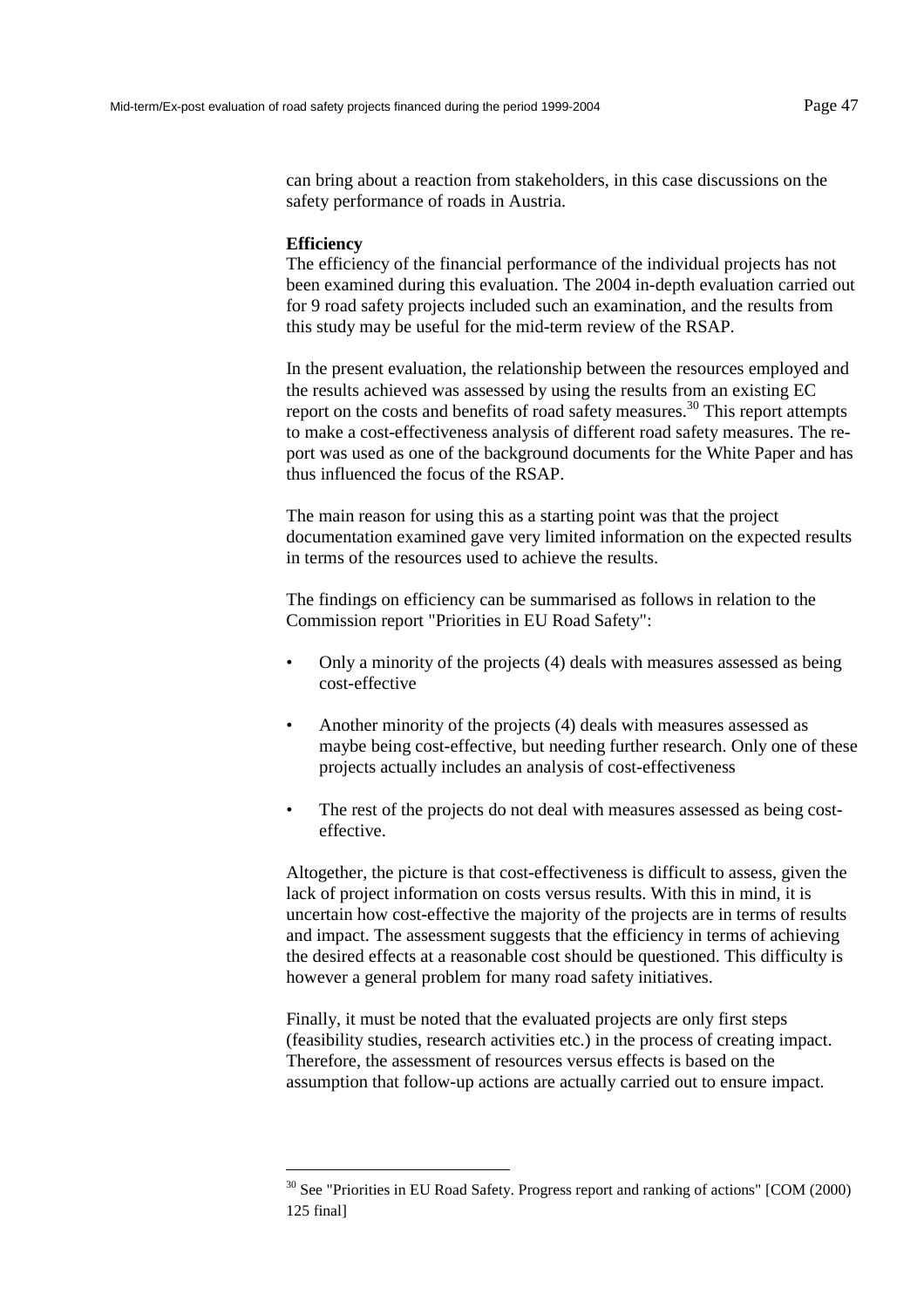#### **Utility**

The overall assessment is that the funded projects are likely to contribute to a positive impact on road safety and can therefore be helpful for beneficiaries in member states, EC and other important stakeholders. Nevertheless, the extent and nature of this positive impact cannot be predicted. A majority of the projects has no description of the actual baseline (the number of accidents which can realistically be influenced). Furthermore, they deal with measures that are not considered priority measures with high efficiency according to the EC report "Priorities in EU Road Safety"<sup>31</sup>.

For a few projects (3 out of 20 completed projects) evidence exists of the actual extent of the likely impact. Only one of these projects (DRL) deals with a measure which has that is considered as a priority action in the EC report "Priorities in EU Road Safety. Estimates are that the implementation can lead to a substantial reduction of more than 2.400 fatalities per year.

For a number of projects, it may be possible to establish a baseline, by means of further analyses and e.g. the use of EC statistics on road accidents (the CARE database). Such analyses could be useful to obtain added value from these projects, enabling the Commission to assess the expected benefit from the implementation of the projects.

Another important factor of the existing RSAP is the timeframe for reducing the number of fatalities by 2010. Most of the projects will have difficulty contributing to a reduction before 2010, given the type of projct. Real impact will not happen until close to 2010 or later.

#### **Sustainability**

l

The assessment was based on expert opinions on the "duration of effects" of road safety measures. A long duration of the effects equals a high degree of sustainability.

The starting point was a systematic differentiation of the duration of road safety effects, found in the RTD project PROMISING (Promotion of mobility and safety of vulnerable road users, a RTD project supported by the Commission in 1998 - 2001). The findings from this project were used together with evidence gathered on the projects to indicate the level of sustainability of the individual projects in the evaluation.

Although the assessment is very generic and the exact duration of each of the types of measures is uncertain, it shows that the road safety projects tend to deal with types of measures having a long duration and a high degree of sustainability of impact.

<sup>&</sup>lt;sup>31</sup> "Priorities in EU Road Safety. Progress report and ranking of actions" [COM (2000) 125 final]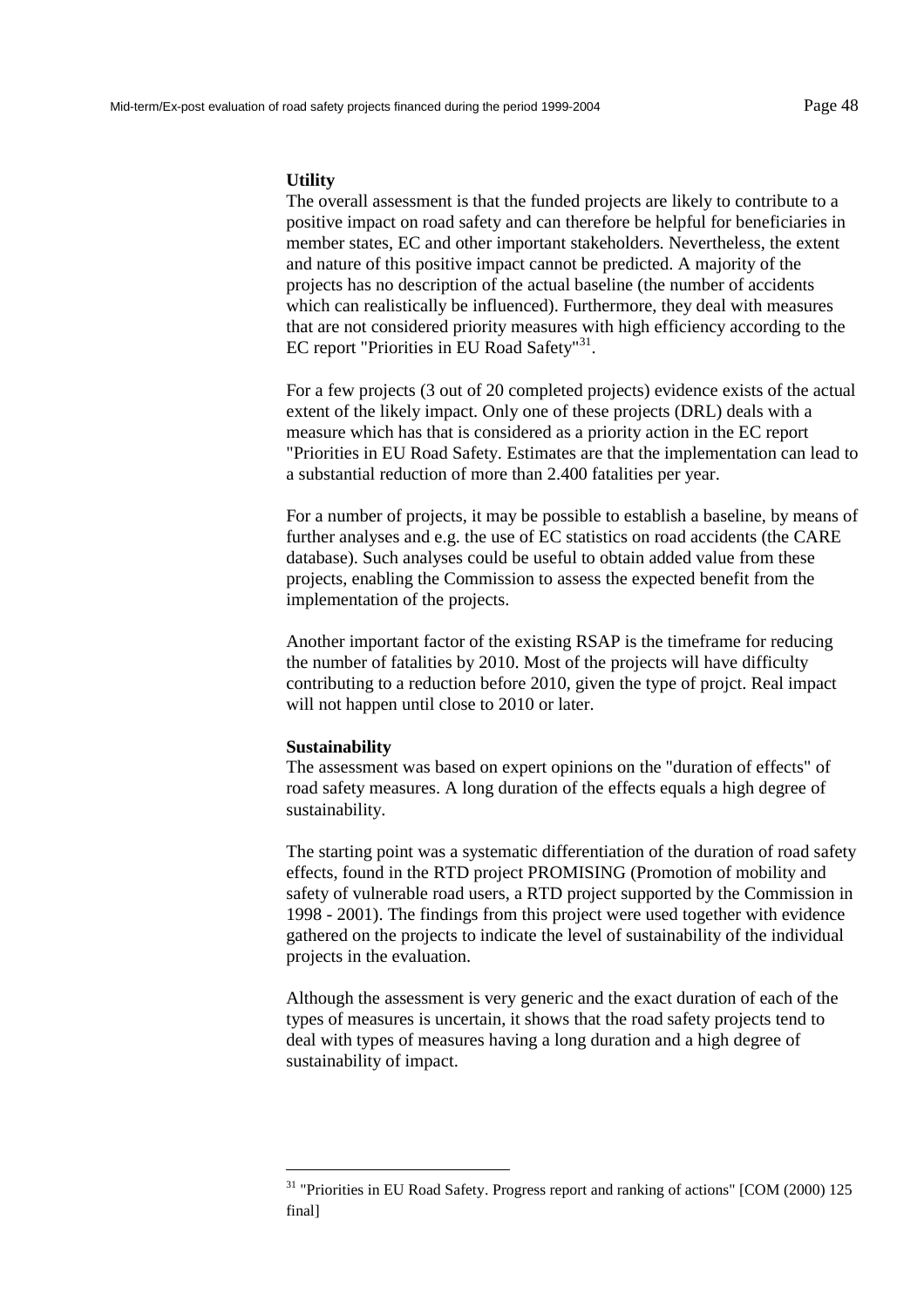## **7.2 Recommendations for the future**

Based on findings of the evaluation, the following main recommendations can be made:

- The future road safety actions launched by the Commission should to a greater extent be launched based on the basis of knowledge on priority measures with high cost effectiveness and impact. Preparatory work in the form of ex-ante evaluations may be needed to ensure this improved focus. The Impact Assessment Study carried out as part of the mid term review can be seen as a first step.
- In any future road safety action programme, the intervention logic, giving a clear description of the hierarchy of programme objectives should be presented. It should include a description of main problems and needs to be addressed on the basis of statistics from the CARE database and the various international studies analysing the feasibility of different road safety measures.
- Future call for proposals should take their point of departure in a clear description of the programme objectives, including a description of the baseline situation for the issues in focus as well as an indication of the timeframe for the likely impact.
- The work started by DG TREN to establish performance indicators should be continued. This will support the prioritisation and monitoring of future actions to feed in any future evaluation on programme and policy level. The CARE database will be an important element in this process.
- The setting up of objectives and targets should be adjusted:
	- Short-term targets covering a timeframe of e.g. 5 years should be established on the basis of the impact assessment carried out as part of the mid-term review of the RSAP. The targets have to be quantifiable, with clearly defined indicators. For example, targets to implement daytime running lights in the EU should be accompanied by an indicator of the number of Member States which have in fact implemented them as well as milestones for when this is expected to happen
	- Long-term objectives or a vision should be formulated to support long-term initiatives which cannot demonstrate impact in the short term.
- The calls for proposals should request that tenders include an analysis of key partners from Member States to be involved. This would ensure that any future projects exploit and build on road safety expertise available in all Member States.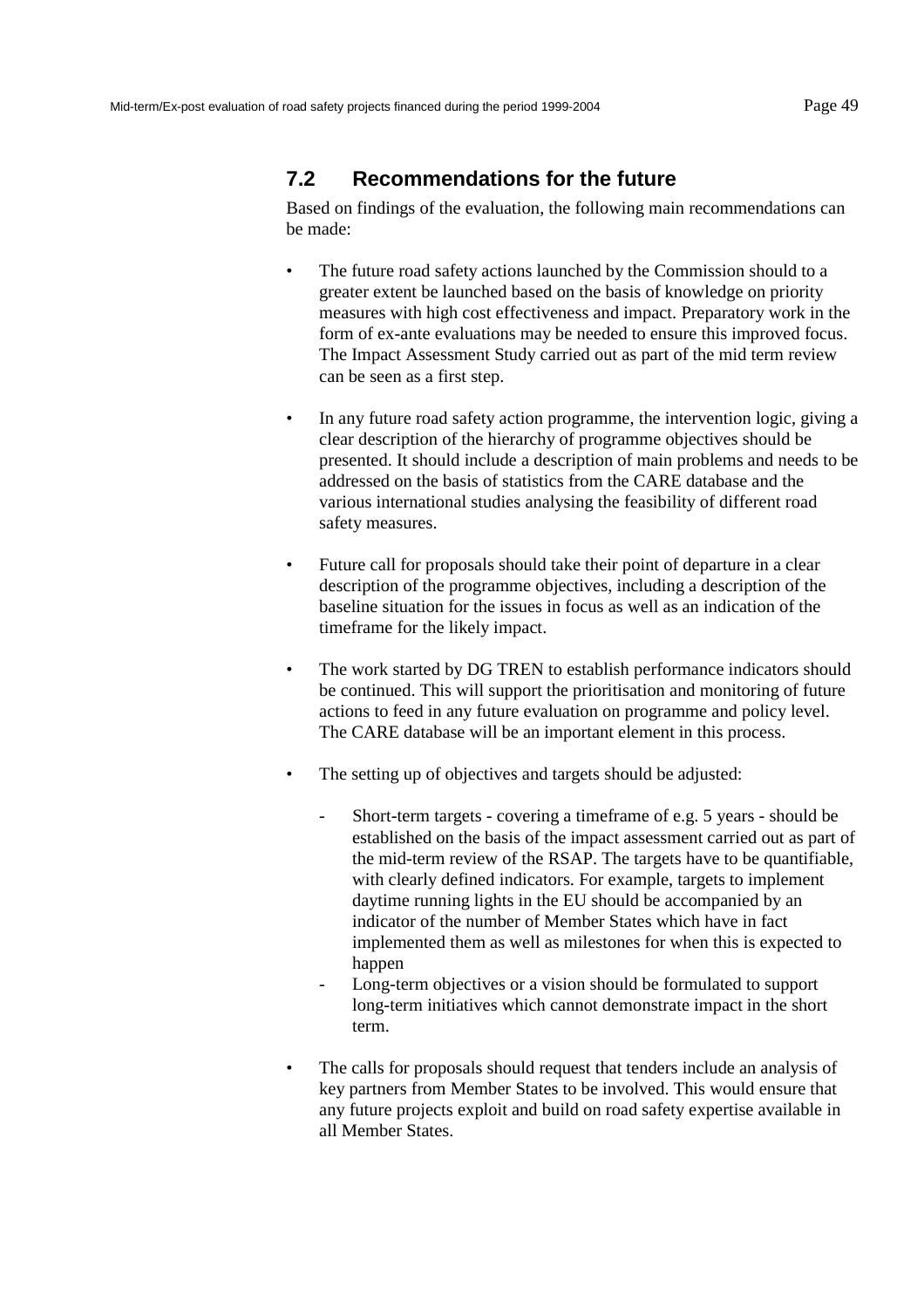# **Annex I: Project Data Sheets**

The projects are listed alphabetically by acronym. The basic information on budgets, type of contract etc. is delivered by DG TREN.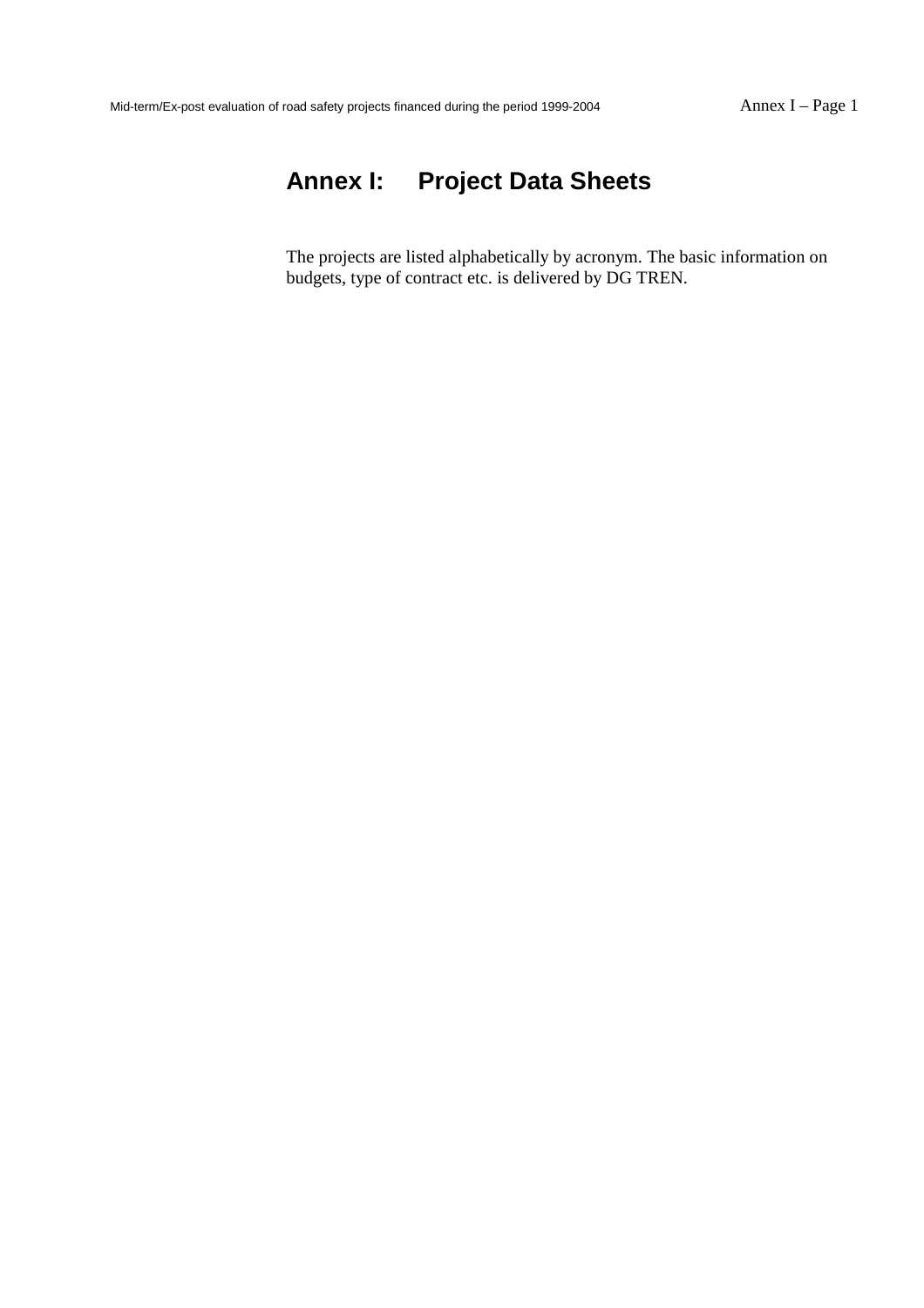| Project title                            | Action for advanced driver assistance and vehicle control system implementation,<br>standardisation, optimum use of the road network and safety ADVISORS                                                                                                                                                                                                                                                                                                                                                                                                                                                                                                                                                                                                                                                                                                                                                                                                                                          |                          |                                                                                                                                                                                                                                            |  |
|------------------------------------------|---------------------------------------------------------------------------------------------------------------------------------------------------------------------------------------------------------------------------------------------------------------------------------------------------------------------------------------------------------------------------------------------------------------------------------------------------------------------------------------------------------------------------------------------------------------------------------------------------------------------------------------------------------------------------------------------------------------------------------------------------------------------------------------------------------------------------------------------------------------------------------------------------------------------------------------------------------------------------------------------------|--------------------------|--------------------------------------------------------------------------------------------------------------------------------------------------------------------------------------------------------------------------------------------|--|
| Contractor                               | SWOV - Institute for Road Safety Research                                                                                                                                                                                                                                                                                                                                                                                                                                                                                                                                                                                                                                                                                                                                                                                                                                                                                                                                                         |                          |                                                                                                                                                                                                                                            |  |
| Project period                           | 01.04.2000<br>To: 30.11.2002<br>From:                                                                                                                                                                                                                                                                                                                                                                                                                                                                                                                                                                                                                                                                                                                                                                                                                                                                                                                                                             |                          |                                                                                                                                                                                                                                            |  |
| Type of contract                         | <b>RTD</b> contract                                                                                                                                                                                                                                                                                                                                                                                                                                                                                                                                                                                                                                                                                                                                                                                                                                                                                                                                                                               |                          |                                                                                                                                                                                                                                            |  |
| <b>Budget in EURO</b>                    | 3,055,768<br>Total:                                                                                                                                                                                                                                                                                                                                                                                                                                                                                                                                                                                                                                                                                                                                                                                                                                                                                                                                                                               |                          | EU contribution:<br>1,795,733                                                                                                                                                                                                              |  |
| Call for<br>proposal/programme           | 5 <sup>th</sup> RTD Framework Programme                                                                                                                                                                                                                                                                                                                                                                                                                                                                                                                                                                                                                                                                                                                                                                                                                                                                                                                                                           |                          |                                                                                                                                                                                                                                            |  |
| Brief description of project             | The background for the project is that use of Advanced Driver Assistance Systems<br>(ADAS) is expected to increase road safety and reduce environmental impacts of traffic,<br>and it is used in more and more road vehicles. Nevertheless, the impact of ADAS on the<br>safety performance of the road transport system has not been assessed very clearly.                                                                                                                                                                                                                                                                                                                                                                                                                                                                                                                                                                                                                                      |                          |                                                                                                                                                                                                                                            |  |
|                                          | The overall objectives of the project are to develop a comprehensive framework to<br>analyse, assess and predict the implications of a range of ADAS, and to develop<br>implementation strategies for ADAS which will have a highly positive impact.                                                                                                                                                                                                                                                                                                                                                                                                                                                                                                                                                                                                                                                                                                                                              |                          |                                                                                                                                                                                                                                            |  |
|                                          | The project has collected information on ADAS activities in Europe, carried out<br>stakeholder analyses; analysed risk factors of using ADAS; developed and tested a<br>framework for assessment, collected evidence for important safety effects and network<br>effects of a few ADAS which are relatively close to market introduction, prioritised ADAS<br>in terms of appropriateness for introduction on the European roads, developed implemen-<br>tation strategies and reported the results in a final report. Furthermore, the project has<br>undertaken several dissemination activities - such as development of a website<br>(www.advisors.iao.frauenhover.de), production of a CD-ROM, workshops with e.g.<br>insurance companies, legal authorities, customers, car manufacturers and suppliers and<br>scientific experts, conference presentations and scientific publications, and some<br>newspaper articles. Moreover, the project has developed a user-friendly ADAS terminol- |                          |                                                                                                                                                                                                                                            |  |
|                                          | ogy.<br>Key questions<br>Assessment                                                                                                                                                                                                                                                                                                                                                                                                                                                                                                                                                                                                                                                                                                                                                                                                                                                                                                                                                               |                          |                                                                                                                                                                                                                                            |  |
| Relevance                                | How is the project objective<br>linked to programme<br>objective?                                                                                                                                                                                                                                                                                                                                                                                                                                                                                                                                                                                                                                                                                                                                                                                                                                                                                                                                 |                          | There is a good connection between the project objectives<br>and the programme's immediate objective of making<br>vehicles safer - indirectly by assisting to the programme<br>output of improving active safety through technical innova- |  |
| Effectiveness                            | Has the project reached its<br>objective?                                                                                                                                                                                                                                                                                                                                                                                                                                                                                                                                                                                                                                                                                                                                                                                                                                                                                                                                                         | tions.<br>selected ADAS. | The project appears to have reached its objectives, as it<br>claims to have developed a detailed, comprehensive<br>framework for analysis and assessment of ADAS.<br>Moreover, it has developed implementation strategies for              |  |
|                                          | Do the results support the                                                                                                                                                                                                                                                                                                                                                                                                                                                                                                                                                                                                                                                                                                                                                                                                                                                                                                                                                                        |                          | Results supporting road safety are likely to be achieved.                                                                                                                                                                                  |  |
|                                          | programme objectives?<br>(used for completed<br>projects)                                                                                                                                                                                                                                                                                                                                                                                                                                                                                                                                                                                                                                                                                                                                                                                                                                                                                                                                         |                          | The project has undertaken several dissemination activities<br>which support the likelihood of the results being used by<br>informing key stakeholders of the possibilities of ADAS.                                                       |  |
|                                          |                                                                                                                                                                                                                                                                                                                                                                                                                                                                                                                                                                                                                                                                                                                                                                                                                                                                                                                                                                                                   |                          | However, the project points to the fact that more research<br>is needed to assess and develop ADAS, and thus more<br>funding is probably necessary before the comprehensive<br>framework is ready for use.                                 |  |
|                                          |                                                                                                                                                                                                                                                                                                                                                                                                                                                                                                                                                                                                                                                                                                                                                                                                                                                                                                                                                                                                   |                          | The project is followed up partly by the FP6 project In<br>Safety (506716), and other activities, e.g. continuation of<br>the work on user friendly terminology                                                                            |  |
| Utility (used for completed<br>projects) | Does the project include a<br>baseline and a potential<br>impact assessment?                                                                                                                                                                                                                                                                                                                                                                                                                                                                                                                                                                                                                                                                                                                                                                                                                                                                                                                      |                          | The project targets in principle all accidents caused by<br>unsafe ADAS, but no references are made to an<br>assessment of the actual potential impact in figures                                                                          |  |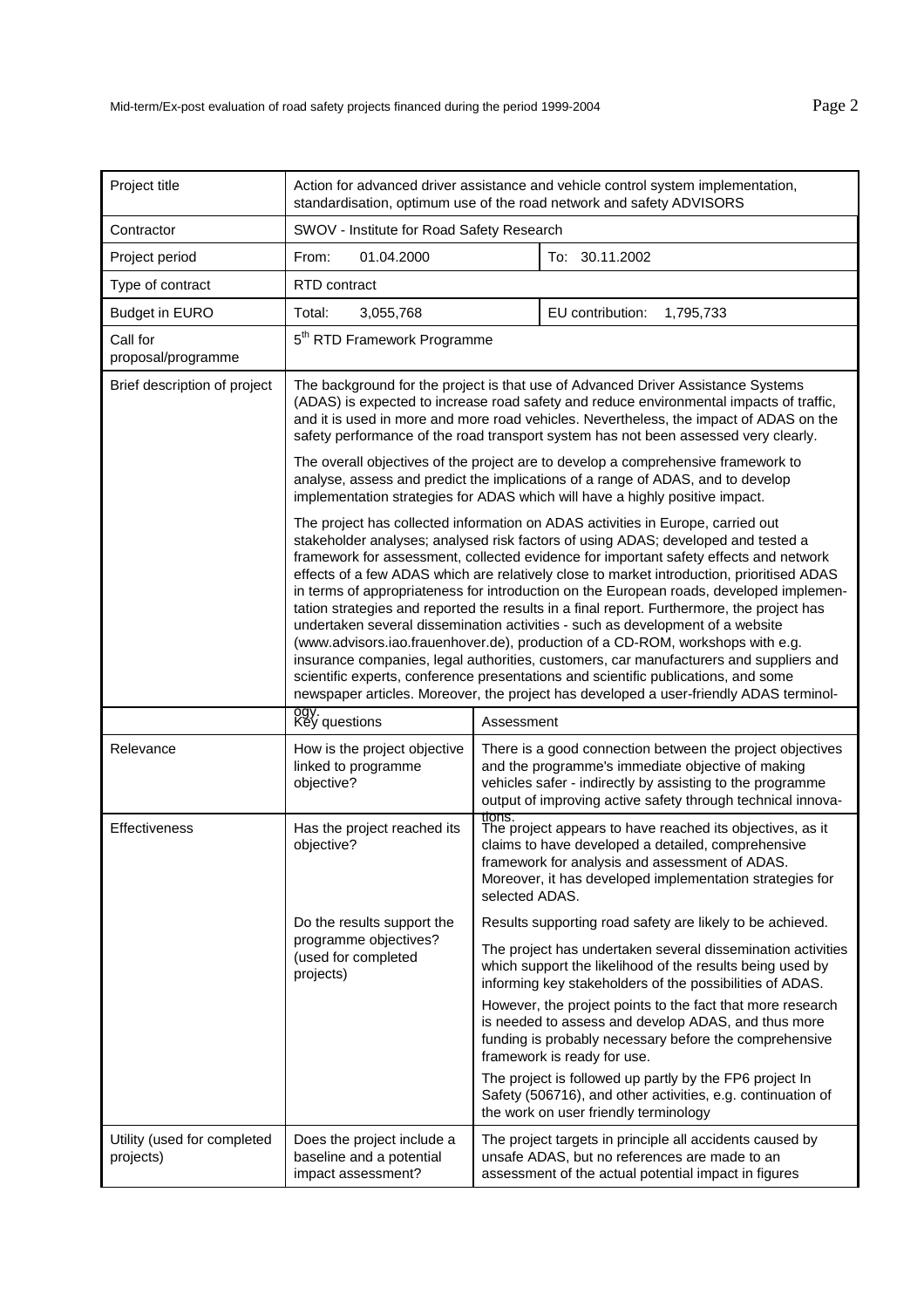- ADVISORS final, publishable report, 31 January 2003
- A number of other ADVISORS reports delivered during the project period
- Comments received by e-mail from Marion Wiethoff, SWOV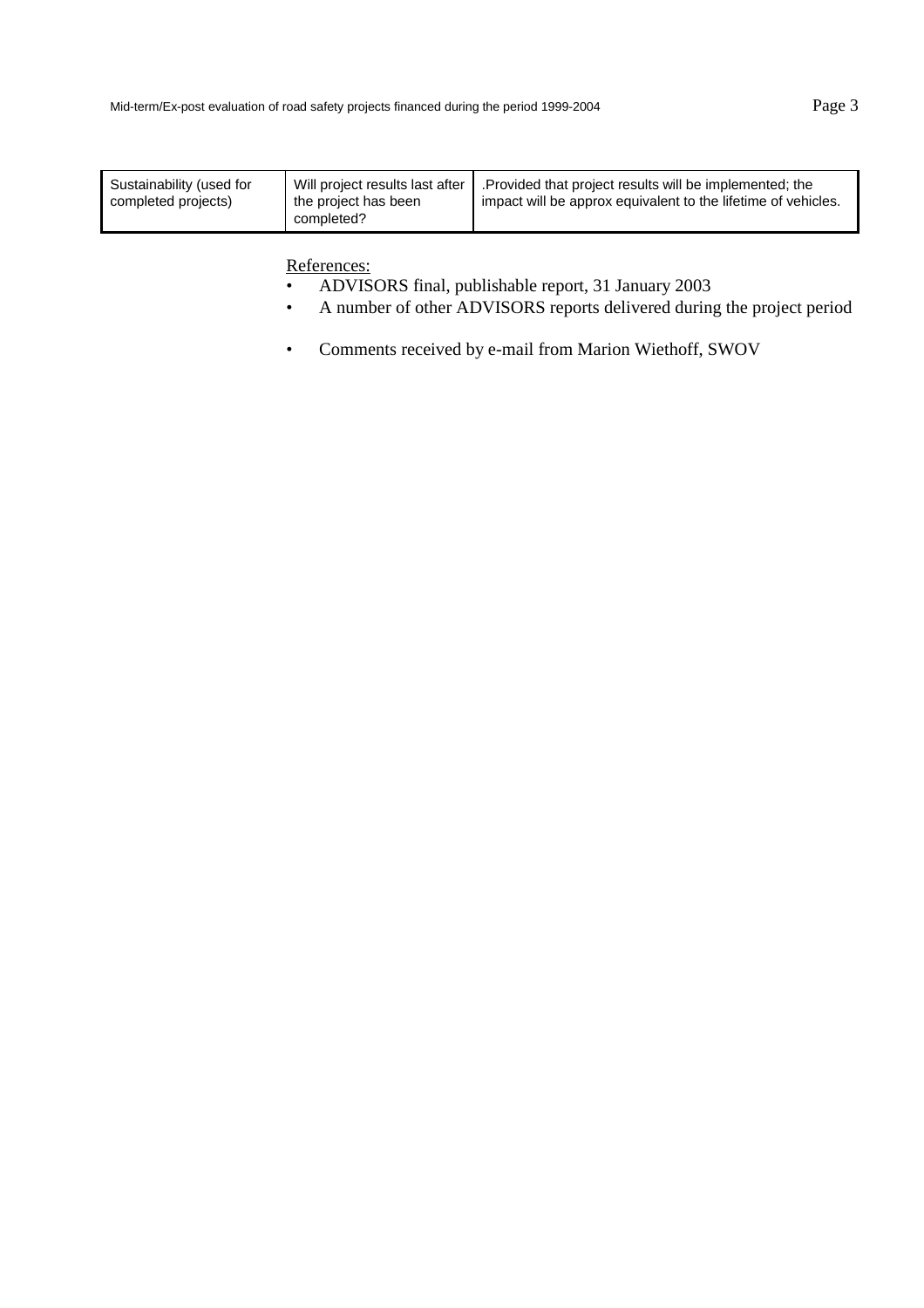| Project title                                   | Implementation in the European Union, an in-depth qualitative field trial - ALCOLOCK                                                                                                                                                                                                                                                                            |                                                                                                                                                                                                                                                                                                                                                                                          |  |
|-------------------------------------------------|-----------------------------------------------------------------------------------------------------------------------------------------------------------------------------------------------------------------------------------------------------------------------------------------------------------------------------------------------------------------|------------------------------------------------------------------------------------------------------------------------------------------------------------------------------------------------------------------------------------------------------------------------------------------------------------------------------------------------------------------------------------------|--|
| Contractor                                      | Belgian Institute for Road Safety                                                                                                                                                                                                                                                                                                                               |                                                                                                                                                                                                                                                                                                                                                                                          |  |
| Project period                                  | From:<br>31.12.2003                                                                                                                                                                                                                                                                                                                                             | To: 30.12.2005                                                                                                                                                                                                                                                                                                                                                                           |  |
| Type of contract                                | Subvention contract                                                                                                                                                                                                                                                                                                                                             |                                                                                                                                                                                                                                                                                                                                                                                          |  |
| <b>Budget in EURO</b>                           | 1,194,178<br>Total:                                                                                                                                                                                                                                                                                                                                             | EU contribution:<br>597,089                                                                                                                                                                                                                                                                                                                                                              |  |
| Call for<br>proposal/programme                  | DG TREN/SUB/01-2003                                                                                                                                                                                                                                                                                                                                             |                                                                                                                                                                                                                                                                                                                                                                                          |  |
| Brief description of project                    | The project is a follow-up on a feasibility study regarding implementation of BAIIDs<br>(Breath Alcohol Ignition Interlock Device) in the European Union policies. BAIID is a<br>breath testing devise connected to the ignition system of a motor vehicle. If the driver's<br>breath has an alcohol concentration which is too high, the vehicle cannot start. |                                                                                                                                                                                                                                                                                                                                                                                          |  |
|                                                 | The objectives of the feasibility study were to investigate the effects of the use of BAIIDs,<br>to identify target groups and technical and legal requirements necessary for<br>implementation, to design a field trial, and identify EU countries willing to implement<br>Alcolock programmes and participate in the field trial.                             |                                                                                                                                                                                                                                                                                                                                                                                          |  |
|                                                 | The field trial study is aimed at identifying factors that influence Alcolock programme<br>participation and compliance.                                                                                                                                                                                                                                        |                                                                                                                                                                                                                                                                                                                                                                                          |  |
|                                                 | Key questions                                                                                                                                                                                                                                                                                                                                                   | Assessment                                                                                                                                                                                                                                                                                                                                                                               |  |
| Relevance                                       | How is the project objective<br>linked to programme<br>objective?                                                                                                                                                                                                                                                                                               | There is a good connection between the feasibility study<br>objectives and the programme's objective of encouraging<br>road users to improve their behaviour. The results will have<br>the potential to assist in ensuring improved compliance<br>with basic road safety rules. It is expected that the same<br>goes for the field trial study. This can however not be<br>assessed yet. |  |
| <b>Effectiveness</b>                            | Has the project reached its<br>objective?                                                                                                                                                                                                                                                                                                                       | No project results were available for the evaluation                                                                                                                                                                                                                                                                                                                                     |  |
|                                                 | Do the results support the<br>programme objectives?<br>(used for completed<br>projects)                                                                                                                                                                                                                                                                         | ÷,                                                                                                                                                                                                                                                                                                                                                                                       |  |
| Utility (used for completed<br>projects)        | Does the project include a<br>baseline and a potential<br>impact assessment?                                                                                                                                                                                                                                                                                    | ÷,                                                                                                                                                                                                                                                                                                                                                                                       |  |
| Sustainability (used for<br>completed projects) | Will project results last after<br>the project has been<br>completed?                                                                                                                                                                                                                                                                                           | $\overline{a}$                                                                                                                                                                                                                                                                                                                                                                           |  |

- Alcolocks; an effective solution for present DUI-problems? Presentation at meeting of EU Expert Group on Alcohol, Drugs and Medicinal Products, 7 February 2003, Brussels by René Mathijssen, senior researcher, SWOV Institute for Road Safety Research
- ALCOLOCK\_AlcolocksBrussel pres swov.ppt
- Alcohol Interlock Implementation in the European Union: Feasibility study, November 2001
- Comments received by e-mail from René Mathijssen, SWOV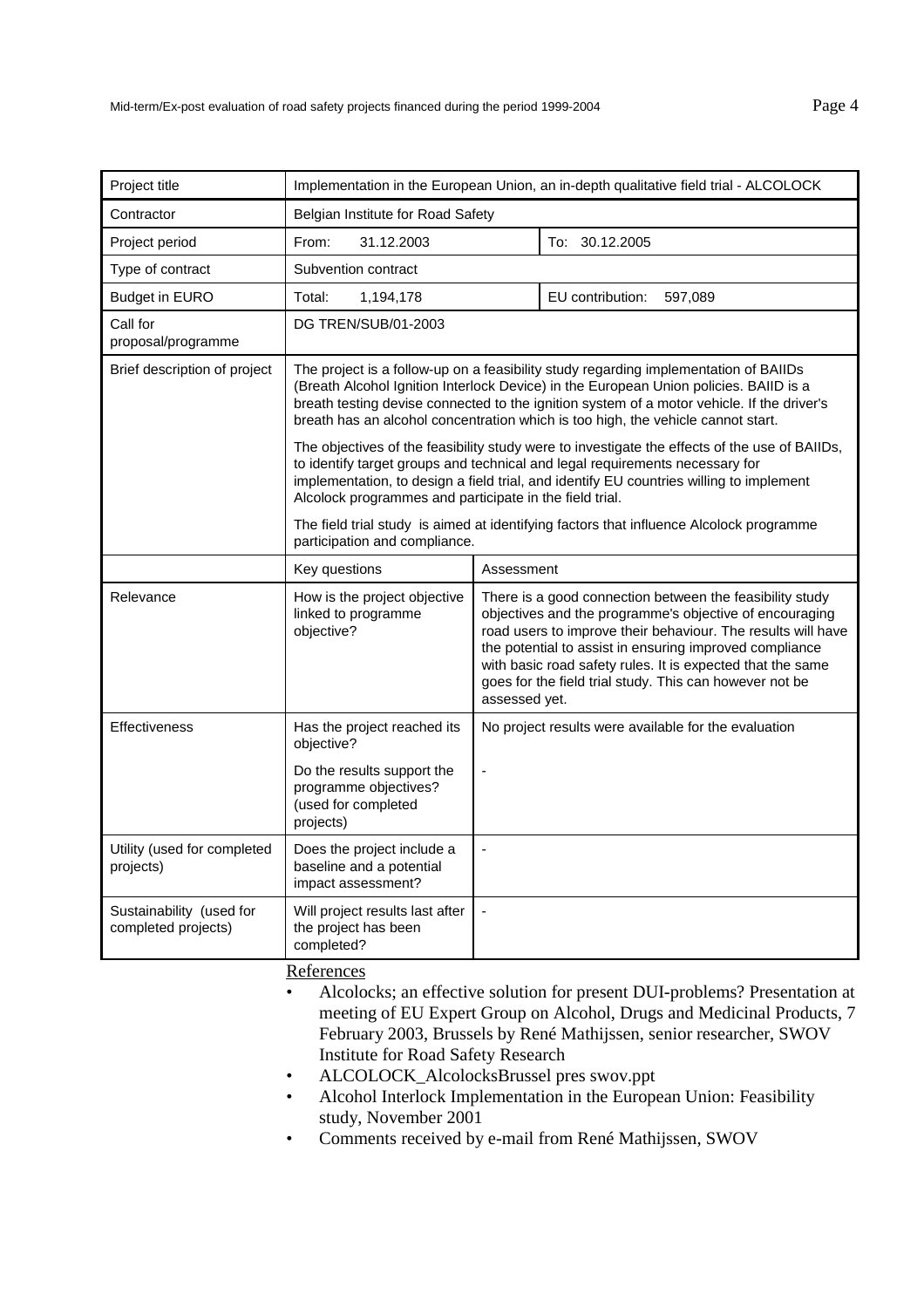| Project title                            | Electronically controlled systems on vehicles - CITA 1                                                                                                                                                                                                                                                                                                                                          |                     |                                                                                                                                                                                                                                                                                                                                                                                                                                                              |
|------------------------------------------|-------------------------------------------------------------------------------------------------------------------------------------------------------------------------------------------------------------------------------------------------------------------------------------------------------------------------------------------------------------------------------------------------|---------------------|--------------------------------------------------------------------------------------------------------------------------------------------------------------------------------------------------------------------------------------------------------------------------------------------------------------------------------------------------------------------------------------------------------------------------------------------------------------|
| Contractor                               | CITA but work undertaken mainly by IKA (Germany), TRL (Great Britain) and TÜV<br>Rheinland (Germany)                                                                                                                                                                                                                                                                                            |                     |                                                                                                                                                                                                                                                                                                                                                                                                                                                              |
| Project period                           | 07.05.1999<br>From:                                                                                                                                                                                                                                                                                                                                                                             |                     | To: 07.04.2002                                                                                                                                                                                                                                                                                                                                                                                                                                               |
| Type of contract                         | Subvention contract                                                                                                                                                                                                                                                                                                                                                                             |                     |                                                                                                                                                                                                                                                                                                                                                                                                                                                              |
| <b>Budget in EURO</b>                    | 600,000<br>Total:                                                                                                                                                                                                                                                                                                                                                                               |                     | EU contribution:<br>300,000                                                                                                                                                                                                                                                                                                                                                                                                                                  |
| Call for<br>proposal/programme           | ???                                                                                                                                                                                                                                                                                                                                                                                             |                     |                                                                                                                                                                                                                                                                                                                                                                                                                                                              |
| Brief description of project             | Currently, inspection of electronically controlled systems is not part of mandatory<br>periodical technical inspection of vehicles. That can be a problem, as a growing number<br>of cars have complex electronic systems, and the knowledge of the reliability of these<br>systems and how they can be checked is limited. Malfunction of the systems may affect<br>the safety of the vehicle. |                     |                                                                                                                                                                                                                                                                                                                                                                                                                                                              |
|                                          | the reliability of electronic systems and how to test these systems.                                                                                                                                                                                                                                                                                                                            |                     | The objectives of the research project are therefore to advance the state of knowledge of                                                                                                                                                                                                                                                                                                                                                                    |
|                                          | systems.                                                                                                                                                                                                                                                                                                                                                                                        |                     | The project has carried out a study on the reliability of electronically controlled systems on<br>vehicles, analysed test procedures and made a cost benefit analysis of introducing test                                                                                                                                                                                                                                                                    |
|                                          | The results are documented in a report and the overall conclusion is that periodical<br>vehicle inspection should be developed to include inspection of electronically controlled<br>systems, in order to ensure optimum traffic safety. The project suggests test procedures<br>for airbags, ABS brakes and Vehicle Dynamic Controllers.                                                       |                     |                                                                                                                                                                                                                                                                                                                                                                                                                                                              |
|                                          | Key questions                                                                                                                                                                                                                                                                                                                                                                                   | Assessment          |                                                                                                                                                                                                                                                                                                                                                                                                                                                              |
| Relevance                                | How is the project objective<br>linked to programme<br>objective?                                                                                                                                                                                                                                                                                                                               |                     | There is a good connection between the project objectives<br>and the programme objective of making vehicles safer.<br>Indirectly, the project can support the programme on<br>improved active safety through technical innovations.                                                                                                                                                                                                                          |
| Effectiveness                            | Has the project reached its<br>objective?<br>Do the results support the<br>programme objectives?<br>(used for completed<br>projects)                                                                                                                                                                                                                                                            | safety of vehicles. | The project has analysed the reliability of electronically<br>controlled systems and demonstrated feasible test<br>procedures for airbags, ABS brakes and Vehicle Dynamic<br>Controllers - which is in accordance with the project<br>objective<br>The results of the project support the programme objective,<br>as the project suggests test procedures to improve the                                                                                     |
|                                          |                                                                                                                                                                                                                                                                                                                                                                                                 |                     | The results were one factor in initiating further work in one<br>member state on the case for adding tests on electronic<br>systems during periodic inspection. They will also form<br>part of the input to the current study recently initiated by<br>DG TREN on future options for roadworthiness<br>enforcement in Europe, although further work to refine the<br>test procedures and to estimate the costs of applying them<br>may eventually be needed. |
| Utility (used for completed<br>projects) | Does the project include a<br>baseline and a potential<br>impact assessment?                                                                                                                                                                                                                                                                                                                    | those faults.       | The project targets accidents/fatalities caused by defect<br>airbags, ABS brakes and vehicle dynamic controllers. The<br>project estimates that about 24 % of all vehicles will<br>experience some sort of electronic system fault. Due to a<br>lack of accident causation data, the project does not make<br>an estimate of how many accidents might be caused by                                                                                           |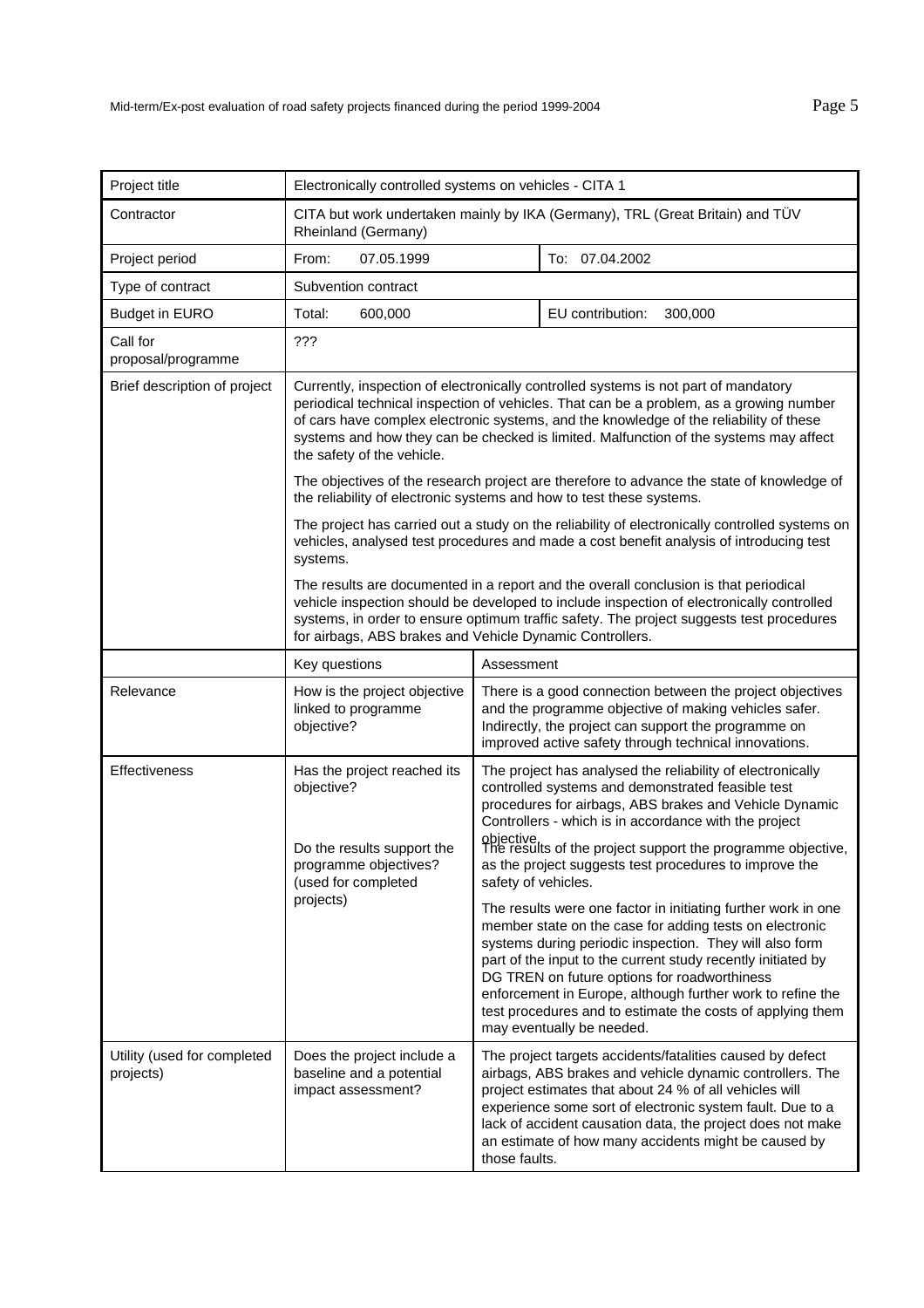| Will project results last after<br>the project has been | Provided that project results will be implemented, the<br>impact will be approx equivalent to the lifetime of vehicles. |
|---------------------------------------------------------|-------------------------------------------------------------------------------------------------------------------------|
|                                                         |                                                                                                                         |
|                                                         | completed?                                                                                                              |

- Periodical Inspection of Electronically Controlled Systems on Vehicles. Programme Summary Report, 31 March 2002
- Comments received by e-mail from WIM Labro, CITA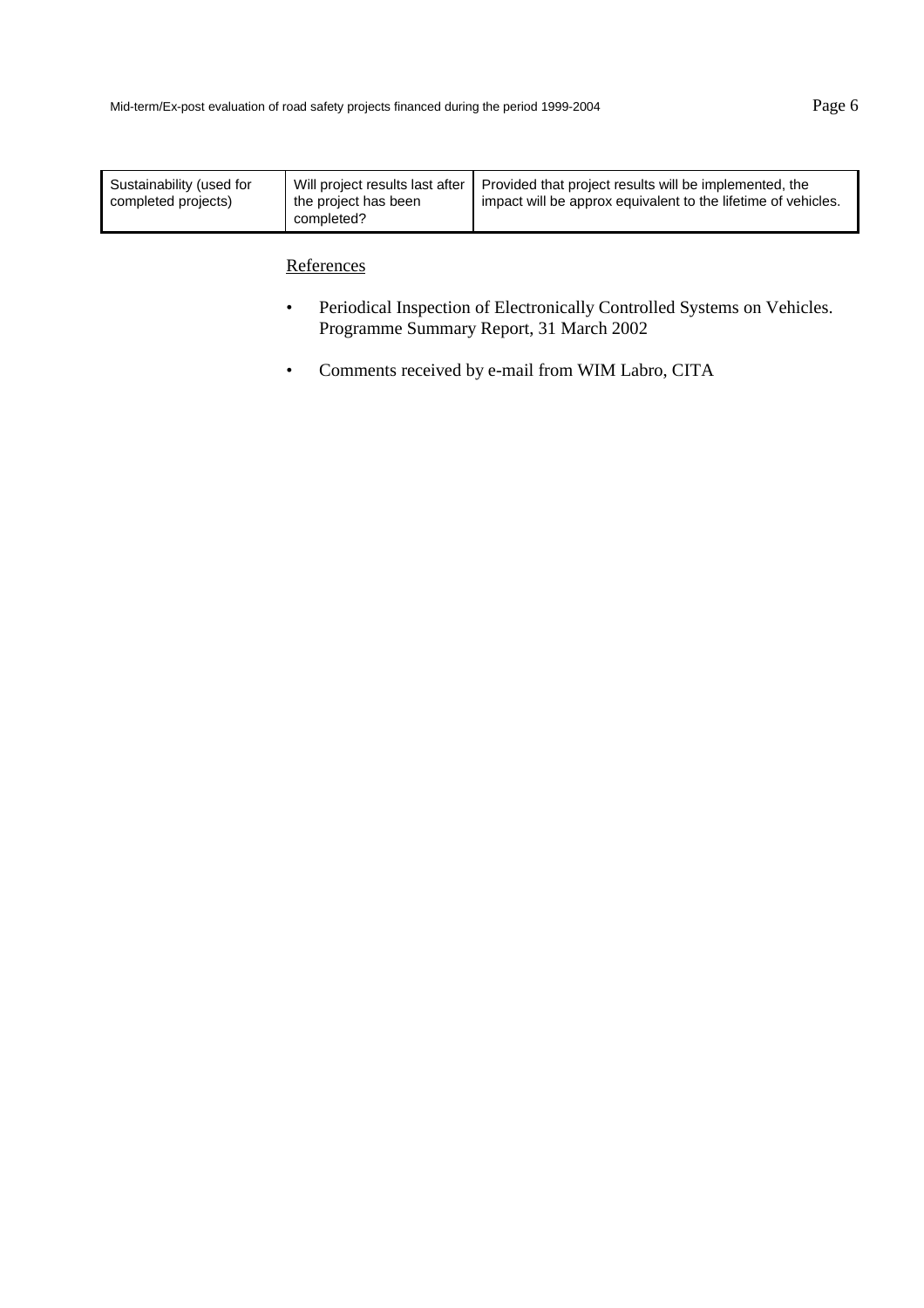| Project title                                   | Second programme of studies on emission testing at periodic and other inspections -<br>CITA <sub>2</sub>                                                                                                                                                                                                                                                                               |                                                                                                                |                                                                                                                                                               |
|-------------------------------------------------|----------------------------------------------------------------------------------------------------------------------------------------------------------------------------------------------------------------------------------------------------------------------------------------------------------------------------------------------------------------------------------------|----------------------------------------------------------------------------------------------------------------|---------------------------------------------------------------------------------------------------------------------------------------------------------------|
| Contractor                                      |                                                                                                                                                                                                                                                                                                                                                                                        |                                                                                                                |                                                                                                                                                               |
| Project period                                  | 01.01.2000<br>From:                                                                                                                                                                                                                                                                                                                                                                    |                                                                                                                | To: 09.01.2003                                                                                                                                                |
| Type of contract                                | Subvention contract                                                                                                                                                                                                                                                                                                                                                                    |                                                                                                                |                                                                                                                                                               |
| <b>Budget in EURO</b>                           | 625,000<br>Total:                                                                                                                                                                                                                                                                                                                                                                      |                                                                                                                | EU contribution:<br>309,000                                                                                                                                   |
| Call for<br>proposal/programme                  | ??                                                                                                                                                                                                                                                                                                                                                                                     |                                                                                                                |                                                                                                                                                               |
| Brief description of project                    | An EU Directive specifies that tests must be carried out during periodic inspections, in<br>order to measure the exhaust emission performance of road vehicles. The objective of<br>this project is to improve the current procedures for testing and to specify new procedures<br>that will adequately control the emissions from low emission vehicles.                              |                                                                                                                |                                                                                                                                                               |
|                                                 | The project has conducted five studies: Consideration of best practice procedures for<br>measuring exhaust emissions from petrol vehicles; a study on motorcycle exhausts<br>emissions and noise; a study on the influence of catalyst temperature on the<br>effectiveness of periodic inspection; and a study to examine the feasibility of a large-scale<br>data collection exercise |                                                                                                                |                                                                                                                                                               |
|                                                 | Key questions<br>Assessment                                                                                                                                                                                                                                                                                                                                                            |                                                                                                                |                                                                                                                                                               |
| Relevance                                       | How is the project objective<br>linked to programme                                                                                                                                                                                                                                                                                                                                    | There is no connection between the project objectives and<br>the programme objectives of improving road safety |                                                                                                                                                               |
|                                                 | objective?                                                                                                                                                                                                                                                                                                                                                                             |                                                                                                                | The project addressed the environmental, rather than road<br>safety aspects of roadworthiness, and was a follow-up on<br>the impact Auto-Oil programme        |
| <b>Effectiveness</b>                            | Has the project reached its<br>objective?                                                                                                                                                                                                                                                                                                                                              |                                                                                                                | The project has reached its objectives                                                                                                                        |
|                                                 | Do the results support the<br>programme objectives?<br>(used for completed<br>projects)                                                                                                                                                                                                                                                                                                |                                                                                                                | The results do not support the programme objectives, as<br>their aim was to assist environmental improvement not to<br>target accident reduction.             |
| Utility (used for completed<br>projects)        | Does the project include a<br>baseline and a potential<br>impact assessment?                                                                                                                                                                                                                                                                                                           |                                                                                                                | The project does not include a baseline and a potential<br>impact assessment related to road safety, as the project is<br>targeting environmental objectives. |
| Sustainability (used for<br>completed projects) | Will project results last after<br>the project has been<br>completed?                                                                                                                                                                                                                                                                                                                  | Not relevant                                                                                                   |                                                                                                                                                               |

- Second CITA programme on Emission Testing at Periodic and Other Inspections. Programme Summary Report, November 2002
- Comments received by e-mail from WIM Labro, CITA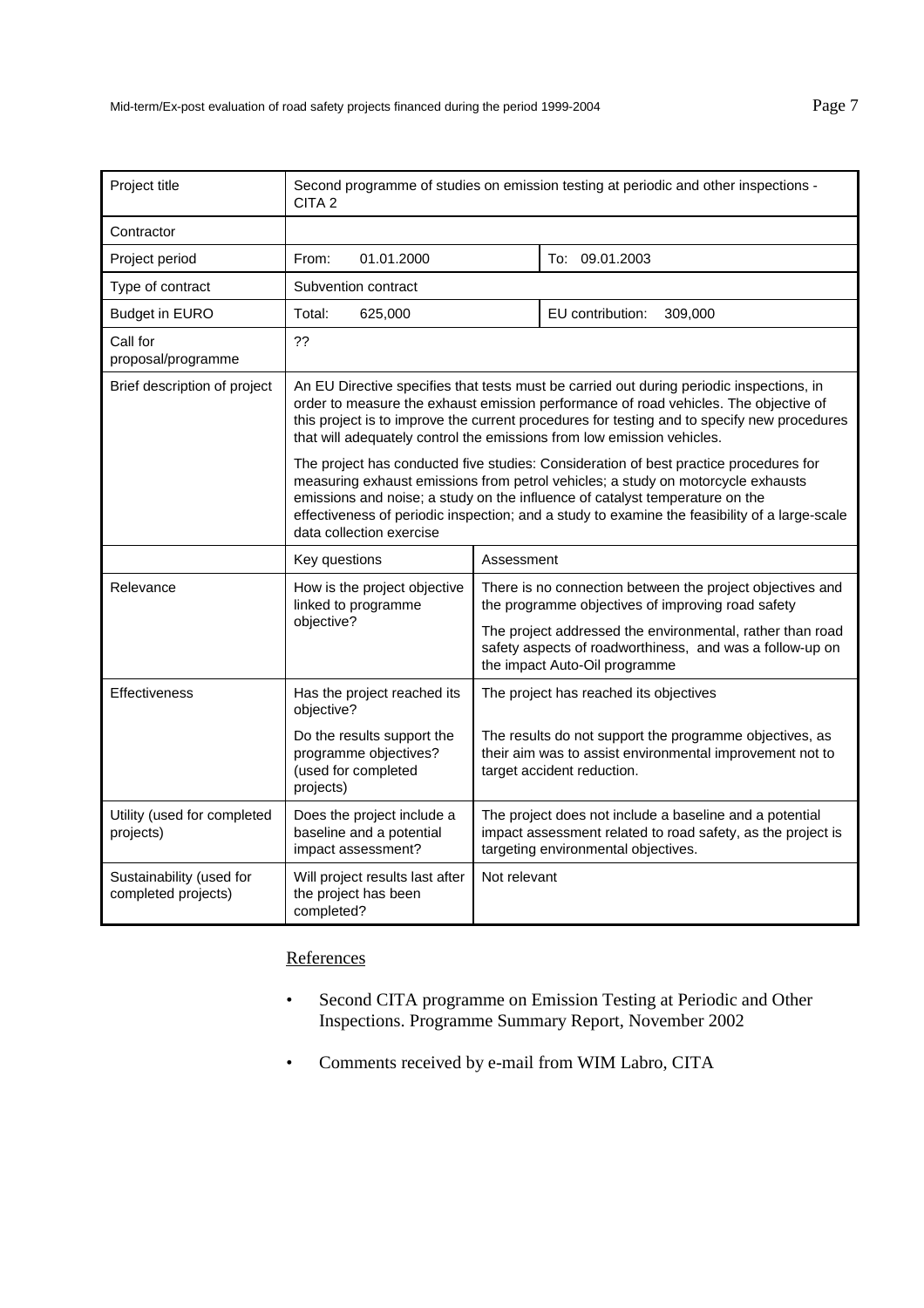| Project title                                   | Conspicuity of heavy goods vehicles - CONSPICUITY                                                                                                                                                                                                                                                                                                                                                                                                                                                                                                                                                                  |  |                                                                                                                                                                                                                                      |
|-------------------------------------------------|--------------------------------------------------------------------------------------------------------------------------------------------------------------------------------------------------------------------------------------------------------------------------------------------------------------------------------------------------------------------------------------------------------------------------------------------------------------------------------------------------------------------------------------------------------------------------------------------------------------------|--|--------------------------------------------------------------------------------------------------------------------------------------------------------------------------------------------------------------------------------------|
| Contractor                                      | TÜV Rheinland Group - TÜV Kraftfahrt GmbH                                                                                                                                                                                                                                                                                                                                                                                                                                                                                                                                                                          |  |                                                                                                                                                                                                                                      |
| Project period                                  | From:<br>28.12.2003                                                                                                                                                                                                                                                                                                                                                                                                                                                                                                                                                                                                |  | To: 27.12.2004                                                                                                                                                                                                                       |
| Type of contract                                | Procurement contract                                                                                                                                                                                                                                                                                                                                                                                                                                                                                                                                                                                               |  |                                                                                                                                                                                                                                      |
| <b>Budget in EURO</b>                           | 176,410<br>Total:                                                                                                                                                                                                                                                                                                                                                                                                                                                                                                                                                                                                  |  | EU contribution:<br>176,410                                                                                                                                                                                                          |
| Call for<br>proposal/programme                  | Call for tender                                                                                                                                                                                                                                                                                                                                                                                                                                                                                                                                                                                                    |  |                                                                                                                                                                                                                                      |
| Brief description of project                    | Heavy Goods Vehicles (HGVs) are involved in a disproportional number of fatal accidents<br>relative to their share of the vehicle fleet. Furthermore, only 25 % of traffic is at night time<br>but 40 % of the accidents happen at night time. The project describes that the lack of<br>HGV visibility (the phrase conspicuity is used to describe visibility) may be a contributing<br>factor to some of these accidents.<br>The objectives of the study are to investigate the legislative situation, the effect of<br>increased conspicuity on accident reduction, cost benefit analysis of four scenarios for |  |                                                                                                                                                                                                                                      |
|                                                 | implementation of conspicuity measures and finally, the project will make<br>recommendations for further action from the Commission.                                                                                                                                                                                                                                                                                                                                                                                                                                                                               |  |                                                                                                                                                                                                                                      |
|                                                 | Key questions<br>Assessment                                                                                                                                                                                                                                                                                                                                                                                                                                                                                                                                                                                        |  |                                                                                                                                                                                                                                      |
| Relevance                                       | How is the project objective<br>linked to programme<br>objective?                                                                                                                                                                                                                                                                                                                                                                                                                                                                                                                                                  |  | There seems to be a good connection between the project<br>objectives and the programme objective of making vehicles<br>safer and supporting the programme on improved active<br>safety through stricter legislation                 |
| <b>Effectiveness</b>                            | Has the project reached its<br>objective?                                                                                                                                                                                                                                                                                                                                                                                                                                                                                                                                                                          |  | The project seems to have reached it objectives as it<br>analyses the conspicuity of HGVs and makes<br>recommendations.                                                                                                              |
|                                                 | Do the results support the<br>programme objectives?<br>(used for completed<br>projects)                                                                                                                                                                                                                                                                                                                                                                                                                                                                                                                            |  | The project results support the programme objectives, as<br>the conclusions and recommendations from the project<br>forms the basis for the discussion in UNECE on introducing<br>new legislation regarding the visibility of trucks |
| Utility (used for completed<br>projects)        | Does the project include a<br>baseline and a potential                                                                                                                                                                                                                                                                                                                                                                                                                                                                                                                                                             |  | The project targets accidents at night time caused by<br>reduced visibility involving HGV                                                                                                                                            |
|                                                 | impact assessment?                                                                                                                                                                                                                                                                                                                                                                                                                                                                                                                                                                                                 |  | The project assesses, that equipping HGV with retro-<br>reflective material has the potential of reducing the number<br>of fatalities by 165 persons.                                                                                |
| Sustainability (used for<br>completed projects) | Will project results last after<br>the project has been<br>completed?                                                                                                                                                                                                                                                                                                                                                                                                                                                                                                                                              |  | Provided that the project recommendations will be<br>implemented the impact will be approx 10-15 years                                                                                                                               |

- Conspicuity of heavy vehicles, Final report, 22 December 2004
- Comments by e-mail from Mathias Bancken, TÜV Rheinland Group
- Telephone interview with Martin Spearber, TÜV Rheinland Group
- Telephone interview with Peter Schmitz, DG TREN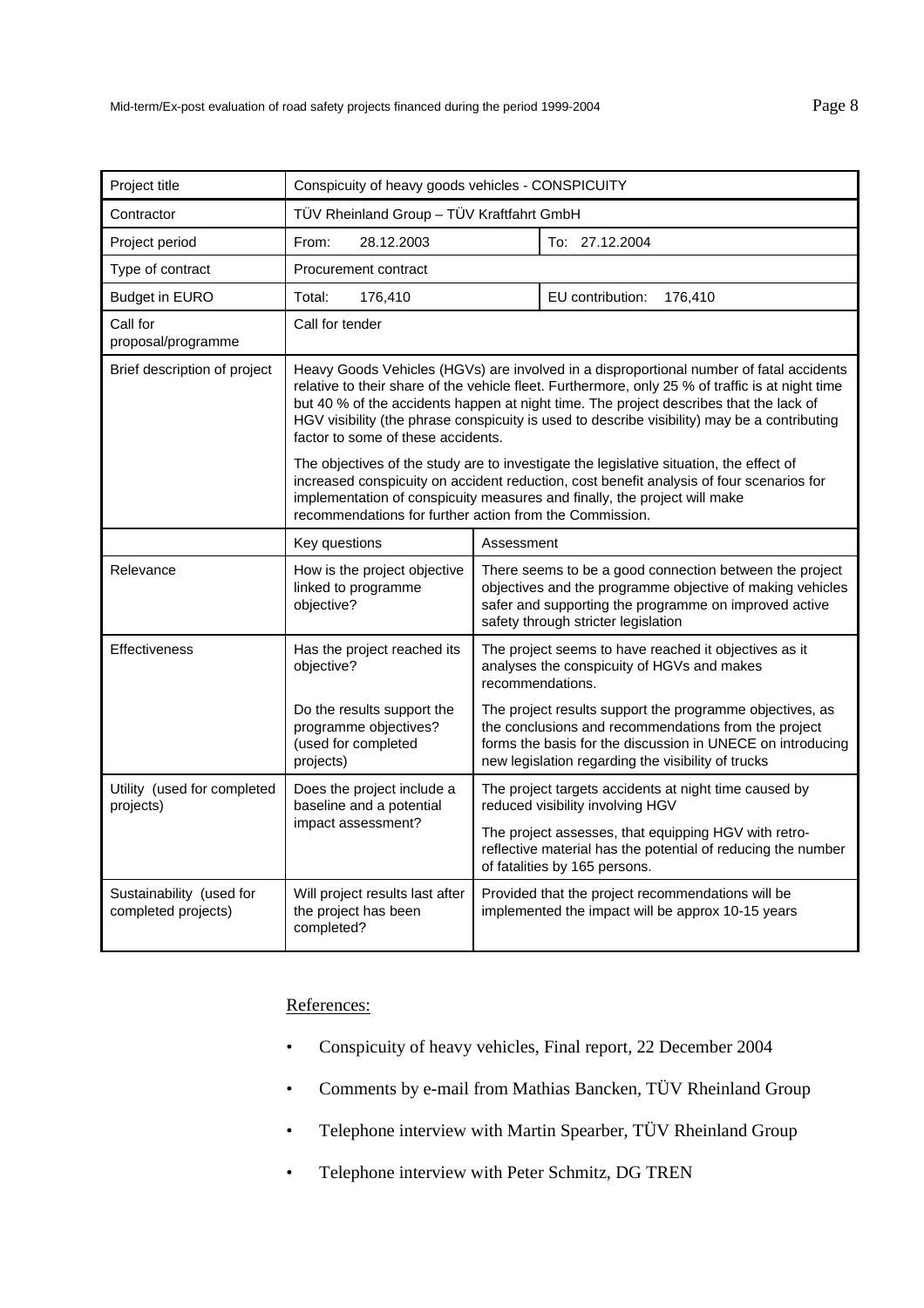| Project title                                         | Daytime running lights - DRL                                                                                                                                                                                                                                                                                                                                                                                                                                                                                                           |              |                                                                                                                                                                                                                                                                                                                                                                                                   |
|-------------------------------------------------------|----------------------------------------------------------------------------------------------------------------------------------------------------------------------------------------------------------------------------------------------------------------------------------------------------------------------------------------------------------------------------------------------------------------------------------------------------------------------------------------------------------------------------------------|--------------|---------------------------------------------------------------------------------------------------------------------------------------------------------------------------------------------------------------------------------------------------------------------------------------------------------------------------------------------------------------------------------------------------|
| Contractor                                            | TNO - Organisation for Applied Scientific Research                                                                                                                                                                                                                                                                                                                                                                                                                                                                                     |              |                                                                                                                                                                                                                                                                                                                                                                                                   |
| Project period                                        | 30.12.2002<br>From:                                                                                                                                                                                                                                                                                                                                                                                                                                                                                                                    |              | To: 29.12.2003                                                                                                                                                                                                                                                                                                                                                                                    |
| Type of contract                                      | Procurement contract                                                                                                                                                                                                                                                                                                                                                                                                                                                                                                                   |              |                                                                                                                                                                                                                                                                                                                                                                                                   |
| <b>Budget in EURO</b>                                 | Total:<br>340,893                                                                                                                                                                                                                                                                                                                                                                                                                                                                                                                      |              | EU contribution:<br>340,893                                                                                                                                                                                                                                                                                                                                                                       |
| Call for<br>proposal/programme                        | Call for tender                                                                                                                                                                                                                                                                                                                                                                                                                                                                                                                        |              |                                                                                                                                                                                                                                                                                                                                                                                                   |
| Brief description of project<br>(Objectives, methods, | This research project looks into the use of DRL. The objectives of the project are to<br>investigate the current use of DRL, and how DRL affects accidents and pollution.<br>On this basis, the project investigates five policy options and looks into the cost benefit<br>ratio, the accident avoidance and the pollution for each policy option. The project<br>concludes that the preferred option is the use of DRL by all motor vehicles, and that all<br>new cars are required to have dedicated DRL switched on automatically. |              |                                                                                                                                                                                                                                                                                                                                                                                                   |
| results)                                              |                                                                                                                                                                                                                                                                                                                                                                                                                                                                                                                                        |              |                                                                                                                                                                                                                                                                                                                                                                                                   |
|                                                       | To implement DRL, the project suggests a gradual approach, but with the implementation<br>of the behavioural parts as soon as possible. Moreover, the project suggests<br>accompanying the introduction of DRL by a large-scale publicity campaign.                                                                                                                                                                                                                                                                                    |              |                                                                                                                                                                                                                                                                                                                                                                                                   |
|                                                       | Key questions<br>Assessment                                                                                                                                                                                                                                                                                                                                                                                                                                                                                                            |              |                                                                                                                                                                                                                                                                                                                                                                                                   |
| Relevance                                             | How is the project objective<br>linked to programme<br>objective?                                                                                                                                                                                                                                                                                                                                                                                                                                                                      | legislation. | There seems to be a good connection between the project<br>objectives and the programme objective of making vehicles<br>safer - through supporting improved active safety through                                                                                                                                                                                                                 |
| Effectiveness                                         | Has the project reached its<br>objective?                                                                                                                                                                                                                                                                                                                                                                                                                                                                                              | carried out. | The project has reached it objectives. It has identified the<br>preferable policy option for implementing DRL based on<br>the current use of DRL, it has demonstrated how accidents<br>are affected by DRL and a cost benefit analysis has been                                                                                                                                                   |
|                                                       | Do the results support the<br>programme objectives?<br>(used for completed<br>projects)                                                                                                                                                                                                                                                                                                                                                                                                                                                |              | The results of the project support the programme<br>objectives as the results from the project are discussed in<br>the relevant European working groups. Moreover, a na-<br>tional expert from Austria pointed out that the project<br>recommendations are used as background for national<br>discussions on the implementation of legislation on DRL,<br>which maybe will be implemented in 2005 |
| Utility (used for completed<br>projects)              | Does the project include a<br>baseline and a potential<br>impact assessment?                                                                                                                                                                                                                                                                                                                                                                                                                                                           |              | The project describes that the use of DRL will affect multi-<br>party daytime accidents and that these accidents make up<br>40 % of all fatal or injury accidents in the EU. The project<br>estimates that the use of mandatory DRL will potentially<br>prevent 2,359 fatal injuries a year.                                                                                                      |
| Sustainability (used for<br>completed projects)       | Will project results last after<br>the project has been<br>completed?                                                                                                                                                                                                                                                                                                                                                                                                                                                                  |              | Provided that the project recommendations will be<br>implemented the impact will be approx 10-15 years                                                                                                                                                                                                                                                                                            |

- Daytime Running Lights: Deliverable 3: Final report, October 2003
- Rune Elvik et al: Daytime Running Lights: IR2: A systematic review of effects on road safety-. TØI 2003
- Telephone interview with Peter Schmitz, DG TREN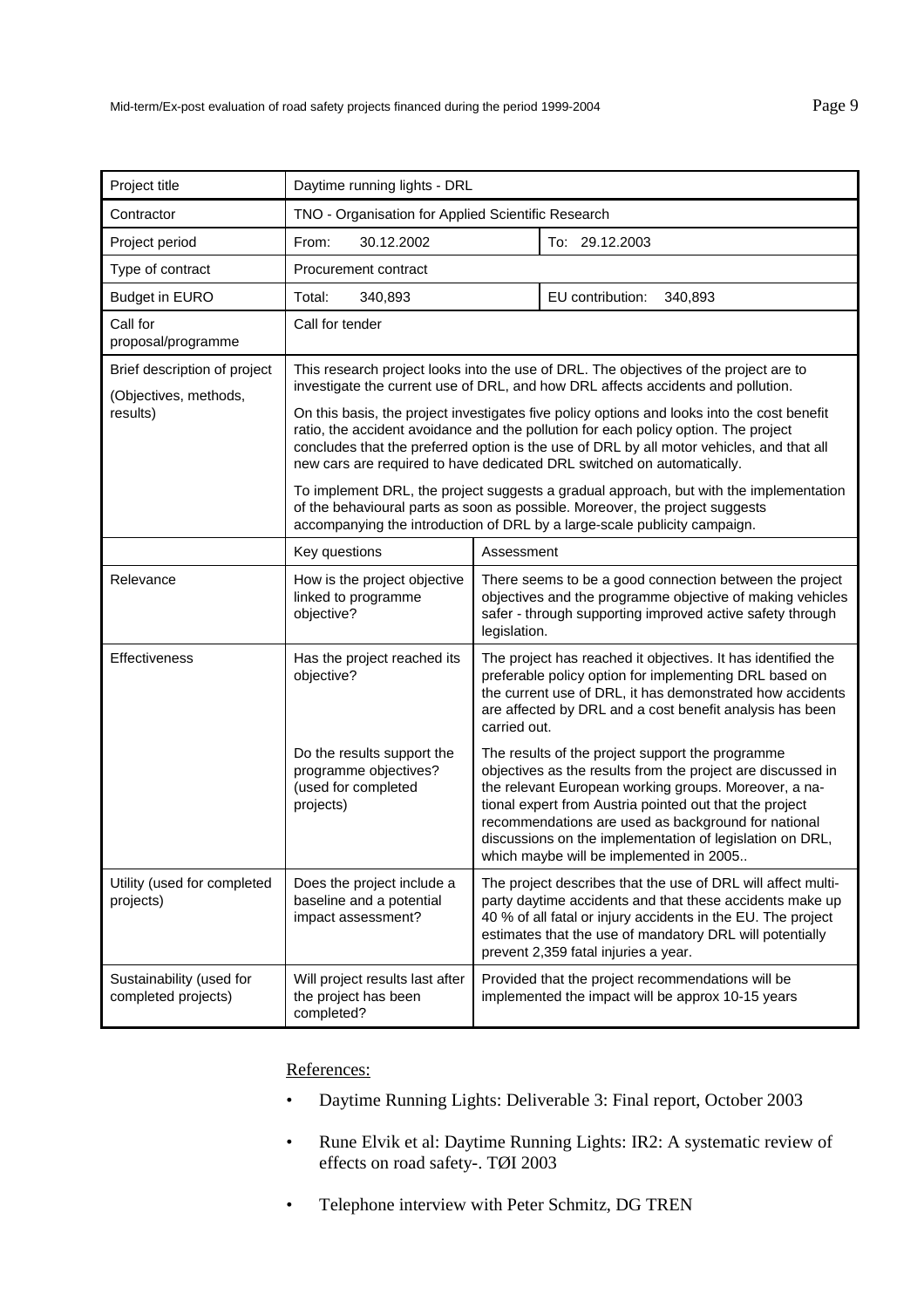| Project title                                   | Enhanced coach and bus occupant safety - ECBOS                                                                                                                                                                                                                                                                                                                                       |                |                                                                                                                                                                                                                                                                                                                      |
|-------------------------------------------------|--------------------------------------------------------------------------------------------------------------------------------------------------------------------------------------------------------------------------------------------------------------------------------------------------------------------------------------------------------------------------------------|----------------|----------------------------------------------------------------------------------------------------------------------------------------------------------------------------------------------------------------------------------------------------------------------------------------------------------------------|
| Contractor                                      | Technische Universität Graz                                                                                                                                                                                                                                                                                                                                                          |                |                                                                                                                                                                                                                                                                                                                      |
| Project period                                  | 01.01.2002<br>From:                                                                                                                                                                                                                                                                                                                                                                  |                | To: 30.06.2003                                                                                                                                                                                                                                                                                                       |
| Type of contract                                | RTD contract                                                                                                                                                                                                                                                                                                                                                                         |                |                                                                                                                                                                                                                                                                                                                      |
| <b>Budget in EURO</b>                           | Total:<br>2,312,999                                                                                                                                                                                                                                                                                                                                                                  |                | EU contribution:<br>1,489,565                                                                                                                                                                                                                                                                                        |
| Call for<br>proposal/programme                  | 5 <sup>th</sup> RTD Framework Programme                                                                                                                                                                                                                                                                                                                                              |                |                                                                                                                                                                                                                                                                                                                      |
| Brief description of project                    | The project objective is to generate new knowledge to minimise the incidence and cost of<br>injuries caused by bus and coach accidents, by assisting to improve vehicle safety<br>standards for buses.                                                                                                                                                                               |                |                                                                                                                                                                                                                                                                                                                      |
|                                                 | tested.                                                                                                                                                                                                                                                                                                                                                                              |                | Analyses of actual accident data from 8 countries and in-depth analyses of 40 accidents<br>were carried out in order to appoint relevant elements to include in a numeric simulation<br>model. Such simulation models for vehicle crash assessments have been developed and                                          |
|                                                 | The project has resulted in a number of recommendations for adjustment of existing and<br>proposals for new European regulations and directives, as well as written standards<br>concerning tests and approvals of buses and coaches.                                                                                                                                                |                |                                                                                                                                                                                                                                                                                                                      |
|                                                 | The project includes a cost benefit analysis of the recommended tests compared to the<br>existing tests. The included costs consisted of required costs for tests and simulations,<br>and the benefits consisted of the reduction of socio-economic costs due to less fatalities<br>and seriously injured persons. The analysis showed a positive cost befit ratio in most<br>cases. |                |                                                                                                                                                                                                                                                                                                                      |
|                                                 | Key questions                                                                                                                                                                                                                                                                                                                                                                        | Assessment     |                                                                                                                                                                                                                                                                                                                      |
| Relevance                                       | How is the project objective<br>linked to programme<br>objective?                                                                                                                                                                                                                                                                                                                    |                | The project has a good connection to the objective of<br>making vehicles safer, and can be seen as a relevant part<br>of the programme on stricter legislation on passive safety.                                                                                                                                    |
| Effectiveness                                   | Has the project reached its<br>objective?                                                                                                                                                                                                                                                                                                                                            | its objective. | The project has resulted in specific recommendations for<br>improving directives and standards and has thus reached                                                                                                                                                                                                  |
|                                                 | Do the results support the<br>programme objectives?<br>(used for completed<br>projects)                                                                                                                                                                                                                                                                                              |                | The results achieved support the road safety objectives.<br>The project has resulted in specific recommendations,<br>some of which are in a phase of being implemented<br>through stakeholders within the project consortium.                                                                                        |
| Utility (used for completed<br>projects         | Does the project include a<br>baseline and a potential<br>impact assessment?                                                                                                                                                                                                                                                                                                         | mentioned.     | The project describes that annually, over 150 occupants of<br>buses and coaches suffer fatal injuries and over 30, 000<br>are injured. Implementation of the achieved results will lead<br>to safer vehicles and potentially a reduction in the number<br>of casualties. No figures for this potential reduction are |
| Sustainability (used for<br>completed projects) | Will project result last after<br>the project has been<br>completed?<br>$\mathbf{c}$                                                                                                                                                                                                                                                                                                 |                | Provided that project results will be implemented, the<br>impact will be approx equivalent to the lifetime of vehicles.                                                                                                                                                                                              |

- ECBOS Final Publishable Report, August 2003
- Comments received by e-mail from Dr. Erich Mayrhofer, Technische Universität GRAZ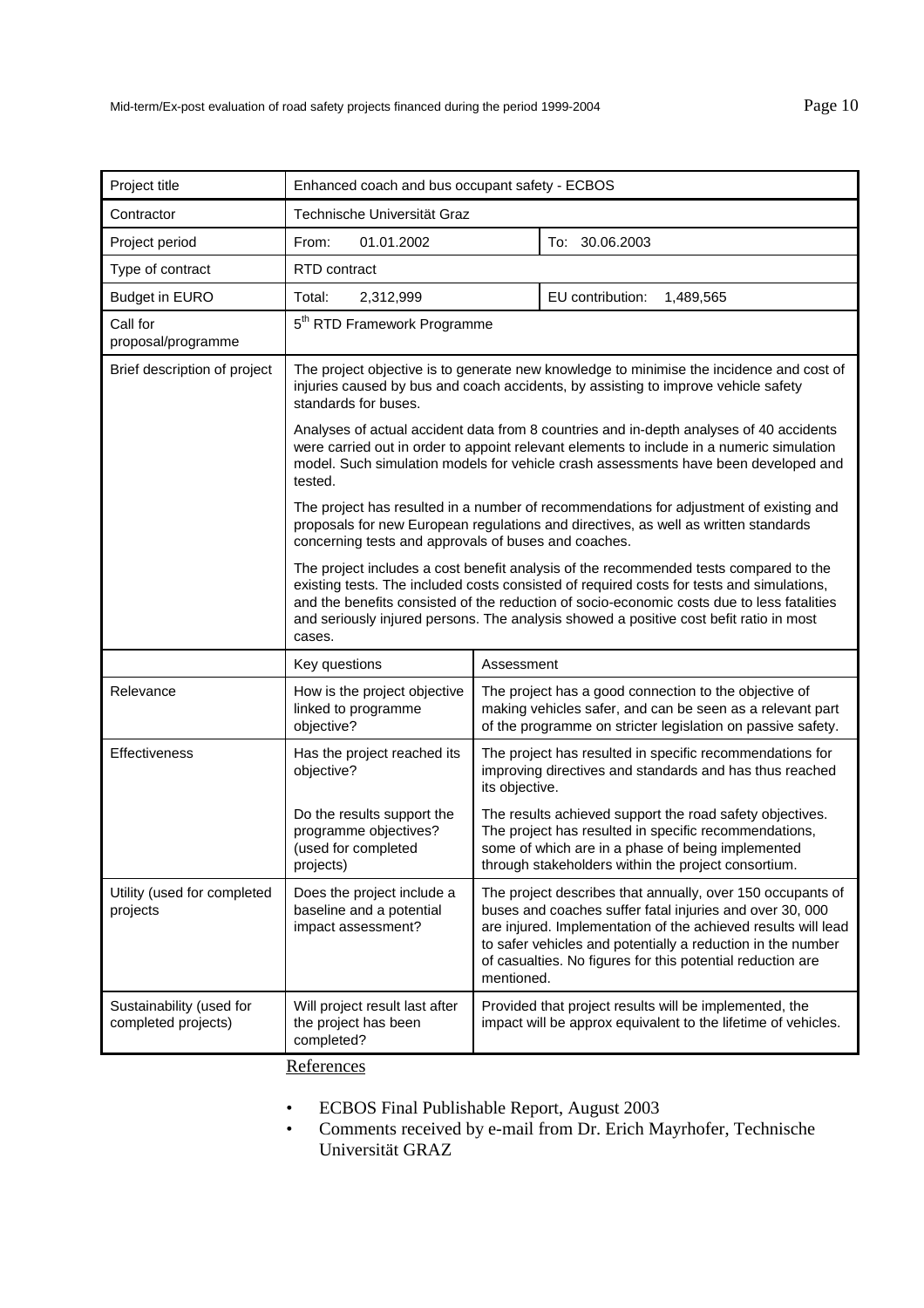| Project title                                   | European truck accident causation - ETAC                                                                                                                                                                                                                                                                                                                                                                                                                                                  |             |                                                                                                                                                                                                                                                                                                                                                                  |
|-------------------------------------------------|-------------------------------------------------------------------------------------------------------------------------------------------------------------------------------------------------------------------------------------------------------------------------------------------------------------------------------------------------------------------------------------------------------------------------------------------------------------------------------------------|-------------|------------------------------------------------------------------------------------------------------------------------------------------------------------------------------------------------------------------------------------------------------------------------------------------------------------------------------------------------------------------|
| Contractor                                      | IRU / CEESAR                                                                                                                                                                                                                                                                                                                                                                                                                                                                              |             |                                                                                                                                                                                                                                                                                                                                                                  |
| Project period                                  | From:<br>01.04.2004                                                                                                                                                                                                                                                                                                                                                                                                                                                                       |             | To: 31.03.2006                                                                                                                                                                                                                                                                                                                                                   |
| Type of contract                                | Subvention contract                                                                                                                                                                                                                                                                                                                                                                                                                                                                       |             |                                                                                                                                                                                                                                                                                                                                                                  |
| <b>Budget in EURO</b>                           | Total:<br>609,200                                                                                                                                                                                                                                                                                                                                                                                                                                                                         |             | EU contribution:<br>304,600                                                                                                                                                                                                                                                                                                                                      |
| Call for<br>proposal/programme                  | DG TREN/SUB/01-2003                                                                                                                                                                                                                                                                                                                                                                                                                                                                       |             |                                                                                                                                                                                                                                                                                                                                                                  |
| Brief description of project                    | The main objective is to identify the causes for truck accidents in order to identify actions<br>to improve road safety.                                                                                                                                                                                                                                                                                                                                                                  |             |                                                                                                                                                                                                                                                                                                                                                                  |
|                                                 |                                                                                                                                                                                                                                                                                                                                                                                                                                                                                           |             | The project will develop a common methodology for accident causation research, and<br>expert teams will make in-depth investigations of 600 truck accidents in 7 EU countries.                                                                                                                                                                                   |
|                                                 | The results will be recorded in a developed database compatible with other EU projects<br>wishing to harmonise accident registration. The database will give information on accident<br>causes, and the project will give a methodological way of dealing with truck accident<br>registration. Furthermore, the project will come forward with recommendations to reduce<br>the number of accidents involving trucks and ensure that the results are disseminated to<br>relevant parties. |             |                                                                                                                                                                                                                                                                                                                                                                  |
|                                                 | Key questions                                                                                                                                                                                                                                                                                                                                                                                                                                                                             | Assessment  |                                                                                                                                                                                                                                                                                                                                                                  |
| Relevance                                       | How is the project objective<br>linked to programme<br>objective?                                                                                                                                                                                                                                                                                                                                                                                                                         |             | The project has a good connection to the objective of<br>making vehicles safer, and can be seen as a relevant part<br>of the programme on stricter legislation and voluntary<br>agreements on passive safety. The project objective is to<br>identify actions which could also be targeted at improving<br>road infrastructure or improving road user behaviour. |
| <b>Effectiveness</b>                            | Has the project reached its<br>objective?                                                                                                                                                                                                                                                                                                                                                                                                                                                 | evaluation. | No project results were available at the time of the                                                                                                                                                                                                                                                                                                             |
|                                                 | Do the results support the<br>programme objectives?<br>(used for completed<br>projects)                                                                                                                                                                                                                                                                                                                                                                                                   |             |                                                                                                                                                                                                                                                                                                                                                                  |
| Utility (used for completed<br>projects         | Does the project include a<br>baseline and a potential<br>impact assessment?                                                                                                                                                                                                                                                                                                                                                                                                              |             |                                                                                                                                                                                                                                                                                                                                                                  |
| Sustainability (used for<br>completed projects) | Will project result last after<br>the project has been<br>completed?                                                                                                                                                                                                                                                                                                                                                                                                                      |             |                                                                                                                                                                                                                                                                                                                                                                  |

- Project application for ETAC delivered by DG TREN without a heading. Therefore uncertainty of source?
- Technical annex to project application for ETAC, 30 October 2002
- Comments received by e-mail from Wim Smolders, IRU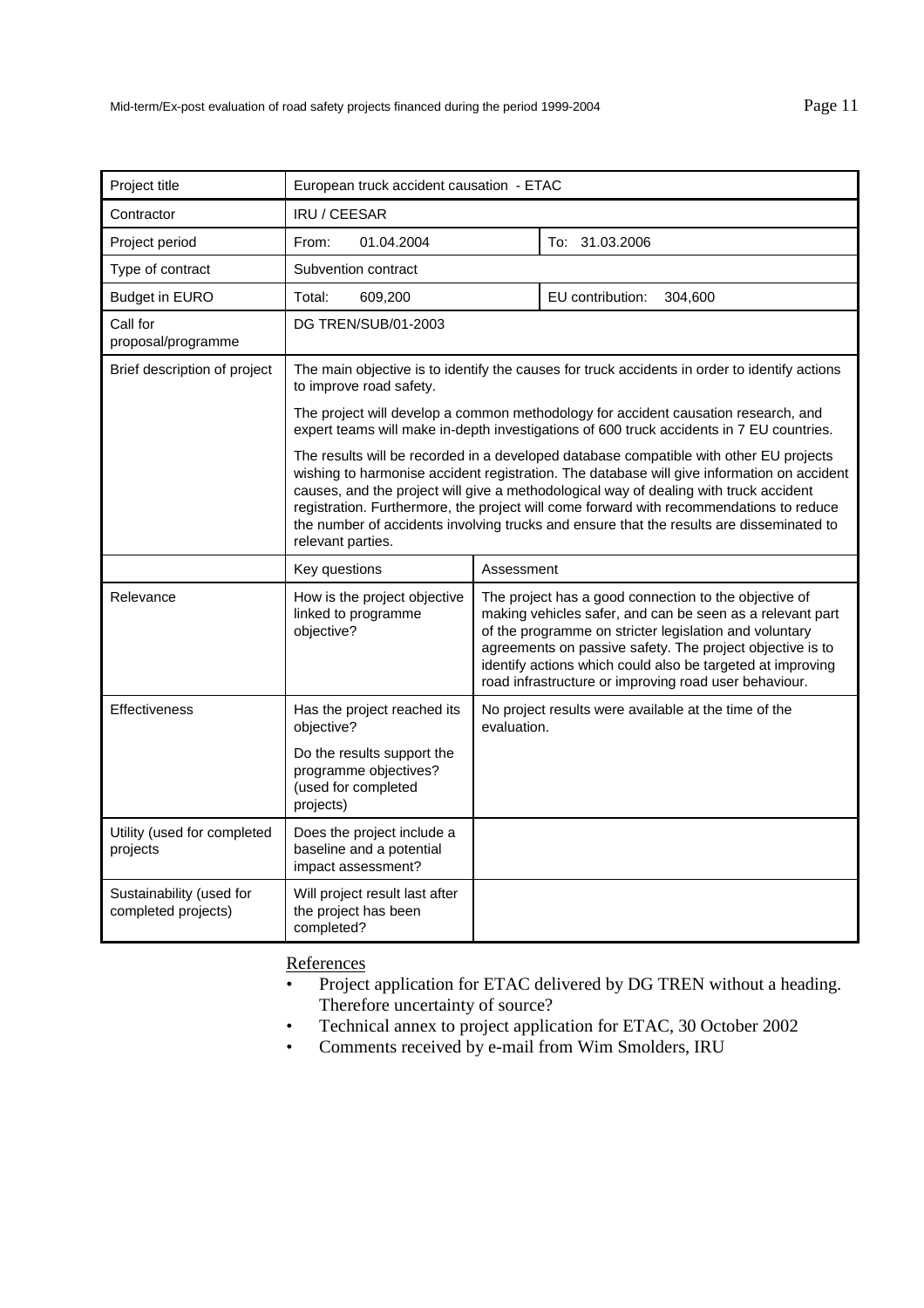| Project title                  | European road assessment programme - EURORAP 1                                                                                                                                                                                                                                                                                                                                                                               |                                                                                                                                                                                                                                                                                                                                                                                                                    |  |  |
|--------------------------------|------------------------------------------------------------------------------------------------------------------------------------------------------------------------------------------------------------------------------------------------------------------------------------------------------------------------------------------------------------------------------------------------------------------------------|--------------------------------------------------------------------------------------------------------------------------------------------------------------------------------------------------------------------------------------------------------------------------------------------------------------------------------------------------------------------------------------------------------------------|--|--|
| Contractor                     | AA Foundation for Road Safety Research, with TRL - Transport Research Laboratory                                                                                                                                                                                                                                                                                                                                             |                                                                                                                                                                                                                                                                                                                                                                                                                    |  |  |
| Project period                 | From:<br>19.12.2002                                                                                                                                                                                                                                                                                                                                                                                                          | To: 18.12.2003                                                                                                                                                                                                                                                                                                                                                                                                     |  |  |
| Type of contract               | Subvention contract                                                                                                                                                                                                                                                                                                                                                                                                          |                                                                                                                                                                                                                                                                                                                                                                                                                    |  |  |
| <b>Budget in EURO</b>          | Total:<br>948,498                                                                                                                                                                                                                                                                                                                                                                                                            | EU contribution:<br>474,249                                                                                                                                                                                                                                                                                                                                                                                        |  |  |
| Call for<br>proposal/Programme | ??                                                                                                                                                                                                                                                                                                                                                                                                                           |                                                                                                                                                                                                                                                                                                                                                                                                                    |  |  |
| Brief description of project   | EURORAP focuses on safe roads. The rationale behind the project is that the road and<br>the car must work together to protect life.                                                                                                                                                                                                                                                                                          |                                                                                                                                                                                                                                                                                                                                                                                                                    |  |  |
|                                |                                                                                                                                                                                                                                                                                                                                                                                                                              | The objectives of EURORAP are to reduce deaths and life-threatening injuries on<br>Europe's roads. This should be done by systematically assessing risks and identifying<br>safety shortcomings which can be addressed with practical road-improvement measures,<br>and to put assessment of risk at the heart of strategic decisions on route improvements,<br>crash protection and standards of route management |  |  |
|                                | EURORAP has developed two new European Standard Protocols - Risk Rate Mapping<br>and Star Rating of roads through a Road Protection Score. The risk rate mapping is<br>based on real accident and traffic flow data, and it shows the rate at which people are<br>being killed and seriously injured. The star rating is calculated by assessing how well the<br>road protects road-users from death and disabling injuries. |                                                                                                                                                                                                                                                                                                                                                                                                                    |  |  |
|                                | The project is now active in 15 countries.                                                                                                                                                                                                                                                                                                                                                                                   | Moreover, the project has held several conferences in Europe since 2002 to disseminate<br>the concept and the results and the project has designed a website with project material.                                                                                                                                                                                                                                |  |  |
|                                | Key questions                                                                                                                                                                                                                                                                                                                                                                                                                | Assessment                                                                                                                                                                                                                                                                                                                                                                                                         |  |  |
| Relevance                      | How is the project objective<br>linked to programme<br>objective?                                                                                                                                                                                                                                                                                                                                                            | There is a good connection between the project objectives<br>and the programme objective of improving road<br>infrastructure.                                                                                                                                                                                                                                                                                      |  |  |
|                                |                                                                                                                                                                                                                                                                                                                                                                                                                              | The project is not directly linked to programme main areas<br>of action - but it can indirectly be seen as a contribution to<br>good practice guidelines for infrastructure safety.                                                                                                                                                                                                                                |  |  |
| <b>Effectiveness</b>           | Has the project reached its<br>objective?                                                                                                                                                                                                                                                                                                                                                                                    | The project has developed the two new protocols, which<br>directly addresses the first objective. The second objective<br>- to put risk assessment at the heart of strategic decisions<br>in the field - cannot be evaluated precisely, but the<br>dissemination activities may assist in the process of the<br>fulfilment.                                                                                        |  |  |
|                                | Do the results support the<br>programme objectives?<br>(Used for completed<br>projects)                                                                                                                                                                                                                                                                                                                                      | The project results have supported the programme<br>objectives in several ways as the results have been<br>disseminated and discussed by stakeholders such as<br>national authorities but to have real impact the project need<br>to be followed by investments in infrastructure and follow<br>up mapping.                                                                                                        |  |  |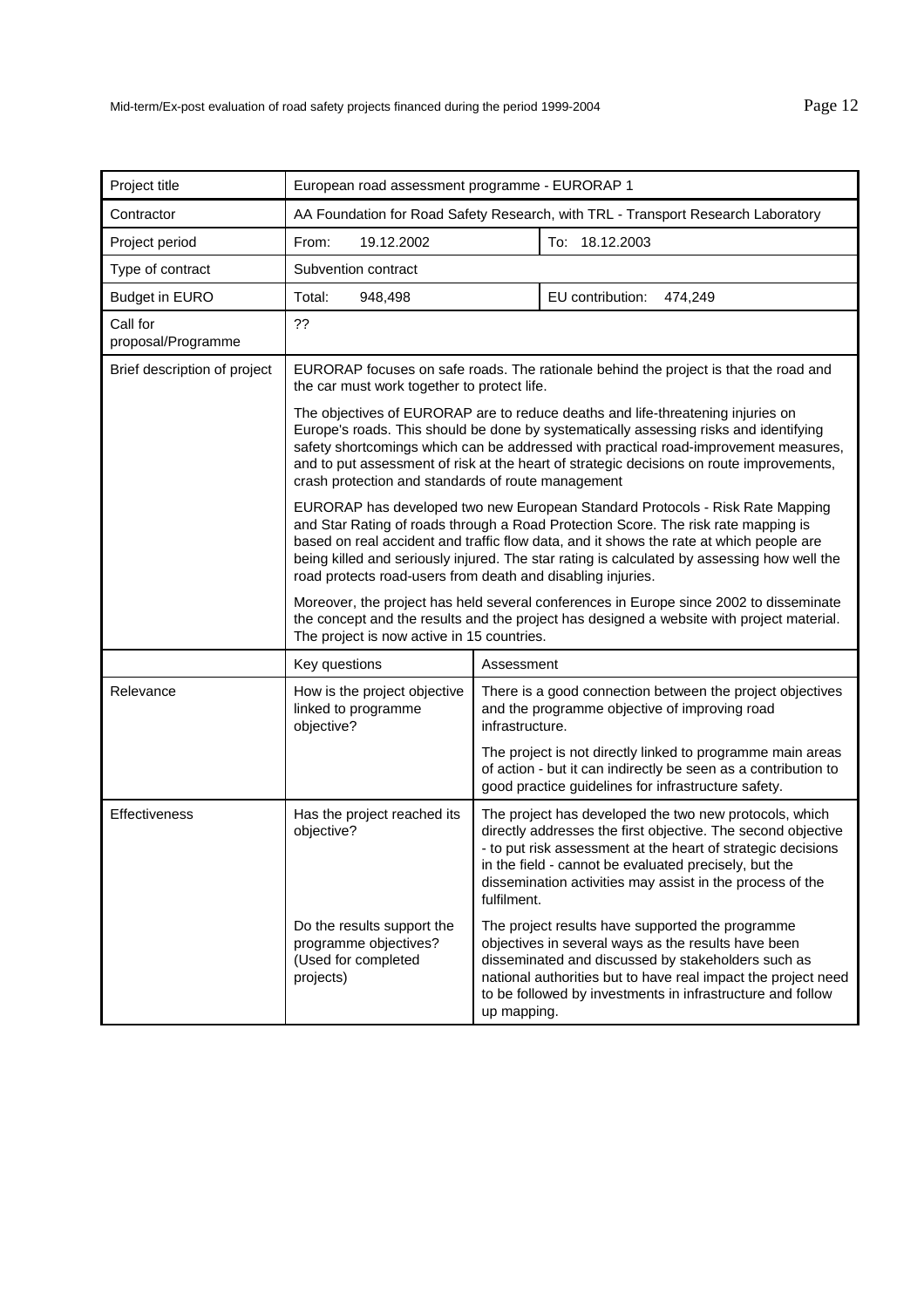| Project title                                                                                                            | European road assessment programme - EURORAP 1                                                                                                                                                                                                                                                                                                                                                                                                              |                                                                                                              |  |
|--------------------------------------------------------------------------------------------------------------------------|-------------------------------------------------------------------------------------------------------------------------------------------------------------------------------------------------------------------------------------------------------------------------------------------------------------------------------------------------------------------------------------------------------------------------------------------------------------|--------------------------------------------------------------------------------------------------------------|--|
| Utility (used for completed<br>Does the project include a<br>baseline and a potential<br>projects)<br>impact assessment? | The project targets in principle all fatalities, where different<br>design of the road may have prevented it. EURORAP<br>shows that the fatal and serious accident rate of an<br>average single carriageway rural road is four times that of a<br>motorway, and the results suggest that it is possible to<br>target very accurately the high-risk, low-safety roads.                                                                                       |                                                                                                              |  |
|                                                                                                                          | EURORAP has found that even in a country with a good<br>road safety record, fatalities could be reduced by more<br>than a quarter just by implementing a programme for<br>achieving today's average risk for all roads. The results<br>from Britain indicate that the annual number of fatal and<br>serious injury collisions could be reduced by 20 % - i.e. UK<br>alone has the potential to save about 200 lives and 1500<br>serious injuries each year. |                                                                                                              |  |
| Sustainability (Used for<br>completed projects)                                                                          | Will project result last after<br>the project have been<br>completed?                                                                                                                                                                                                                                                                                                                                                                                       | Provided that project results will be implemented, the<br>duration of the impact will be approx 25-40 years. |  |

- EURORAP: Star rating Europe's roads for safety, leaflet, September 2003
- Comments received by email and telephone interview with Steve Lawson, TRL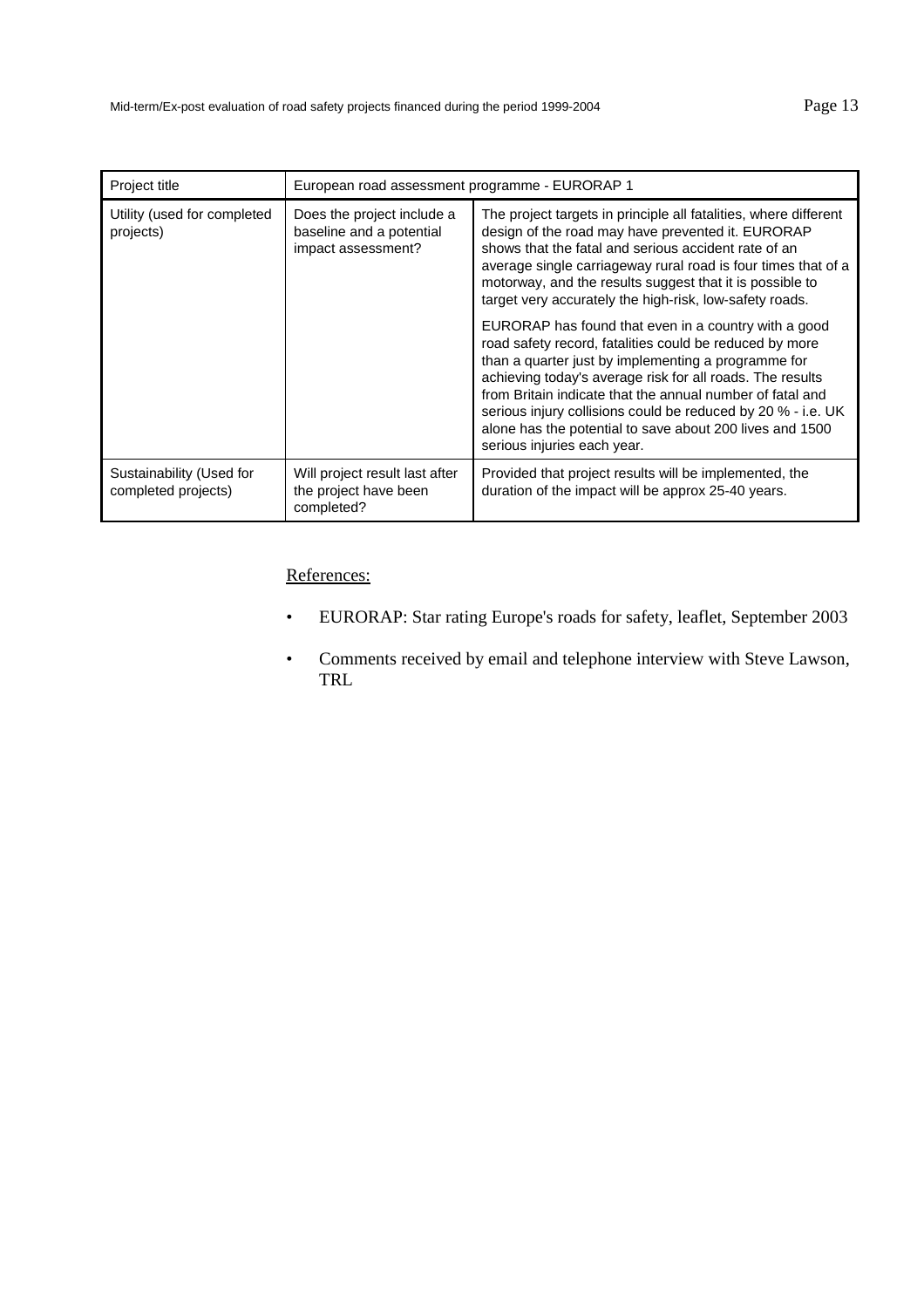| Project title                                   | Feasibility study on electronic vehicle identification - EVI                                                                                                                                                                                                                                                                                                                                                                                                                                                                                                                         |                                                                                                                                                                                                                                                                                                                                                                                                      |  |
|-------------------------------------------------|--------------------------------------------------------------------------------------------------------------------------------------------------------------------------------------------------------------------------------------------------------------------------------------------------------------------------------------------------------------------------------------------------------------------------------------------------------------------------------------------------------------------------------------------------------------------------------------|------------------------------------------------------------------------------------------------------------------------------------------------------------------------------------------------------------------------------------------------------------------------------------------------------------------------------------------------------------------------------------------------------|--|
| Contractor                                      | Intelligent Transport Systems and Services - Europe                                                                                                                                                                                                                                                                                                                                                                                                                                                                                                                                  |                                                                                                                                                                                                                                                                                                                                                                                                      |  |
| Project period                                  | From:<br>30.12.2002                                                                                                                                                                                                                                                                                                                                                                                                                                                                                                                                                                  | To: 29.06.2004                                                                                                                                                                                                                                                                                                                                                                                       |  |
| Type of contract                                | Subvention contract                                                                                                                                                                                                                                                                                                                                                                                                                                                                                                                                                                  |                                                                                                                                                                                                                                                                                                                                                                                                      |  |
| <b>Budget in EURO</b>                           | Total:<br>804,318                                                                                                                                                                                                                                                                                                                                                                                                                                                                                                                                                                    | EU contribution:<br>402,158                                                                                                                                                                                                                                                                                                                                                                          |  |
| Call for<br>proposal/programme                  | ?                                                                                                                                                                                                                                                                                                                                                                                                                                                                                                                                                                                    |                                                                                                                                                                                                                                                                                                                                                                                                      |  |
| Brief description of project                    | Electronic Vehicle Identification system (EVI) is a device that uniquely identifies a vehicle<br>electronically. Until now, there has been no comprehensive study of the requirements for<br>and feasibility of an EU-wide implementation of EVI. Such a system is described as being<br>beneficial in many EU policy areas, e.g. security and road safety.                                                                                                                                                                                                                          |                                                                                                                                                                                                                                                                                                                                                                                                      |  |
|                                                 |                                                                                                                                                                                                                                                                                                                                                                                                                                                                                                                                                                                      | The overall objective of the project is therefore to investigate the feasibility of an EU-wide<br>EVI system, including assessment of the benefits on EU policy areas.                                                                                                                                                                                                                               |  |
|                                                 | The project has conducted an analysis of requirements for EVI, legal aspects,<br>technological aspects, system architecture etc. In the field of road safety, the project has<br>carried out a socio-economic assessment of the introduction of EVI. The road safety<br>benefits are assumed to be an improved enforcement of speeding violations, and thus<br>lower speed leading to fewer injuries and fatalities. The conclusion on costs and benefits<br>implies that the pay-back time may be up to 25 years. The project concludes that an EU-<br>wide EVI system is feasible. |                                                                                                                                                                                                                                                                                                                                                                                                      |  |
|                                                 | authorities, the telecom industry, car industry and others.                                                                                                                                                                                                                                                                                                                                                                                                                                                                                                                          | The project has involved European stakeholders during the process such as public                                                                                                                                                                                                                                                                                                                     |  |
|                                                 | Key questions<br>Assessment                                                                                                                                                                                                                                                                                                                                                                                                                                                                                                                                                          |                                                                                                                                                                                                                                                                                                                                                                                                      |  |
| Relevance                                       | How is the project objective<br>linked to programme<br>objective?                                                                                                                                                                                                                                                                                                                                                                                                                                                                                                                    | The project objectives have a good connection with the<br>programme objective of improving road users' behaviour<br>(lower speed) and may be said to be a part of the<br>programme on improved compliance with basic road safety<br>rules. EVI can also be seen as being connected with the<br>objective of improving vehicle safety and the improved<br>active safety through technical innovation. |  |
|                                                 |                                                                                                                                                                                                                                                                                                                                                                                                                                                                                                                                                                                      | Nevertheless, it must be stressed that the project also aims<br>at a number of effects other than road safety                                                                                                                                                                                                                                                                                        |  |
| <b>Effectiveness</b>                            | Has the project reached its<br>objective?                                                                                                                                                                                                                                                                                                                                                                                                                                                                                                                                            | The project has made the proposed feasibility study and<br>has reached its objectives.                                                                                                                                                                                                                                                                                                               |  |
|                                                 | Do the results support the<br>programme objectives?<br>(used for completed<br>projects)                                                                                                                                                                                                                                                                                                                                                                                                                                                                                              | The results achieved are likely to support road safety<br>objectives. The project concludes that an EU-wide EVI<br>system is feasible and improvements of road safety assist<br>in coming to this conclusion. If an EVI system is imple-<br>mented, it will have the potential of supporting the<br>programme objective.                                                                             |  |
| Utility (used for completed<br>projects         | Does the project include a<br>baseline and a potential<br>impact assessment?                                                                                                                                                                                                                                                                                                                                                                                                                                                                                                         | No description has been found.                                                                                                                                                                                                                                                                                                                                                                       |  |
| Sustainability (used for<br>completed projects) | Will project result last after<br>the project has been<br>completed?                                                                                                                                                                                                                                                                                                                                                                                                                                                                                                                 | Provided that project results will be implemented, the<br>impact will be approx equivalent to the lifetime of vehicles.                                                                                                                                                                                                                                                                              |  |

- Conclusions on feasibility assessment EVI and recommendations for taking the topic forward, November 2004
- Comments received by e-mail from Oene Kerstjens, ERTICO SC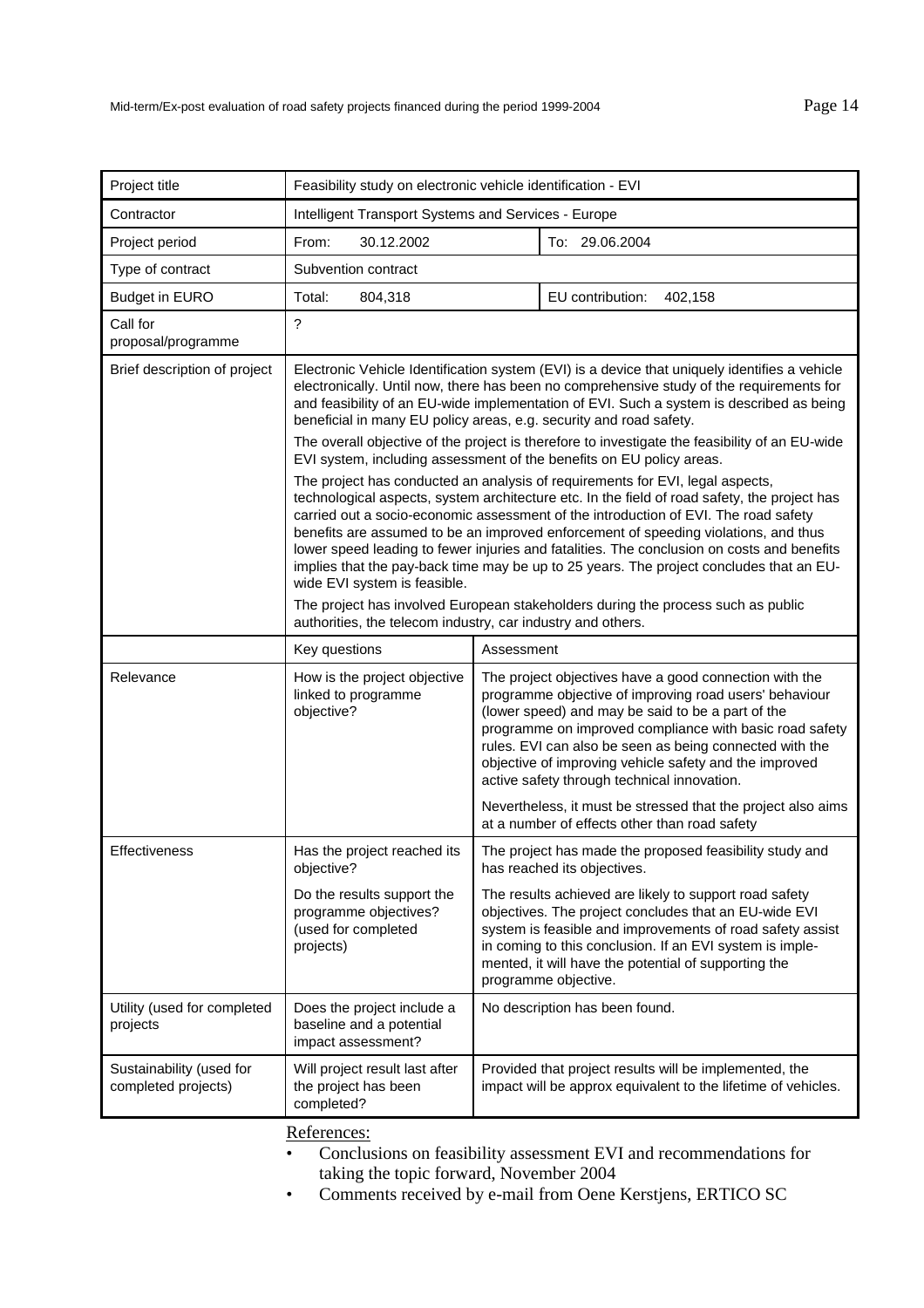| Project title                                   | Improved frontal impact protection through a world frontal impact dummy - FID                                                                                                                                                                                                                                                 |                                                                                                                                                                                                                                                                                                                                                            |  |
|-------------------------------------------------|-------------------------------------------------------------------------------------------------------------------------------------------------------------------------------------------------------------------------------------------------------------------------------------------------------------------------------|------------------------------------------------------------------------------------------------------------------------------------------------------------------------------------------------------------------------------------------------------------------------------------------------------------------------------------------------------------|--|
| Contractor                                      | TNO Automotive - Organisation for Applied Scientific Research                                                                                                                                                                                                                                                                 |                                                                                                                                                                                                                                                                                                                                                            |  |
| Project period                                  | From:<br>01.01.2002                                                                                                                                                                                                                                                                                                           | To: 30.10.2003                                                                                                                                                                                                                                                                                                                                             |  |
| Type of contract                                | <b>RTD Contract</b>                                                                                                                                                                                                                                                                                                           |                                                                                                                                                                                                                                                                                                                                                            |  |
| <b>Budget in EURO</b>                           | 2,834,251<br>Total:                                                                                                                                                                                                                                                                                                           | EU contribution:<br>1,781,345                                                                                                                                                                                                                                                                                                                              |  |
| Call for<br>proposal/Programme                  | 5 <sup>th</sup> RTD Framework Programme                                                                                                                                                                                                                                                                                       |                                                                                                                                                                                                                                                                                                                                                            |  |
| Brief description of project                    | The project objective is to contribute to the reduction of the amount of injured and death<br>car occupants involved in frontal collisions, by developing improved frontal crash test<br>dummies for future crash testing.                                                                                                    |                                                                                                                                                                                                                                                                                                                                                            |  |
|                                                 | The project analyses the need for improvements of frontal crash test dummies based on<br>accident data. Based on biomechanical studies, the project has developed improved parts<br>for a test dummy. The results are widely disseminated to relevant international<br>organisations dealing with harmonisation of standards. |                                                                                                                                                                                                                                                                                                                                                            |  |
|                                                 | Key questions                                                                                                                                                                                                                                                                                                                 | Assessment                                                                                                                                                                                                                                                                                                                                                 |  |
| Utility                                         | How is the project objective<br>linked to programme<br>objective?                                                                                                                                                                                                                                                             | The project has a good connection to the objective of<br>making vehicles safer, and can be seen as a relevant part<br>of the programme on stricter legislation and voluntary<br>agreements on passive safety.                                                                                                                                              |  |
| Effectiveness                                   | Has the project reached its<br>objective?                                                                                                                                                                                                                                                                                     | The project has developed parts to improve frontal crash<br>test dummies and thus lived up to its objective.                                                                                                                                                                                                                                               |  |
|                                                 | Do the results support the                                                                                                                                                                                                                                                                                                    | The results achieved support road safety objectives.                                                                                                                                                                                                                                                                                                       |  |
|                                                 | programme objectives?<br>(used for completed<br>projects)                                                                                                                                                                                                                                                                     | The project output have been presented to working groups<br>of the International Standard Committee (ISO) and other<br>relevant organisations for the implementation of<br>harmonised rules for use of test dummies. Furthermore,<br>the consortium actively promotes that the dummy will be<br>evaluated by the car industry as well.                     |  |
| Utility (used for completed<br>projects         | Does the project include a<br>baseline and a potential<br>impact assessment?                                                                                                                                                                                                                                                  | The potential target group for the project is the number of<br>accidents with frontal car crashes. The project mentions<br>that experience from France and USA show that approx.<br>45 % of car occupant casualties occur in such accidents. It<br>is not described to what extent the project results will be<br>able to assist in reducing such numbers. |  |
| Sustainability (used for<br>completed projects) | Will project result last after<br>the project has been<br>completed?                                                                                                                                                                                                                                                          | Provided that project results will be implemented, the<br>impact will be at least equivalent to the lifetime of vehicles.                                                                                                                                                                                                                                  |  |

• FID project Final Publishable Report 22/12/2003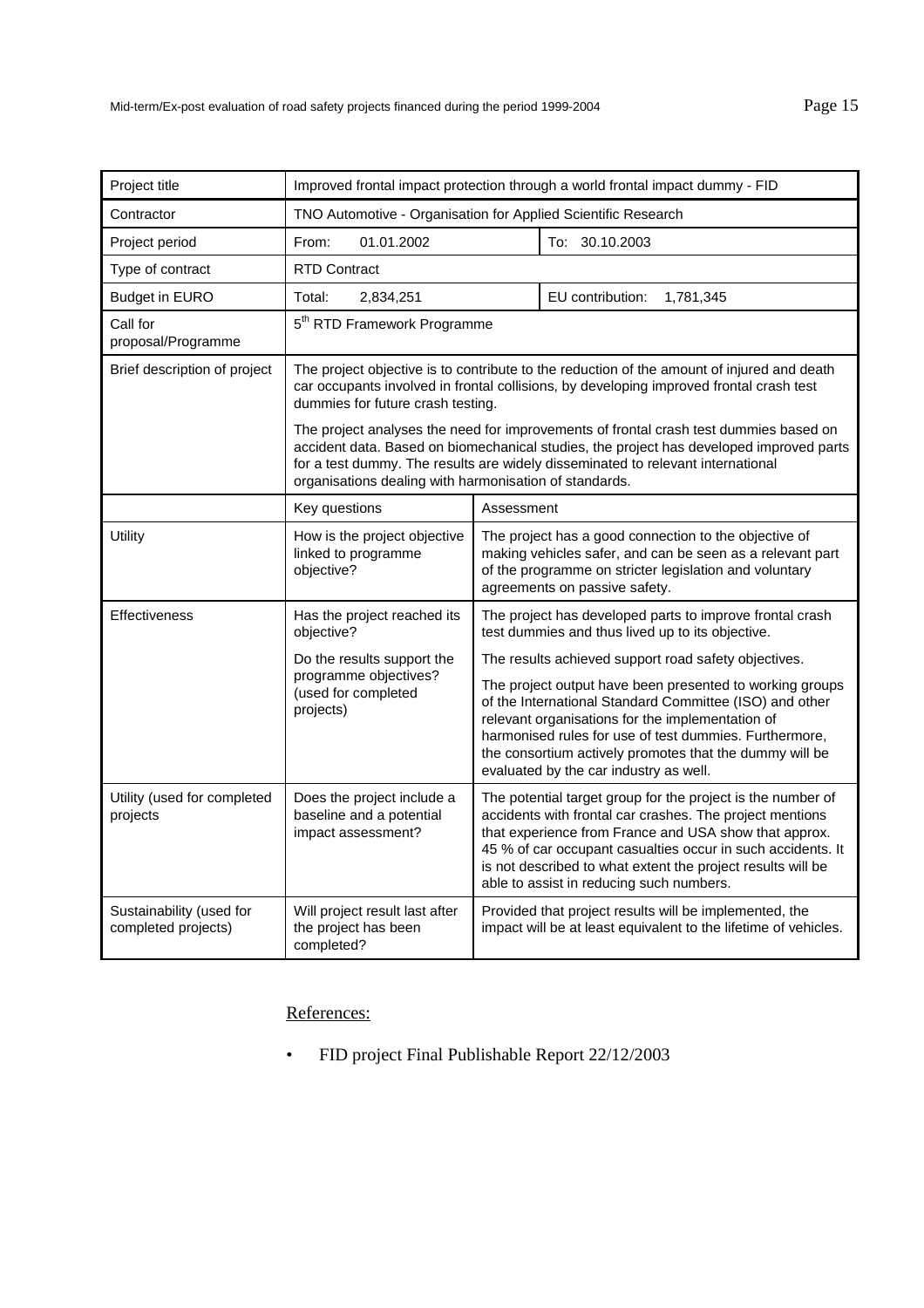| Project title                                   | Fully optimised road maintenance - FORMAT                                                                                                                                                                                                                                                                                                                                                                                                                |             |                                                                                                                                                                                          |  |
|-------------------------------------------------|----------------------------------------------------------------------------------------------------------------------------------------------------------------------------------------------------------------------------------------------------------------------------------------------------------------------------------------------------------------------------------------------------------------------------------------------------------|-------------|------------------------------------------------------------------------------------------------------------------------------------------------------------------------------------------|--|
| Contractor                                      | Ministerie van Verkeer en Waterstaat - Dienst Weg - en Waterbouwkunde                                                                                                                                                                                                                                                                                                                                                                                    |             |                                                                                                                                                                                          |  |
| Project period                                  | From:<br>01.02.2002<br>To: 31.01.2005                                                                                                                                                                                                                                                                                                                                                                                                                    |             |                                                                                                                                                                                          |  |
| Type of contract                                | <b>RTD Contract</b>                                                                                                                                                                                                                                                                                                                                                                                                                                      |             |                                                                                                                                                                                          |  |
| <b>Budget in EURO</b>                           | Total:<br>4,524,690<br>EU contribution: 2,000,272                                                                                                                                                                                                                                                                                                                                                                                                        |             |                                                                                                                                                                                          |  |
| Call for<br>proposal/Programme                  | 5 <sup>th</sup> RTD Framework Programme                                                                                                                                                                                                                                                                                                                                                                                                                  |             |                                                                                                                                                                                          |  |
| Brief description of project                    |                                                                                                                                                                                                                                                                                                                                                                                                                                                          |             | FORMAT reflects a desire to offer a fully integrated approach to the optimisation of all<br>aspects of the planning and execution of road infrastructure maintenance.                    |  |
|                                                 | condition monitoring, cost benefit analysis and safety at work sites.                                                                                                                                                                                                                                                                                                                                                                                    |             | The project objectives are to develop technical innovations in maintenance techniques,                                                                                                   |  |
|                                                 |                                                                                                                                                                                                                                                                                                                                                                                                                                                          |             | The main output of the project will be an integrated guide 'Fully Optimised Road<br>Maintenance'. This guide is not available, and therefore the results cannot be evaluated.            |  |
|                                                 | The expected content of the guide are optimised procedures for the application of<br>maintenance measures, an integrated cost benefit analysis model, effective and safe<br>traffic management procedures for road works, applicable to the new strategies and tech-<br>niques; optimised procedures for road infrastructure condition monitoring and technolo-<br>gies and applications for monitoring road infrastructure condition at traffic speeds. |             |                                                                                                                                                                                          |  |
|                                                 |                                                                                                                                                                                                                                                                                                                                                                                                                                                          |             | The project has undertaken several dissemination activities and involved stakeholders.<br>Moreover, the project anticipates that industry will save money using the guideline.           |  |
|                                                 | The project mentions that more than 100 road workers are killed annually in Europe and<br>many more workers are injured. The expected guide may have the potential to contribute<br>to improving the working conditions for the many European road workers, leading to fewer<br>casualties.                                                                                                                                                              |             |                                                                                                                                                                                          |  |
|                                                 | Key questions                                                                                                                                                                                                                                                                                                                                                                                                                                            | Assessment  |                                                                                                                                                                                          |  |
| Relevance                                       | How is the project objective<br>linked to programme<br>objective?                                                                                                                                                                                                                                                                                                                                                                                        | guidelines. | The project objectives have a good connection to the<br>programme objective of improving road infrastructure, and<br>can be seen as a part of the programme on good practice             |  |
| Effectiveness                                   | Has the project reached its<br>objective?                                                                                                                                                                                                                                                                                                                                                                                                                | overview.   | The main output of the project is an integrated guide 'Fully<br>Optimised Road Maintenance'. This guide is not available,<br>and therefore the results cannot be evaluated in this brief |  |
|                                                 | Do the results support the<br>programme objectives?<br>(Used for completed<br>projects)                                                                                                                                                                                                                                                                                                                                                                  |             |                                                                                                                                                                                          |  |
| Utility (Used for completed<br>projects)        | Does the project include a<br>baseline and a potential<br>impact assessment?                                                                                                                                                                                                                                                                                                                                                                             |             |                                                                                                                                                                                          |  |
| Sustainability (Used for<br>completed projects) | Will project result last after<br>the project has been<br>completed?                                                                                                                                                                                                                                                                                                                                                                                     |             |                                                                                                                                                                                          |  |

- Competitive and sustainable growth programme: Contract for shared-cost RTD Project: Annex1 "Description of Work, 5 September 2002
- www.rws.nl/rws/dww/home/format (project web site)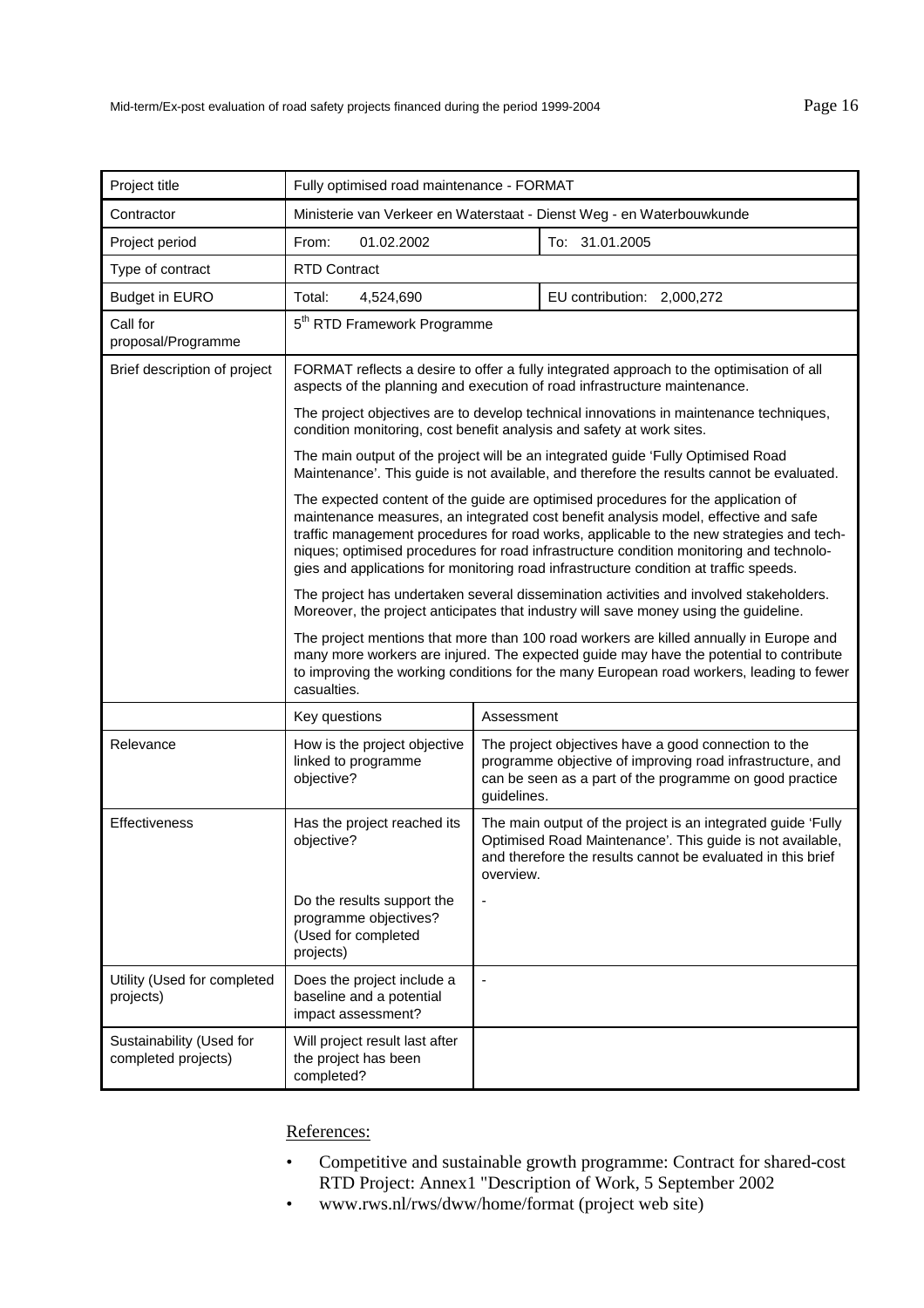| Project title                                   | Relevance of glare sensitivity and impairment of visual function among European drivers -<br><b>GLARE</b>                                                                                                                                                                                                                                                                                        |                                                                                                                                                                                                      |                                                                                                                                                                                                                                     |
|-------------------------------------------------|--------------------------------------------------------------------------------------------------------------------------------------------------------------------------------------------------------------------------------------------------------------------------------------------------------------------------------------------------------------------------------------------------|------------------------------------------------------------------------------------------------------------------------------------------------------------------------------------------------------|-------------------------------------------------------------------------------------------------------------------------------------------------------------------------------------------------------------------------------------|
| Contractor                                      | Netherlands Ophthalmic Research Institute                                                                                                                                                                                                                                                                                                                                                        |                                                                                                                                                                                                      |                                                                                                                                                                                                                                     |
| Project period                                  | 19.12.2002<br>From:                                                                                                                                                                                                                                                                                                                                                                              |                                                                                                                                                                                                      | To: 18.12.2004                                                                                                                                                                                                                      |
| Type of contract                                | Subvention contract                                                                                                                                                                                                                                                                                                                                                                              |                                                                                                                                                                                                      |                                                                                                                                                                                                                                     |
| <b>Budget in EURO</b>                           | 1,536,038<br>Total:                                                                                                                                                                                                                                                                                                                                                                              | EU contribution:<br>766,690                                                                                                                                                                          |                                                                                                                                                                                                                                     |
| Call for<br>proposal/Programme                  | ??                                                                                                                                                                                                                                                                                                                                                                                               |                                                                                                                                                                                                      |                                                                                                                                                                                                                                     |
| Brief description of project                    | The objective of the project is to determine the occurrence of the most important types of<br>visual impairment of European drivers. Moreover, the project will develop an instrument to<br>measure glare sensitivity for driving license application.                                                                                                                                           |                                                                                                                                                                                                      |                                                                                                                                                                                                                                     |
|                                                 | in 5 countries in 4 age categories from 45 and up.                                                                                                                                                                                                                                                                                                                                               |                                                                                                                                                                                                      | To estimate the prevalence of visual impairment, the project has investigated 2455 drivers                                                                                                                                          |
|                                                 | The project points out that the prevalence of visual impairment is low in younger age<br>groups and higher in older age groups. In all age groups, acuity can be improved in a<br>significant number by optimization of correction of refractive errors. Moreover, the<br>contrast sensitivity could have a more important role in the assessment of drivers than in<br>the current regulations. |                                                                                                                                                                                                      |                                                                                                                                                                                                                                     |
|                                                 | The project has also developed the proposed method to measure glare sensitivity for<br>driving license application. This method is now used in a commercial product.                                                                                                                                                                                                                             |                                                                                                                                                                                                      |                                                                                                                                                                                                                                     |
|                                                 | Key questions                                                                                                                                                                                                                                                                                                                                                                                    | Assessment                                                                                                                                                                                           |                                                                                                                                                                                                                                     |
| Relevance                                       | How is the project objective<br>linked to programme<br>objective?                                                                                                                                                                                                                                                                                                                                | There is a good connection between the project objective<br>and the programme objective of encouraging road users to<br>improve their behaviour - through improved driver licensing<br>and training. |                                                                                                                                                                                                                                     |
| <b>Effectiveness</b>                            | Has the project reached its<br>objective?                                                                                                                                                                                                                                                                                                                                                        |                                                                                                                                                                                                      | The project has reached its objectives as the prevalence of<br>visual impairment is determined, and the instrument to<br>measure glare sensitivity is developed.                                                                    |
|                                                 | Do the results support the<br>programme objectives?<br>(Used for completed<br>projects)                                                                                                                                                                                                                                                                                                          |                                                                                                                                                                                                      | The results of the project supports the road safety<br>objectives as the instrument to measure glare sensitivity is<br>used in a commercial product, Then the assessment of the<br>driver's ability to drive will probably improve. |
| Utility (Used for completed<br>projects)        | Does the project include a<br>baseline and a potential<br>impact assessment?                                                                                                                                                                                                                                                                                                                     | The project targets all accidents caused by visual<br>impairment - primarily among elderly drivers. No references<br>are made to the actual figures of this group.                                   |                                                                                                                                                                                                                                     |
| Sustainability (Used for<br>completed projects) | Will project result last after<br>the project has been<br>completed?                                                                                                                                                                                                                                                                                                                             |                                                                                                                                                                                                      | Provided that project results will be implemented, the<br>impact will probably at least be 10-15 years - depending on<br>when new methods are developed                                                                             |

- Relevance of glare sensitivity and impairment of visual function among European drivers, final report, January 2005
- http://www.glare.be (project web site)
- Telephone interview with and written comments from Tom van den Berg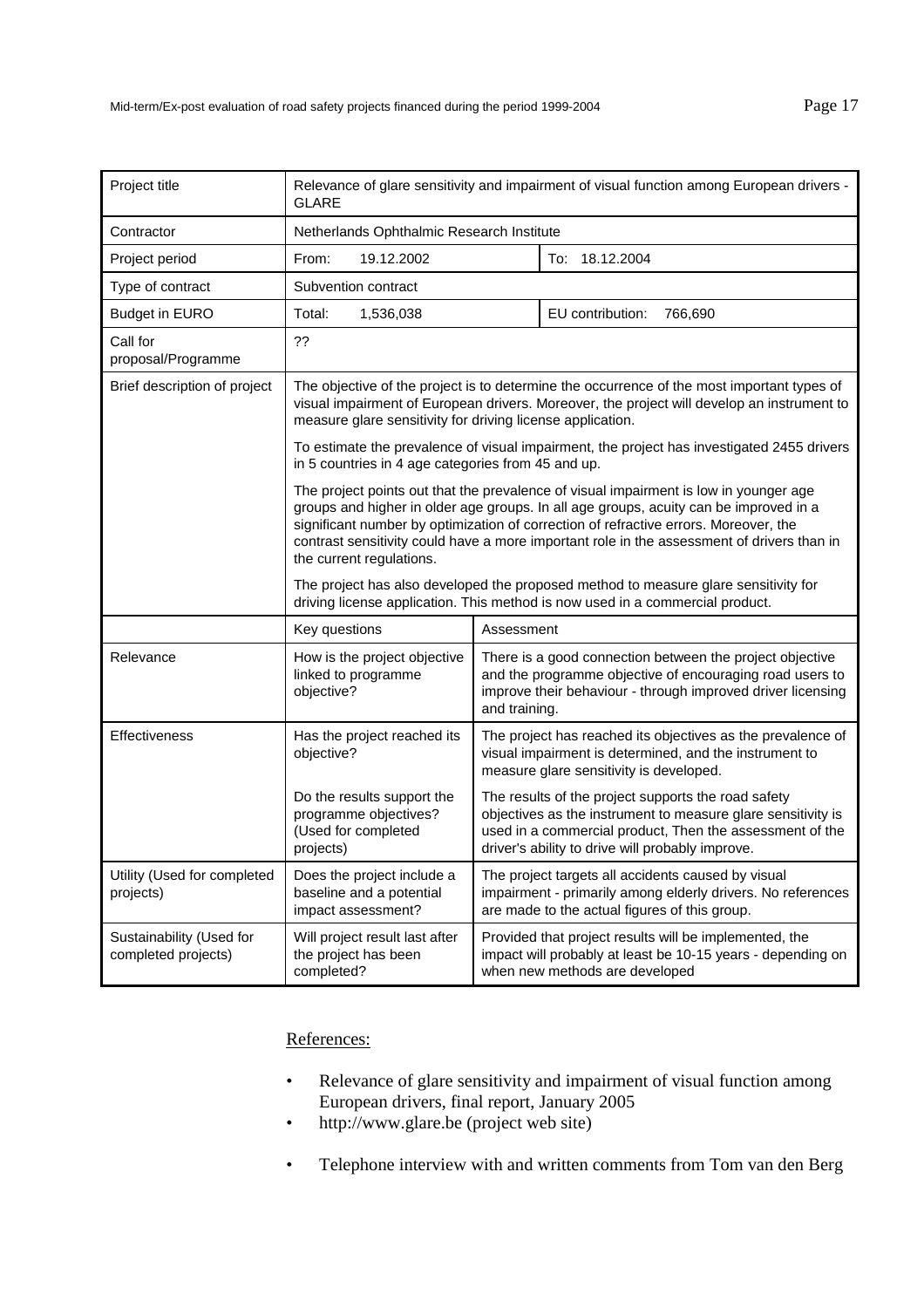| Project title                                   | Human machine interface and traffic safety in Europe - HASTE                                                                                                                                                                                                                                                                                                                                                                                                                                                                                                                                                                                      |                |                                                                                                                                                                                    |
|-------------------------------------------------|---------------------------------------------------------------------------------------------------------------------------------------------------------------------------------------------------------------------------------------------------------------------------------------------------------------------------------------------------------------------------------------------------------------------------------------------------------------------------------------------------------------------------------------------------------------------------------------------------------------------------------------------------|----------------|------------------------------------------------------------------------------------------------------------------------------------------------------------------------------------|
| Contractor                                      | Institute for Transport Studies (ITS) - University of Leeds                                                                                                                                                                                                                                                                                                                                                                                                                                                                                                                                                                                       |                |                                                                                                                                                                                    |
| Project period                                  | 01.01.2002<br>To: 31.03.05<br>From:                                                                                                                                                                                                                                                                                                                                                                                                                                                                                                                                                                                                               |                |                                                                                                                                                                                    |
| Type of contract                                | <b>RTD Contract</b>                                                                                                                                                                                                                                                                                                                                                                                                                                                                                                                                                                                                                               |                |                                                                                                                                                                                    |
| <b>Budget in EURO</b>                           | Total:<br>3,495,559                                                                                                                                                                                                                                                                                                                                                                                                                                                                                                                                                                                                                               |                | EU contribution:<br>1,754,111                                                                                                                                                      |
| Call for<br>proposal/Programme                  | 5 <sup>th</sup> RTD Framework Programme                                                                                                                                                                                                                                                                                                                                                                                                                                                                                                                                                                                                           |                |                                                                                                                                                                                    |
| Brief description of project                    | The car has become a potential home to many different types of systems. Such systems<br>range from those which convey simple information to the driver (for example incident<br>warnings) to those that require the driver to interact with a system in order to extract the<br>required function (for example a route guidance system). The driving task may become of<br>secondary importance to tasks relating to interaction with the system. If such distraction<br>occurs, there is evidence that traffic safety will be compromised.                                                                                                       |                |                                                                                                                                                                                    |
|                                                 | The aim of HASTE is to develop methodologies and guidelines for the assessment of In-<br>Vehicle Information Systems (IVIS) to ensure that the driving task will not become of<br>secondary importance to tasks relating to interaction with the system.                                                                                                                                                                                                                                                                                                                                                                                          |                |                                                                                                                                                                                    |
|                                                 | The project includes identification of traffic scenarios in which safety problems with an<br>IVIS are more likely to occur, analysis of the mechanisms through which elevated risk<br>may occur in terms of distraction, and identification of the best indicators of risk.<br>Furthermore, the project sets up methods devised to evaluating real systems and<br>recommendations for a cost effective test regime. Finally, the project will recommend an<br>approach for the preliminary hazard analysis of the human machine interface of an IVIS<br>concept or design, including issues related to reliability, security and tamper proofing. |                |                                                                                                                                                                                    |
|                                                 | The project is ongoing and no central results are available for evaluation.                                                                                                                                                                                                                                                                                                                                                                                                                                                                                                                                                                       |                |                                                                                                                                                                                    |
|                                                 | Key questions                                                                                                                                                                                                                                                                                                                                                                                                                                                                                                                                                                                                                                     | Assessment     |                                                                                                                                                                                    |
| Relevance                                       | How is the project objective<br>linked to programme<br>objective?                                                                                                                                                                                                                                                                                                                                                                                                                                                                                                                                                                                 |                | There is a good connection between the project objective<br>and the programme objective of improving vehicles will be<br>a part of the programme on improved active vehicle safety |
| <b>Effectiveness</b>                            | Has the project reached its<br>objective?                                                                                                                                                                                                                                                                                                                                                                                                                                                                                                                                                                                                         | made.          | The project is ongoing and only the first deliverable was<br>available for the evaluation and no full assessment can be                                                            |
|                                                 | Do the results support the<br>programme objectives?<br>(Used for completed<br>projects)                                                                                                                                                                                                                                                                                                                                                                                                                                                                                                                                                           |                |                                                                                                                                                                                    |
| Utility (Used for completed<br>projects)        | Does the project include a<br>baseline and a potential<br>impact assessment?                                                                                                                                                                                                                                                                                                                                                                                                                                                                                                                                                                      | $\blacksquare$ |                                                                                                                                                                                    |
| Sustainability (Used for<br>completed projects) | Will project result last after<br>the project has been<br>completed?                                                                                                                                                                                                                                                                                                                                                                                                                                                                                                                                                                              |                |                                                                                                                                                                                    |

- HASTE Midterm report, 30 June 2003
- www.its.leeds.ac.uk/projects/haste/index.htm (project web site)
- Comments received by e-mail from Dr Samantha Jamson, Institute for Transport Studies, University of Leeds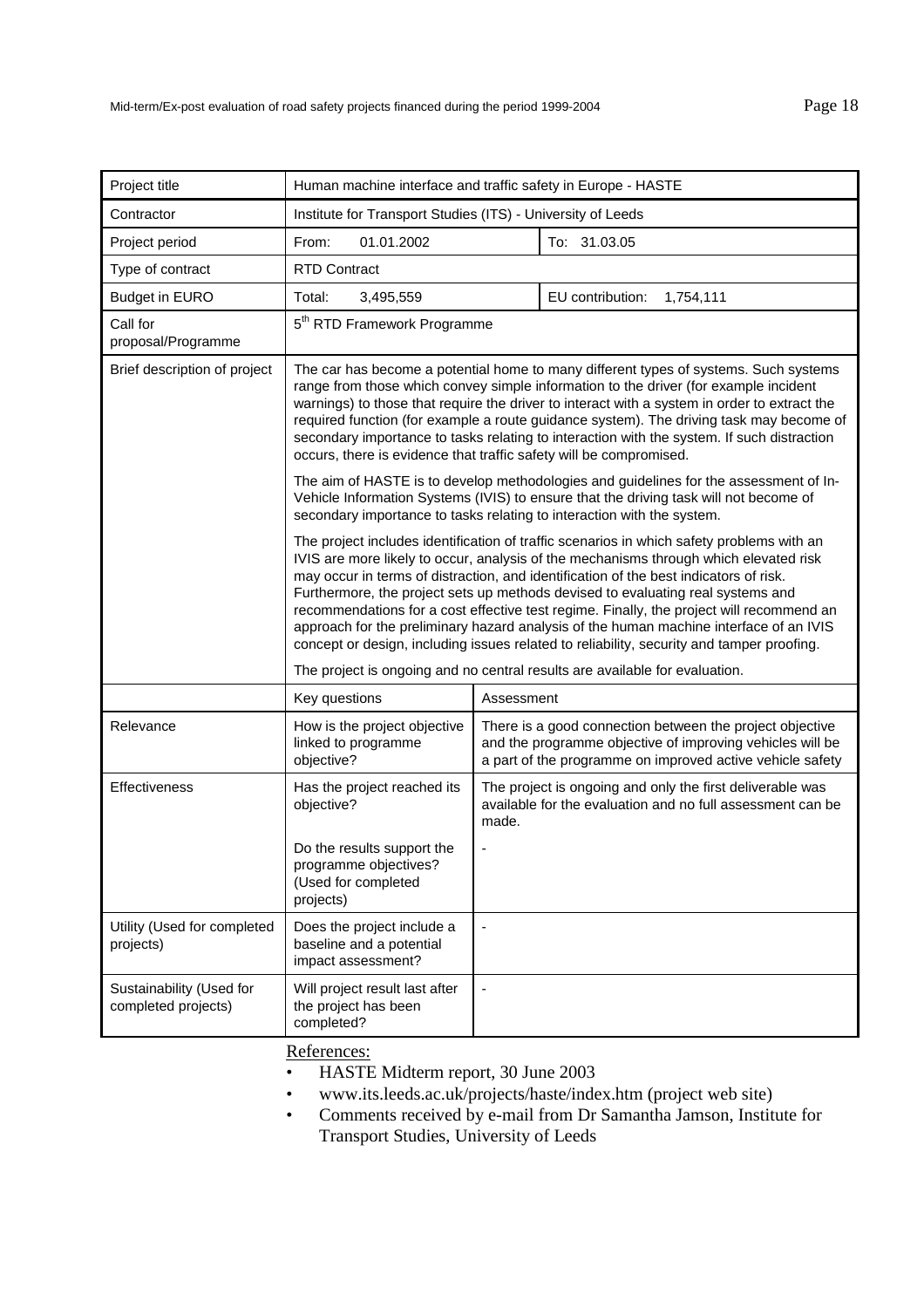| Project title                                   | Diagnosis of electronic systems in motor vehicles for pti - IDELSY                                                                                                                                                                                                                                         |                                                                                                                                                                                                                                                      |                             |
|-------------------------------------------------|------------------------------------------------------------------------------------------------------------------------------------------------------------------------------------------------------------------------------------------------------------------------------------------------------------|------------------------------------------------------------------------------------------------------------------------------------------------------------------------------------------------------------------------------------------------------|-----------------------------|
| Contractor                                      | RWTÜV - Fahrzeug GmbH                                                                                                                                                                                                                                                                                      |                                                                                                                                                                                                                                                      |                             |
| Project period                                  | 30.12.2003<br>From:                                                                                                                                                                                                                                                                                        |                                                                                                                                                                                                                                                      | To: 29.12.2005              |
| Type of contract                                | Subvention contract                                                                                                                                                                                                                                                                                        |                                                                                                                                                                                                                                                      |                             |
| <b>Budget in EURO</b>                           | 896,700<br>Total:                                                                                                                                                                                                                                                                                          |                                                                                                                                                                                                                                                      | EU contribution:<br>400,000 |
| Call for<br>proposal/Programme                  | DG TREN/SUB/01-2003                                                                                                                                                                                                                                                                                        |                                                                                                                                                                                                                                                      |                             |
| Brief description of project                    | The aim of the project is to develop and test inspection procedures for complex,<br>electronically regulated and safety relevant systems to be used during Periodic Technical<br>vehicle inspection. The procedures should be capable of use in practice and should make<br>use of modern diagnosis tools. |                                                                                                                                                                                                                                                      |                             |
|                                                 | The project is still ongoing, and no final results are available.                                                                                                                                                                                                                                          |                                                                                                                                                                                                                                                      |                             |
|                                                 | Key questions                                                                                                                                                                                                                                                                                              | Assessment                                                                                                                                                                                                                                           |                             |
| Relevance                                       | How is the project objective<br>linked to programme<br>objective                                                                                                                                                                                                                                           | There is a good connection between the project objectives<br>and the programme objective of making vehicles safer -<br>and the project can indirectly be seen as part of the<br>programme on improved active safety through technical<br>innovations |                             |
| Effectiveness                                   | Has the project reached its<br>objective?                                                                                                                                                                                                                                                                  | As the project is ongoing, no final results have been<br>reached, but the project is on time according to the<br>available documents and only needs to test the procedures<br>in field trials.                                                       |                             |
|                                                 | Do the results support the<br>programme objectives?<br>(Used for completed<br>projects)                                                                                                                                                                                                                    |                                                                                                                                                                                                                                                      |                             |
| Utility (Used for completed<br>projects)        | Does the project include a<br>baseline and a potential<br>impact assessment?                                                                                                                                                                                                                               | ٠                                                                                                                                                                                                                                                    |                             |
| Sustainability (Used for<br>completed projects) | Will project result last after<br>the project has been<br>completed?                                                                                                                                                                                                                                       | $\overline{a}$                                                                                                                                                                                                                                       |                             |

- Interim report of the IDELSY Project, 31 December 2004
- Comments received by e-mail from Axel Richter, RWTÜV Fahrzeug GmbH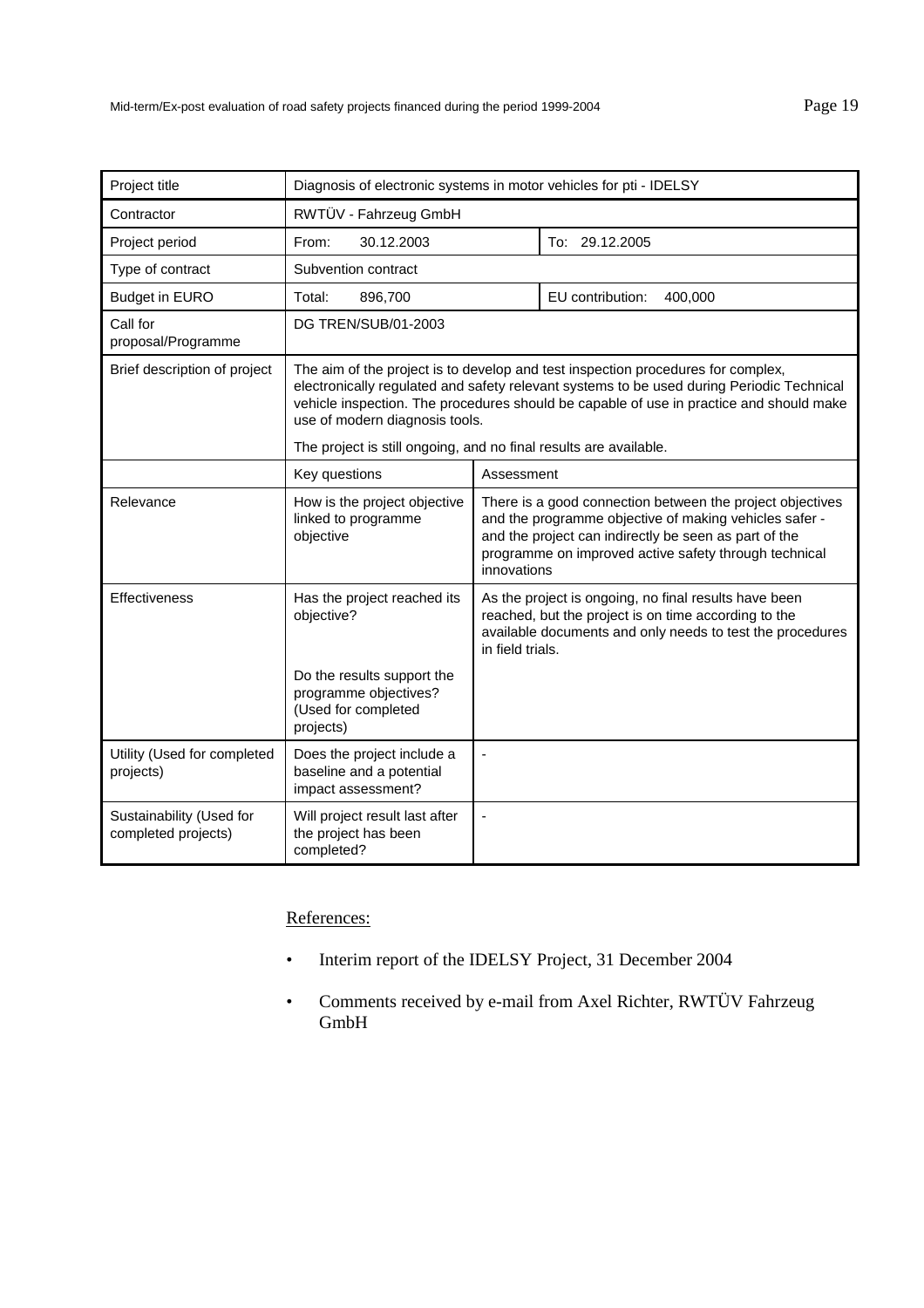| Project title                                   | Impaired motorists, methods of roadside testing and assessment for licensing -<br><b>IMMORTAL</b>                                                                                                                                                                |                                                                                                                                                                                                                                                                                                                                                                                                                                                                                                                                                                                           |                                                                                       |  |
|-------------------------------------------------|------------------------------------------------------------------------------------------------------------------------------------------------------------------------------------------------------------------------------------------------------------------|-------------------------------------------------------------------------------------------------------------------------------------------------------------------------------------------------------------------------------------------------------------------------------------------------------------------------------------------------------------------------------------------------------------------------------------------------------------------------------------------------------------------------------------------------------------------------------------------|---------------------------------------------------------------------------------------|--|
| Contractor                                      | University of Leeds                                                                                                                                                                                                                                              |                                                                                                                                                                                                                                                                                                                                                                                                                                                                                                                                                                                           |                                                                                       |  |
| Project period                                  | From:<br>01.01.2002                                                                                                                                                                                                                                              |                                                                                                                                                                                                                                                                                                                                                                                                                                                                                                                                                                                           | To: 31.12.2004                                                                        |  |
| Type of contract                                | <b>RTD Contract</b>                                                                                                                                                                                                                                              |                                                                                                                                                                                                                                                                                                                                                                                                                                                                                                                                                                                           |                                                                                       |  |
| <b>Budget in EURO</b>                           | Total:<br>3,343,697                                                                                                                                                                                                                                              |                                                                                                                                                                                                                                                                                                                                                                                                                                                                                                                                                                                           | EU contribution:<br>2,512,473                                                         |  |
| Call for<br>proposal/Programme                  | 5 <sup>th</sup> RTD Framework Programme                                                                                                                                                                                                                          |                                                                                                                                                                                                                                                                                                                                                                                                                                                                                                                                                                                           |                                                                                       |  |
| Brief description of project                    | The aim of IMMORTAL is to provide evidence to propose intervention methods for driver<br>impairment, and support the future development of European policy governing driver<br>impairment legislation.                                                           |                                                                                                                                                                                                                                                                                                                                                                                                                                                                                                                                                                                           |                                                                                       |  |
|                                                 | actions.                                                                                                                                                                                                                                                         |                                                                                                                                                                                                                                                                                                                                                                                                                                                                                                                                                                                           | The project investigates driver impairments by literature reviews and proposes policy |  |
|                                                 | The types of intervention methods considered will be licensing assessment for chronic<br>impairment of driver fitness (ageing, mental illness and disease), and roadside<br>impairment assessment for acute impairment of driver state (alcohol, drugs and medi- |                                                                                                                                                                                                                                                                                                                                                                                                                                                                                                                                                                                           |                                                                                       |  |
|                                                 | cines).<br>Key questions                                                                                                                                                                                                                                         | Assessment                                                                                                                                                                                                                                                                                                                                                                                                                                                                                                                                                                                |                                                                                       |  |
| Relevance                                       | How is the project objective<br>linked to programme<br>objective?                                                                                                                                                                                                | There is a good connection between the project objectives<br>and the programme objective of encouraging road users to<br>improve their behaviour - through improved compliance<br>with basic road safety rules and improved driver licensing<br>and training.                                                                                                                                                                                                                                                                                                                             |                                                                                       |  |
| <b>Effectiveness</b>                            | Has the project reached its<br>objective?<br>Do the results support the                                                                                                                                                                                          | The project has not finished yet. Nevertheless, the brief<br>review of the project found that recommendations<br>regarding fatigue or sleep, the evaluation of drivers with<br>light mental retardation and driver health have been pre-<br>pared.<br>The project is likely to achieve results that can support the<br>overall objective of reducing fatalities.<br>The project has held several workshops/seminars and<br>more are planned. The workshop participants included<br>researchers and policy makers from the European<br>countries and representatives from related projects |                                                                                       |  |
|                                                 | programme objectives?<br>(Used for completed<br>projects)                                                                                                                                                                                                        |                                                                                                                                                                                                                                                                                                                                                                                                                                                                                                                                                                                           |                                                                                       |  |
| Utility (Used for completed<br>projects)        | Does the project include a<br>baseline and a potential<br>impact assessment?                                                                                                                                                                                     | The project states that the majority of the traffic fatalities in<br>the EU are caused by human error, and driver impairment<br>is a significant source of error. For example, it is described<br>that between 7 and 30 % of all personal injury crashes are<br>caused by fatigue or sleep. And the evidence is clear that<br>sleep- and fatigue-related crashes are on the average<br>more severe than other crashes.                                                                                                                                                                    |                                                                                       |  |
|                                                 |                                                                                                                                                                                                                                                                  | There does not seem to be a quantification of the potential<br>impact of the project                                                                                                                                                                                                                                                                                                                                                                                                                                                                                                      |                                                                                       |  |
| Sustainability (Used for<br>completed projects) | Will project result last after<br>the project has been<br>completed?                                                                                                                                                                                             | Provided that project results will be implemented, the<br>impact will probably last at least be 10-15 years -<br>depending on when new methods are developed                                                                                                                                                                                                                                                                                                                                                                                                                              |                                                                                       |  |

• Presentation of the research project IMMORTAL (note delivered by DG TREN, file name IMMORTAL T2002)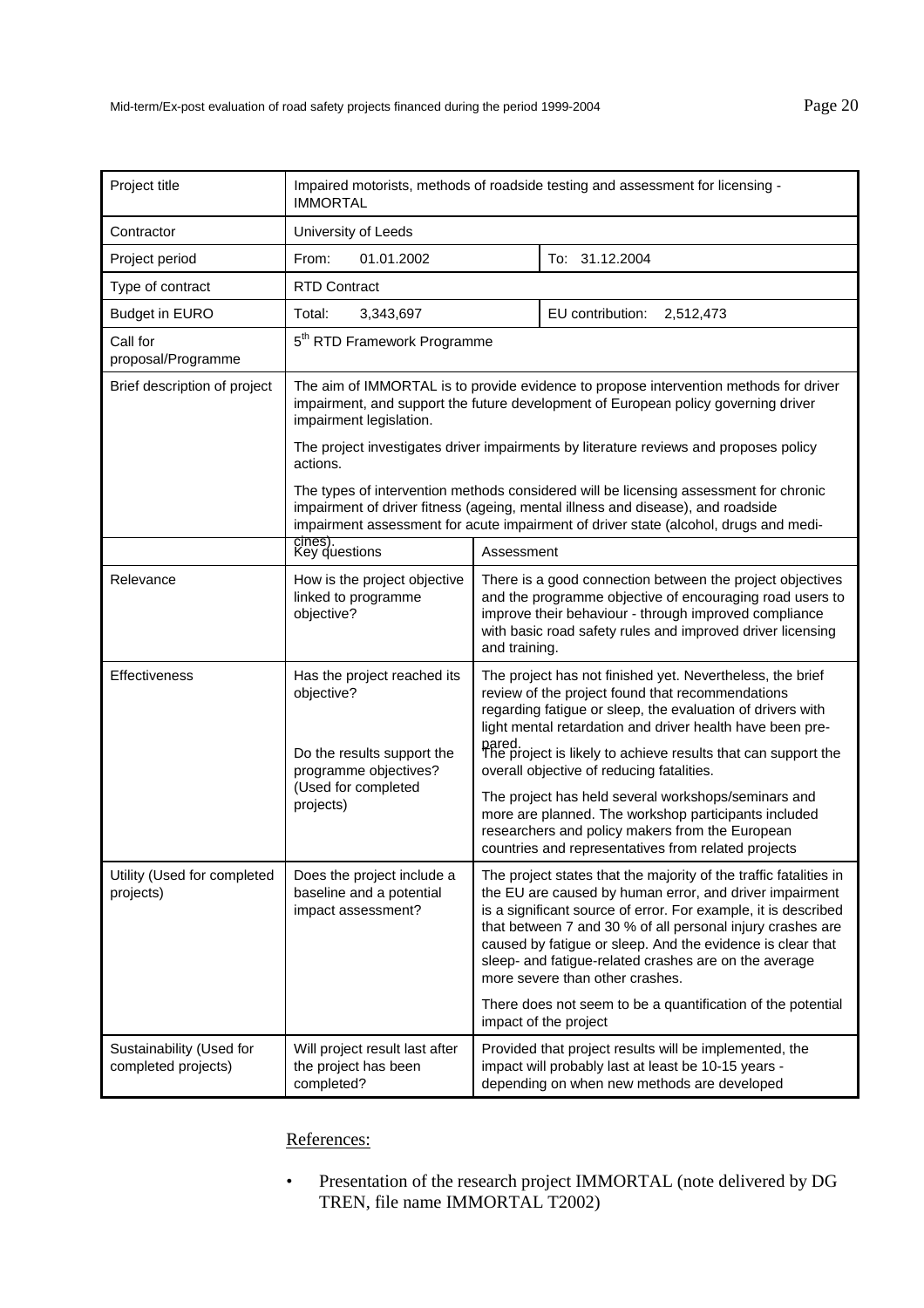| Project title                                   | Motorcycle accident in depth study phase 2001 - MAIDS 2001                                                                                                                                                                                                                                                                                                                                                                                                                                             |                                                                                                                                                                                                                                                                                                                                                                                                                                                                                                                                                                                                                                                                                                                           |  |
|-------------------------------------------------|--------------------------------------------------------------------------------------------------------------------------------------------------------------------------------------------------------------------------------------------------------------------------------------------------------------------------------------------------------------------------------------------------------------------------------------------------------------------------------------------------------|---------------------------------------------------------------------------------------------------------------------------------------------------------------------------------------------------------------------------------------------------------------------------------------------------------------------------------------------------------------------------------------------------------------------------------------------------------------------------------------------------------------------------------------------------------------------------------------------------------------------------------------------------------------------------------------------------------------------------|--|
| Contractor                                      | Association des Constructeurs Européens de Motocycle (ACEM)                                                                                                                                                                                                                                                                                                                                                                                                                                            |                                                                                                                                                                                                                                                                                                                                                                                                                                                                                                                                                                                                                                                                                                                           |  |
| Project period                                  | To: 15.11.2002<br>16.11.2001<br>From:                                                                                                                                                                                                                                                                                                                                                                                                                                                                  |                                                                                                                                                                                                                                                                                                                                                                                                                                                                                                                                                                                                                                                                                                                           |  |
| Type of contract                                | Subvention contract                                                                                                                                                                                                                                                                                                                                                                                                                                                                                    |                                                                                                                                                                                                                                                                                                                                                                                                                                                                                                                                                                                                                                                                                                                           |  |
| <b>Budget in EURO</b>                           | Total:<br>781,770                                                                                                                                                                                                                                                                                                                                                                                                                                                                                      | EU contribution:<br>390,000                                                                                                                                                                                                                                                                                                                                                                                                                                                                                                                                                                                                                                                                                               |  |
| Call for proposal                               | ??                                                                                                                                                                                                                                                                                                                                                                                                                                                                                                     |                                                                                                                                                                                                                                                                                                                                                                                                                                                                                                                                                                                                                                                                                                                           |  |
| Brief description of project                    | The project is the fourth phase of the MAIDS project. In the previous phases a common<br>methodology on accident studies for PTW (Powered Two Wheelers) was developed and<br>validated                                                                                                                                                                                                                                                                                                                 |                                                                                                                                                                                                                                                                                                                                                                                                                                                                                                                                                                                                                                                                                                                           |  |
|                                                 | The project objectives are to identify and indicate the causes and consequences of PTW<br>accidents and propose counter measures to reduce the frequency and severity of such<br>accidents to compare the accident data to a control population in order to determine the<br>risk associated with certain factors (e.g. alcohol)to apply this comprehensive and reliable<br>data source in the development of proper counter-measures that will reduce the<br>frequency and severity of PTW accidents. |                                                                                                                                                                                                                                                                                                                                                                                                                                                                                                                                                                                                                                                                                                                           |  |
|                                                 |                                                                                                                                                                                                                                                                                                                                                                                                                                                                                                        | No reference is made to the actual amount of accidents involving PTW.                                                                                                                                                                                                                                                                                                                                                                                                                                                                                                                                                                                                                                                     |  |
|                                                 | The project has made in-depth studies of 921 PTW accidents in selected regions in 5<br>countries. Data has been compared with a control group of bikes and drivers not involved<br>in accidents. The results consist of a large number of tables based on statistical analyses<br>of the collected data. The results are summarised in 26 main findings on accident causes.<br>Furthermore, a document with an action has been prepared.                                                               |                                                                                                                                                                                                                                                                                                                                                                                                                                                                                                                                                                                                                                                                                                                           |  |
|                                                 | Key questions                                                                                                                                                                                                                                                                                                                                                                                                                                                                                          | Assessment                                                                                                                                                                                                                                                                                                                                                                                                                                                                                                                                                                                                                                                                                                                |  |
| Relevance                                       | How is the project objective<br>linked to programme<br>objective?                                                                                                                                                                                                                                                                                                                                                                                                                                      | The project objective is linked to one road user category<br>and can be seen as having good connection to all 3<br>objectives concerning road users, vehicles and road<br>infrastructure.                                                                                                                                                                                                                                                                                                                                                                                                                                                                                                                                 |  |
| Effectiveness                                   | Has the project reached its<br>objective?                                                                                                                                                                                                                                                                                                                                                                                                                                                              | The project has reached its objective by establishing<br>comprehensive data on the accident causes and preparing<br>an action plan with a set of counter measures.                                                                                                                                                                                                                                                                                                                                                                                                                                                                                                                                                        |  |
|                                                 | Do the results support the<br>programme objectives?<br>(Used for completed<br>projects)                                                                                                                                                                                                                                                                                                                                                                                                                | The project has proposed actions aiming at reducing the<br>number of fatalities in accidents involving PTW, and the<br>project therefore supports the programme objective.<br>Furthermore, the project has established a web site pro-<br>viding the possibility of finding project results, and<br>downloads are reported to have been made approx. 7.500<br>times since July 2004. Finally, a number of presentations<br>have been made and more are planned to targeted<br>audience of specialists and stakeholders at EU and na-<br>tional level.<br>Based on the project output, ACEM members are currently<br>preparing research projects aiming to improve PTW safety<br>concerning e.g. conspicuity and training. |  |
| Utility (Used for completed<br>projects)        | Does the project include a<br>baseline and a potential<br>impact assessment?                                                                                                                                                                                                                                                                                                                                                                                                                           | No baseline is described, but given that the project deals<br>with PTW, it is likely that a baseline can be found. No<br>actual figures for the potential reduction of fatalities are<br>mentioned                                                                                                                                                                                                                                                                                                                                                                                                                                                                                                                        |  |
| Sustainability (Used for<br>completed projects) | Will project result last after<br>the project has been<br>completed?                                                                                                                                                                                                                                                                                                                                                                                                                                   | The project has produced an action plan and is preparing<br>further work. Potential actions can be both legislation on<br>vehicles, road infrastructure improvements etc. The impact<br>and the sustainability of the potential impact therefore<br>cannot be assessed                                                                                                                                                                                                                                                                                                                                                                                                                                                    |  |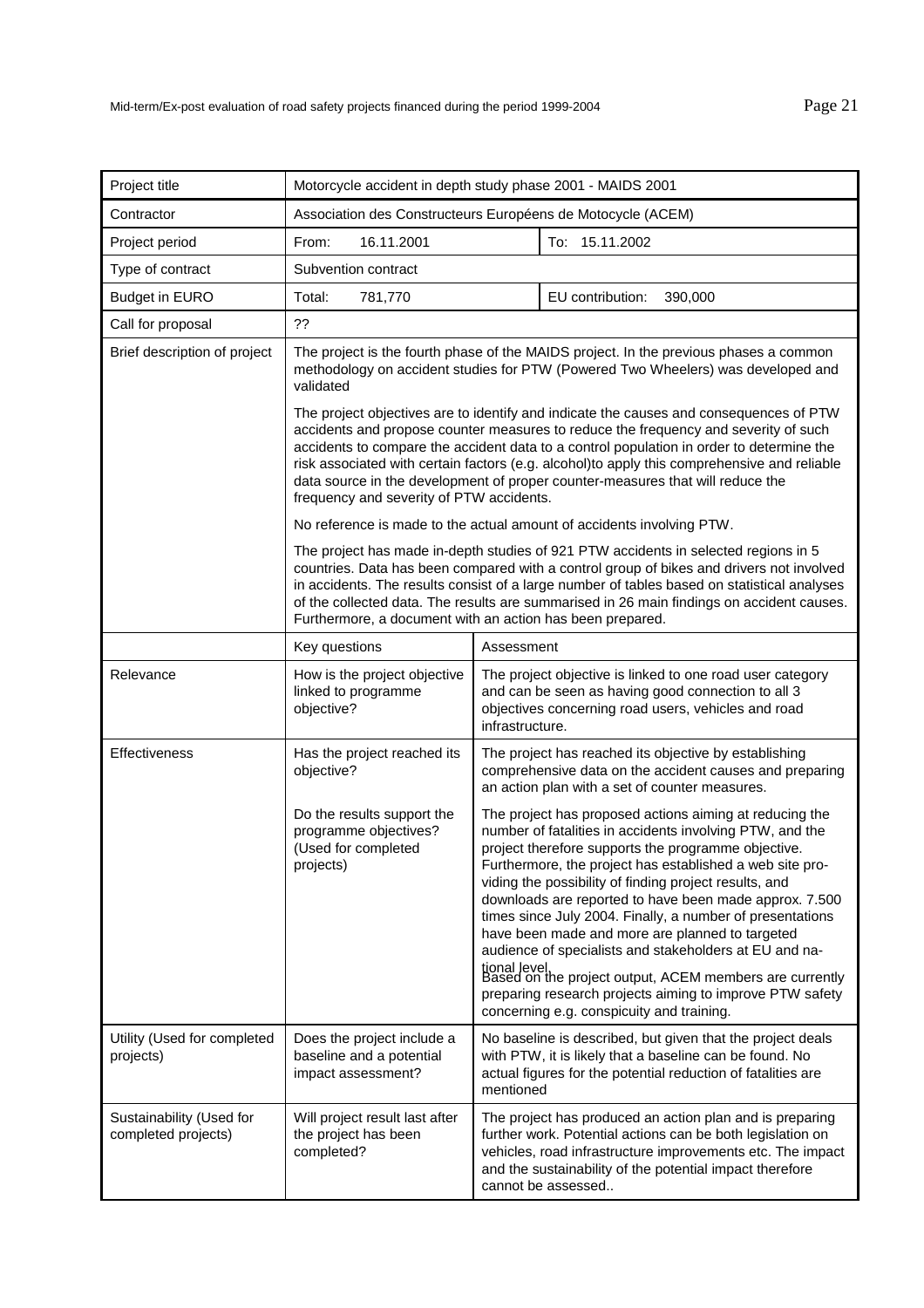- MAIDS Final report 1.2 (no date on the document)
- ACEM, a Plan for Action (leaflet prepared by the end of 2004)
- Comments received by e-mail from Jacques Compagne, ACEM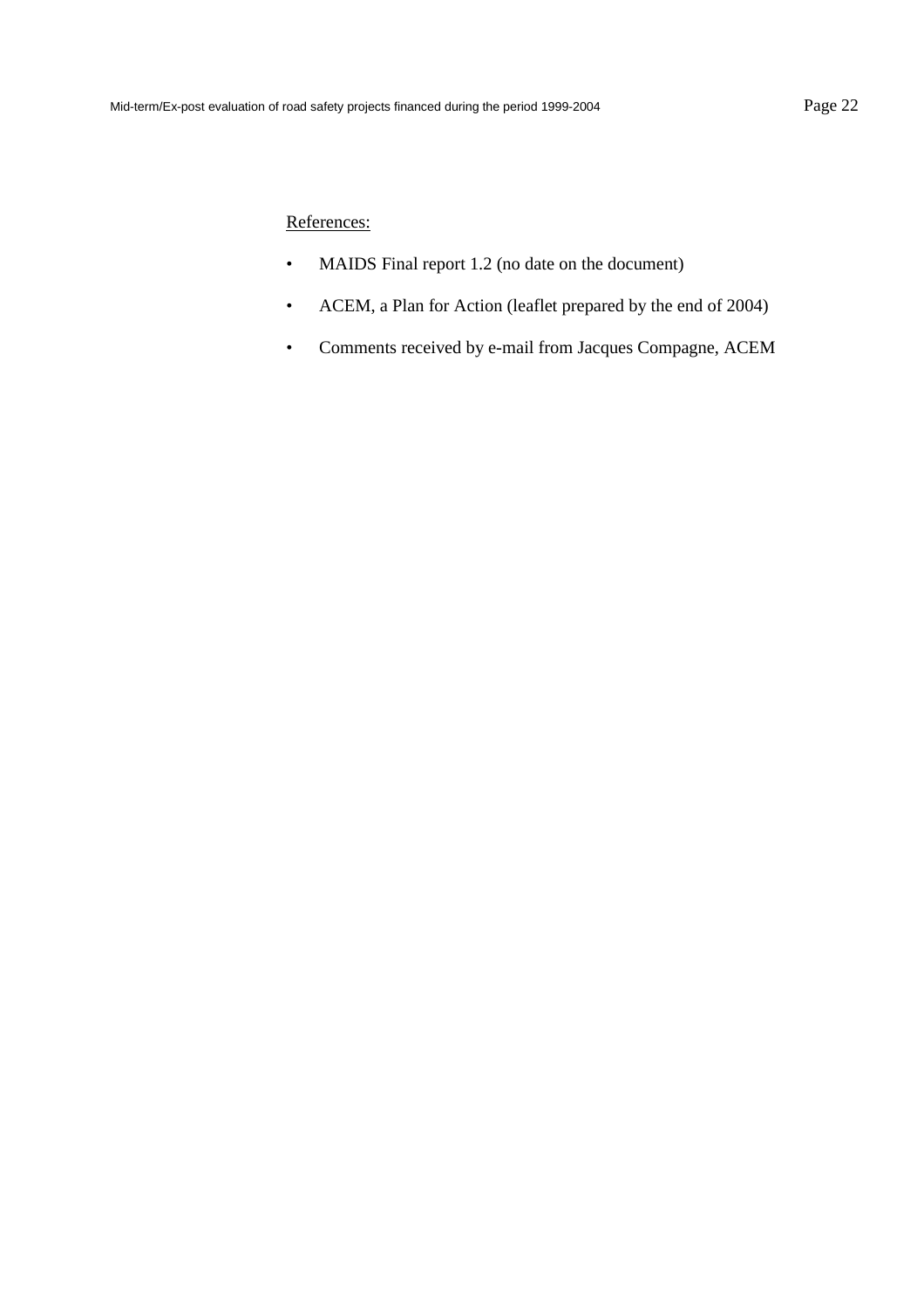| Project title                                   | A practical study of the medical examination for driving licence holders in four EU<br>member states - MEDRIL                                                                                                                                                                                                                                                                                                                                                                                                                                                                                                                                                                                                                                                                    |                                                                                                                                                                                                                                                                                                                                      |  |
|-------------------------------------------------|----------------------------------------------------------------------------------------------------------------------------------------------------------------------------------------------------------------------------------------------------------------------------------------------------------------------------------------------------------------------------------------------------------------------------------------------------------------------------------------------------------------------------------------------------------------------------------------------------------------------------------------------------------------------------------------------------------------------------------------------------------------------------------|--------------------------------------------------------------------------------------------------------------------------------------------------------------------------------------------------------------------------------------------------------------------------------------------------------------------------------------|--|
| Contractor                                      | International Commission for Driver Testing (CIECA)                                                                                                                                                                                                                                                                                                                                                                                                                                                                                                                                                                                                                                                                                                                              |                                                                                                                                                                                                                                                                                                                                      |  |
| Project period                                  | From:<br>01.03.2004                                                                                                                                                                                                                                                                                                                                                                                                                                                                                                                                                                                                                                                                                                                                                              | To: 28.02.2006                                                                                                                                                                                                                                                                                                                       |  |
| Type of contract                                | Subvention contract                                                                                                                                                                                                                                                                                                                                                                                                                                                                                                                                                                                                                                                                                                                                                              |                                                                                                                                                                                                                                                                                                                                      |  |
| <b>Budget in EURO</b>                           | Total:<br>552,000                                                                                                                                                                                                                                                                                                                                                                                                                                                                                                                                                                                                                                                                                                                                                                | EU contribution:<br>276,000                                                                                                                                                                                                                                                                                                          |  |
| Call for proposal                               | DG TREN/SUB/01-2003                                                                                                                                                                                                                                                                                                                                                                                                                                                                                                                                                                                                                                                                                                                                                              |                                                                                                                                                                                                                                                                                                                                      |  |
| Brief description of project                    | The project objective is to give recommendations to the European Commission on a<br>procedure and a periodicity of medical examinations for driving license holders of a group<br>1 license, based on an evaluation of such examination in 4 countries.                                                                                                                                                                                                                                                                                                                                                                                                                                                                                                                          |                                                                                                                                                                                                                                                                                                                                      |  |
|                                                 | The project will include inventory of practices in Finland, Luxembourg, Spain and the<br>Netherlands; development and testing of a uniform protocol for medical examination and<br>training of in total 275 medical doctors to work with the form; execution of a medical<br>examination with the developed form with 10.000 driving licence holders, geographically<br>spread over the countries, and over different age groups (where applicable); statistical<br>analysis of the data from the protocol forms, and finally a workshop to discuss the results<br>of the project and to reach recommendations on the contents and the periodicity of the<br>medical examinations. A further workshop will be held to discuss on-road testing for<br>"borderline" medical cases. |                                                                                                                                                                                                                                                                                                                                      |  |
|                                                 | The results are expected to be an inventory of current practices in the 4 involved<br>countries: a standardised protocol form for medical examinations; statistical analysis of<br>which functional diseases are found with driving license holders of a group 1 driving<br>license, and recommendations to the European Commission on the contents and the<br>periodicity of the medical examination. The actual size of the target group (drivers with<br>functional diseases involved in accidents) is not mentioned. The findings are expected to<br>be discussed at workshops with relevant parties.                                                                                                                                                                        |                                                                                                                                                                                                                                                                                                                                      |  |
|                                                 | Key questions                                                                                                                                                                                                                                                                                                                                                                                                                                                                                                                                                                                                                                                                                                                                                                    | Assessment                                                                                                                                                                                                                                                                                                                           |  |
| Relevance                                       | How is the project objective<br>linked to programme<br>objective?                                                                                                                                                                                                                                                                                                                                                                                                                                                                                                                                                                                                                                                                                                                | The project has some connection with the programme<br>objective of improving road users' behaviour by considering<br>the frequency of medical problems in the driving<br>population, recommending methods and periodicity for<br>medically testing drivers, and in this way improving driver<br>licensing, examination and training. |  |
| Effectiveness                                   | Has the project reached its<br>objective?                                                                                                                                                                                                                                                                                                                                                                                                                                                                                                                                                                                                                                                                                                                                        | No project results are available yet for the evaluation.                                                                                                                                                                                                                                                                             |  |
|                                                 | Do the results support the<br>programme objectives?<br>(Used for completed<br>projects)                                                                                                                                                                                                                                                                                                                                                                                                                                                                                                                                                                                                                                                                                          |                                                                                                                                                                                                                                                                                                                                      |  |
| Utility (Used for completed<br>projects)        | Does the project include a<br>baseline and a potential<br>impact assessment?                                                                                                                                                                                                                                                                                                                                                                                                                                                                                                                                                                                                                                                                                                     |                                                                                                                                                                                                                                                                                                                                      |  |
| Sustainability (Used for<br>completed projects) | Will project result last after<br>the project has been<br>completed?                                                                                                                                                                                                                                                                                                                                                                                                                                                                                                                                                                                                                                                                                                             |                                                                                                                                                                                                                                                                                                                                      |  |

- MEDRIL Technical annex v2, delivered by DG TREN
- Comments received by e-mail from Nick Sanders, CIECA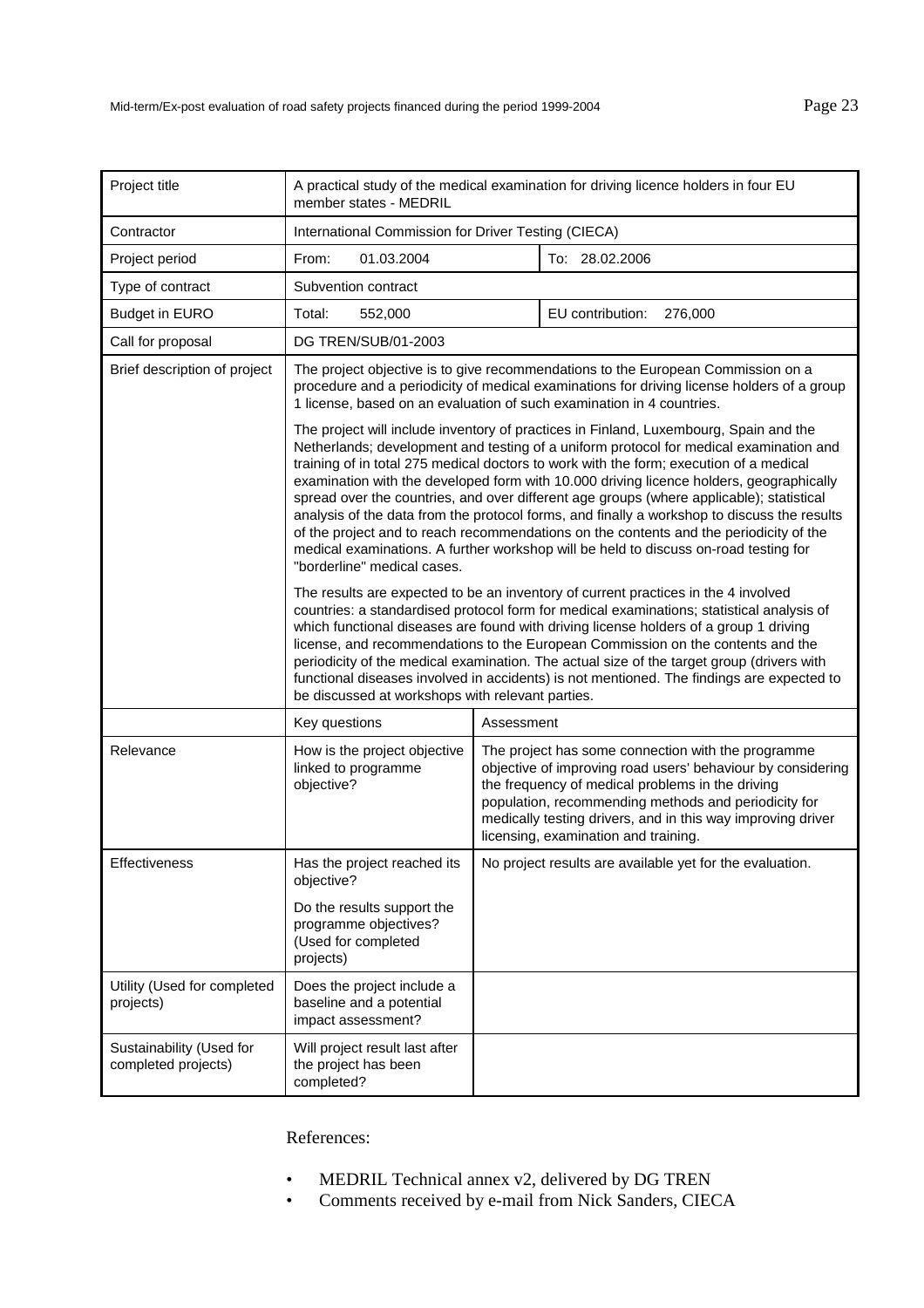| Project title                                                                          | New programme for the assessment of child seats - NPACS                                                                                                                                                                                                                                                                                                                                                                                                                                                                                                                                                                                                                                                          |                                                                                                                                                                       |                                                                                         |
|----------------------------------------------------------------------------------------|------------------------------------------------------------------------------------------------------------------------------------------------------------------------------------------------------------------------------------------------------------------------------------------------------------------------------------------------------------------------------------------------------------------------------------------------------------------------------------------------------------------------------------------------------------------------------------------------------------------------------------------------------------------------------------------------------------------|-----------------------------------------------------------------------------------------------------------------------------------------------------------------------|-----------------------------------------------------------------------------------------|
| Contractor                                                                             | ÖAMTC - Ôsterreichische Automobil-, Motorrad- und Touring Club                                                                                                                                                                                                                                                                                                                                                                                                                                                                                                                                                                                                                                                   |                                                                                                                                                                       |                                                                                         |
| Project period                                                                         | From:<br>22.12.2003                                                                                                                                                                                                                                                                                                                                                                                                                                                                                                                                                                                                                                                                                              |                                                                                                                                                                       | To: 21.12.2005                                                                          |
| Type of contract                                                                       | Subvention contract                                                                                                                                                                                                                                                                                                                                                                                                                                                                                                                                                                                                                                                                                              |                                                                                                                                                                       |                                                                                         |
| <b>Budget in EURO</b>                                                                  | Total:<br>2,243,527                                                                                                                                                                                                                                                                                                                                                                                                                                                                                                                                                                                                                                                                                              |                                                                                                                                                                       | EU contribution:<br>600,000                                                             |
| Call for proposal                                                                      | DG TREN/SUB/01-2003                                                                                                                                                                                                                                                                                                                                                                                                                                                                                                                                                                                                                                                                                              |                                                                                                                                                                       |                                                                                         |
| Brief description of project                                                           | The project objectives are to provide guidance to consumers on the relative protection<br>afforded by universal child restraint systems, through reliable methods of dynamic testing;<br>assessment of their ease of use, and regular European evaluation of the performance of<br>theses products.                                                                                                                                                                                                                                                                                                                                                                                                              |                                                                                                                                                                       |                                                                                         |
|                                                                                        | supported by EU started in 2004.                                                                                                                                                                                                                                                                                                                                                                                                                                                                                                                                                                                                                                                                                 |                                                                                                                                                                       | NPACS is initiated by a number of partners and started in 2003. The part of NPACS       |
|                                                                                        | The expected activities are : an accident analysis of accidents with children involved,<br>based on reviews of existing statistics; assessment and further development of test<br>methods for child restraint systems through actual tests, desk studies etc; development of<br>a rating system for child restraint systems and creation of a NPACS information web site<br>aiming at giving the public access to information on tests of child restraint systems.                                                                                                                                                                                                                                               |                                                                                                                                                                       |                                                                                         |
|                                                                                        | At the time of evaluation, no specific results had been achieved yet. The anticipated<br>results are mainly agreement on a harmonised test procedure for child restraint systems,<br>available test results for such systems and dissemination to the public of the results<br>through a web site. A quantification of the potential target group (serious injuries with<br>children occupants in cars) is not mentioned, but references are made to international<br>research and experience showing that "The effect of child restraints over and above the<br>use of adult safety belts in reducing serious injuries is around 90% for rearward facing<br>systems and around 60% for forward facing systems". |                                                                                                                                                                       |                                                                                         |
|                                                                                        | Key questions                                                                                                                                                                                                                                                                                                                                                                                                                                                                                                                                                                                                                                                                                                    | Assessment                                                                                                                                                            |                                                                                         |
| Relevance                                                                              | How is the project objective<br>linked to programme<br>objective?                                                                                                                                                                                                                                                                                                                                                                                                                                                                                                                                                                                                                                                | The project has a good connection to the objective of<br>making vehicles safer by delivering results to the<br>programme on increasing consumer demand for safe vehi- |                                                                                         |
| Effectiveness                                                                          | Has the project reached its<br>objective?                                                                                                                                                                                                                                                                                                                                                                                                                                                                                                                                                                                                                                                                        | cles.                                                                                                                                                                 | The project is halfway through the research phase and has<br>not yet delivered results. |
| The findings are expected<br>to be discussed at<br>workshops with relevant<br>parties. | The findings are expected<br>to be discussed at<br>workshops with relevant<br>parties.                                                                                                                                                                                                                                                                                                                                                                                                                                                                                                                                                                                                                           |                                                                                                                                                                       |                                                                                         |
| The findings are expected<br>to be discussed at<br>workshops with relevant<br>parties. | The findings are expected<br>to be discussed at<br>workshops with relevant<br>parties.                                                                                                                                                                                                                                                                                                                                                                                                                                                                                                                                                                                                                           |                                                                                                                                                                       |                                                                                         |
| The findings are expected<br>to be discussed at<br>workshops with relevant<br>parties. | The findings are expected<br>to be discussed at<br>workshops with relevant<br>parties.                                                                                                                                                                                                                                                                                                                                                                                                                                                                                                                                                                                                                           |                                                                                                                                                                       |                                                                                         |

• WD FC 5d-030505 Final working agreement, 5 May 2003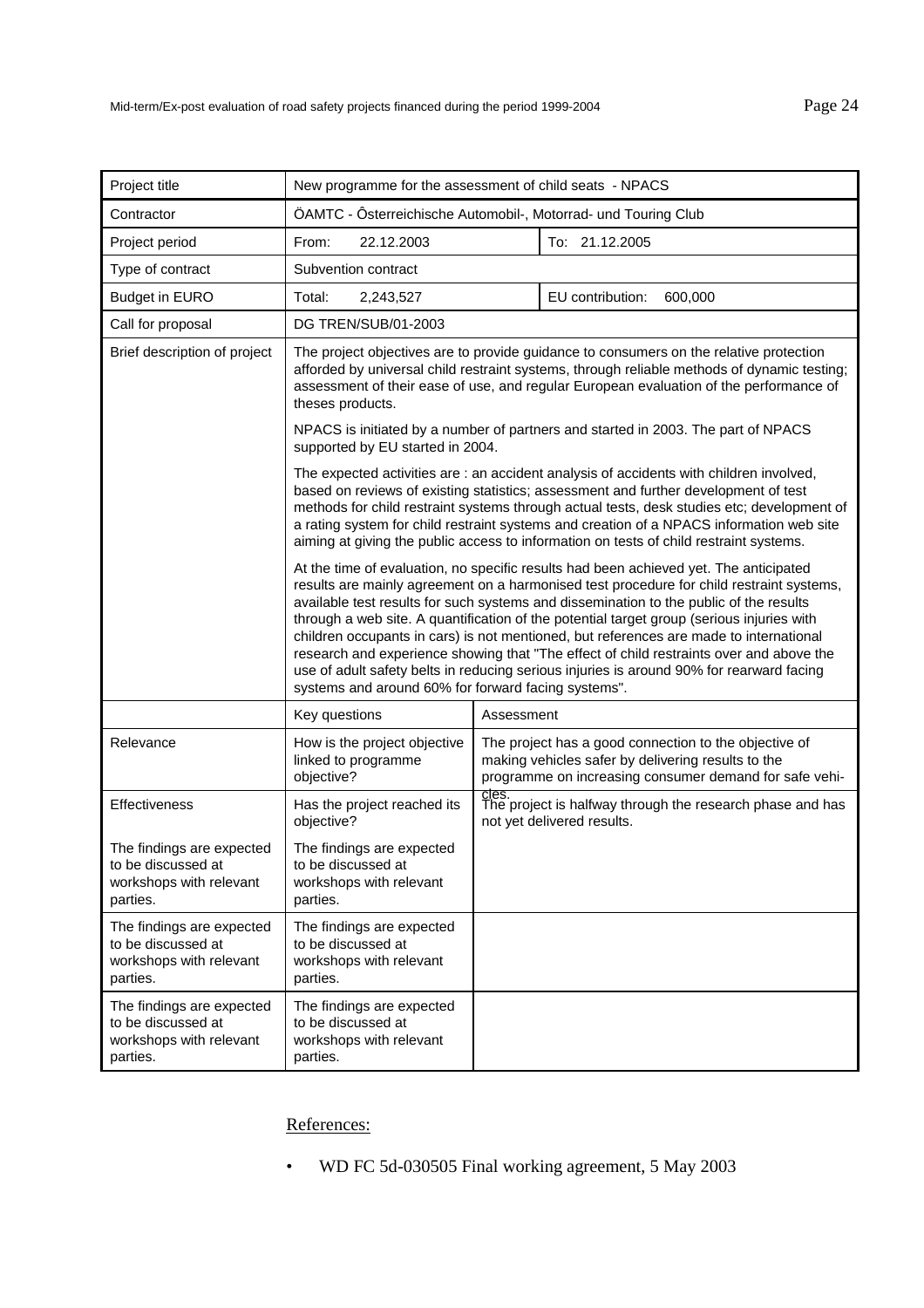- A word document with the title "NPACS Subvention Proposal", 3 June 2003, (the description of activities is not very clear and can only be seen as indicative)
- NPACS Subvention Proposal (no date)
- Comments received from Eva Maria Kerschl, ÖAMTC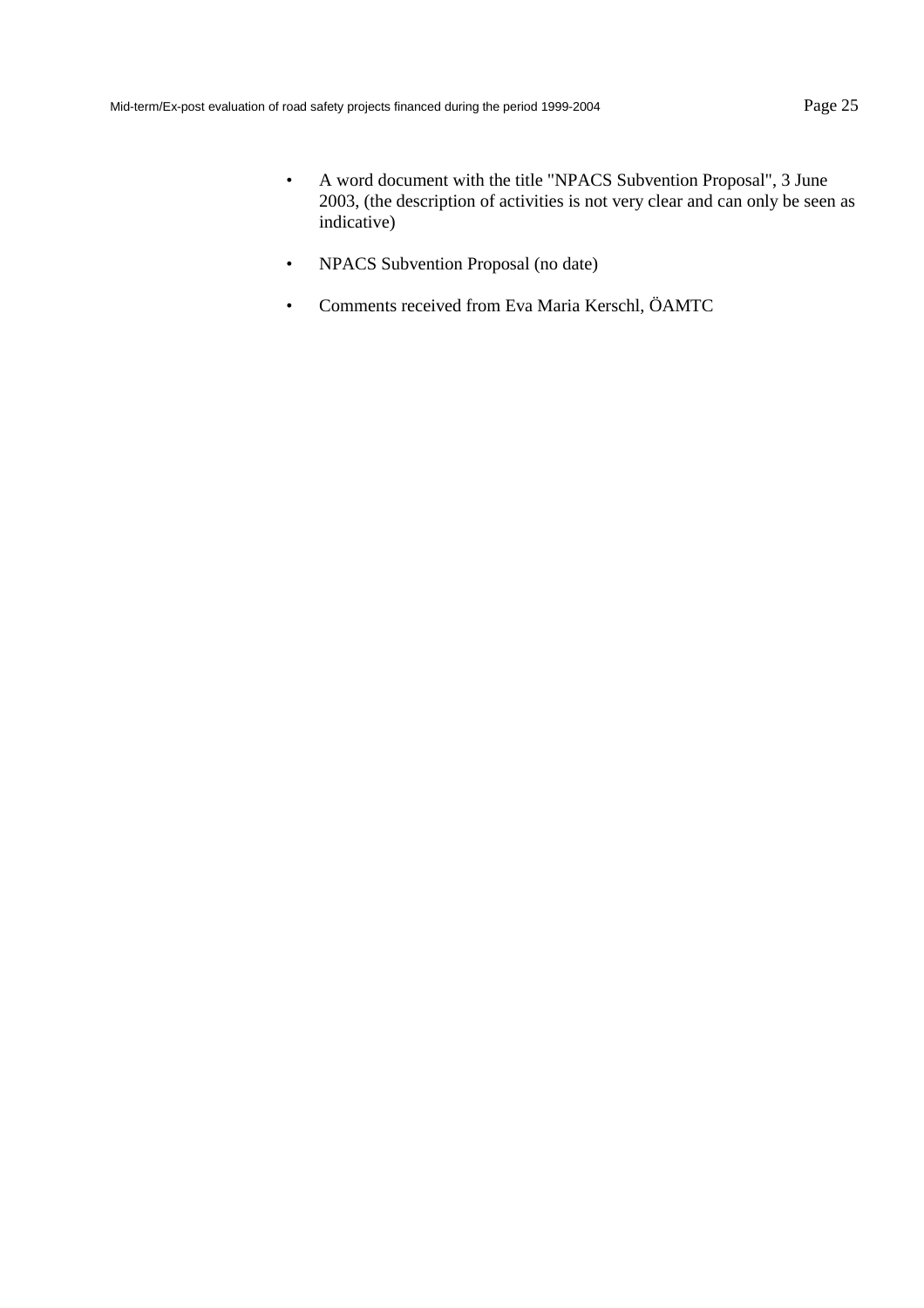| Project title                                   | Pan-European co-ordinated accident and injury databases - PENDANT                                                                                                                                                                                                                                                                                                                                                                                                                                                                                                                                          |                                                                                                                                                                                                                                                                                                                                                           |  |
|-------------------------------------------------|------------------------------------------------------------------------------------------------------------------------------------------------------------------------------------------------------------------------------------------------------------------------------------------------------------------------------------------------------------------------------------------------------------------------------------------------------------------------------------------------------------------------------------------------------------------------------------------------------------|-----------------------------------------------------------------------------------------------------------------------------------------------------------------------------------------------------------------------------------------------------------------------------------------------------------------------------------------------------------|--|
| Contractor                                      | Loughborough University Vehicle Safety Research Centre                                                                                                                                                                                                                                                                                                                                                                                                                                                                                                                                                     |                                                                                                                                                                                                                                                                                                                                                           |  |
| Project period                                  | From:<br>01.01.2003                                                                                                                                                                                                                                                                                                                                                                                                                                                                                                                                                                                        | To: 31.12.2005                                                                                                                                                                                                                                                                                                                                            |  |
| Type of contract                                | <b>RTD Contract</b>                                                                                                                                                                                                                                                                                                                                                                                                                                                                                                                                                                                        |                                                                                                                                                                                                                                                                                                                                                           |  |
| <b>Budget in EURO</b>                           | Total:<br>3,264,242                                                                                                                                                                                                                                                                                                                                                                                                                                                                                                                                                                                        | EU contribution:<br>3,106,861                                                                                                                                                                                                                                                                                                                             |  |
| Call for proposal                               | 5 <sup>th</sup> RTD Framework Programme                                                                                                                                                                                                                                                                                                                                                                                                                                                                                                                                                                    |                                                                                                                                                                                                                                                                                                                                                           |  |
| Brief description of project                    | vehicle and road safety policy making.                                                                                                                                                                                                                                                                                                                                                                                                                                                                                                                                                                     | The purpose of the project is to provide new levels of crash and injury data to support EU                                                                                                                                                                                                                                                                |  |
|                                                 |                                                                                                                                                                                                                                                                                                                                                                                                                                                                                                                                                                                                            | Two data systems will be developed. The first will be based on data collected in 8<br>countries, and will contain in-depth crash and injury data relating to over 1100 injured car<br>occupants and pedestrians. The second information system will utilise hospital injury data<br>relating to all road user types that already exist in 3 EU countries. |  |
|                                                 | There will be a qualitative and quantitative level of co-ordination between CARE and the<br>two new data systems; CARE will provide a low level of detail (approx. 40 fields) of the<br>accident circumstances for every EU injury accident. The hospital data will give a medium<br>level of detail on injuries for selected samples involving large numbers of all types of road<br>users. The in-depth data will be able to explain the causation mechanisms of injuries of<br>car occupants and pedestrians with a high level of detail (over 400 fields), relating directly<br>to vehicle regulation. |                                                                                                                                                                                                                                                                                                                                                           |  |
|                                                 | The project is ongoing.                                                                                                                                                                                                                                                                                                                                                                                                                                                                                                                                                                                    |                                                                                                                                                                                                                                                                                                                                                           |  |
|                                                 | Key questions                                                                                                                                                                                                                                                                                                                                                                                                                                                                                                                                                                                              | Assessment                                                                                                                                                                                                                                                                                                                                                |  |
| Relevance                                       | How is the project objective<br>linked to programme<br>objective?                                                                                                                                                                                                                                                                                                                                                                                                                                                                                                                                          | There is a good connection between the project objectives<br>and the 3 programme objectives. The project is indirectly<br>linked to much of the programme by giving the potential for<br>necessary supporting background information.                                                                                                                     |  |
| <b>Effectiveness</b>                            | Has the project reached its<br>objective?                                                                                                                                                                                                                                                                                                                                                                                                                                                                                                                                                                  | The project has not finished yet. According to the mid-term<br>review the project (almost) follows the plan.                                                                                                                                                                                                                                              |  |
|                                                 | Do the results support the<br>programme objectives?<br>(Used for completed<br>projects)                                                                                                                                                                                                                                                                                                                                                                                                                                                                                                                    |                                                                                                                                                                                                                                                                                                                                                           |  |
| Utility (Used for completed<br>projects)        | Does the project include a<br>baseline and a potential<br>impact assessment?                                                                                                                                                                                                                                                                                                                                                                                                                                                                                                                               | ÷,                                                                                                                                                                                                                                                                                                                                                        |  |
| Sustainability (Used for<br>completed projects) | Will project result last after<br>the project has been<br>completed?                                                                                                                                                                                                                                                                                                                                                                                                                                                                                                                                       | ÷,                                                                                                                                                                                                                                                                                                                                                        |  |

- Contract for Accompanying Measures: Annex 1 Description of work
- Comments received from Pete Thomas, Loughborough University Vehicle Safety Research Centre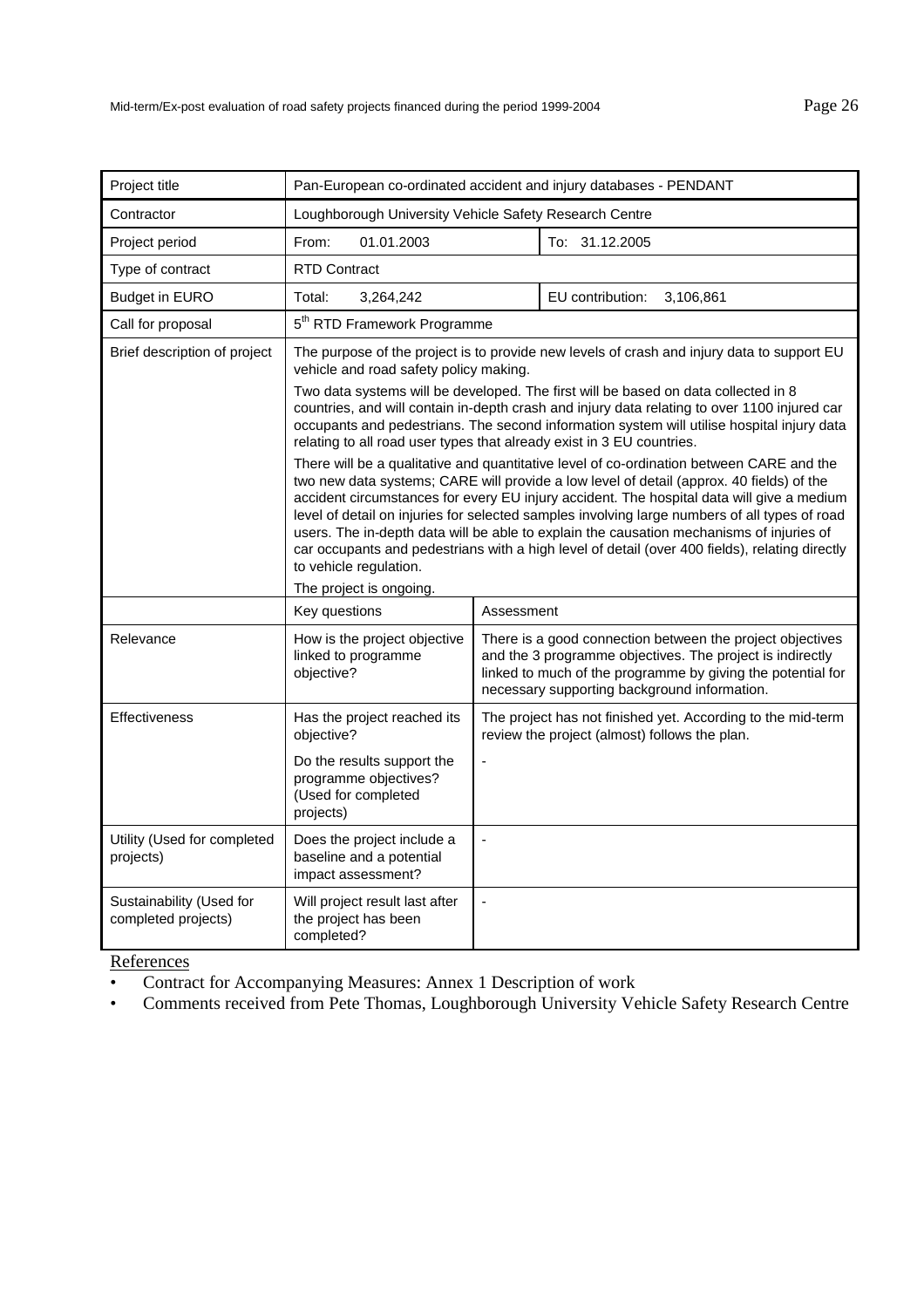| Project title                                   | Project for research on speed adaptation policies on European roads - PROSPER                                                                                                                                                                                                                                                                                                                                                                                                                                                                                                                                                                                                                                                                                             |            |                                                                                                                                                                                                                                                                                                                                                                                                                                                                 |  |
|-------------------------------------------------|---------------------------------------------------------------------------------------------------------------------------------------------------------------------------------------------------------------------------------------------------------------------------------------------------------------------------------------------------------------------------------------------------------------------------------------------------------------------------------------------------------------------------------------------------------------------------------------------------------------------------------------------------------------------------------------------------------------------------------------------------------------------------|------------|-----------------------------------------------------------------------------------------------------------------------------------------------------------------------------------------------------------------------------------------------------------------------------------------------------------------------------------------------------------------------------------------------------------------------------------------------------------------|--|
| Contractor                                      | Vägverket - Swedish National Road Administration                                                                                                                                                                                                                                                                                                                                                                                                                                                                                                                                                                                                                                                                                                                          |            |                                                                                                                                                                                                                                                                                                                                                                                                                                                                 |  |
| Project period                                  | From:<br>16.12.2002                                                                                                                                                                                                                                                                                                                                                                                                                                                                                                                                                                                                                                                                                                                                                       |            | To: 15.12.2005                                                                                                                                                                                                                                                                                                                                                                                                                                                  |  |
| Type of contract                                | <b>RTD Contract</b>                                                                                                                                                                                                                                                                                                                                                                                                                                                                                                                                                                                                                                                                                                                                                       |            |                                                                                                                                                                                                                                                                                                                                                                                                                                                                 |  |
| <b>Budget in EURO</b>                           | Total:<br>3,234,655                                                                                                                                                                                                                                                                                                                                                                                                                                                                                                                                                                                                                                                                                                                                                       |            | EU contribution:<br>1,841,767                                                                                                                                                                                                                                                                                                                                                                                                                                   |  |
| Call for proposal                               | 5 <sup>th</sup> RTD Framework Programme                                                                                                                                                                                                                                                                                                                                                                                                                                                                                                                                                                                                                                                                                                                                   |            |                                                                                                                                                                                                                                                                                                                                                                                                                                                                 |  |
| Brief description of project                    | The project objectives are to evaluate the efficiency of road speed management methods<br>based on information technology (ISA) in comparison with traditional physical means: to<br>investigate road users' reactions to such developments and to recommend suitable<br>strategies for implementation of such methods. The background for the project is<br>described as being that inappropriate speed is a major cause of accidents.                                                                                                                                                                                                                                                                                                                                   |            |                                                                                                                                                                                                                                                                                                                                                                                                                                                                 |  |
|                                                 | The main project result is described as being the assessment of the potential effect of ISA<br>road speed management methods in relation to traditional methods, and a thorough<br>analysis of possible and suitable implementation strategies for different road speed<br>management methods. The results will be designed as proposed actions for each group<br>of identified stakeholders in road speed management and will concentrate on a short term<br>perspective of 2 to 5 years. The project does not describe in figures the potential target<br>group causing accidents due to in-appropriate speed, but it is described that young<br>people, aged 15 to 24, are most at risk, with a fatality rate 50-90% higher than that of the<br>population as a whole. |            |                                                                                                                                                                                                                                                                                                                                                                                                                                                                 |  |
|                                                 | The project will include an analysis of the potential effect of ISA on European roads by<br>using CARE data. The costs are described as being difficult to estimate, due to the<br>innovative character. The costs will be substantial in the short term in comparison with the<br>benefits, due to necessary investments and trial studies                                                                                                                                                                                                                                                                                                                                                                                                                               |            |                                                                                                                                                                                                                                                                                                                                                                                                                                                                 |  |
|                                                 | Key questions                                                                                                                                                                                                                                                                                                                                                                                                                                                                                                                                                                                                                                                                                                                                                             | Assessment |                                                                                                                                                                                                                                                                                                                                                                                                                                                                 |  |
| Relevance                                       | How is the project objective<br>linked to programme<br>objective?                                                                                                                                                                                                                                                                                                                                                                                                                                                                                                                                                                                                                                                                                                         |            | The project objective can be described as having some<br>connection to the programme objectives on road user<br>behaviour, vehicles and road infrastructure. The use of ISA<br>can be seen as a contribution to the programme on<br>improved compliance with basic road safety rules,<br>improvement of active safety through legislation and<br>technical innovations, and on the output of gaining<br>improved knowledge on safety impact of intelligent road |  |
| Effectiveness                                   | Has the project reached its<br>objective?                                                                                                                                                                                                                                                                                                                                                                                                                                                                                                                                                                                                                                                                                                                                 | concepts.  | The project has not yet produced results.                                                                                                                                                                                                                                                                                                                                                                                                                       |  |
|                                                 | Do the results support the<br>programme objectives?<br>(Used for completed<br>projects)                                                                                                                                                                                                                                                                                                                                                                                                                                                                                                                                                                                                                                                                                   |            |                                                                                                                                                                                                                                                                                                                                                                                                                                                                 |  |
| Utility (Used for completed<br>projects)        | Does the project include a<br>baseline and a potential<br>impact assessment?                                                                                                                                                                                                                                                                                                                                                                                                                                                                                                                                                                                                                                                                                              |            |                                                                                                                                                                                                                                                                                                                                                                                                                                                                 |  |
| Sustainability (Used for<br>completed projects) | Will project result last after<br>the project has been<br>completed?                                                                                                                                                                                                                                                                                                                                                                                                                                                                                                                                                                                                                                                                                                      |            |                                                                                                                                                                                                                                                                                                                                                                                                                                                                 |  |

• Mid term review 23 November 2004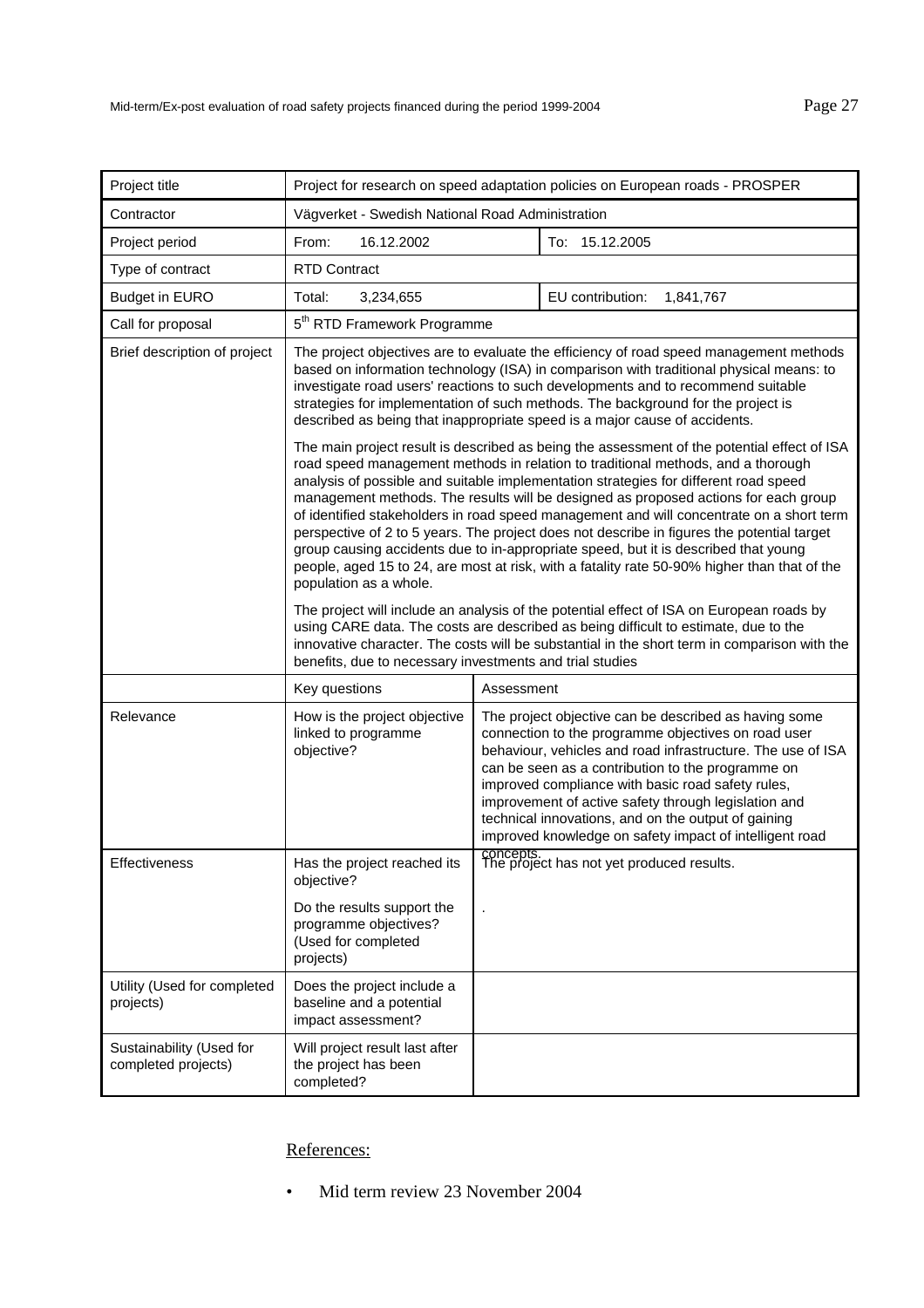- Contract for Accompanying Measures: Annex 1 Description of work, 2 September 2002
- http://www.rwsavv.nl/servlet/page?\_pageid=121&\_dad=portal30&\_schema=PORTAL30 &p\_folder\_id=7737 (project web site)
- Comments received by Jonas Sundberg, Swedish National Road Administration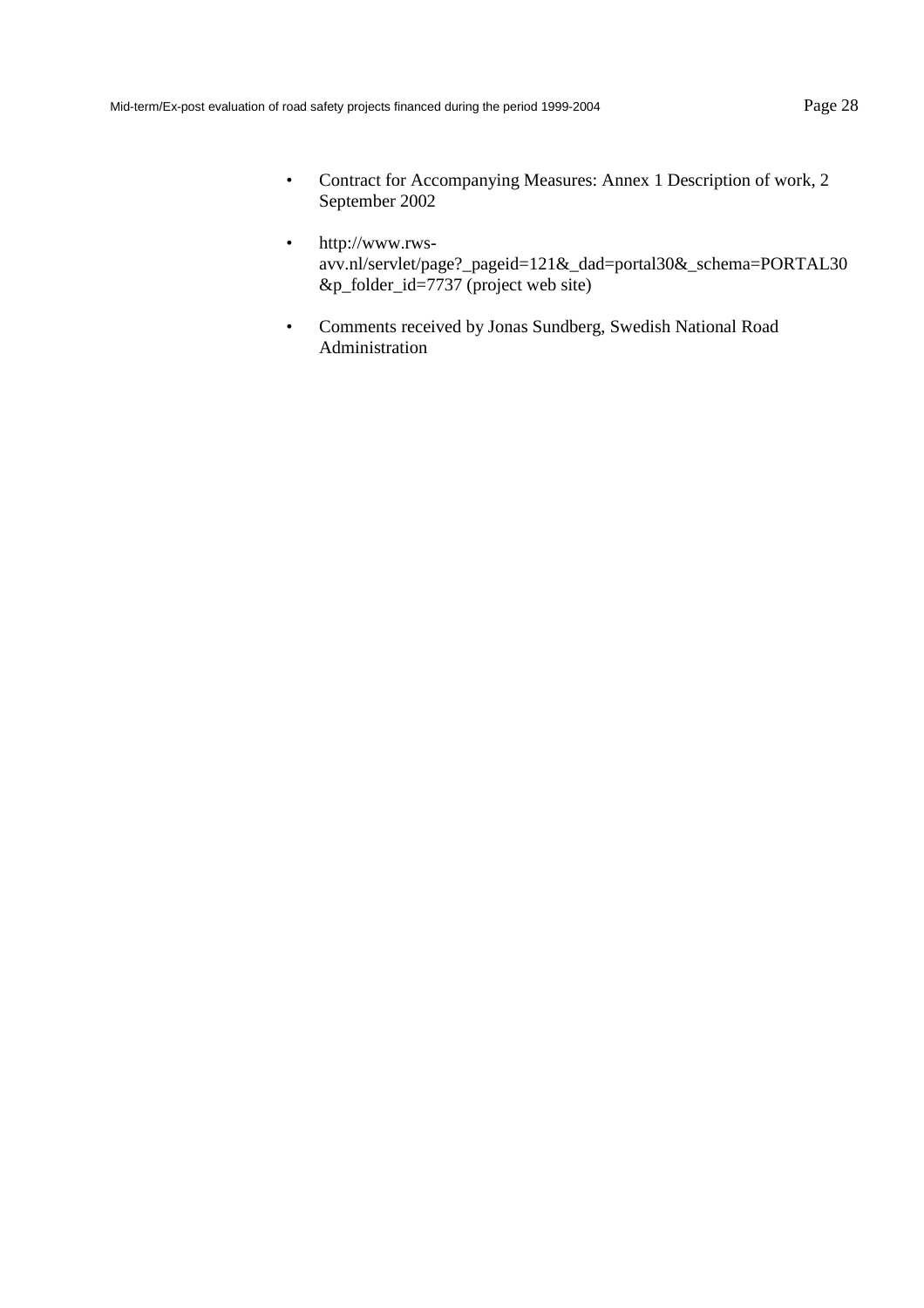| Project title                                   | Roadside infrastructure for safer European roads - RISER                                                                                                                                                                                                                                                                                                |  |                                                                                                                                                                                     |
|-------------------------------------------------|---------------------------------------------------------------------------------------------------------------------------------------------------------------------------------------------------------------------------------------------------------------------------------------------------------------------------------------------------------|--|-------------------------------------------------------------------------------------------------------------------------------------------------------------------------------------|
| Contractor                                      | <b>Chalmers University of Technology</b>                                                                                                                                                                                                                                                                                                                |  |                                                                                                                                                                                     |
| Project period                                  | 21.12.2002<br>From:                                                                                                                                                                                                                                                                                                                                     |  | To: 20.12.2005                                                                                                                                                                      |
| Type of contract                                | <b>RTD Contract</b>                                                                                                                                                                                                                                                                                                                                     |  |                                                                                                                                                                                     |
| <b>Budget in EURO</b>                           | Total:<br>2,828,476                                                                                                                                                                                                                                                                                                                                     |  | EU contribution:<br>1,955,437                                                                                                                                                       |
| Call for proposal                               | 5 <sup>th</sup> RTD Framework Programme                                                                                                                                                                                                                                                                                                                 |  |                                                                                                                                                                                     |
| Brief description of project                    |                                                                                                                                                                                                                                                                                                                                                         |  | RISER is a research project aiming at delivering practical guidelines for roadside design<br>and maintenance, in order to improve the safety performance of future roadside design. |
|                                                 | The project includes an accident analysis, a mapping of the performance of infrastructure<br>including reconstruction of accidents, identification of counter-measures and analyses of<br>crash tests, development of design, redesign and maintenance guidelines, as well as<br>dissemination including workshops and the establishment of a web site. |  |                                                                                                                                                                                     |
|                                                 | Key questions<br>Assessment                                                                                                                                                                                                                                                                                                                             |  |                                                                                                                                                                                     |
| Relevance                                       | How is the project objective<br>The project has a good connection to the programme<br>linked to programme<br>as an integrated part of the output to establish good prac-<br>objective?<br>tice guidelines for infrastructure safety.                                                                                                                    |  | objective of improving road infrastructure, and can be seen                                                                                                                         |
| Effectiveness                                   | Has the project reached its<br>objective?                                                                                                                                                                                                                                                                                                               |  | It is still too early to assess the effectiveness of the project.                                                                                                                   |
|                                                 | Do the results support the<br>programme objectives?<br>(Used for completed<br>projects)                                                                                                                                                                                                                                                                 |  |                                                                                                                                                                                     |
| Utility (Used for completed<br>projects)        | Does the project include a<br>baseline and a potential<br>impact assessment?                                                                                                                                                                                                                                                                            |  |                                                                                                                                                                                     |
| Sustainability (Used for<br>completed projects) | Will project result last after<br>the project has been<br>completed?                                                                                                                                                                                                                                                                                    |  |                                                                                                                                                                                     |

• Annex 1 for contract for RISER, dated 14 May 2002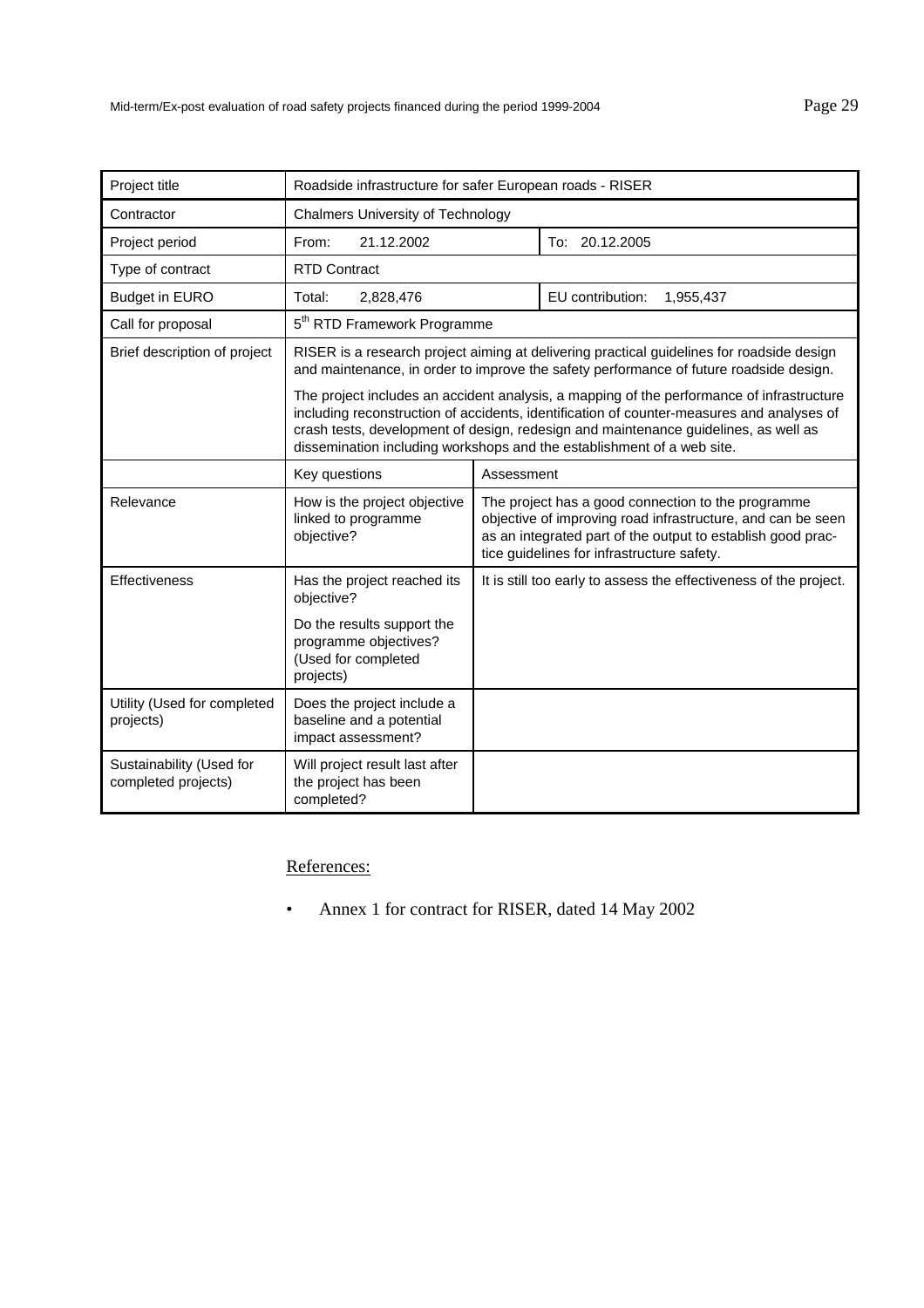| Project title                                   | Inventory and compiling of a European "good practices" guide on road safety education<br>targeted at young people (children & teenagers) - ROSE 25                               |                                                                                                                                                                                                                                                                                                                                                                                                                                                                                                                                                                                                                                                                                  |                                                                                                                                                                            |  |
|-------------------------------------------------|----------------------------------------------------------------------------------------------------------------------------------------------------------------------------------|----------------------------------------------------------------------------------------------------------------------------------------------------------------------------------------------------------------------------------------------------------------------------------------------------------------------------------------------------------------------------------------------------------------------------------------------------------------------------------------------------------------------------------------------------------------------------------------------------------------------------------------------------------------------------------|----------------------------------------------------------------------------------------------------------------------------------------------------------------------------|--|
| Contractor                                      | KfV - Kuratorium für Verkehrssicherheit                                                                                                                                          |                                                                                                                                                                                                                                                                                                                                                                                                                                                                                                                                                                                                                                                                                  |                                                                                                                                                                            |  |
| Project period                                  | 29.12.2003<br>From:                                                                                                                                                              |                                                                                                                                                                                                                                                                                                                                                                                                                                                                                                                                                                                                                                                                                  | To: 29.03.2005                                                                                                                                                             |  |
| Type of contract                                | Procurement contract                                                                                                                                                             |                                                                                                                                                                                                                                                                                                                                                                                                                                                                                                                                                                                                                                                                                  |                                                                                                                                                                            |  |
| <b>Budget in EURO</b>                           | 398,871<br>Total:                                                                                                                                                                |                                                                                                                                                                                                                                                                                                                                                                                                                                                                                                                                                                                                                                                                                  | EU contribution:<br>398,871                                                                                                                                                |  |
| Call for<br>proposal/Programme                  | Call for tender                                                                                                                                                                  |                                                                                                                                                                                                                                                                                                                                                                                                                                                                                                                                                                                                                                                                                  |                                                                                                                                                                            |  |
| Brief description of project                    | European guidelines for best practice.                                                                                                                                           |                                                                                                                                                                                                                                                                                                                                                                                                                                                                                                                                                                                                                                                                                  | The main objectives are to collect measures of good practice in road safety education<br>(RSE) for children and teenagers in the member states of EU-25 and to compile     |  |
|                                                 |                                                                                                                                                                                  |                                                                                                                                                                                                                                                                                                                                                                                                                                                                                                                                                                                                                                                                                  | The project has identified and contacted major players on RSE activities in all EU-25<br>countries and collected systematic information by means of questionnaires.        |  |
|                                                 | Based on the collection, recommendations and guidelines are prepared which aim to<br>provide practitioners with useful information on planning and carrying out such activities. |                                                                                                                                                                                                                                                                                                                                                                                                                                                                                                                                                                                                                                                                                  |                                                                                                                                                                            |  |
|                                                 | Key questions<br>Assessment                                                                                                                                                      |                                                                                                                                                                                                                                                                                                                                                                                                                                                                                                                                                                                                                                                                                  |                                                                                                                                                                            |  |
| Relevance                                       | How is the project objective<br>linked to programme<br>objective?                                                                                                                | There is some connection between the project objectives<br>and the programme objective of encouraging road users to<br>improve their behaviour, provided that project results are<br>used to contribute to the programme of improving<br>compliance with basic safety rules. Furthermore, improved<br>driver licensing, examination and training is an issue dealt<br>with indirectly, as interventions for pre-drivers which should<br>prepare adolescents in terms of attitudes for following<br>licensing courses in driving schools are collected as well<br>Similarly, actions for moped drivers which also often<br>include preparatory steps for licensing are collected. |                                                                                                                                                                            |  |
| Effectiveness                                   | Has the project reached its<br>objective?                                                                                                                                        | The project seems to have reached its objectives by<br>preparing guidelines and recommendations                                                                                                                                                                                                                                                                                                                                                                                                                                                                                                                                                                                  |                                                                                                                                                                            |  |
|                                                 | Do the results support the<br>programme objectives?<br>(Used for completed<br>projects)                                                                                          | The project results are likely to support road safety<br>objectives as it puts road safety education of children and<br>teenagers on the agenda.                                                                                                                                                                                                                                                                                                                                                                                                                                                                                                                                 |                                                                                                                                                                            |  |
| Utility (Used for completed<br>projects)        | Does the project include a<br>baseline and a potential<br>impact assessment?                                                                                                     |                                                                                                                                                                                                                                                                                                                                                                                                                                                                                                                                                                                                                                                                                  | The project does not include a baseline, but the target<br>group are accidents with children and teenagers, so a<br>baseline probably can be found.                        |  |
|                                                 |                                                                                                                                                                                  | There is no assessment of the potential impact in the<br>project                                                                                                                                                                                                                                                                                                                                                                                                                                                                                                                                                                                                                 |                                                                                                                                                                            |  |
| Sustainability (Used for<br>completed projects) | Will project result last after<br>the project has been<br>completed?                                                                                                             |                                                                                                                                                                                                                                                                                                                                                                                                                                                                                                                                                                                                                                                                                  | If the results are implemented the guidelines will probably<br>be beneficial for 5-10 years - even though the individual<br>campaigns will only have impacts for 1-3 years |  |

- ROSE 25 Draft Final Report, 31. January 2005
- Comments received by Karin Weber, KfV Kuratorium für Verkehrssicherheit
- Telephone interview with Karin Weber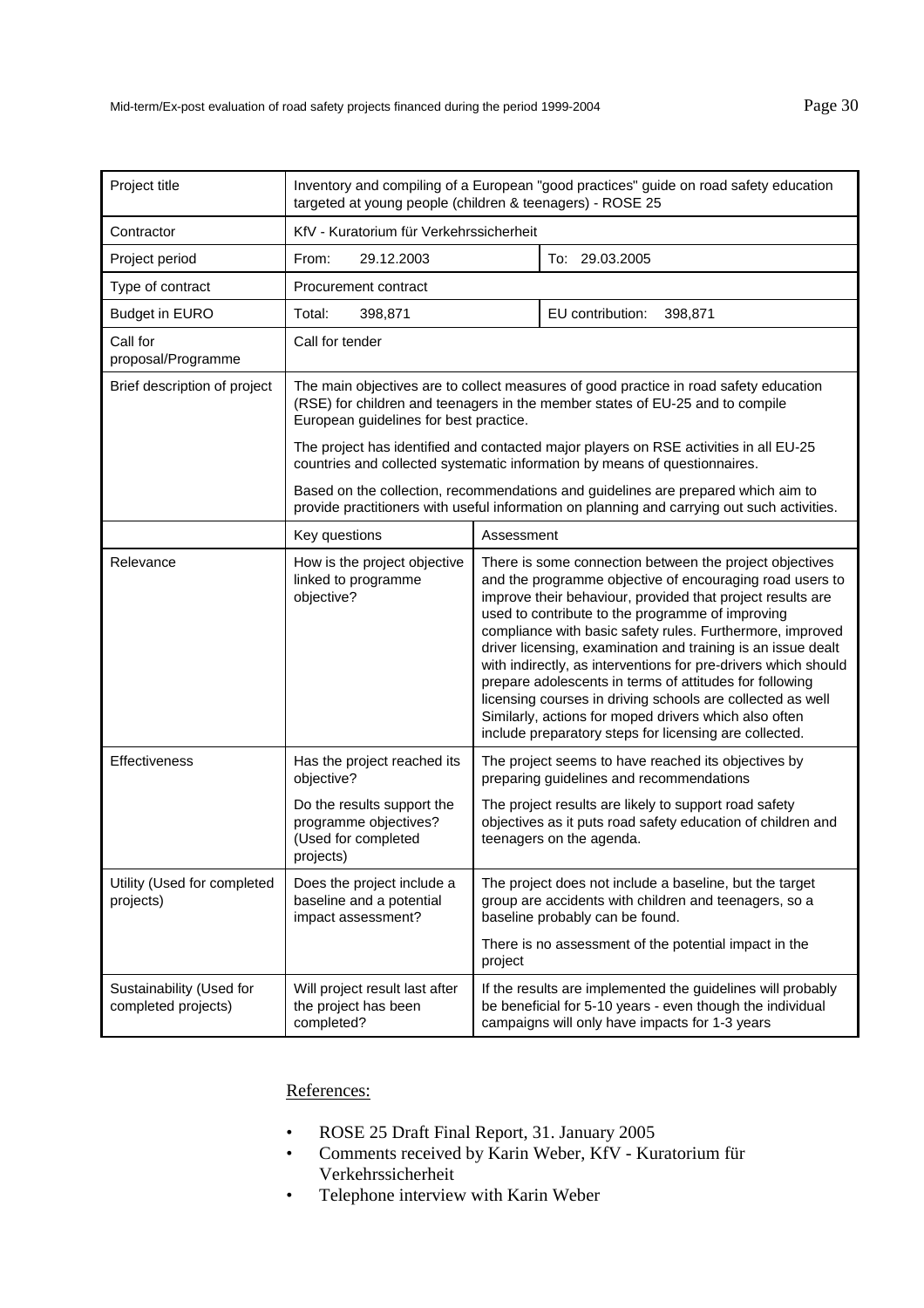| Project title                                   | Quality criteria for the safety assessment of cars based on real-world crashes - SARAC II                                                                                                                                                                                                                                                                                                                 |                                                                                                                                                                                                                                                                                     |  |
|-------------------------------------------------|-----------------------------------------------------------------------------------------------------------------------------------------------------------------------------------------------------------------------------------------------------------------------------------------------------------------------------------------------------------------------------------------------------------|-------------------------------------------------------------------------------------------------------------------------------------------------------------------------------------------------------------------------------------------------------------------------------------|--|
| Contractor                                      | Comité Européen des Assurances                                                                                                                                                                                                                                                                                                                                                                            |                                                                                                                                                                                                                                                                                     |  |
| Project period                                  | 19.12.2002<br>From:                                                                                                                                                                                                                                                                                                                                                                                       | To: 16.06.2005                                                                                                                                                                                                                                                                      |  |
| Type of contract                                | Subvention contract                                                                                                                                                                                                                                                                                                                                                                                       |                                                                                                                                                                                                                                                                                     |  |
| <b>Budget in EURO</b>                           | Total:<br>1,483,789                                                                                                                                                                                                                                                                                                                                                                                       | EU contribution:<br>667,703                                                                                                                                                                                                                                                         |  |
| Call for proposal                               | ??                                                                                                                                                                                                                                                                                                                                                                                                        |                                                                                                                                                                                                                                                                                     |  |
| Brief description of project                    | A report describing the project application was the only available information for the<br>evaluation.                                                                                                                                                                                                                                                                                                     |                                                                                                                                                                                                                                                                                     |  |
|                                                 | The SARAC II project's objectives are to:                                                                                                                                                                                                                                                                                                                                                                 |                                                                                                                                                                                                                                                                                     |  |
|                                                 |                                                                                                                                                                                                                                                                                                                                                                                                           | - "assess the suitability of existing real-world car crash data systems, worldwide, for their<br>ability to provide high-quality safety ratings for passenger cars and to continue to improve<br>these systems by the identification and inclusion of new and revised key variables |  |
|                                                 | prospective crash test results                                                                                                                                                                                                                                                                                                                                                                            | - use retrospective analysis of real-world crash data to complement and supplement                                                                                                                                                                                                  |  |
|                                                 | retrospective real-world crash data analysis."                                                                                                                                                                                                                                                                                                                                                            | - include issues of crash compatibility, vehicle aggressiveness and primary safety, using                                                                                                                                                                                           |  |
|                                                 | The activities are intended to be the evaluation of leading vehicle crash data banks<br>worldwide, with the overall aim of harmonising the methods of collecting and evaluating<br>data.                                                                                                                                                                                                                  |                                                                                                                                                                                                                                                                                     |  |
|                                                 | A forum for information exchange of crash data and its analysis will be set up, bringing<br>together academics, insurance institutes and car manufacturers.                                                                                                                                                                                                                                               |                                                                                                                                                                                                                                                                                     |  |
|                                                 | A final report will be prepared, clearly outlining the effect of new car assessment<br>programmes (NCAP) worldwide (all based on the EU's EuroNCAP programme),<br>particularly their effect on improving the behaviour of the occupant and other road users,<br>road safety protection. The report will make recommendations for enhancing NCAP<br>testing and facilitating greater objective assessment. |                                                                                                                                                                                                                                                                                     |  |
|                                                 | the car to avoid or at least mitigate the consequences of crashes.                                                                                                                                                                                                                                                                                                                                        | The project will motivate NCAP programme committees to orchestrate their assessment<br>protocols to better reflect real-world crashes and to include assessment of the ability for                                                                                                  |  |
|                                                 | Key questions                                                                                                                                                                                                                                                                                                                                                                                             | Assessment                                                                                                                                                                                                                                                                          |  |
| Relevance                                       | How is the project objective<br>linked to programme objective?                                                                                                                                                                                                                                                                                                                                            | The project objective has a good link to the<br>programme objective of making vehicles safer by<br>contributing to increasing consumer demand for safe<br>vehicles (this is done by giving input to the EuroNCAP<br>programme)                                                      |  |
| <b>Effectiveness</b>                            | Has the project reached its<br>objective?                                                                                                                                                                                                                                                                                                                                                                 | No results are reported yet                                                                                                                                                                                                                                                         |  |
|                                                 | Do the results support the<br>programme objectives? (Used<br>for completed projects)                                                                                                                                                                                                                                                                                                                      | $\overline{\phantom{a}}$                                                                                                                                                                                                                                                            |  |
| Utility (Used for completed<br>projects)        | Does the project include a<br>baseline and a potential impact<br>assessment?                                                                                                                                                                                                                                                                                                                              |                                                                                                                                                                                                                                                                                     |  |
| Sustainability (Used for<br>completed projects) | Will project result last after the<br>project has been completed?                                                                                                                                                                                                                                                                                                                                         |                                                                                                                                                                                                                                                                                     |  |

<sup>•</sup> Report on the grant application by SARAC, 25 July 2002 Report on the grant application by SARAC, 25 July 2002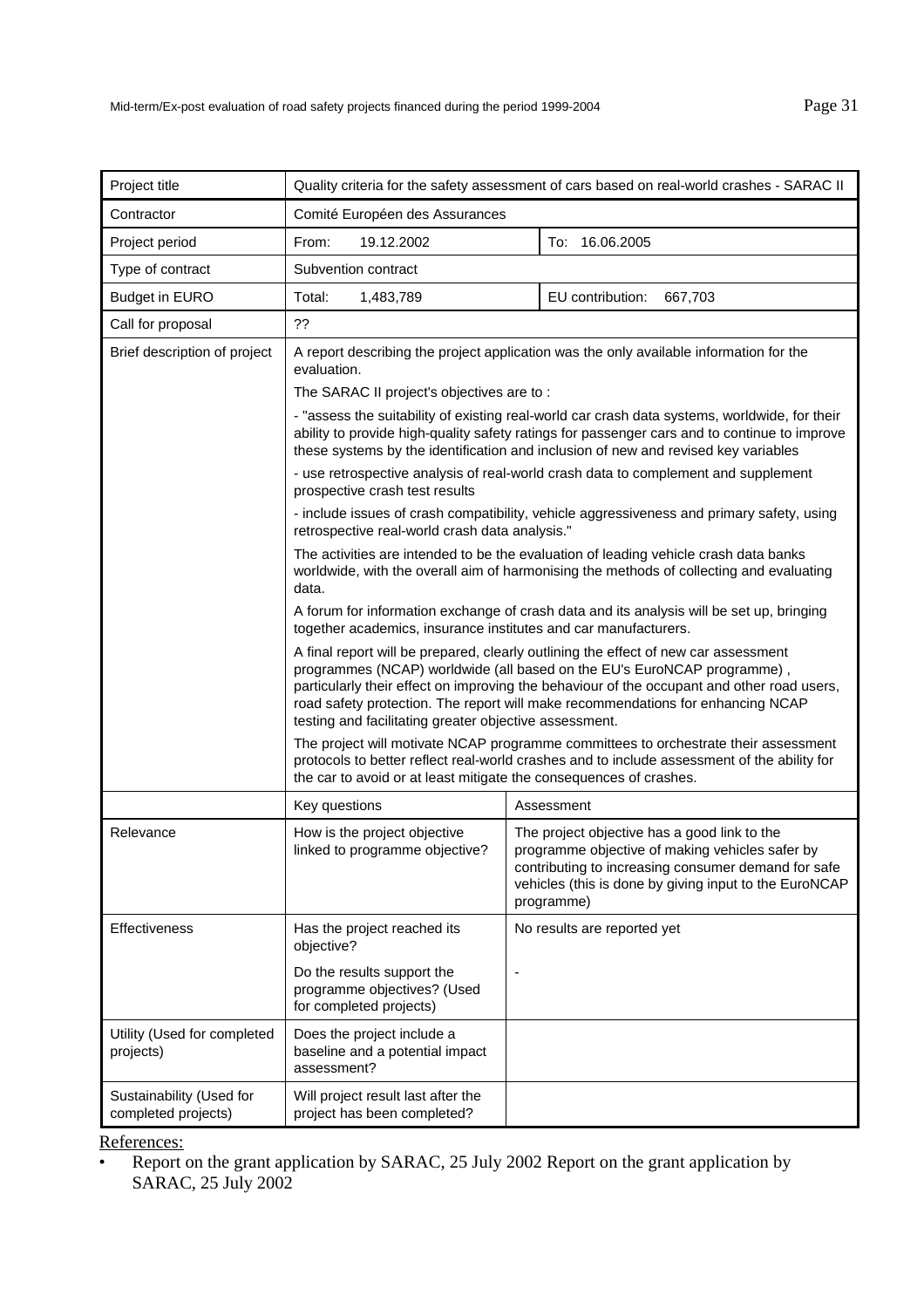| Project title                                   | Road safety in school transport - SCHOOL TRANSPORT                                                                                                                                                                                                                                                                                                                                      |                                                                                                                                                                                                                                                                                                                                                                                                                                                                                                                                      |                                                                                                                                   |
|-------------------------------------------------|-----------------------------------------------------------------------------------------------------------------------------------------------------------------------------------------------------------------------------------------------------------------------------------------------------------------------------------------------------------------------------------------|--------------------------------------------------------------------------------------------------------------------------------------------------------------------------------------------------------------------------------------------------------------------------------------------------------------------------------------------------------------------------------------------------------------------------------------------------------------------------------------------------------------------------------------|-----------------------------------------------------------------------------------------------------------------------------------|
| Contractor                                      | TIS.pt - Consultores em Transportes, Inovação e Sistemas, S.A                                                                                                                                                                                                                                                                                                                           |                                                                                                                                                                                                                                                                                                                                                                                                                                                                                                                                      |                                                                                                                                   |
| Project period                                  | 30.12.2003<br>From:                                                                                                                                                                                                                                                                                                                                                                     |                                                                                                                                                                                                                                                                                                                                                                                                                                                                                                                                      | To: 29.10.2004                                                                                                                    |
| Type of contract                                | Procurement contract                                                                                                                                                                                                                                                                                                                                                                    |                                                                                                                                                                                                                                                                                                                                                                                                                                                                                                                                      |                                                                                                                                   |
| <b>Budget in EURO</b>                           | Total:<br>118,607                                                                                                                                                                                                                                                                                                                                                                       |                                                                                                                                                                                                                                                                                                                                                                                                                                                                                                                                      | EU contribution:<br>118,607                                                                                                       |
| Call for proposal                               | Call for tender                                                                                                                                                                                                                                                                                                                                                                         |                                                                                                                                                                                                                                                                                                                                                                                                                                                                                                                                      |                                                                                                                                   |
| Brief description of project                    | The objective of the SCHOOL TRANSPORT project is to analyse the legal and<br>operational situation in the member states of the European Union concerning safety in<br>school transport, to evaluate the need for further legislation or other action at the<br>Community or member state level and, based on this assessment, to develop a work<br>programme for the suggested actions. |                                                                                                                                                                                                                                                                                                                                                                                                                                                                                                                                      |                                                                                                                                   |
|                                                 |                                                                                                                                                                                                                                                                                                                                                                                         |                                                                                                                                                                                                                                                                                                                                                                                                                                                                                                                                      | The project uses two previous studies on school transport as a starting point.                                                    |
|                                                 | Project results include the updating of the analysis in the previous studies, country reports<br>showing national approaches to school transport, topic overviews on legislation and<br>practice in school transport, conclusions and recommendations for e.g. promoting school<br>transport, safety measures, EC actions, etc.                                                         |                                                                                                                                                                                                                                                                                                                                                                                                                                                                                                                                      |                                                                                                                                   |
|                                                 | Key questions                                                                                                                                                                                                                                                                                                                                                                           | Assessment                                                                                                                                                                                                                                                                                                                                                                                                                                                                                                                           |                                                                                                                                   |
| Relevance                                       | How is the project<br>objective linked to<br>programme objective?                                                                                                                                                                                                                                                                                                                       | There is a good connection between the project objectives<br>and the programme objectives of improving road users'<br>behaviour, making vehicles safer and improving road<br>infrastructure.                                                                                                                                                                                                                                                                                                                                         |                                                                                                                                   |
| Effectiveness                                   | Has the project reached<br>its objective?                                                                                                                                                                                                                                                                                                                                               | The final report contains conclusions and recommendations<br>are given for e.g. promoting school transport, safety<br>measures, EC actions, etc.                                                                                                                                                                                                                                                                                                                                                                                     |                                                                                                                                   |
|                                                 |                                                                                                                                                                                                                                                                                                                                                                                         | The drafted EC work programme includes actions on the<br>harmonisation of concepts and terminologies, database<br>integration for information feedback on policy<br>implementation, improvements in coach visibility/ efficiency<br>of symbols, promoting the exchange of practices among EU-<br>25, survey on practices and barriers to school transport,<br>implementation of a zero-level of tolerance to alcohol and<br>other narcotics, school transport exchange days and training<br>activities for school transport drivers. |                                                                                                                                   |
|                                                 | Do the results support<br>the programme<br>objectives? (Used for<br>completed projects)                                                                                                                                                                                                                                                                                                 | The project results are likely to be able to support the<br>programme objectives. A prerequisite is that output will be<br>utilised for making improvements with regard to road users,<br>vehicles or infrastructure.                                                                                                                                                                                                                                                                                                                |                                                                                                                                   |
| Utility (Used for completed<br>projects)        | Does the project include<br>a baseline and a potential<br>impact assessment?                                                                                                                                                                                                                                                                                                            | The project targets school children. It aims to improve road<br>safety for children by promoting the use and safety<br>conditions in school transport.                                                                                                                                                                                                                                                                                                                                                                               |                                                                                                                                   |
| Sustainability (Used for<br>completed projects) | Will project result last<br>after the project has been<br>completed?                                                                                                                                                                                                                                                                                                                    | updated.                                                                                                                                                                                                                                                                                                                                                                                                                                                                                                                             | Provided that an impact will come, the impact is likely to last<br>as long as the collected material still is relevant and fairly |

• SCHOOL TRANSPORT - "Road safety in school transport, Final Report", 15 October 2004.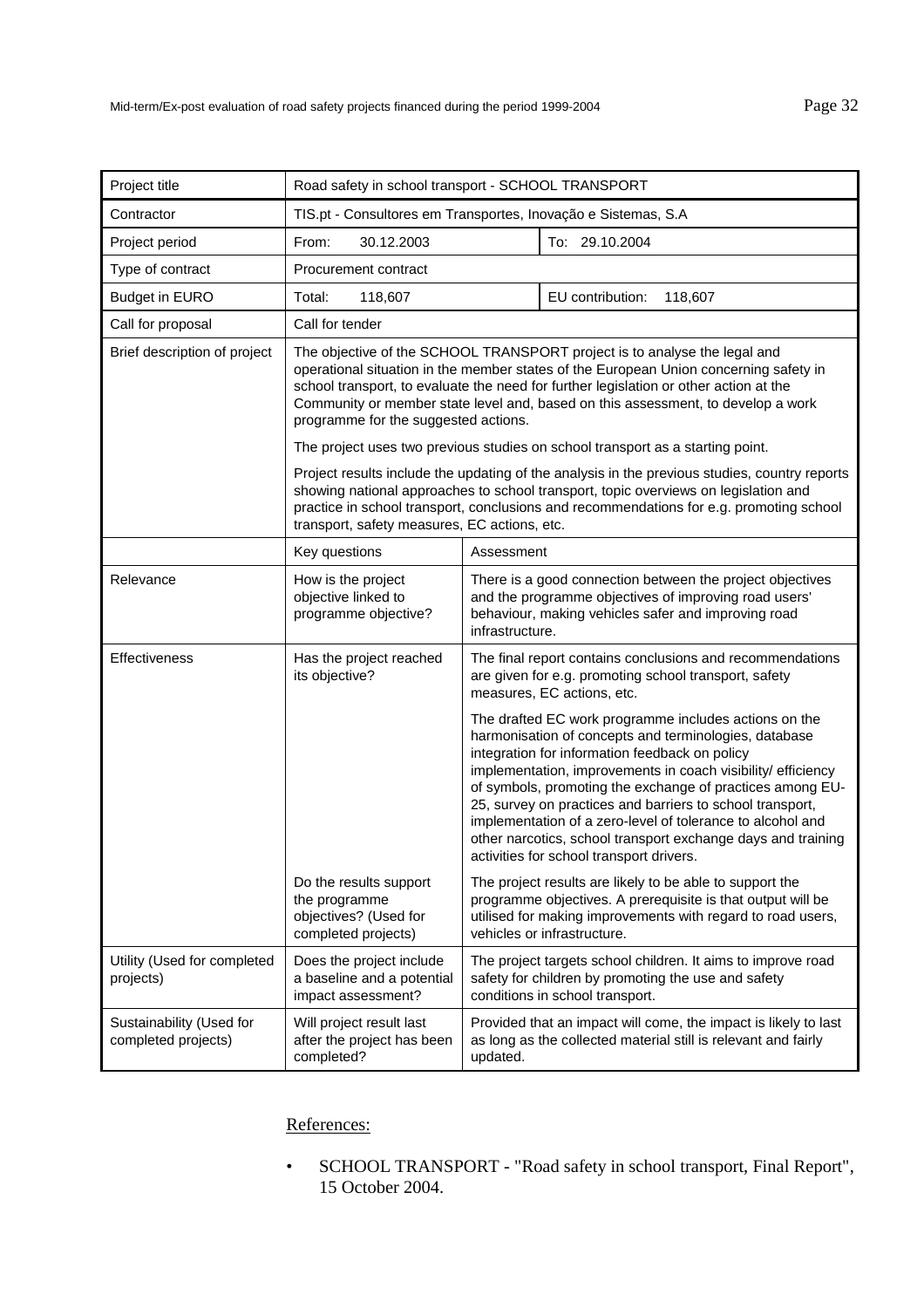- SCHOOL TRANSPORT "Road safety in school transport, Proposal", 2003.
- Comments received by e-mail from Daniela Carvalho, TIS pt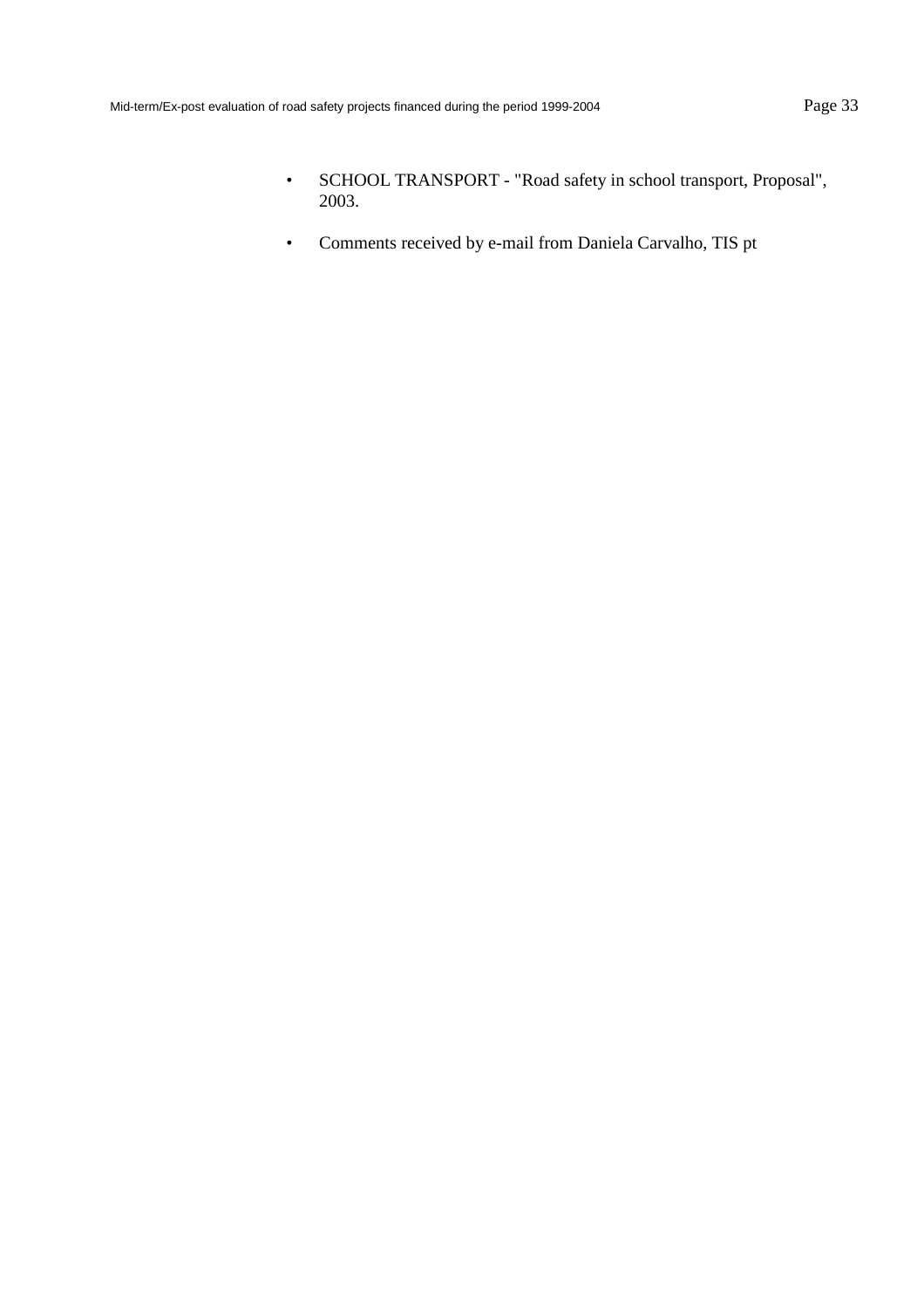| Project title                                   | Improve road safety in south, East & Central Europe - SEC BELT                                                                                                                                                                                                                                                                                                                                                                                                                                                                                         |                                                                                                                                                                                |                                                                                                                |
|-------------------------------------------------|--------------------------------------------------------------------------------------------------------------------------------------------------------------------------------------------------------------------------------------------------------------------------------------------------------------------------------------------------------------------------------------------------------------------------------------------------------------------------------------------------------------------------------------------------------|--------------------------------------------------------------------------------------------------------------------------------------------------------------------------------|----------------------------------------------------------------------------------------------------------------|
| Contractor                                      | European Transport Safety Council                                                                                                                                                                                                                                                                                                                                                                                                                                                                                                                      |                                                                                                                                                                                |                                                                                                                |
| Project period                                  | From:<br>01.01.2004                                                                                                                                                                                                                                                                                                                                                                                                                                                                                                                                    |                                                                                                                                                                                | To: 31.12.2006                                                                                                 |
| Type of contract                                | Subvention contract                                                                                                                                                                                                                                                                                                                                                                                                                                                                                                                                    |                                                                                                                                                                                |                                                                                                                |
| <b>Budget in EURO</b>                           | Total:<br>1,143,536                                                                                                                                                                                                                                                                                                                                                                                                                                                                                                                                    |                                                                                                                                                                                | EU contribution:<br>571,768                                                                                    |
| Call for proposal                               | DG TREN/SUB/01-2003                                                                                                                                                                                                                                                                                                                                                                                                                                                                                                                                    |                                                                                                                                                                                |                                                                                                                |
| Brief description of project                    | The aim of the SEC Belt project is to improve road safety in 16 Southern, Eastern and<br>Central European countries by identifying and promoting measures for the accident risk<br>reduction of road users. Objectives in the project include identification of specific safety<br>risks and opportunities, evaluation of safety data and policies, as well as promotion of<br>best practice and safer behaviour in the SEC Belt countries.                                                                                                            |                                                                                                                                                                                |                                                                                                                |
|                                                 | The project is ongoing. Present results include 3 capacity and awareness raising<br>seminars documented in a policy paper, setting up two workings parties for a review of<br>improving accident data and evaluation of national road safety policies, publication of<br>newsletters on road safety development, preparation of concept for a mobile exhibition on<br>road safety, fact sheets, presentations at conferences, etc. The project targets all road<br>users in the SEC Belt countries in general and vulnerable road users in particular. |                                                                                                                                                                                |                                                                                                                |
|                                                 | Key questions<br>Assessment                                                                                                                                                                                                                                                                                                                                                                                                                                                                                                                            |                                                                                                                                                                                |                                                                                                                |
| Relevance                                       | How is the project objective<br>linked to programme<br>objective?                                                                                                                                                                                                                                                                                                                                                                                                                                                                                      | There is a good connection between the project objectives<br>and the objectives of improving road users' behaviour,<br>making vehicles safer and improving road infrastructure |                                                                                                                |
| Effectiveness                                   | Has the project reached its                                                                                                                                                                                                                                                                                                                                                                                                                                                                                                                            |                                                                                                                                                                                | The project is ongoing.                                                                                        |
|                                                 | objective?                                                                                                                                                                                                                                                                                                                                                                                                                                                                                                                                             | Progress in 2004 has been reported in a paper.                                                                                                                                 |                                                                                                                |
|                                                 |                                                                                                                                                                                                                                                                                                                                                                                                                                                                                                                                                        |                                                                                                                                                                                | There seems to be a direct link between the project's<br>objectives, activities and realised/expected results. |
|                                                 | Do the results support the<br>programme objectives?<br>(Used for completed<br>projects)                                                                                                                                                                                                                                                                                                                                                                                                                                                                |                                                                                                                                                                                |                                                                                                                |
| Utility (Used for completed<br>projects)        | Does the project include a<br>baseline and a potential<br>impact assessment?                                                                                                                                                                                                                                                                                                                                                                                                                                                                           |                                                                                                                                                                                |                                                                                                                |
| Sustainability (Used for<br>completed projects) | Will project result last after<br>the project has been<br>completed?                                                                                                                                                                                                                                                                                                                                                                                                                                                                                   |                                                                                                                                                                                |                                                                                                                |

- SEC BELT "ETSC Activity Overview & SEC Belt Project Evaluation" December 2004.
- SEC BELT "Annex 1 Description of the action", 2003.
- Comments received by e-mail from Antonio Avenoso, European Transport Safety Council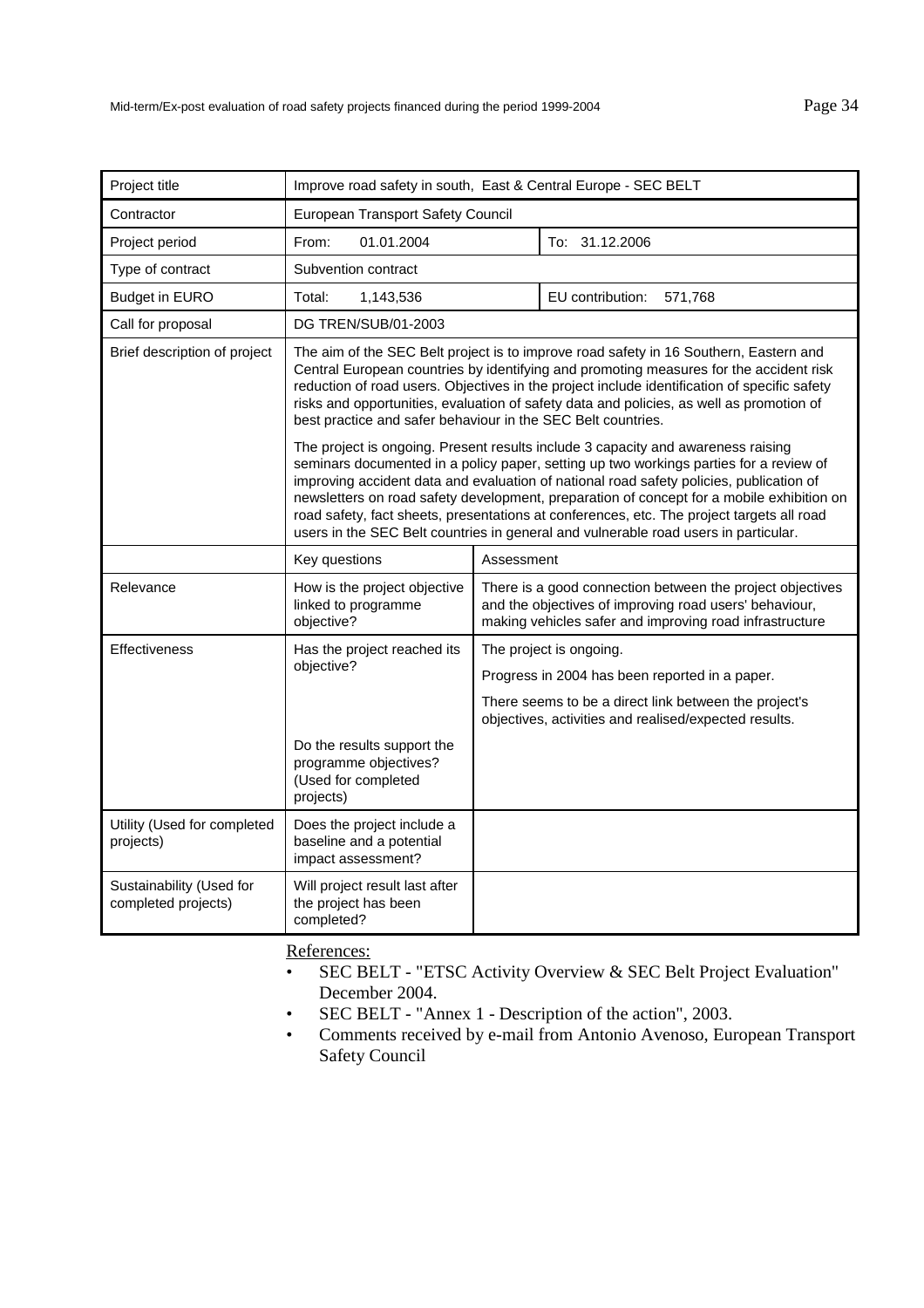| Project title                                   | Harmonisation of in-vehicle speed alert system - SPEEDALERT                                                                                                                                                                                                                                                                                                                                                                                                                                                                                            |                                                                                                                                                                        |  |
|-------------------------------------------------|--------------------------------------------------------------------------------------------------------------------------------------------------------------------------------------------------------------------------------------------------------------------------------------------------------------------------------------------------------------------------------------------------------------------------------------------------------------------------------------------------------------------------------------------------------|------------------------------------------------------------------------------------------------------------------------------------------------------------------------|--|
| Contractor                                      | <b>ERTICO</b>                                                                                                                                                                                                                                                                                                                                                                                                                                                                                                                                          |                                                                                                                                                                        |  |
| Project period                                  | From:<br>01.05.2004                                                                                                                                                                                                                                                                                                                                                                                                                                                                                                                                    | To: 30.04.2005                                                                                                                                                         |  |
| Type of contract                                | Subvention contract                                                                                                                                                                                                                                                                                                                                                                                                                                                                                                                                    |                                                                                                                                                                        |  |
| <b>Budget in EURO</b>                           | Total:<br>756,669                                                                                                                                                                                                                                                                                                                                                                                                                                                                                                                                      | EU contribution:<br>378,334                                                                                                                                            |  |
| Call for proposal                               | DG TREN/SUB/01-2003                                                                                                                                                                                                                                                                                                                                                                                                                                                                                                                                    |                                                                                                                                                                        |  |
| Brief description of project                    | The SPEEDALERT project's overall objective is to consolidate the outcome of the<br>different European in-vehicle speed information and warning system activities, and to<br>harmonise the in-vehicle speed alert concept definition to the largest extent possible. This<br>is seen as a precondition for future European-wide implementation. In-vehicle speed alert<br>systems are seen as significant contributors to road safety.                                                                                                                  |                                                                                                                                                                        |  |
|                                                 | SPEEDALERT builds on the previous work by the SpeedAlert Committee. The project is<br>ongoing and reporting is only available for the first activities. The intention of in-vehicle<br>speed alert systems is to inform the motorist of the current speed limit and thereby raise<br>their awareness to comply with the rules, preventing speed enforcement and enhancing<br>road safety. Speed alert systems will not limit speed but will solely provide driver<br>assistance. The project targets motorists directly and all road users indirectly. |                                                                                                                                                                        |  |
|                                                 | Key questions                                                                                                                                                                                                                                                                                                                                                                                                                                                                                                                                          | Assessment                                                                                                                                                             |  |
| Relevance                                       | How is the project objective<br>linked to programme<br>objective?                                                                                                                                                                                                                                                                                                                                                                                                                                                                                      | There is a good connection between the project objectives<br>and the objectives of improving road users' behaviour and<br>making vehicles safer.                       |  |
| Effectiveness                                   | Has the project reached its<br>objective?                                                                                                                                                                                                                                                                                                                                                                                                                                                                                                              | The project is ongoing. It is emphasised that no final<br>reporting or evaluation has been completed; only two re-<br>ports on activities are available.               |  |
|                                                 |                                                                                                                                                                                                                                                                                                                                                                                                                                                                                                                                                        | Given the available information at this project level, no<br>conclusions are possible regarding the connection between<br>project objectives and output.               |  |
|                                                 | Do the results support the<br>programme objectives?<br>(Used for completed<br>projects)                                                                                                                                                                                                                                                                                                                                                                                                                                                                | The project results support the programme objectives. A<br>prerequisite for a safety effect is that results are used for<br>making improvements in vehicle technology. |  |
| Utility (Used for completed<br>projects)        | Does the project include a<br>baseline and a potential<br>impact assessment?                                                                                                                                                                                                                                                                                                                                                                                                                                                                           |                                                                                                                                                                        |  |
| Sustainability (Used for<br>completed projects) | Will project result last after<br>the project has been<br>completed?                                                                                                                                                                                                                                                                                                                                                                                                                                                                                   |                                                                                                                                                                        |  |

- SPEEDALERT Website "www.speedalert.org/".
- SPEEDALERT "Newsletter, no. 1", December 2004.
- SPEEDALERT "Workshop 1, Brussels", 4 October 2004.
- SPEEDALERT "D2.1 Common definition of speed limits and classifications", November 2004.
- SPEEDALERT "System and service requirements", 7 February 2005.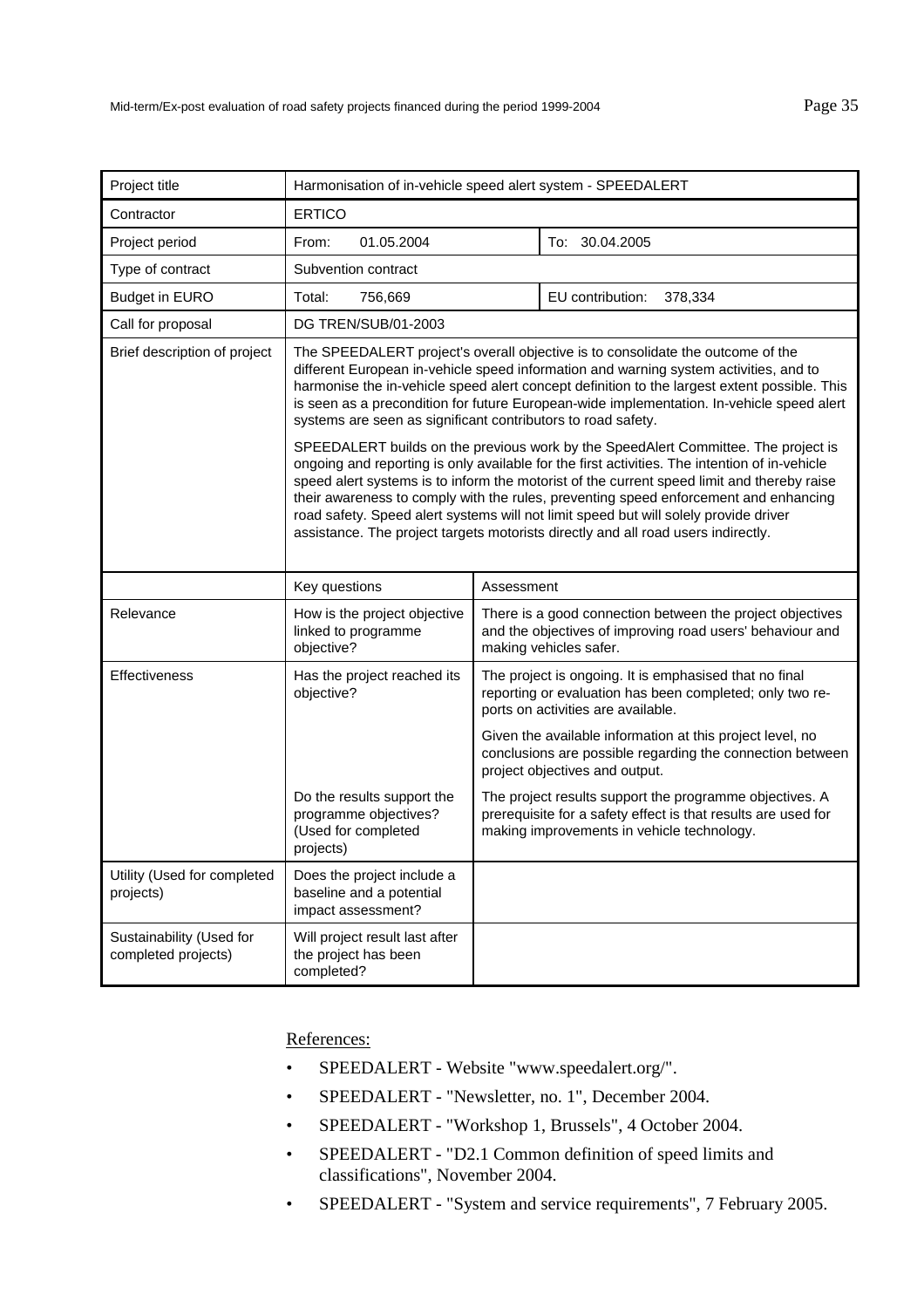| Project title                                   | Comparative study of road traffic rules and corresponding enforcement actions in the<br>member states of the European Union - TIS-STUDY |                                                                                                                                                                                                                                                                                                                                                                                                                           |                                                                                                                                                                                                                                                                                                                                                                            |
|-------------------------------------------------|-----------------------------------------------------------------------------------------------------------------------------------------|---------------------------------------------------------------------------------------------------------------------------------------------------------------------------------------------------------------------------------------------------------------------------------------------------------------------------------------------------------------------------------------------------------------------------|----------------------------------------------------------------------------------------------------------------------------------------------------------------------------------------------------------------------------------------------------------------------------------------------------------------------------------------------------------------------------|
| Contractor                                      | TIS.pt - Consultores em Transportes, Inovação e Sistemas, S.A                                                                           |                                                                                                                                                                                                                                                                                                                                                                                                                           |                                                                                                                                                                                                                                                                                                                                                                            |
| Project period                                  | 13.12.2002<br>To: 12.12.2003<br>From:                                                                                                   |                                                                                                                                                                                                                                                                                                                                                                                                                           |                                                                                                                                                                                                                                                                                                                                                                            |
| Type of contract                                | Procurement contract                                                                                                                    |                                                                                                                                                                                                                                                                                                                                                                                                                           |                                                                                                                                                                                                                                                                                                                                                                            |
| <b>Budget in EURO</b>                           | Total:<br>784,899                                                                                                                       |                                                                                                                                                                                                                                                                                                                                                                                                                           | EU contribution: 784,899                                                                                                                                                                                                                                                                                                                                                   |
| Call for proposal                               | Call for tender                                                                                                                         |                                                                                                                                                                                                                                                                                                                                                                                                                           |                                                                                                                                                                                                                                                                                                                                                                            |
| Brief description of project                    | states of the European Union (EU 15).                                                                                                   |                                                                                                                                                                                                                                                                                                                                                                                                                           | The main objective of the TIS-STUDY is to provide information on and to make a<br>comparative analysis of road traffic rules and corresponding enforcement in the member                                                                                                                                                                                                   |
|                                                 |                                                                                                                                         |                                                                                                                                                                                                                                                                                                                                                                                                                           | Focus is on providing detailed information on road traffic rules and respective sanction<br>regimes to contribute to EC harmonisation, providing information on best results achieved<br>in the field of legislation issuing and enforcement strategies to decision makers, on<br>informing the general public and supplying useful information to the European road user. |
|                                                 | with topical information on road traffic rules and enforcement.                                                                         |                                                                                                                                                                                                                                                                                                                                                                                                                           | Project results include analyses of national, legal, organisational and regulatory<br>frameworks, as well as on rules and enforcement for 46 topics. A final report sums up the<br>activities, conclusions and recommendations. Reporting includes a non-public database                                                                                                   |
|                                                 | Key questions                                                                                                                           | Assessment                                                                                                                                                                                                                                                                                                                                                                                                                |                                                                                                                                                                                                                                                                                                                                                                            |
| Relevance                                       | How is the project<br>objective linked to<br>programme objective?                                                                       | There is a good connection between project objectives and<br>the programme objectives of improving road users'<br>behaviour, making vehicles safer and improving road                                                                                                                                                                                                                                                     |                                                                                                                                                                                                                                                                                                                                                                            |
| Effectiveness                                   | Has the project reached<br>its objective?                                                                                               | infrastructure.<br>Results of analyses of national, legal, organisational and<br>regulatory frameworks, as well as of rules and enforcement<br>for each selected topic, are reported in a publicly available<br>final report. The report includes annexes with country<br>reports, topic tables, lists of useful websites, national key<br>informants, assessment of data quality and the RTR<br>database and guidelines. |                                                                                                                                                                                                                                                                                                                                                                            |
|                                                 |                                                                                                                                         |                                                                                                                                                                                                                                                                                                                                                                                                                           | The final report sums up the planned activities, conclusions<br>and recommendations.                                                                                                                                                                                                                                                                                       |
|                                                 |                                                                                                                                         | The project reporting includes a detailed database with<br>topical information on road traffic rules and enforcement. 46<br>topics are covered in six categories: Driving requirements,<br>professional transport, road characteristics, safety<br>equipment, traffic rules and vehicle characteristics.                                                                                                                  |                                                                                                                                                                                                                                                                                                                                                                            |
|                                                 | Do the results support<br>the programme<br>objectives? (Used for<br>completed projects)                                                 | The project results are likely to support the programme<br>objectives. A prerequisite is that the results lead to<br>improvements in road user behaviour, vehicle or road<br>infrastructure safety. The interview with an Austiran national<br>expert revealed that the project output has been used as<br>inspiration for new legislation on fines.                                                                      |                                                                                                                                                                                                                                                                                                                                                                            |
| Utility (Used for completed<br>projects)        | Does the project include<br>a baseline and a potential<br>impact assessment?                                                            |                                                                                                                                                                                                                                                                                                                                                                                                                           | The project targets all road users.                                                                                                                                                                                                                                                                                                                                        |
| Sustainability (Used for<br>completed projects) | Will project result last<br>after the project has been<br>completed?                                                                    |                                                                                                                                                                                                                                                                                                                                                                                                                           | The output will probably need to be updated regularly to be<br>sure that the latest legislation is included.                                                                                                                                                                                                                                                               |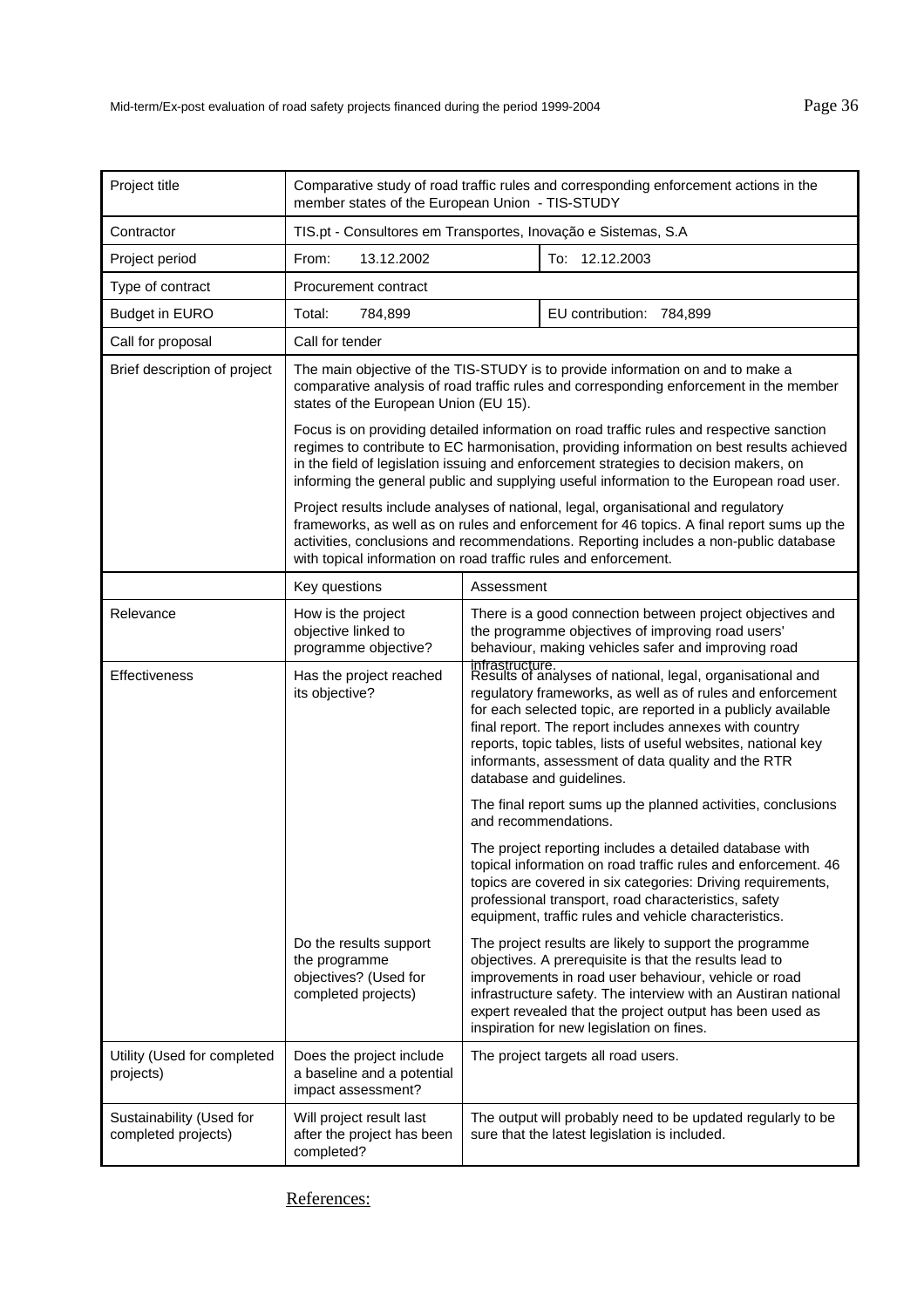- TIS-STUDY "Comparative study of road traffic rules and corresponding enforcement actions in the member states of the European Union, Final Report", 2004.
- TIS-STUDY "Comparative study of road traffic rules and corresponding enforcement actions in the member states of the European Union, Proposal", 2002.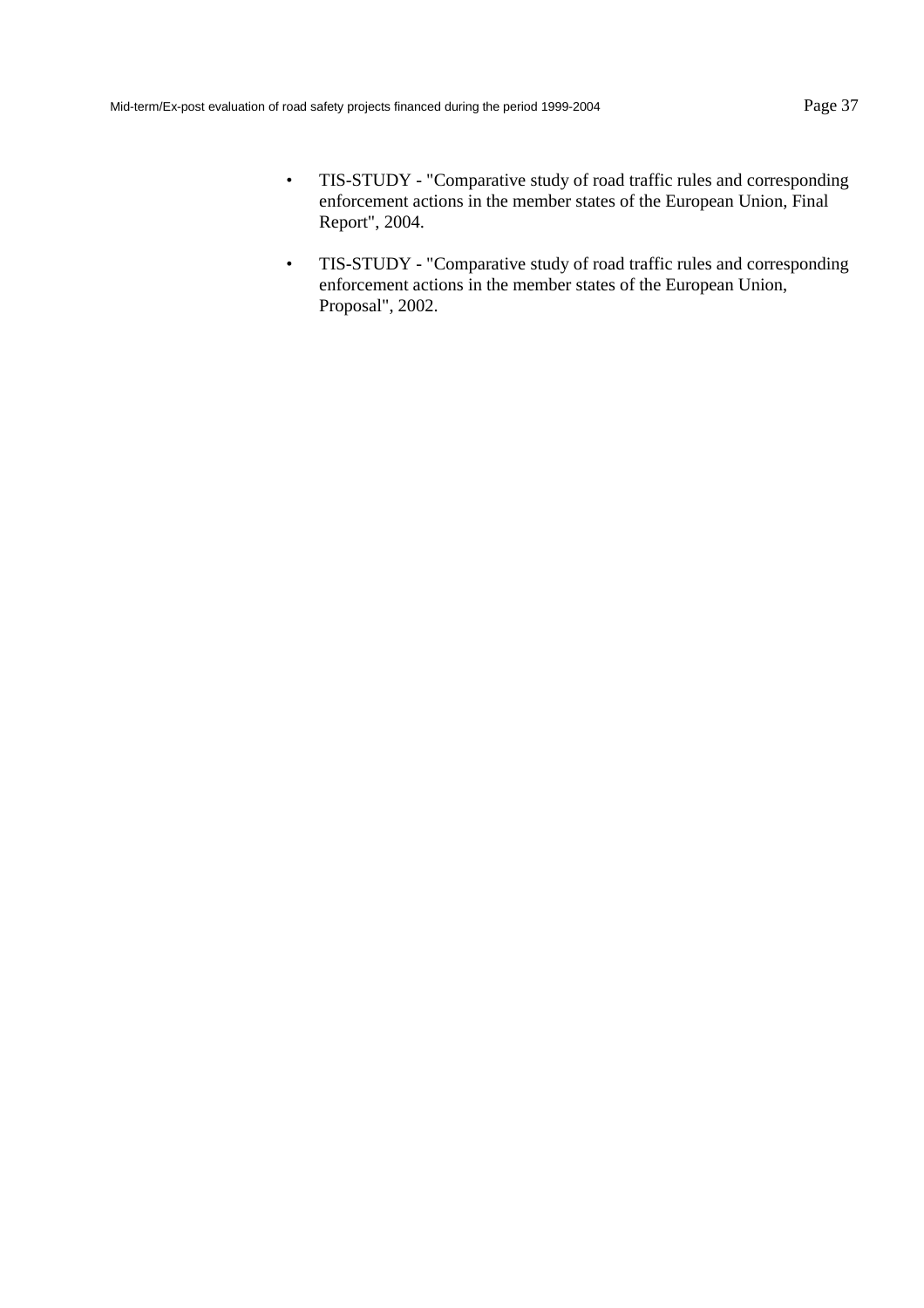| Project title                                   | System for driver training and assessment using interactive evaluation tools and reliable<br>methodologies - TRAINER                                                                                                                                                                                                                                                                                                                                                                                                                               |                                                                                                                                                                                                                                                                                                                                                             |                                                                                                                                                                                            |  |
|-------------------------------------------------|----------------------------------------------------------------------------------------------------------------------------------------------------------------------------------------------------------------------------------------------------------------------------------------------------------------------------------------------------------------------------------------------------------------------------------------------------------------------------------------------------------------------------------------------------|-------------------------------------------------------------------------------------------------------------------------------------------------------------------------------------------------------------------------------------------------------------------------------------------------------------------------------------------------------------|--------------------------------------------------------------------------------------------------------------------------------------------------------------------------------------------|--|
| Contractor                                      | Belgisch Instituut voor de Verkeersveiligheid vzw                                                                                                                                                                                                                                                                                                                                                                                                                                                                                                  |                                                                                                                                                                                                                                                                                                                                                             |                                                                                                                                                                                            |  |
| Project period                                  | 01.04.2000<br>To: 31.03.2003<br>From:                                                                                                                                                                                                                                                                                                                                                                                                                                                                                                              |                                                                                                                                                                                                                                                                                                                                                             |                                                                                                                                                                                            |  |
| Type of contract                                | <b>RTD Contract</b>                                                                                                                                                                                                                                                                                                                                                                                                                                                                                                                                |                                                                                                                                                                                                                                                                                                                                                             |                                                                                                                                                                                            |  |
| <b>Budget in EURO</b>                           | Total:<br>3,576,981                                                                                                                                                                                                                                                                                                                                                                                                                                                                                                                                |                                                                                                                                                                                                                                                                                                                                                             | EU contribution:<br>2,274,258                                                                                                                                                              |  |
| Call for<br>proposa/Programmel                  | 5 <sup>th</sup> RTD Framework Programme                                                                                                                                                                                                                                                                                                                                                                                                                                                                                                            |                                                                                                                                                                                                                                                                                                                                                             |                                                                                                                                                                                            |  |
| Brief description of project                    | risk avoidance.                                                                                                                                                                                                                                                                                                                                                                                                                                                                                                                                    |                                                                                                                                                                                                                                                                                                                                                             | The TRAINER project focuses on developing assessment and training methodologies and<br>tools to improve novice driver training, with special emphasis on hazard perception and             |  |
|                                                 | Although only tools for the training and assessment of passenger car drivers are<br>developed within TRAINER, the related needs of truck, bus and taxi drivers are also<br>surveyed. New technologies, such as interactive multimedia training tools, on-line<br>multimedia databases and stationary and semi-dynamic simulators are all employed in a<br>cost-effective and quantifiable way, to enhance driver training quality (especially in terms<br>of hazard perception), reduce overall training time and cost and to enhance road safety. |                                                                                                                                                                                                                                                                                                                                                             |                                                                                                                                                                                            |  |
|                                                 | number of activities is separately available.                                                                                                                                                                                                                                                                                                                                                                                                                                                                                                      |                                                                                                                                                                                                                                                                                                                                                             | Project results are reported in a final publishable report. Furthermore, reporting on a                                                                                                    |  |
|                                                 | Key questions                                                                                                                                                                                                                                                                                                                                                                                                                                                                                                                                      | Assessment                                                                                                                                                                                                                                                                                                                                                  |                                                                                                                                                                                            |  |
| Relevance                                       | How is the project<br>objective linked to<br>programme objective?                                                                                                                                                                                                                                                                                                                                                                                                                                                                                  | There is a good connection between the project objectives<br>and the programme's objective of improving road users'<br>behaviour - provided that project results are used to<br>contribute to improving driver licensing and training.                                                                                                                      |                                                                                                                                                                                            |  |
| Effectiveness                                   | Has the project reached<br>its objective?                                                                                                                                                                                                                                                                                                                                                                                                                                                                                                          | The project is finished. The final report presents the results<br>of the different project activities including guidelines and<br>recommendations for novice driver training and vehicle<br>design.                                                                                                                                                         |                                                                                                                                                                                            |  |
|                                                 |                                                                                                                                                                                                                                                                                                                                                                                                                                                                                                                                                    | The available reporting indicates that the expected project<br>activities and results have been fulfilled. The project website<br>has not been continuously up-dated.                                                                                                                                                                                       |                                                                                                                                                                                            |  |
|                                                 | Do the results support<br>the programme<br>objectives? (Used for                                                                                                                                                                                                                                                                                                                                                                                                                                                                                   | the EU.                                                                                                                                                                                                                                                                                                                                                     | The project results supports road safety objectives as a<br>follow up project partly based on TRAINER is proposed in                                                                       |  |
|                                                 | completed projects)                                                                                                                                                                                                                                                                                                                                                                                                                                                                                                                                | It is stated that 5 project products (training curricula<br>database, interactive multimedia software, low and mean<br>cost driving simulators and driver normative behaviour data-<br>base) will be industrialised and marketed from 6 months to 5<br>years after the end of the project - depending on the product<br>- by the relevant project partners. |                                                                                                                                                                                            |  |
|                                                 |                                                                                                                                                                                                                                                                                                                                                                                                                                                                                                                                                    |                                                                                                                                                                                                                                                                                                                                                             | Moreover the project results have been used in other (EU)<br>projects such as AGILE, CONSENSUS and IDEA                                                                                    |  |
| Utility (used for completed<br>projects)        | Does the project include<br>a baseline and a potential<br>impact assessment?                                                                                                                                                                                                                                                                                                                                                                                                                                                                       | be found.                                                                                                                                                                                                                                                                                                                                                   | The project does not include a baseline, but the target group<br>are accidents with novice drives, so a baseline probably can                                                              |  |
|                                                 |                                                                                                                                                                                                                                                                                                                                                                                                                                                                                                                                                    |                                                                                                                                                                                                                                                                                                                                                             | There is no assessment of the potential impact in the project                                                                                                                              |  |
| Sustainability (Used for<br>completed projects) | Will project result last<br>after the project has been<br>completed?                                                                                                                                                                                                                                                                                                                                                                                                                                                                               |                                                                                                                                                                                                                                                                                                                                                             | If the results are implemented the guidelines will probably be<br>beneficial for 5-10 years - even though the effect for the<br>individual drivers being trained probably will be shorter. |  |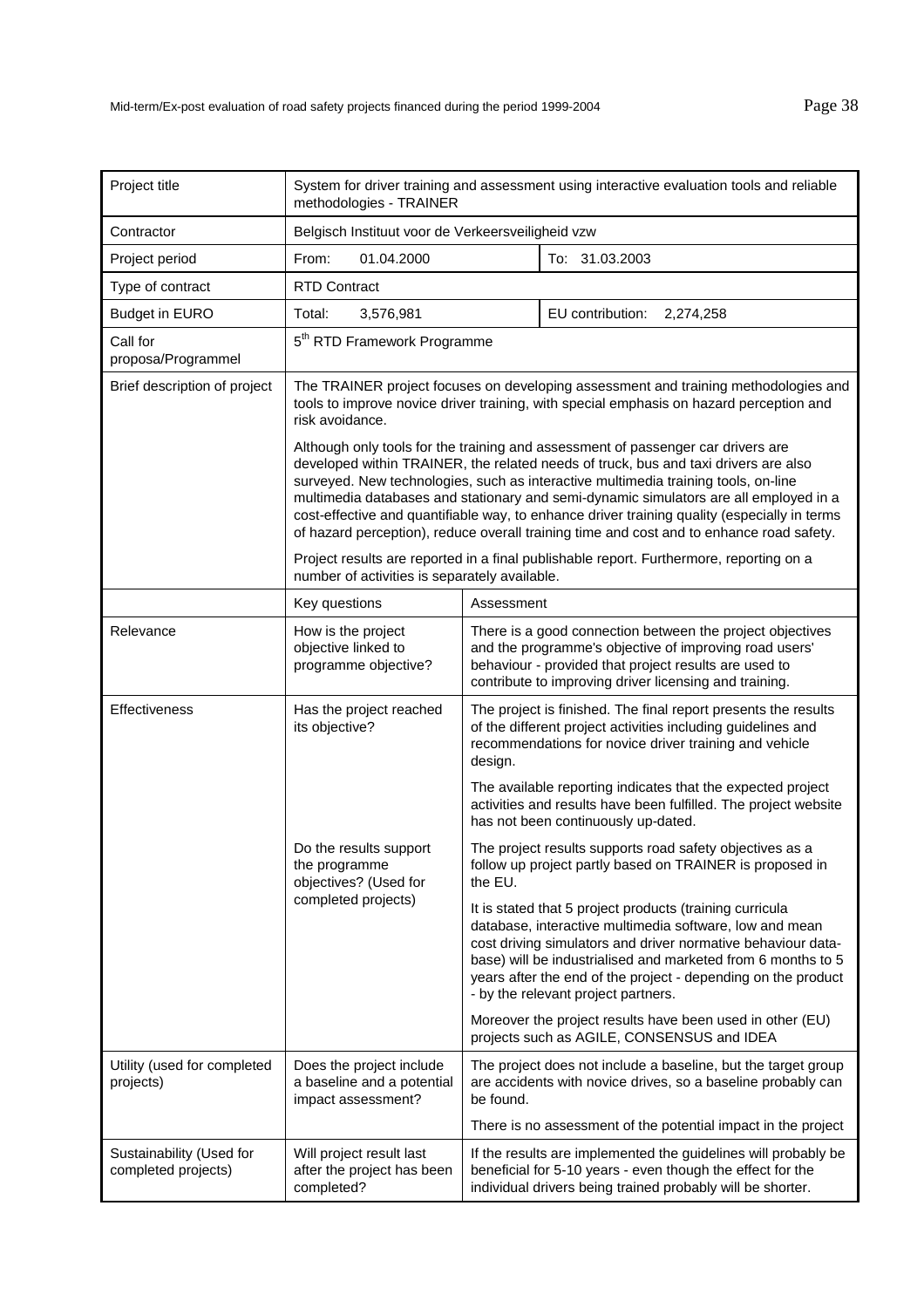- TRAINER "Annex 1 Description of work", 10 November 1999.
- TRAINER Website "www.trainer.iao.fraunhofer.de/achievements.htm", 2005.
- TRAINER "Survey of existing training methodologies and driving instructors' needs", January 2001.
- TRAINER "Deliverable No. 2.1, Inventory of driver training needs and major gaps in the relevant training procedures", January 2001.
- TRAINER "D.4.1, Driving simulator scenarios and requirements", June 2001.
- TRAINER "Del. 4.4, Truck simulator feasibility study", January 2002.
- TRAINER "Deliverable 5.1, TRAINER assessment criteria and methodology", February 2002.
- TRAINER "D6.1, Pilot plans".
- TRAINER "D9.2, Project www site with interactive demo", December 2001.
- TRAINER "Final publishable report", June 2003.
- Comments received by e-mail from Ria de Geyter, Belgisch Instituut voor de Verkeersveiligheid vzw
- Interview with Patricia Anbo, Belgisch Instituut voor de Verkeersveiligheid vzw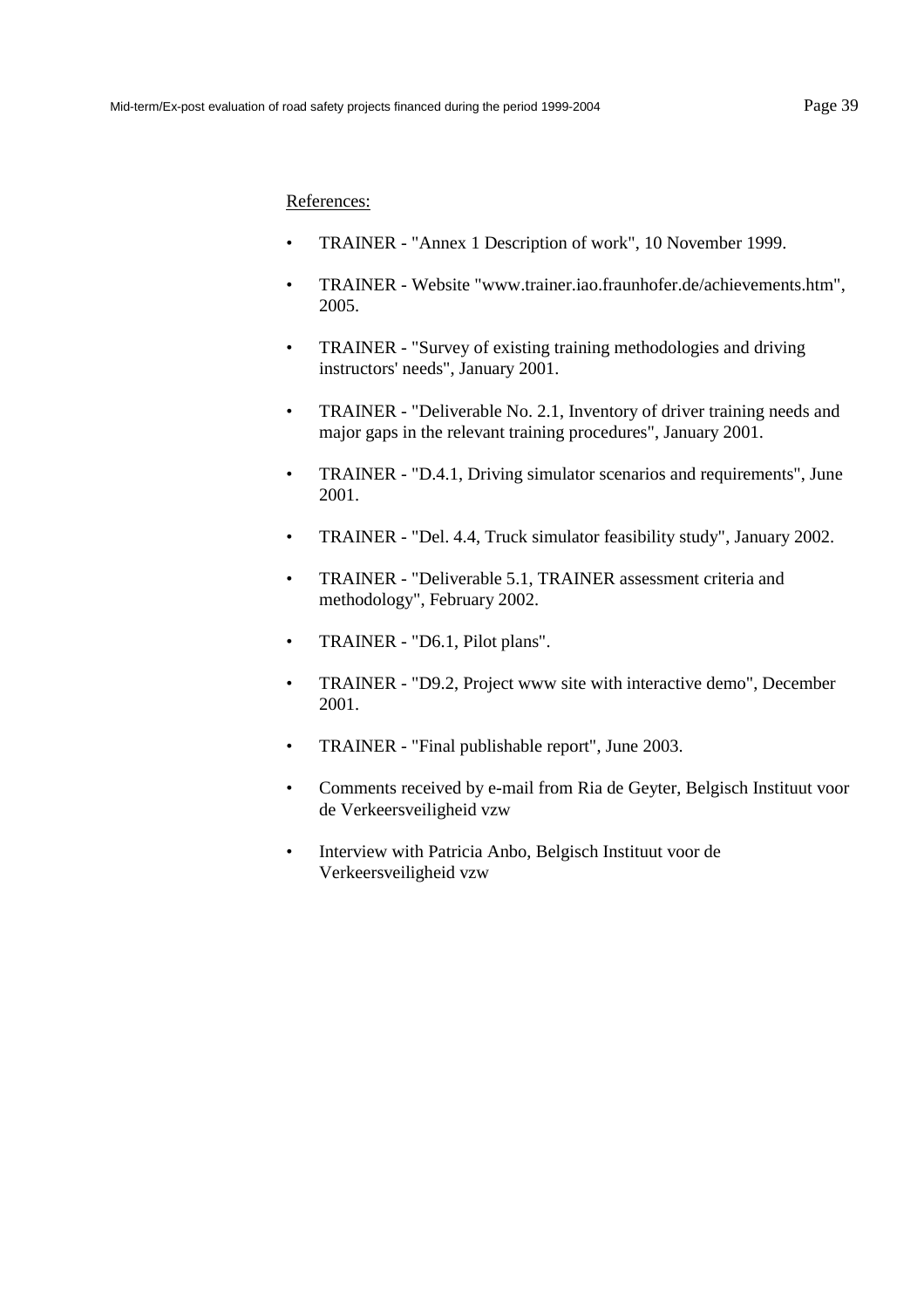| Project title                                   | Application of road safety related community legislation in transport companies -<br><b>TRANSPORT COMPANIES</b>                                                                                                                                                                                                                                                                              |                                                                                                                                                 |                                                                                                                                                                            |  |
|-------------------------------------------------|----------------------------------------------------------------------------------------------------------------------------------------------------------------------------------------------------------------------------------------------------------------------------------------------------------------------------------------------------------------------------------------------|-------------------------------------------------------------------------------------------------------------------------------------------------|----------------------------------------------------------------------------------------------------------------------------------------------------------------------------|--|
| Contractor                                      | <b>NEA Transport and Training</b>                                                                                                                                                                                                                                                                                                                                                            |                                                                                                                                                 |                                                                                                                                                                            |  |
| Project period                                  | 30.12.2003<br>From:                                                                                                                                                                                                                                                                                                                                                                          |                                                                                                                                                 | To: 28.02.2005                                                                                                                                                             |  |
| Type of contract                                | Procurement contract                                                                                                                                                                                                                                                                                                                                                                         |                                                                                                                                                 |                                                                                                                                                                            |  |
| <b>Budget in EURO</b>                           | Total:<br>295,150                                                                                                                                                                                                                                                                                                                                                                            |                                                                                                                                                 | EU contribution:<br>295,150                                                                                                                                                |  |
| Call for proposal                               | Call for tender                                                                                                                                                                                                                                                                                                                                                                              |                                                                                                                                                 |                                                                                                                                                                            |  |
| Brief description of project                    | The overall objective of the project is to assess how road transport companies can<br>become more involved in the task of halving the number of road accident fatalities in<br>Europe.                                                                                                                                                                                                       |                                                                                                                                                 |                                                                                                                                                                            |  |
|                                                 | The main activities are an analysis of the existing road safety situation within freight<br>transport companies, an analysis of the literature and relevant experiences outside<br>Europe on development of road safety at company level, and an inventory of options for<br>actions leading to an "Action Plan" with specific strategies at both community and<br>individual company level. |                                                                                                                                                 |                                                                                                                                                                            |  |
|                                                 | The study includes literature research, analyses of accidents, and interviews with<br>transport companies, associations, inspections, etc.                                                                                                                                                                                                                                                   |                                                                                                                                                 |                                                                                                                                                                            |  |
|                                                 | The project is finishing. Results are presented in a final report and various other papers,<br>e.g. recommendations for high priority actions related to vehicle technology and its usage,<br>the driver, implementing a safety culture and improving compliance.                                                                                                                            |                                                                                                                                                 |                                                                                                                                                                            |  |
|                                                 | Key questions                                                                                                                                                                                                                                                                                                                                                                                | Assessment                                                                                                                                      |                                                                                                                                                                            |  |
| Relevance                                       | How is the project<br>objective linked to<br>programme objective?                                                                                                                                                                                                                                                                                                                            | There is a good connection between the project objectives<br>and the objectives of improving road users' behaviour and<br>making vehicles safer |                                                                                                                                                                            |  |
| Effectiveness                                   | Has the project reached<br>its objective?                                                                                                                                                                                                                                                                                                                                                    |                                                                                                                                                 | The project output is presented in a final report and different<br>other papers. Conclusions, recommendations and an action<br>plan for the EU and companies are included. |  |
|                                                 |                                                                                                                                                                                                                                                                                                                                                                                              | logically linked.                                                                                                                               | The project's objectives, activities and output seem to be                                                                                                                 |  |
|                                                 | Do the results support<br>the programme<br>objectives? (Used for<br>completed projects)                                                                                                                                                                                                                                                                                                      |                                                                                                                                                 | The project results are likely to support the programme<br>objectives. The results of the study have been presented and<br>discussed at a workshop in Brussels.            |  |
| Utility (used for completed<br>projects)        | Does the project include<br>a baseline and a potential<br>impact assessment?                                                                                                                                                                                                                                                                                                                 |                                                                                                                                                 | The project targets trucks and truck drivers                                                                                                                               |  |
| Sustainability (Used for<br>completed projects) | Will project result last<br>after the project has been<br>completed?                                                                                                                                                                                                                                                                                                                         |                                                                                                                                                 |                                                                                                                                                                            |  |

- TRANSPORT COMPANIES "Towards an agenda for safer professional transport, Final Report", October 2004.
- TRANSPORT COMPANIES "Letter of introduction from Dimitrios Theologitis, Head of Unit".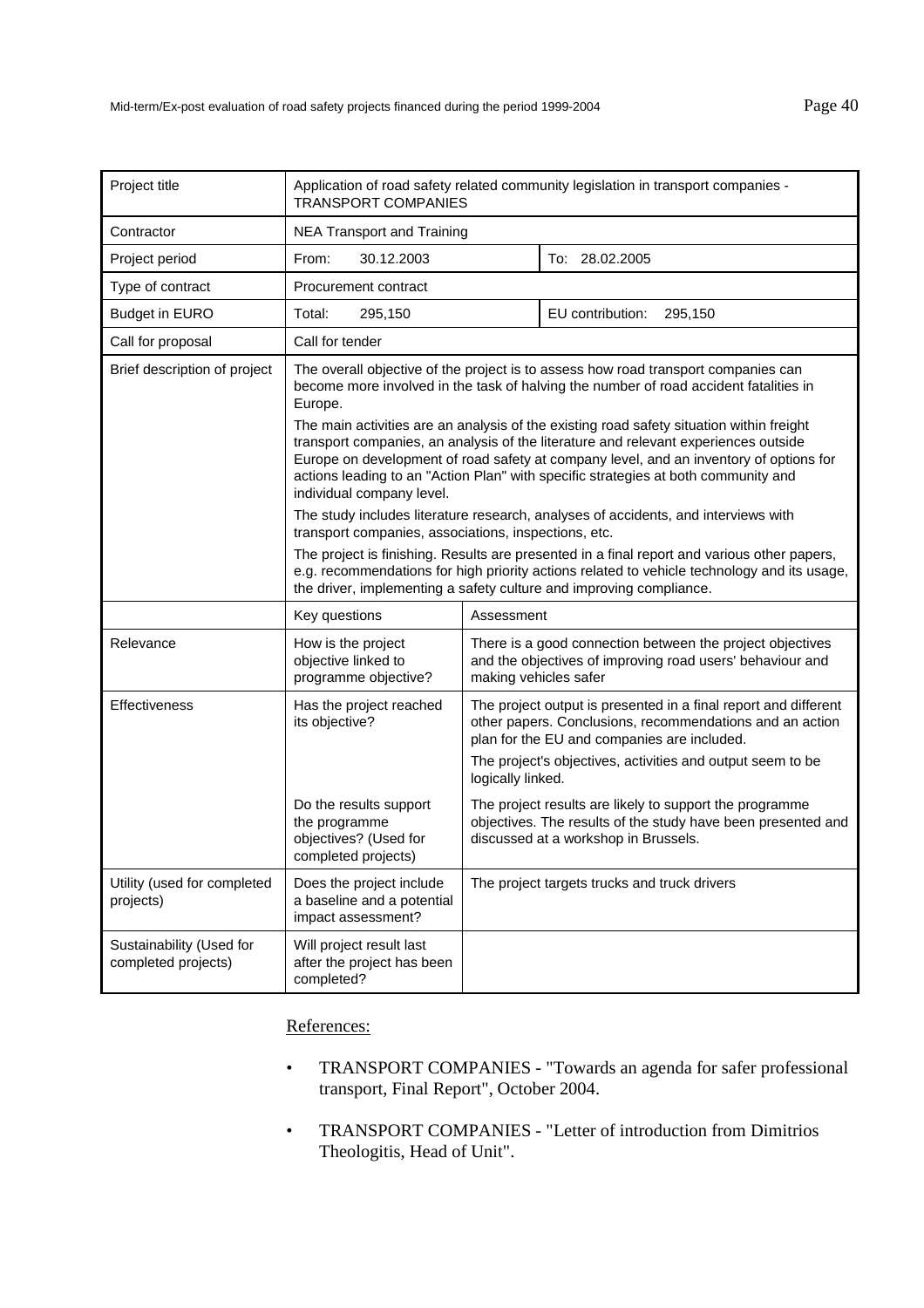| Project title                                   | Traveller and traffic information systems: guidelines for the enhancement of integrated<br>information provision services - TRAVEL-GUIDE                                                                                                                                                                                                                                                                                                              |                                                                                                                                                                                                                                                                                                                                                                                       |  |  |
|-------------------------------------------------|-------------------------------------------------------------------------------------------------------------------------------------------------------------------------------------------------------------------------------------------------------------------------------------------------------------------------------------------------------------------------------------------------------------------------------------------------------|---------------------------------------------------------------------------------------------------------------------------------------------------------------------------------------------------------------------------------------------------------------------------------------------------------------------------------------------------------------------------------------|--|--|
| Contractor                                      | Transport Engineering Laboratory of the Aristotle University of Thessaloniki                                                                                                                                                                                                                                                                                                                                                                          |                                                                                                                                                                                                                                                                                                                                                                                       |  |  |
| Project period                                  | From:<br>01.04.2000<br>To: 31.03.2002                                                                                                                                                                                                                                                                                                                                                                                                                 |                                                                                                                                                                                                                                                                                                                                                                                       |  |  |
| Type of contract                                | <b>RTD Contract</b>                                                                                                                                                                                                                                                                                                                                                                                                                                   |                                                                                                                                                                                                                                                                                                                                                                                       |  |  |
| <b>Budget in EURO</b>                           | Total:<br>2,281,017                                                                                                                                                                                                                                                                                                                                                                                                                                   | EU contribution:<br>1,549,939                                                                                                                                                                                                                                                                                                                                                         |  |  |
| Call for proposal                               | 5 <sup>th</sup> RTD Framework Programme                                                                                                                                                                                                                                                                                                                                                                                                               |                                                                                                                                                                                                                                                                                                                                                                                       |  |  |
| Brief description of project                    | The TRAVEL-GUIDE project's main objective is to develop guidelines concerning<br>information provision by traffic information and traffic management systems.                                                                                                                                                                                                                                                                                         |                                                                                                                                                                                                                                                                                                                                                                                       |  |  |
|                                                 | Traffic information systems can, in conjunction with traffic management systems, assist in<br>reducing several negative aspects of road transport, such as accidents, congestion and<br>pollution, by providing information and guidance for safer, more efficient and more<br>environmentally friendly use of the road transport infrastructure.                                                                                                     |                                                                                                                                                                                                                                                                                                                                                                                       |  |  |
|                                                 | Project activities include assessment of state-of-the-art driver information systems and<br>services and architectural issues, development of scenarios for the evaluation of methods<br>of information provision and of new methods of driver information provision,<br>demonstration and testing, development of design guidelines for driver information<br>systems and applications and cost-benefit analysis and exploitation.                   |                                                                                                                                                                                                                                                                                                                                                                                       |  |  |
|                                                 | The planned activities are presented in detail and seem to link directly to the project<br>objectives. The only available reporting however is a report on guidelines for the<br>enhancement of integrated information provision services. Guidelines are presented on<br>the basis of a pilot environment (on-site, in-vehicle and public transport) and guideline<br>target groups (authority, system developer/information provider and end user). |                                                                                                                                                                                                                                                                                                                                                                                       |  |  |
|                                                 | Key questions                                                                                                                                                                                                                                                                                                                                                                                                                                         | Assessment                                                                                                                                                                                                                                                                                                                                                                            |  |  |
| Relevance                                       | How is the project objective<br>linked to programme<br>objective?                                                                                                                                                                                                                                                                                                                                                                                     | There is some connection between the project objectives<br>and the objectives of improving vehicles and improving<br>road infrastructure                                                                                                                                                                                                                                              |  |  |
| Effectiveness                                   | Has the project reached its<br>objective?                                                                                                                                                                                                                                                                                                                                                                                                             | The project is finished. Only limited reporting is available.<br>The report focuses on presenting guidelines and best<br>practise for driver information systems and services,<br>divided into guidelines for in-vehicle, on-site, environment<br>independent and public transport systems and services.<br>Furthermore, there is a brief reference to earlier project<br>activities. |  |  |
|                                                 |                                                                                                                                                                                                                                                                                                                                                                                                                                                       | There seems to be a logical link between objectives,<br>planned activities and output, but given the limited<br>information, no further assessment is possible.                                                                                                                                                                                                                       |  |  |
|                                                 | Do the results support the<br>programme objectives?<br>(Used for completed<br>projects)                                                                                                                                                                                                                                                                                                                                                               | The limited results may support the objectives but limited<br>information is available for the assessment.                                                                                                                                                                                                                                                                            |  |  |
| Utility (used for completed<br>projects)        | Does the project include a<br>baseline and a potential<br>impact assessment?                                                                                                                                                                                                                                                                                                                                                                          | The project primarily targets motorists, including foreign,<br>elderly and disabled and professional drivers.                                                                                                                                                                                                                                                                         |  |  |
| Sustainability (Used for<br>completed projects) | Will project result last after<br>the project has been<br>completed?                                                                                                                                                                                                                                                                                                                                                                                  | Due to the actual lack of evident project results, the<br>sustainability cannot be assessed.                                                                                                                                                                                                                                                                                          |  |  |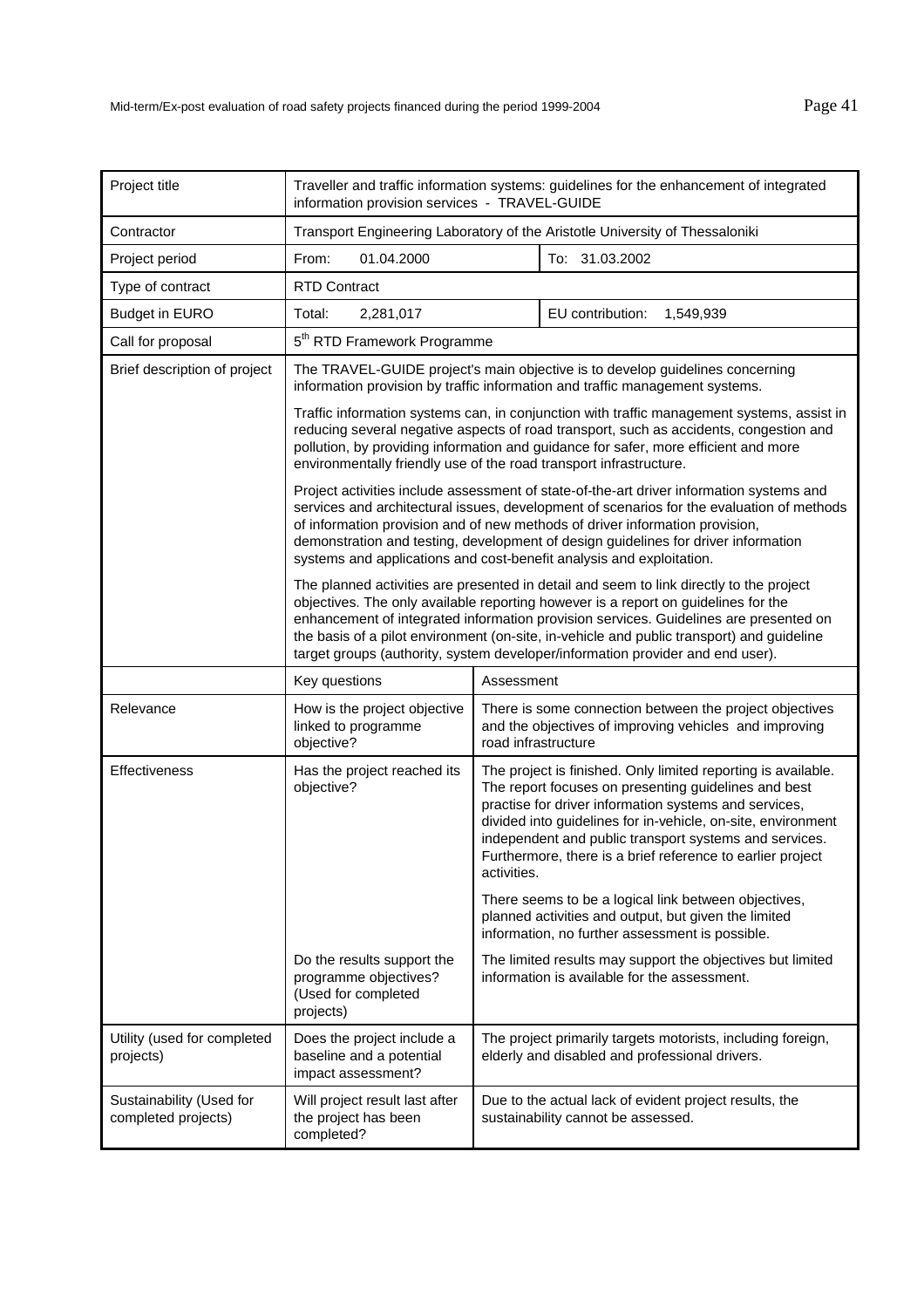- TRAVEL-GUIDE "Annex 1 Description of work", 8 October 1999.
- TRAVEL-GUIDE "Deliverable D6, Design guidelines and best practise issues for driver information systems and services", June 2002.
- Comments received by e-mail from Dr. A. Naniopoulos, Transport Engineering Laboratory of the Aristotle University of Thessaloniki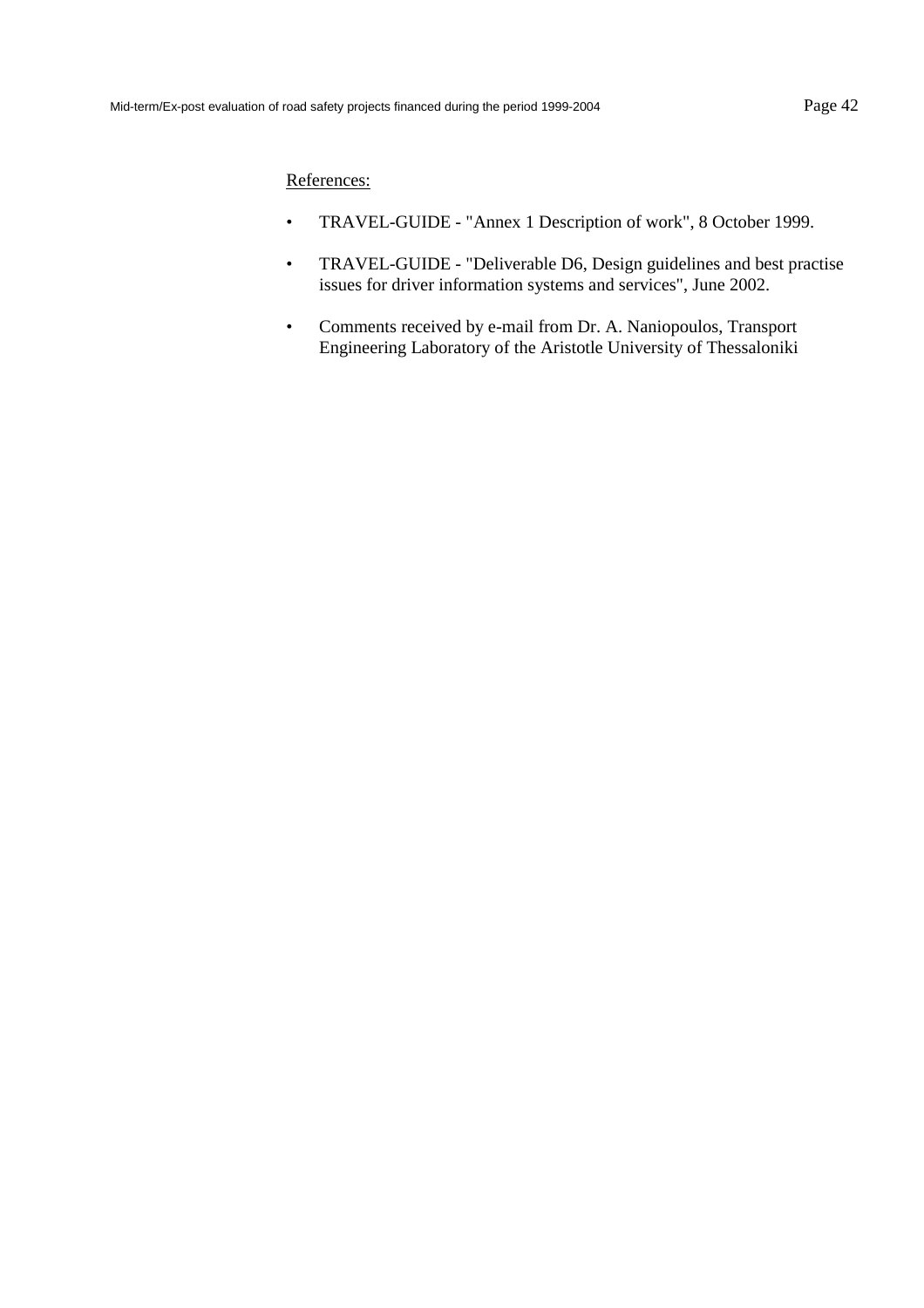| Project title                            | Improvement of vehicle crash compatibility through the development of crash test<br>procedures - VC-COMPAT                                                                                                                                                                                                                                                                                                                                                                                                                                                                                                                                                                                          |            |                                                                                                                                                                                                                                                                                                  |  |
|------------------------------------------|-----------------------------------------------------------------------------------------------------------------------------------------------------------------------------------------------------------------------------------------------------------------------------------------------------------------------------------------------------------------------------------------------------------------------------------------------------------------------------------------------------------------------------------------------------------------------------------------------------------------------------------------------------------------------------------------------------|------------|--------------------------------------------------------------------------------------------------------------------------------------------------------------------------------------------------------------------------------------------------------------------------------------------------|--|
| Contractor                               | TRL Limited - Transport Research Laboratory                                                                                                                                                                                                                                                                                                                                                                                                                                                                                                                                                                                                                                                         |            |                                                                                                                                                                                                                                                                                                  |  |
| Project period                           | From:<br>01.01.2003<br>To: 31.12.2005                                                                                                                                                                                                                                                                                                                                                                                                                                                                                                                                                                                                                                                               |            |                                                                                                                                                                                                                                                                                                  |  |
| Type of contract                         | <b>RTD Contract</b>                                                                                                                                                                                                                                                                                                                                                                                                                                                                                                                                                                                                                                                                                 |            |                                                                                                                                                                                                                                                                                                  |  |
| <b>Budget in EURO</b>                    | 5,836,008<br>Total:                                                                                                                                                                                                                                                                                                                                                                                                                                                                                                                                                                                                                                                                                 |            | EU contribution:<br>3,000,000                                                                                                                                                                                                                                                                    |  |
| Call for proposal                        | 5 <sup>th</sup> RTD Framework Programme                                                                                                                                                                                                                                                                                                                                                                                                                                                                                                                                                                                                                                                             |            |                                                                                                                                                                                                                                                                                                  |  |
| Brief description of project             | The overall objective of the project is to develop a set of crash test procedures which,<br>when implemented in legislation and/or consumer testing, will lead to an improvement of<br>vehicle crash compatibility. It is expected that the project will contribute to reducing the<br>number of killed and seriously injured by up to 30 % in accidents where the car collides<br>with another vehicle (the project focuses on car-to-car and car-to-truck collisions).<br>The project is ongoing and reporting is only available on certain activities. Using the<br>outlines from the 4 <sup>th</sup> framework compatibility project as a basis, VC-COMPAT will                                 |            |                                                                                                                                                                                                                                                                                                  |  |
|                                          | complete the initial development of test procedures, including associated performance<br>criteria, demonstrate that the procedures can correctly assess a car's compatibility and<br>determine the best approach to access compatibility using a minimum of additional tests.                                                                                                                                                                                                                                                                                                                                                                                                                       |            |                                                                                                                                                                                                                                                                                                  |  |
|                                          | The main expected technical achievements are the development of a suite of draft test<br>procedures for car-to-car impact and associated performance criteria outlines to assess<br>and control car frontal structures for frontal impact compatibility, development of a<br>framework for a crash compatibility rating system, and indication of the benefits and costs<br>of improved frontal impact compatibility. For car-to-truck impact, development of test<br>procedures and performance standards for front under-run protection systems for trucks<br>and indication of the benefits and costs of front and rear under-run protection systems for<br>trucks are correspondingly expected. |            |                                                                                                                                                                                                                                                                                                  |  |
|                                          | It is stated in the project that 50-65 % of all road accident fatalities in Europe are car<br>occupants. 50-60 % of car occupant casualties occur in accidents where the car collides<br>with another vehicle, mostly another car or alternatively a truck. The project targets car-to-<br>car and car-to-truck collisions.                                                                                                                                                                                                                                                                                                                                                                         |            |                                                                                                                                                                                                                                                                                                  |  |
|                                          | It is expected that the project's results can contribute to a safety improvement of new cars<br>and trucks, leading to a reduction in seriously injured and killed car users of up to 30 % in<br>accidents where a car impacts another vehicle.                                                                                                                                                                                                                                                                                                                                                                                                                                                     |            |                                                                                                                                                                                                                                                                                                  |  |
|                                          | Key questions                                                                                                                                                                                                                                                                                                                                                                                                                                                                                                                                                                                                                                                                                       | Assessment |                                                                                                                                                                                                                                                                                                  |  |
| Relevance                                | How is the project objective<br>linked to programme<br>objective?                                                                                                                                                                                                                                                                                                                                                                                                                                                                                                                                                                                                                                   |            | There is a good connection between the project objectives<br>and the programme's objective of making vehicles safer -<br>provided that project results are used to contribute to<br>programme on increasing consumer demand for safe vehi-<br>cles, stricter legislation on passive safety, etc. |  |
| Effectiveness                            | Has the project reached its<br>objective?                                                                                                                                                                                                                                                                                                                                                                                                                                                                                                                                                                                                                                                           |            | The project is ongoing. No final report or evaluation is<br>available, only a number of reports on activities.                                                                                                                                                                                   |  |
|                                          |                                                                                                                                                                                                                                                                                                                                                                                                                                                                                                                                                                                                                                                                                                     |            | There seems to be a direct connection between the<br>project's objectives, planned activities and expected output.                                                                                                                                                                               |  |
|                                          | Do the results support the<br>programme objectives?<br>(Used for completed<br>projects)                                                                                                                                                                                                                                                                                                                                                                                                                                                                                                                                                                                                             |            |                                                                                                                                                                                                                                                                                                  |  |
| Utility (used for completed<br>projects) | Does the project include a<br>baseline and a potential<br>impact assessment?                                                                                                                                                                                                                                                                                                                                                                                                                                                                                                                                                                                                                        |            |                                                                                                                                                                                                                                                                                                  |  |
| Sustainability (Used for                 | Will project result last after                                                                                                                                                                                                                                                                                                                                                                                                                                                                                                                                                                                                                                                                      |            |                                                                                                                                                                                                                                                                                                  |  |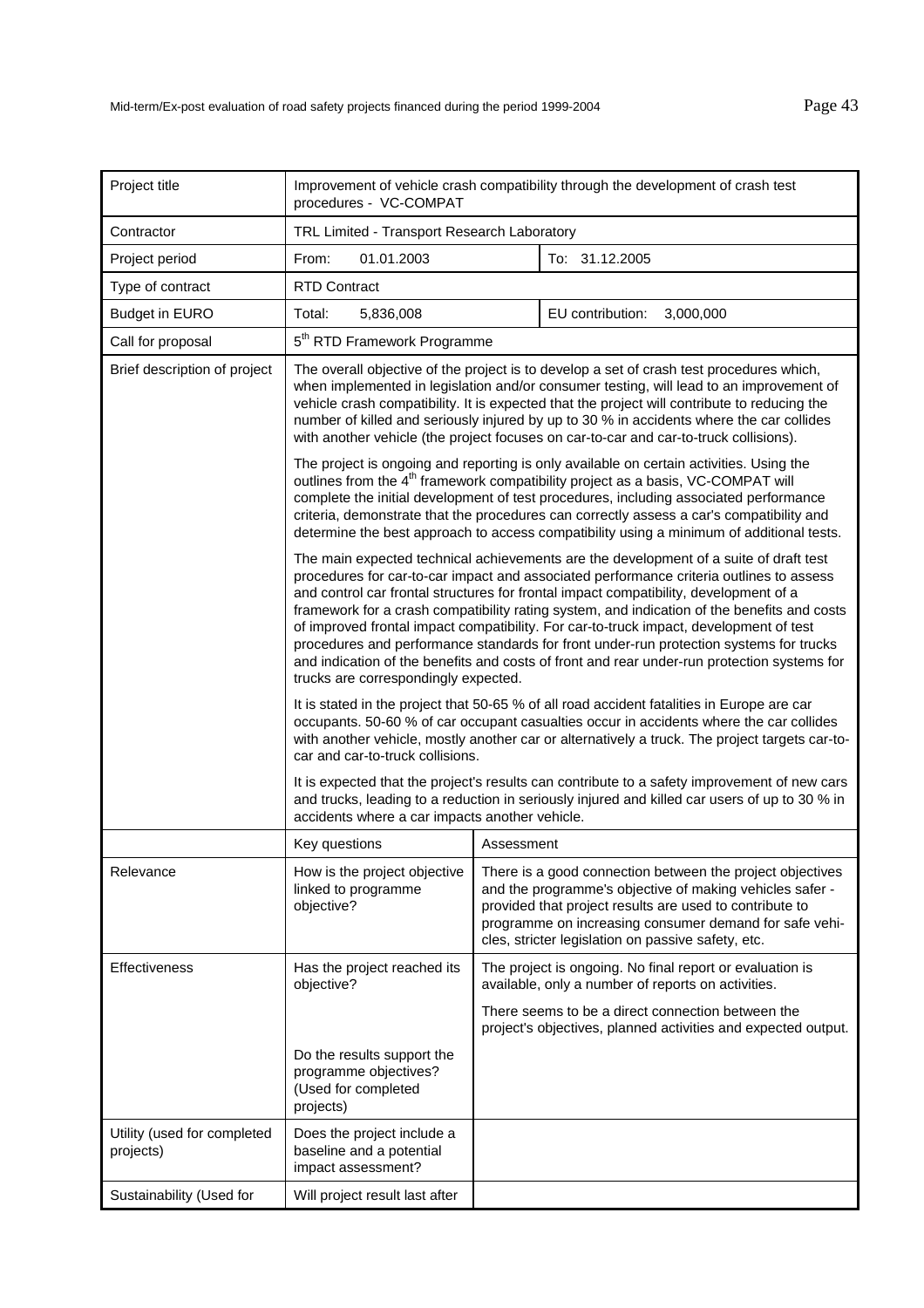| the project has been<br>completed projects)<br>completed? |  |
|-----------------------------------------------------------|--|
|-----------------------------------------------------------|--|

- VC-COMPAT "18 Months Progress Report", 22 November 2004.
- Comments received by e-mail from Mervyn Edwards, TRL Limited Transport Research Laboratory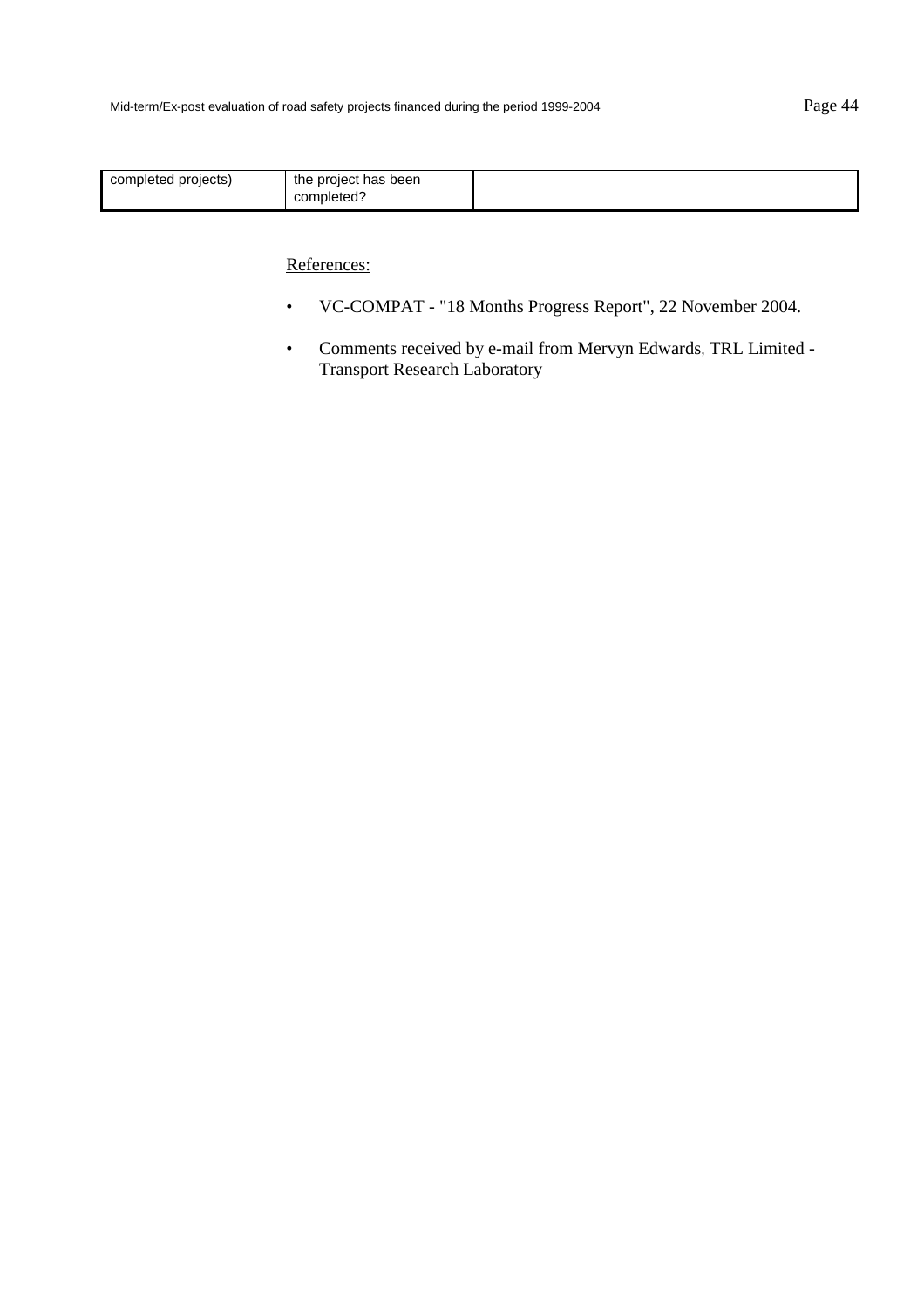| Project title                                   | Virtual reality systems for perceived ergonomic quality testing of driving task and design -<br><b>VIRTUAL</b>                                                                                                                                                                                                                                                                                                                                                                                                                                                                                                                                                                                                                                                                                                                                                                                                                                                                 |                                                                                                                                                                                                                                                                                                                                                                                                                                                                 |                                                                                                                                      |  |
|-------------------------------------------------|--------------------------------------------------------------------------------------------------------------------------------------------------------------------------------------------------------------------------------------------------------------------------------------------------------------------------------------------------------------------------------------------------------------------------------------------------------------------------------------------------------------------------------------------------------------------------------------------------------------------------------------------------------------------------------------------------------------------------------------------------------------------------------------------------------------------------------------------------------------------------------------------------------------------------------------------------------------------------------|-----------------------------------------------------------------------------------------------------------------------------------------------------------------------------------------------------------------------------------------------------------------------------------------------------------------------------------------------------------------------------------------------------------------------------------------------------------------|--------------------------------------------------------------------------------------------------------------------------------------|--|
| Contractor                                      | Scuola Superiore Sant'Anna (Pisa)                                                                                                                                                                                                                                                                                                                                                                                                                                                                                                                                                                                                                                                                                                                                                                                                                                                                                                                                              |                                                                                                                                                                                                                                                                                                                                                                                                                                                                 |                                                                                                                                      |  |
| Project period                                  | From:<br>01.01.2002                                                                                                                                                                                                                                                                                                                                                                                                                                                                                                                                                                                                                                                                                                                                                                                                                                                                                                                                                            |                                                                                                                                                                                                                                                                                                                                                                                                                                                                 | To: 31.12.2002                                                                                                                       |  |
| Type of contract                                | <b>RTD Contract</b>                                                                                                                                                                                                                                                                                                                                                                                                                                                                                                                                                                                                                                                                                                                                                                                                                                                                                                                                                            |                                                                                                                                                                                                                                                                                                                                                                                                                                                                 |                                                                                                                                      |  |
| <b>Budget in EURO</b>                           | Total:<br>3,975,695                                                                                                                                                                                                                                                                                                                                                                                                                                                                                                                                                                                                                                                                                                                                                                                                                                                                                                                                                            |                                                                                                                                                                                                                                                                                                                                                                                                                                                                 | EU contribution:<br>2,555,954                                                                                                        |  |
| Call for proposal                               |                                                                                                                                                                                                                                                                                                                                                                                                                                                                                                                                                                                                                                                                                                                                                                                                                                                                                                                                                                                | 5 <sup>th</sup> RTD Framework Programme                                                                                                                                                                                                                                                                                                                                                                                                                         |                                                                                                                                      |  |
| Brief description of project                    | The VIRTUAL project's objective is to develop, test and validate three different virtual<br>reality (VR) driving simulators in order to apply them to vehicle ergonomics studies and<br>training of novice drivers. Project results are presented in a final report. Three different<br>virtual reality driving simulators have been developed. They are characterised by an<br>increasing level of immersion in the Virtual Environment and by differences in the kind of<br>devices and the degree of feedback (visual, acoustic and haptic) to the driver.<br>The three different VR simulators developed allow the driver to interact with a simulated<br>car and the surrounding environment during the accomplishment of realistic driving tasks.<br>The systems have been validated by comparing the performance of drivers in real cars<br>and in a simulated environment. Moreover, evaluations regarding acceptance and quality<br>of systems have been carried out. |                                                                                                                                                                                                                                                                                                                                                                                                                                                                 |                                                                                                                                      |  |
|                                                 | Key questions                                                                                                                                                                                                                                                                                                                                                                                                                                                                                                                                                                                                                                                                                                                                                                                                                                                                                                                                                                  | Assessment                                                                                                                                                                                                                                                                                                                                                                                                                                                      |                                                                                                                                      |  |
| Relevance                                       | How is the project<br>objective linked to<br>programme<br>objective?                                                                                                                                                                                                                                                                                                                                                                                                                                                                                                                                                                                                                                                                                                                                                                                                                                                                                                           | safe.                                                                                                                                                                                                                                                                                                                                                                                                                                                           | There is some connection between the project objectives and the<br>objectives of improving road users' behaviour and making vehicles |  |
| Effectiveness                                   | Has the project<br>reached its<br>objective?                                                                                                                                                                                                                                                                                                                                                                                                                                                                                                                                                                                                                                                                                                                                                                                                                                                                                                                                   | The project has, as intended, resulted in the development of three<br>different virtual reality driving simulators, which have been tested<br>and evaluated. The systems have furthermore been tested in<br>studies for the training of novices.<br>A VR system has been installed at Centro Ricerche Fiat in Torino<br>for ergonomic studies (external visibility) and training of novice<br>drivers. It is further stated that the developed methods based on |                                                                                                                                      |  |
|                                                 |                                                                                                                                                                                                                                                                                                                                                                                                                                                                                                                                                                                                                                                                                                                                                                                                                                                                                                                                                                                | VR can significantly improve the quality and validity of ergonomic<br>evaluations of vehicles, and can reduce the risks and costs of<br>problem solving after prototyping.                                                                                                                                                                                                                                                                                      |                                                                                                                                      |  |
|                                                 | Do the results<br>support the<br>programme<br>objectives? (Used<br>for completed                                                                                                                                                                                                                                                                                                                                                                                                                                                                                                                                                                                                                                                                                                                                                                                                                                                                                               |                                                                                                                                                                                                                                                                                                                                                                                                                                                                 | The project results will, if utilised for improving driver training and<br>vehicle safety, support the programme objectives.         |  |
| Utility (used for completed<br>projects)        | projects)<br>Does the project<br>include a baseline<br>and a potential<br>impact                                                                                                                                                                                                                                                                                                                                                                                                                                                                                                                                                                                                                                                                                                                                                                                                                                                                                               |                                                                                                                                                                                                                                                                                                                                                                                                                                                                 | The project targets primarily novice passenger car drivers.                                                                          |  |
| Sustainability (Used for<br>completed projects) | assessment?<br>Will project result<br>last after the project<br>has been<br>completed?                                                                                                                                                                                                                                                                                                                                                                                                                                                                                                                                                                                                                                                                                                                                                                                                                                                                                         |                                                                                                                                                                                                                                                                                                                                                                                                                                                                 | Provided an impact will come, it is likely that an impact will last for<br>1 - 3 years for each of drivers been trained.             |  |

• VIRTUAL - "Final Publishable Report", 26 February 2003.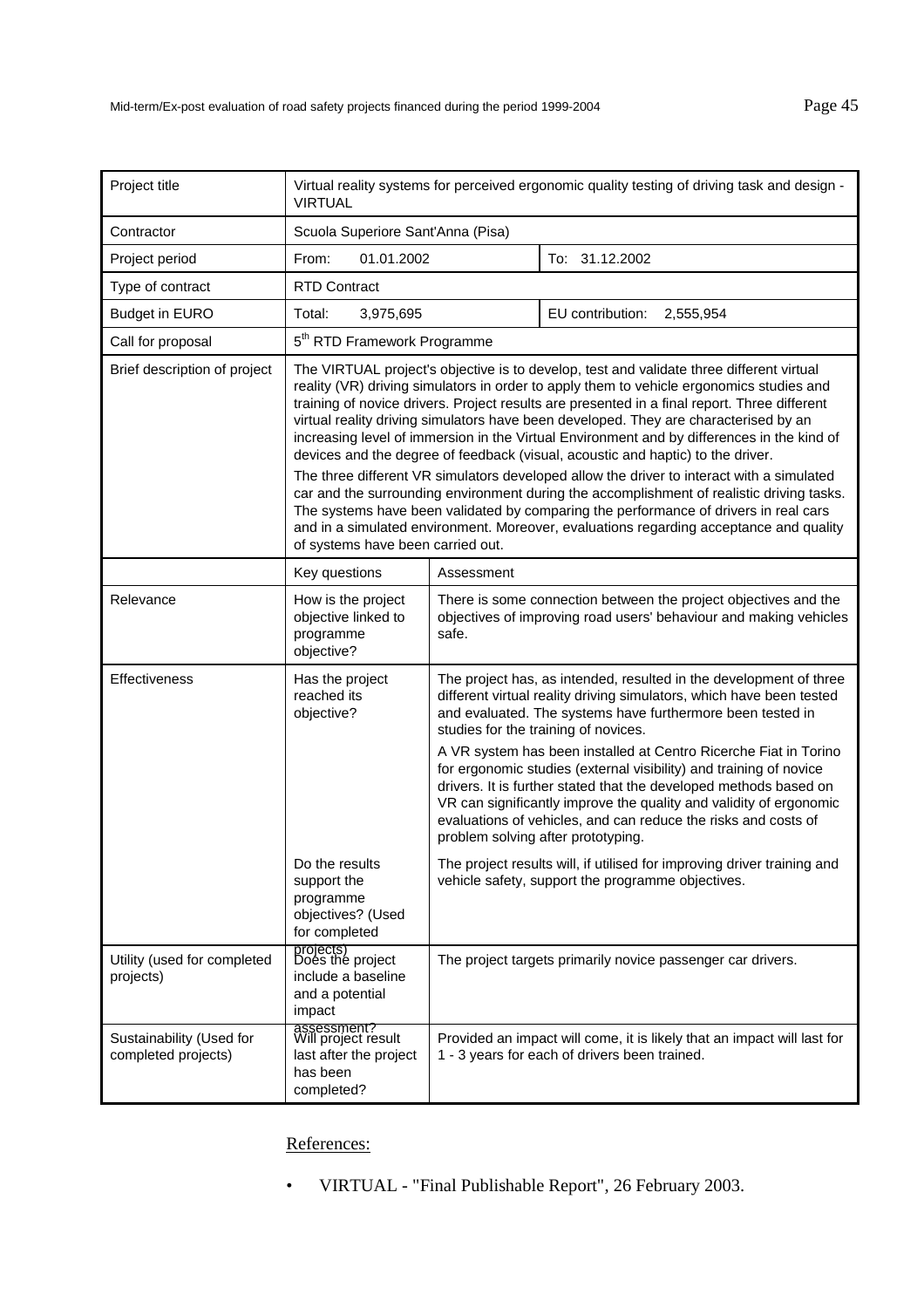| Project title                                   | Young European truck driver competition - YETD                                                                                                                                                                                                                                                                                                                                                                                                                        |                                                                                                                                                                                                                                                                                                                                                                                                                                                                                                                                                                                           |                                                                                                                        |  |
|-------------------------------------------------|-----------------------------------------------------------------------------------------------------------------------------------------------------------------------------------------------------------------------------------------------------------------------------------------------------------------------------------------------------------------------------------------------------------------------------------------------------------------------|-------------------------------------------------------------------------------------------------------------------------------------------------------------------------------------------------------------------------------------------------------------------------------------------------------------------------------------------------------------------------------------------------------------------------------------------------------------------------------------------------------------------------------------------------------------------------------------------|------------------------------------------------------------------------------------------------------------------------|--|
| Contractor                                      | SCANIA CV AB (PUBL)                                                                                                                                                                                                                                                                                                                                                                                                                                                   |                                                                                                                                                                                                                                                                                                                                                                                                                                                                                                                                                                                           |                                                                                                                        |  |
| Project period                                  | From:<br>01.01.2003                                                                                                                                                                                                                                                                                                                                                                                                                                                   |                                                                                                                                                                                                                                                                                                                                                                                                                                                                                                                                                                                           | To: 30.11.2003                                                                                                         |  |
| Type of contract                                | Subvention contract                                                                                                                                                                                                                                                                                                                                                                                                                                                   |                                                                                                                                                                                                                                                                                                                                                                                                                                                                                                                                                                                           |                                                                                                                        |  |
| <b>Budget in EURO</b>                           | Total:<br>2,763,233                                                                                                                                                                                                                                                                                                                                                                                                                                                   |                                                                                                                                                                                                                                                                                                                                                                                                                                                                                                                                                                                           | EU contribution:<br>348,666                                                                                            |  |
| Call for proposal                               | 22                                                                                                                                                                                                                                                                                                                                                                                                                                                                    |                                                                                                                                                                                                                                                                                                                                                                                                                                                                                                                                                                                           |                                                                                                                        |  |
| Brief description of project                    | The project's objective is to improve driving skills and safety awareness among young<br>truck drivers in general, and specifically to designate the best European truck driver aged<br>up to 30 years - based on competence in safe driving skills and awareness.                                                                                                                                                                                                    |                                                                                                                                                                                                                                                                                                                                                                                                                                                                                                                                                                                           |                                                                                                                        |  |
|                                                 | In this connection, local, regional and national competitions are arranged in each of the<br>19 participating countries (15 EU countries, Norway, Switzerland, Poland and Czech<br>Republic). The winners of a first theoretical (written) round go to a regional competition<br>which includes both theoretical and practical tests. Regional winners meet up in a national<br>final. The competition culminates in a European Final to designate an overall winner. |                                                                                                                                                                                                                                                                                                                                                                                                                                                                                                                                                                                           |                                                                                                                        |  |
|                                                 | The competition was carried out in 2003 (approx 32,000 participants at qualifying level)<br>and will be repeated in 2005, this time with 28 participating countries. No reporting on<br>project results is available.                                                                                                                                                                                                                                                 |                                                                                                                                                                                                                                                                                                                                                                                                                                                                                                                                                                                           |                                                                                                                        |  |
|                                                 | Key questions                                                                                                                                                                                                                                                                                                                                                                                                                                                         | Assessment                                                                                                                                                                                                                                                                                                                                                                                                                                                                                                                                                                                |                                                                                                                        |  |
| Relevance                                       | How is the project<br>objective linked to<br>programme objective?                                                                                                                                                                                                                                                                                                                                                                                                     | There is a good connection between the project objectives and<br>the programme's objective of improving road users' behaviour.                                                                                                                                                                                                                                                                                                                                                                                                                                                            |                                                                                                                        |  |
| Effectiveness                                   | Has the project<br>reached its objective?<br>Do the results support                                                                                                                                                                                                                                                                                                                                                                                                   | No reporting on project results is available.<br>There is a direct link between the objective and activities<br>leading to designation of the best young European truck driver.<br>The link between the objective to improve driving skills and<br>safety awareness among young truck drivers in general and<br>the project activities (the competition) is more difficult to<br>assess, as the road safety benefits of the various promotion of,<br>participation in and possible feedback of the competition are<br>not known.<br>Project results are likely to support the objectives. |                                                                                                                        |  |
|                                                 | the programme<br>objectives? (Used for<br>completed projects)                                                                                                                                                                                                                                                                                                                                                                                                         |                                                                                                                                                                                                                                                                                                                                                                                                                                                                                                                                                                                           |                                                                                                                        |  |
| Utility (used for completed<br>projects)        | Does the project<br>include a baseline and<br>a potential impact<br>assessment?                                                                                                                                                                                                                                                                                                                                                                                       | The project targets young truck drivers.                                                                                                                                                                                                                                                                                                                                                                                                                                                                                                                                                  |                                                                                                                        |  |
| Sustainability (Used for<br>completed projects) | Will project result last<br>after the project has<br>been completed?                                                                                                                                                                                                                                                                                                                                                                                                  |                                                                                                                                                                                                                                                                                                                                                                                                                                                                                                                                                                                           | Provided an impact has been obtained, it is likely that it will last<br>for 1 - 3 years for the drivers been involved. |  |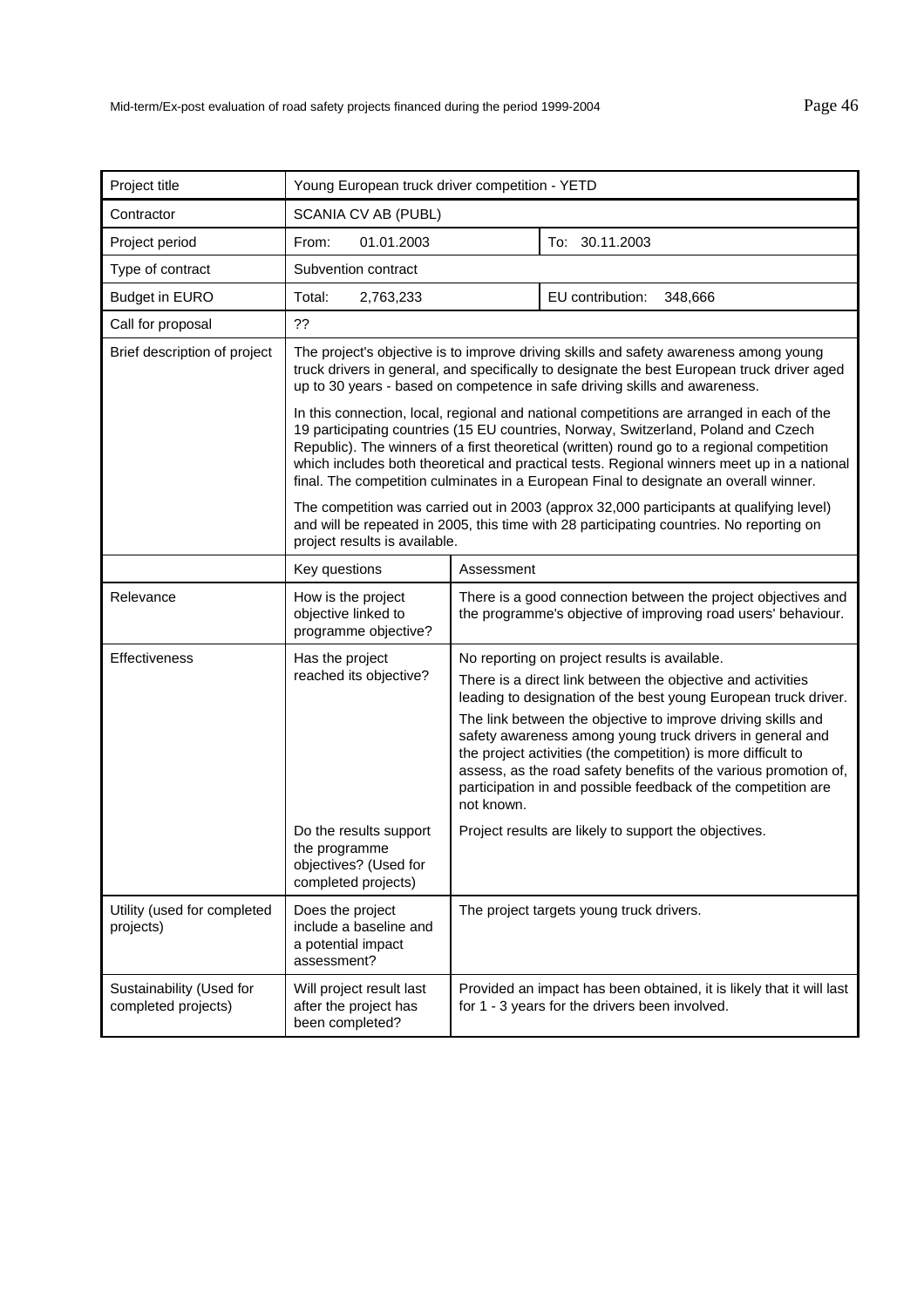- Young European Truck Drivers "Annex 1 Detailed Description of the operation".
- "Young European Truck Drivers 2005 the largest driver competition ever", Scania.com/News Centre.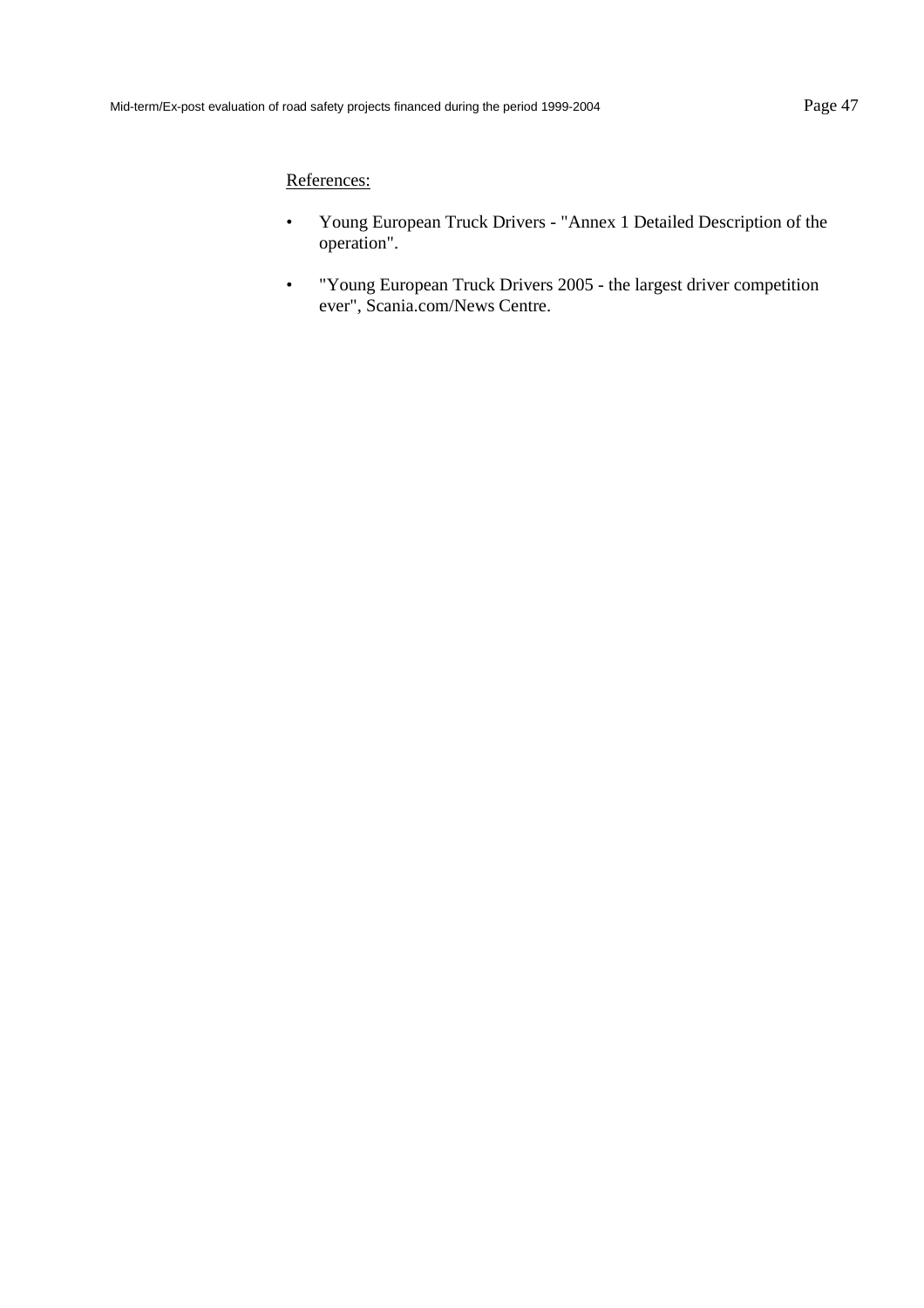| Project title                                   | Youth on the road: A unique platform of co-operation and gateway of information for youth<br>& road safety in Europe - YOUTH ON THE ROAD                                                                                                                                                                                                                                                                                                                                                                              |                                                                                                                                                                                                                                                                                                                                    |                                                                                                                                                                                                                                                                                                                                                                                           |  |
|-------------------------------------------------|-----------------------------------------------------------------------------------------------------------------------------------------------------------------------------------------------------------------------------------------------------------------------------------------------------------------------------------------------------------------------------------------------------------------------------------------------------------------------------------------------------------------------|------------------------------------------------------------------------------------------------------------------------------------------------------------------------------------------------------------------------------------------------------------------------------------------------------------------------------------|-------------------------------------------------------------------------------------------------------------------------------------------------------------------------------------------------------------------------------------------------------------------------------------------------------------------------------------------------------------------------------------------|--|
| Contractor                                      | PAU                                                                                                                                                                                                                                                                                                                                                                                                                                                                                                                   |                                                                                                                                                                                                                                                                                                                                    |                                                                                                                                                                                                                                                                                                                                                                                           |  |
| Project period                                  | 22.12.2003<br>From:                                                                                                                                                                                                                                                                                                                                                                                                                                                                                                   |                                                                                                                                                                                                                                                                                                                                    | To: 21.12.2005                                                                                                                                                                                                                                                                                                                                                                            |  |
| Type of contract                                | Subvention contract                                                                                                                                                                                                                                                                                                                                                                                                                                                                                                   |                                                                                                                                                                                                                                                                                                                                    |                                                                                                                                                                                                                                                                                                                                                                                           |  |
| <b>Budget in EURO</b>                           | Total:<br>523,154                                                                                                                                                                                                                                                                                                                                                                                                                                                                                                     |                                                                                                                                                                                                                                                                                                                                    | EU contribution:<br>250,000                                                                                                                                                                                                                                                                                                                                                               |  |
| Call for proposal                               | DG TREN/SUB/01-2003                                                                                                                                                                                                                                                                                                                                                                                                                                                                                                   |                                                                                                                                                                                                                                                                                                                                    |                                                                                                                                                                                                                                                                                                                                                                                           |  |
| Brief description of project                    | The Youth on the Road project aims at providing a platform for seeking relevant and up-<br>to-date information, presenting and promoting initiatives and best practices on e.g. raising<br>road awareness, creating a network for interaction between national, regional and local<br>actors, etc. related to road safety and youth.                                                                                                                                                                                  |                                                                                                                                                                                                                                                                                                                                    |                                                                                                                                                                                                                                                                                                                                                                                           |  |
|                                                 |                                                                                                                                                                                                                                                                                                                                                                                                                                                                                                                       | Focus in the project is on direct youth participation in the formulation and implementation<br>of road safety related initiatives.                                                                                                                                                                                                 |                                                                                                                                                                                                                                                                                                                                                                                           |  |
|                                                 | The main tool to facilitate this work is the construction, development and updating of an<br>Internet portal www.youthontheroad.net. The project is ongoing. The portal has been<br>launched, a first call of projects has been activated (6 subject areas; young people's<br>journeys in the city, which public spaces for young people?, the place of young people<br>with disabilities in the city, speed and young drivers, drugs and alcohol behind the wheel<br>and young people in difficult situations), etc. |                                                                                                                                                                                                                                                                                                                                    |                                                                                                                                                                                                                                                                                                                                                                                           |  |
|                                                 | Key questions                                                                                                                                                                                                                                                                                                                                                                                                                                                                                                         | Assessment                                                                                                                                                                                                                                                                                                                         |                                                                                                                                                                                                                                                                                                                                                                                           |  |
| Relevance                                       | How is the project<br>objective linked to<br>programme objective?                                                                                                                                                                                                                                                                                                                                                                                                                                                     | There is some connection between the project objectives and<br>the programme's objectives of improving road users' behaviour<br>and improving road infrastructure - by contributing to<br>programme of improving compliance with basic road safety<br>rules, providing good practice guidelines for infrastructure<br>safety, etc. |                                                                                                                                                                                                                                                                                                                                                                                           |  |
| Effectiveness                                   | Has the project<br>reached its objective?                                                                                                                                                                                                                                                                                                                                                                                                                                                                             |                                                                                                                                                                                                                                                                                                                                    | The project is ongoing and no final report with results, etc. is<br>available, but it is stated that the portal aims to offer quality,<br>up-to-date information on young people and road safety, as<br>well a database that makes it possible to publicise various<br>initiatives being run at European, national, regional or local<br>level, thereby facilitating actors' interaction. |  |
|                                                 |                                                                                                                                                                                                                                                                                                                                                                                                                                                                                                                       |                                                                                                                                                                                                                                                                                                                                    | Moreover, a youth and road safety network involving cultural,<br>social and educational communities directly related to children<br>and young adults has been built.                                                                                                                                                                                                                      |  |
|                                                 |                                                                                                                                                                                                                                                                                                                                                                                                                                                                                                                       |                                                                                                                                                                                                                                                                                                                                    | The network is expected to reach 1,500(-2,500) local partners<br>in 75(-100) European cities with a cumulative audience of 1.5(-<br>2.5) million active and involved individuals.                                                                                                                                                                                                         |  |
|                                                 | Do the results support<br>the programme<br>objectives? (Used for<br>completed projects)                                                                                                                                                                                                                                                                                                                                                                                                                               |                                                                                                                                                                                                                                                                                                                                    |                                                                                                                                                                                                                                                                                                                                                                                           |  |
| Utility (used for completed<br>projects)        | Does the project<br>include a baseline and<br>a potential impact<br>assessment?                                                                                                                                                                                                                                                                                                                                                                                                                                       |                                                                                                                                                                                                                                                                                                                                    |                                                                                                                                                                                                                                                                                                                                                                                           |  |
| Sustainability (Used for<br>completed projects) | Will project result last<br>after the project has<br>been completed?                                                                                                                                                                                                                                                                                                                                                                                                                                                  |                                                                                                                                                                                                                                                                                                                                    |                                                                                                                                                                                                                                                                                                                                                                                           |  |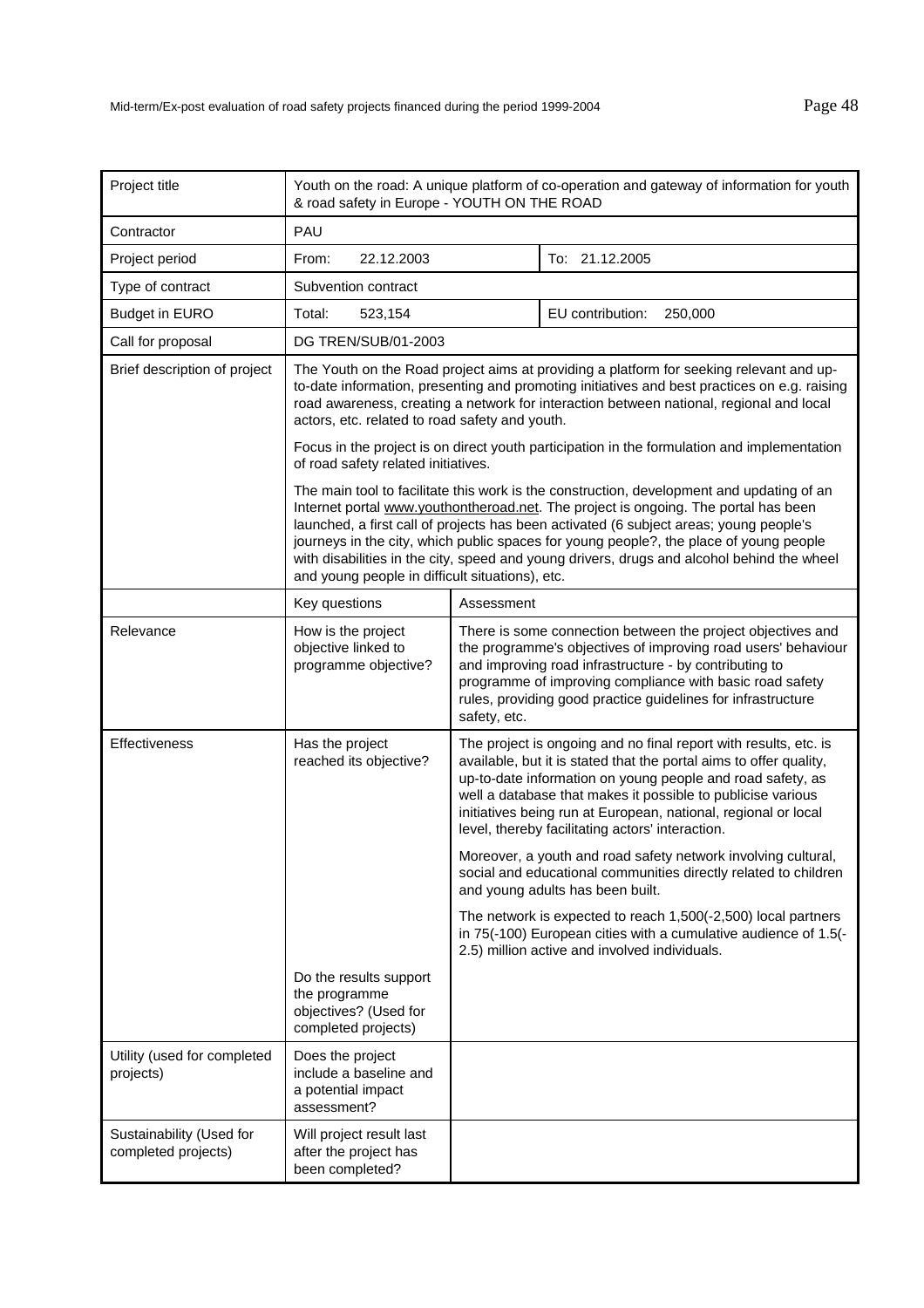- Youth on the Road "Proposal".
- Youth on the Road "Interim Report", 17 December 2004.
- Youth on the Road "Grant Application Form", 7 November 2003.
- Comments received by e-mail from Sabine Schuman, PAU.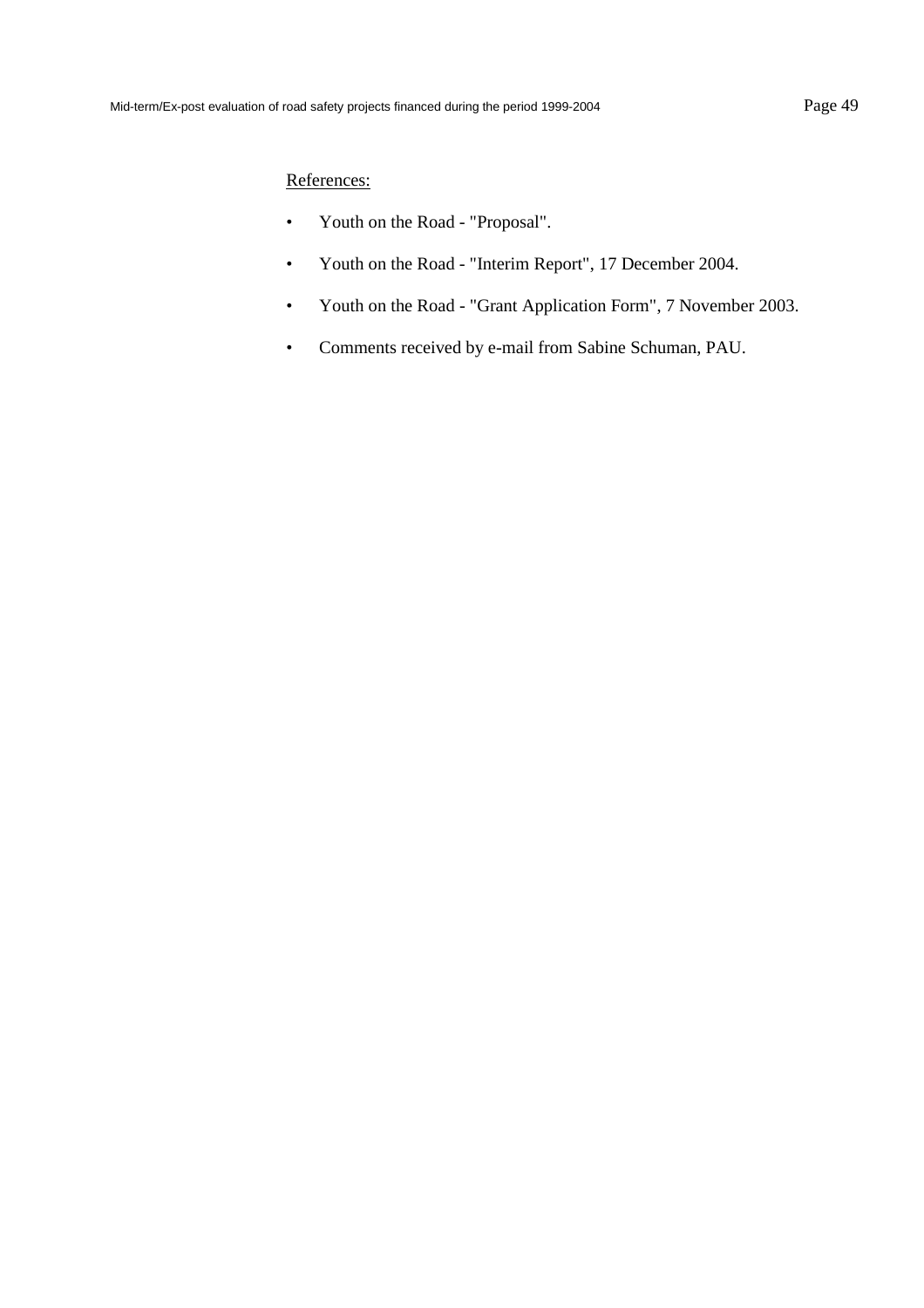# **Annex II: Question guides**

The following question guides were used during the assignment to get supplementing information.

#### **Questions submitted by e-mail to contact persons**

To project contact persons for all 35 projects, the evaluation team submitted an e-mail including a draft project data sheet. The content of the e-mail was agreed with DG TREN.

---000---

Dear Mr/Ms [contact person]

We submit this e-mail to you on behalf of Mr Theologitis, Head of Road Safety Unit in DG TREN.

### Background

Our company has by DG TREN been assigned to evaluate how the EU funded road safety projects from 1999 to 2004 correspond to the objectives in "European Road Safety Action Programme", [COM(2003) 311 final].

Approx. 40 funded projects have been selected to include in the evaluation sample. The purpose of the evaluation is to get a good overview of the sum of funded projects. It is NOT the purpose to make a specific evaluation of each of the projects.

The evaluation assignment started in January and has to be finished in March so that DG TREN can use the results to discuss any adjustments of the action programme.

What would we like You to do?

DG TREN has informed us that you are the person from the contracting team to contact to validate the attached draft Project Data Sheet.

We would like you to have a look at the attached project data sheet and give us any comments on the text. You are welcome to write the comments directly into the sheet or submit comments electronically in other documents.

We would especially like you to consider the following:

• Have we misunderstood something about the project that we need to revise? (we have had very little time to make the review and the review is not intended either to give a full description - just sufficient to be part of the overall evaluation)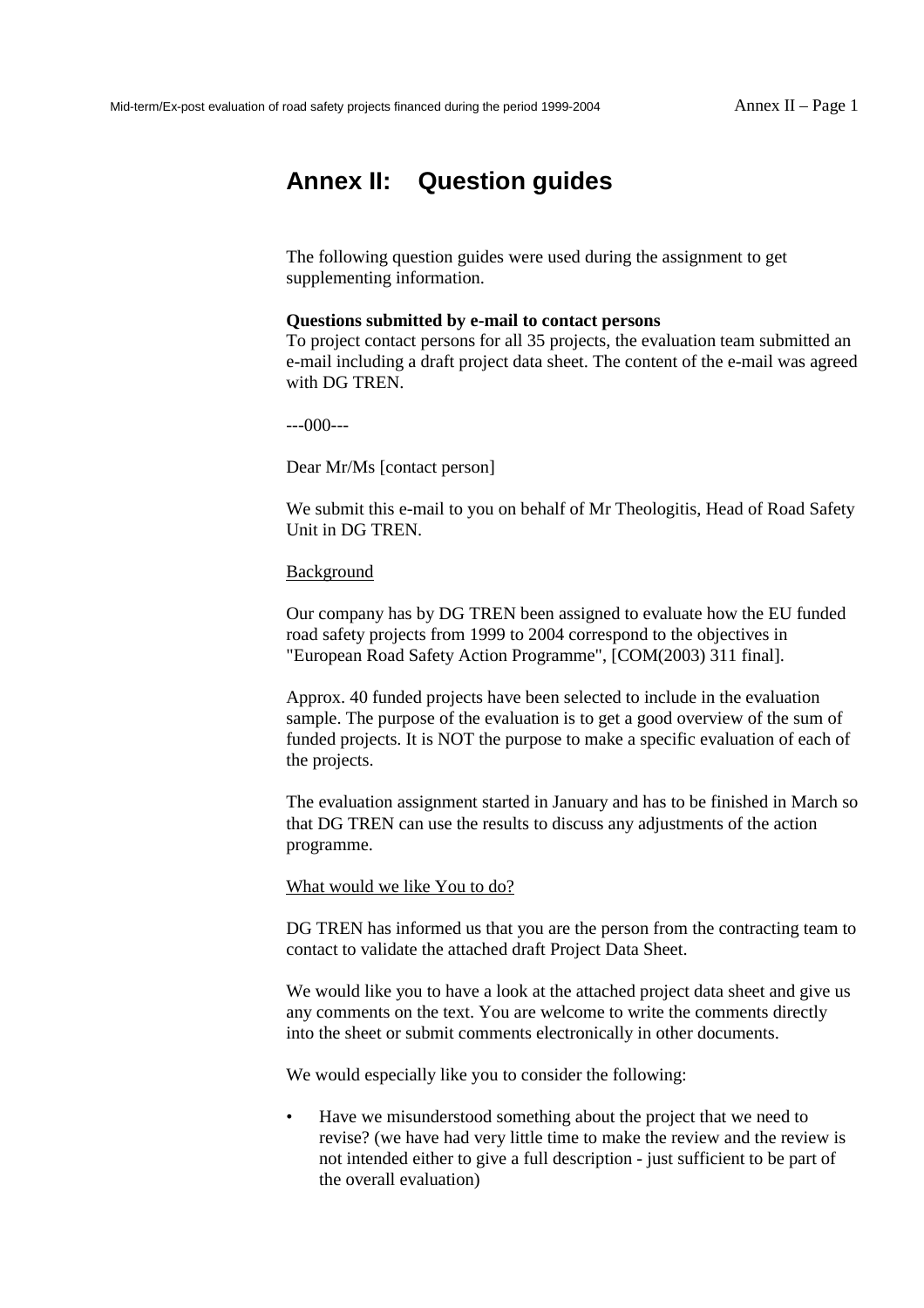- Do you have more information on the continuation of the project? (this refers especially to the assessment of sustainability.
- Do you have general comments to assist the evaluation? (this could e.g. be advantages/disadvantages with different types of call for proposal or comments to actual road safety issues dealt with by EU)

#### Time schedule

Due to the tight time schedule, we would very much appreciate to receive your comments no later than Friday this week. We sincerely hope that you will be able to live up to this.

If You have any comments or questions concerning this e-mail, do not hesitate to contact Henrik Grell, who is the project leader for the evaluation.

If you have any comments or questions that You would prefer to give directly to DG TREN, please contact the responsible project Officer Ms Maria-Teresa Sanz-Villegas, Road Safety Unit.

## **Question guide to telephone interviews with project contact persons**

The following questions guide was used to carry out telephone interviews with 6 project contact persons and a DG TREN officer involved in two of the projects. The main purpose was to get further information on follow up activities and any knowledge on assessment of impact.

## Introduction

Our company has by DG TREN been assigned to evaluate how the EU funded road safety projects from 1999 to 2004 correspond to the objectives in "European Road Safety Action Programme".

DG TREN will use the results of the evaluation to discuss any adjustments of the action programme. The purpose of the evaluation is not to make a specific evaluation of each of the projects.

Nevertheless, we would like to go more in depth with the follow up actions of selected projects.

*The following schematic questions were used. They were adapted to the single project based on the information gathered in project documents.* 

1. Knowledge of any follow up actions after the project finished

- Who has received the final report or other project output?
- What is your knowledge of the dissemination activities during and after the finalisation of the project?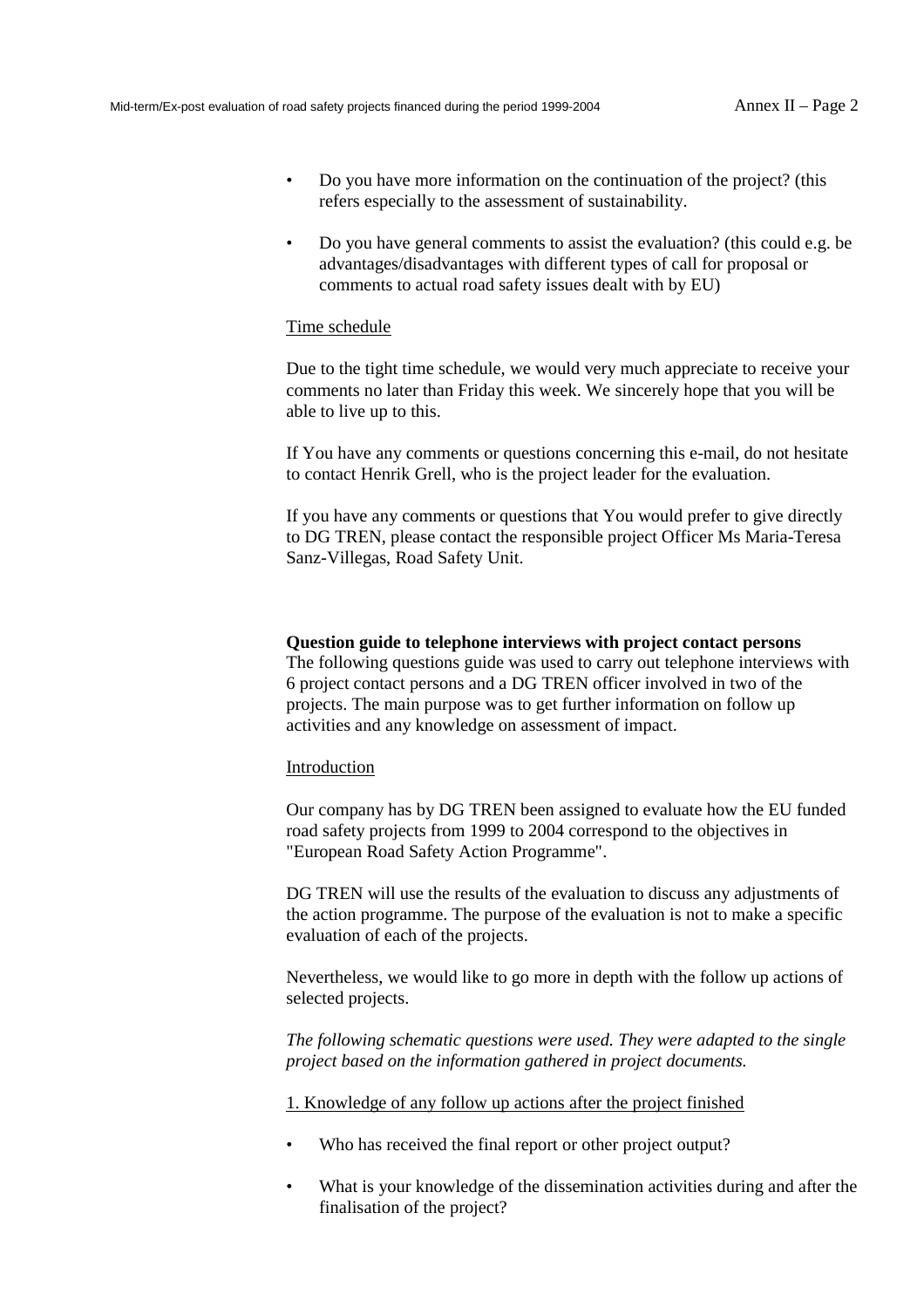- Have you had any responses from relevant persons/institutions through the dissemination activities?
- Do you know if DG TREN or other stakeholders have arranged/planned any follow up actions on the report/project output? - if yes what kind of actions?
- Have you been involved in any follow up actions (meetings, preparation of new studies, etc)?
- Have you knowledge of any other researchers/national road safety authorities/EU/other who directly have used the project output to take action? - if yes, what kind of action?

#### 2. Knowledge on road safety impact caused by the project

- Have you during the study or afterwards made any assessment on how the project output can contribute to the reduction of the number of fatalities?
	- if yes, have you any idea of the magnitude (number of fatalities likely to be reduced) of this reduction?
- Have you knowledge of any other impacts that the project may lead to? (other effects than on fatalities/accidents - both positive and negative impacts)

### 3. Likelihood for a materialisation of road safety impact due to the project?

- What should in your opinion be the next steps to achieve an impact on the number of fatalities based on the project? (Legislation, more research, funding of campaigns or …)
- How do you assess the probability that these next steps will be taken?

## **Question guide to telephone interviews with national road safety experts**

The following questions guide was used to carry out telephone interviews with 4 national road safety experts from the member states. The main purpose was to get further information on knowledge of EC funded projects on road safety and use of such projects in the national work.

#### Introduction

The following questions are prepared as part of the study "Ex-post evaluation of actions funded under the road safety policy 1999 - 2004". The study is carried out by COWI for the European Commission, Directorate-General for Transport and Energy (DG TREN). The study will finish in the beginning of April 2005.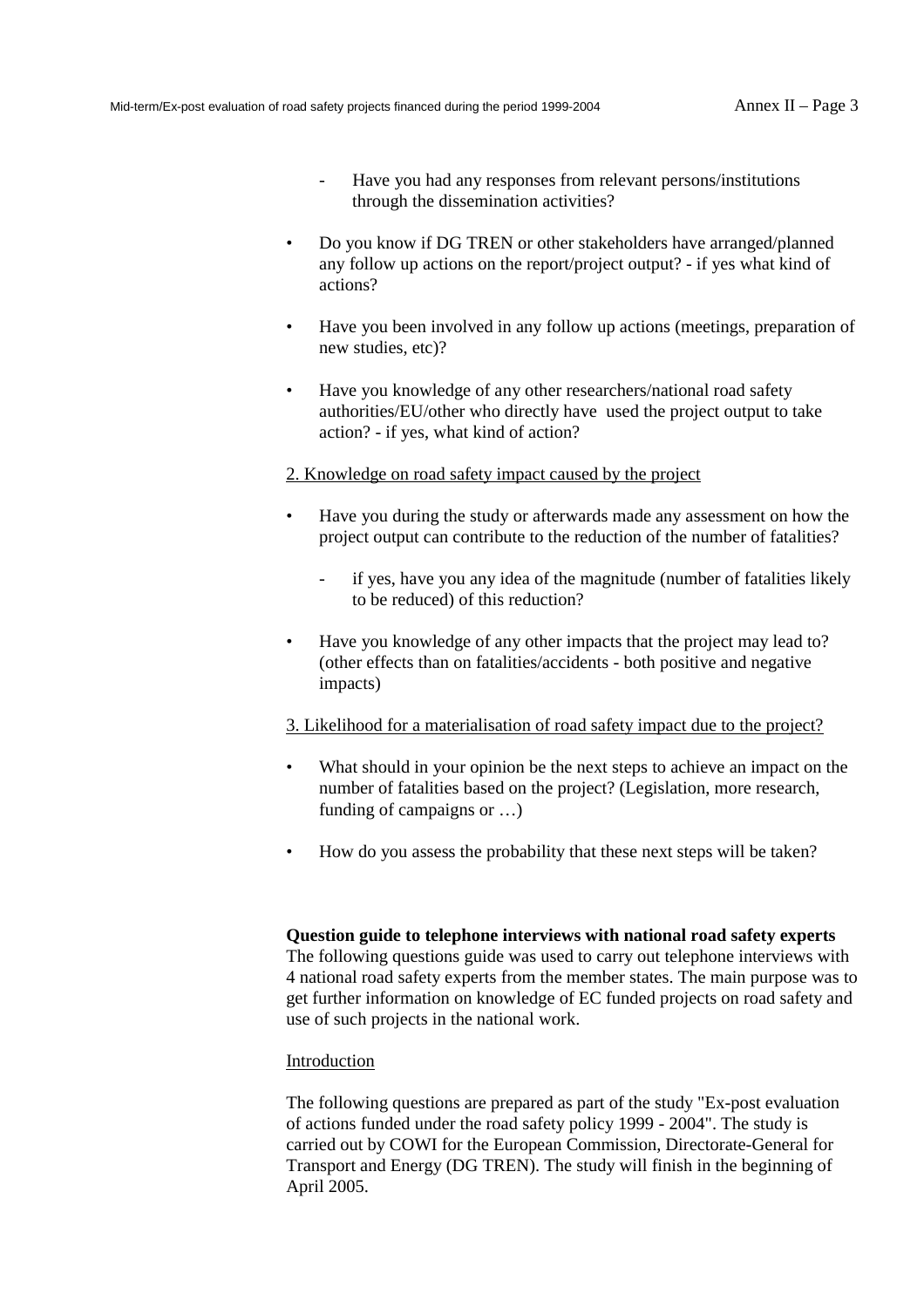The questions are prepared and asked to a number of experts working with national road safety policy in the member states. The purpose is to get indications on the general knowledge of EU actions regarding road safety.

### **Ouestions**

- Have you heard about the EU Road Safety Action Programme from 2003?
- Do you know the road safety target in the White Paper (European Transport Policy for 2010: Time to decide") from 2001?
- Do you know any road safety research projects, studies or other road safety actions funded or supported by the EU since 1999?

#### *If Yes to the last mentioned question:*

- Could you please tell us the project(s) name(s)
- Where have you heard about the project(s)? (e.g. contacted by contractors wishing information, directly being a participant, listened to presentations on conferences, read reports, searched on the Internet or other)
- Have the project output been used directly in the national road safety work?

Do you have any other comments regarding EU road transport policy or actions?